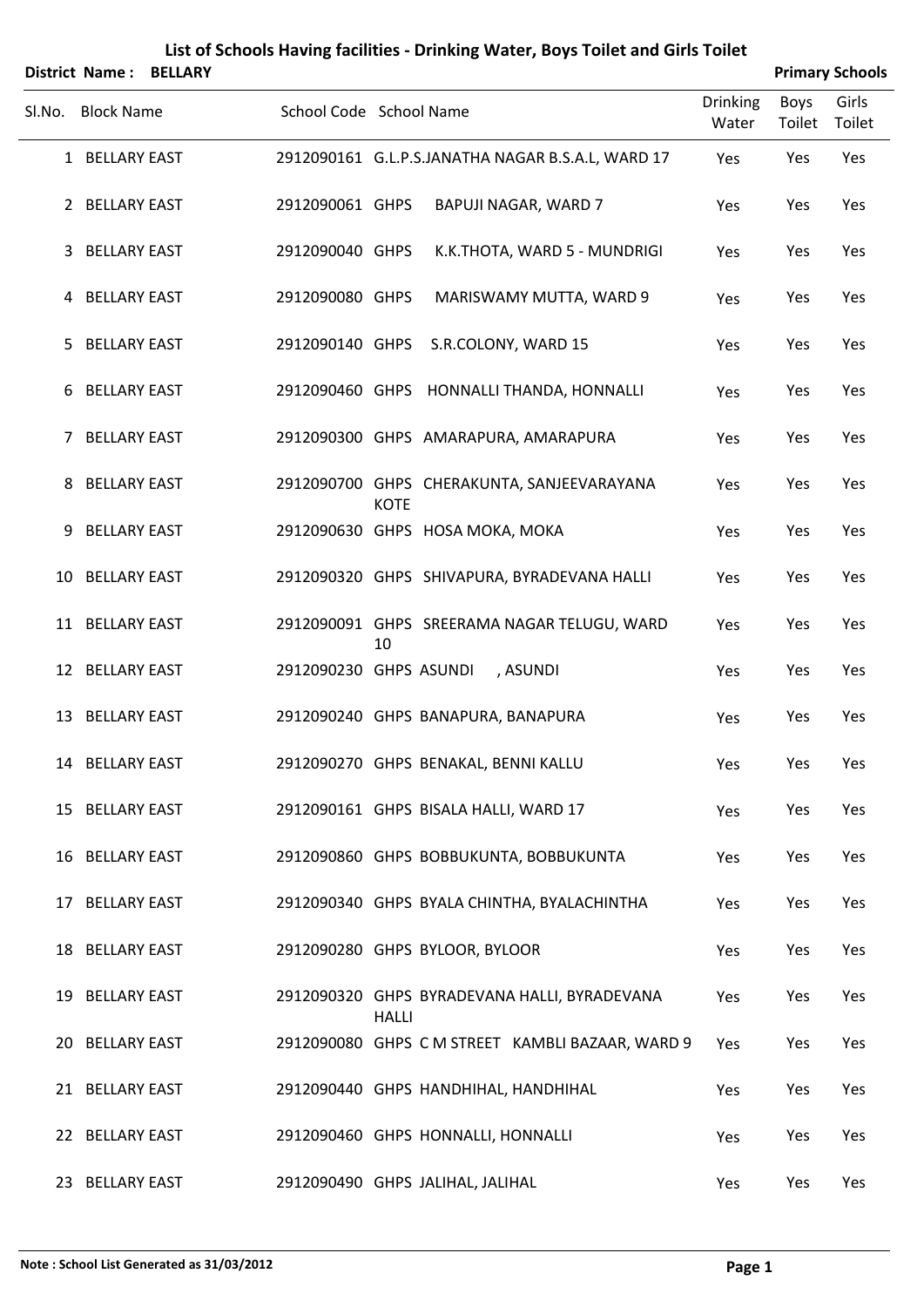| <b>District Name:</b>  | <b>BELLARY</b> |                                                              |                          |                       | <b>Primary Schools</b> |
|------------------------|----------------|--------------------------------------------------------------|--------------------------|-----------------------|------------------------|
| Sl.No. Block Name      |                | School Code School Name                                      | <b>Drinking</b><br>Water | <b>Boys</b><br>Toilet | Girls<br>Toilet        |
| 24 BELLARY EAST        |                | 2912090500 GHPS JOLADARASI, JOLADHARASI                      | Yes                      | Yes                   | Yes                    |
| 25 BELLARY EAST        |                | 2912090550 GHPS K. VEERAPURA, K. VEERAPURA                   | Yes                      | Yes                   | Yes                    |
| 26 BELLARY EAST        |                | 2912090530 GHPS K.K HAL, K.K.HAL                             | Yes                      | Yes                   | Yes                    |
| 27 BELLARY EAST        |                | 2912090570 GHPS KAMMARCHEDU, KAMMARCHEDU                     | Yes                      | Yes                   | Yes                    |
| 28 BELLARY EAST        |                | 2912090520 GHPS KAPPAGAL, KAPPAGAL                           | Yes                      | Yes                   | Yes                    |
| 29 BELLARY EAST        |                | 2912090560 GHPS KARICHEDU, KARICHEDU                         | Yes                      | Yes                   | Yes                    |
| <b>30 BELLARY EAST</b> |                | 2912090590 GHPS KOLAGUNDHI, KORLAGUNDHI                      | Yes                      | Yes                   | Yes                    |
| 31 BELLARY EAST        |                | 2912090610 GHPS MASIDIPURA, MASUDHIPURA                      | Yes                      | Yes                   | Yes                    |
| 32 BELLARY EAST        |                | 2912090620 GHPS MEENALLI, MEENALLI                           | Yes                      | Yes                   | Yes                    |
| 33 BELLARY EAST        |                | 2912090680 GHPS RAYAPURA, RAYAPURA                           | Yes                      | Yes                   | Yes                    |
| 34 BELLARY EAST        |                | 2912090690 GHPS RUPANA GUDI, RUPANAGUDI                      | Yes                      | Yes                   | Yes                    |
| 35 BELLARY EAST        |                | 2912090090 GHPS ANDHRAL, WARD 10                             | Yes                      | Yes                   | Yes                    |
| 36 BELLARY EAST        |                | 2912090160 GHPS B.GONAL, WARD 17                             | Yes                      | Yes                   | Yes                    |
| 37 BELLARY EAST        |                | 2912090250 GHPS BASARAKODU, BASARAKODU                       | Yes                      | Yes                   | Yes                    |
| 38 BELLARY EAST        |                | 2912090270 GHPS BENAKAL HOSA BADAVANE, BENNI<br><b>KALLU</b> | Yes                      | Yes                   | Yes                    |
| 39 BELLARY EAST        |                | 2912090260 GHPS BEVINA HALLI, BEVINA HALLI                   | Yes                      | Yes                   | Yes                    |
| 40 BELLARY EAST        |                | 2912090310 GHPS BOMMANA HAL, BOMMANA HAL                     | Yes                      | Yes                   | Yes                    |
| 41 BELLARY EAST        |                | 2912090330 GHPS BURRANAYAKANA HALLI,<br>BURRANAYAKANA HALLI  | Yes                      | Yes                   | Yes                    |
| 42 BELLARY EAST        |                | 2912090350 GHPS CHAGANUR, CHAGANUR                           | Yes                      | Yes                   | Yes                    |
| 43 BELLARY EAST        |                | 2912090290 GHPS CHANAL, CHANAL                               | Yes                      | Yes                   | Yes                    |
| 44 BELLARY EAST        |                | 2912090091 GHPS D.C.COLONY ANDRAL, WARD 10                   | Yes                      | Yes                   | Yes                    |
| 45 BELLARY EAST        |                | 2912090390 GHPS D.N. HALLI, D.N. HALLI                       | Yes                      | Yes                   | Yes                    |
| 46 BELLARY EAST        |                | 2912090380 GHPS DAMMUR KAGGAL, D.KAGGAL                      | Yes                      | Yes                   | Yes                    |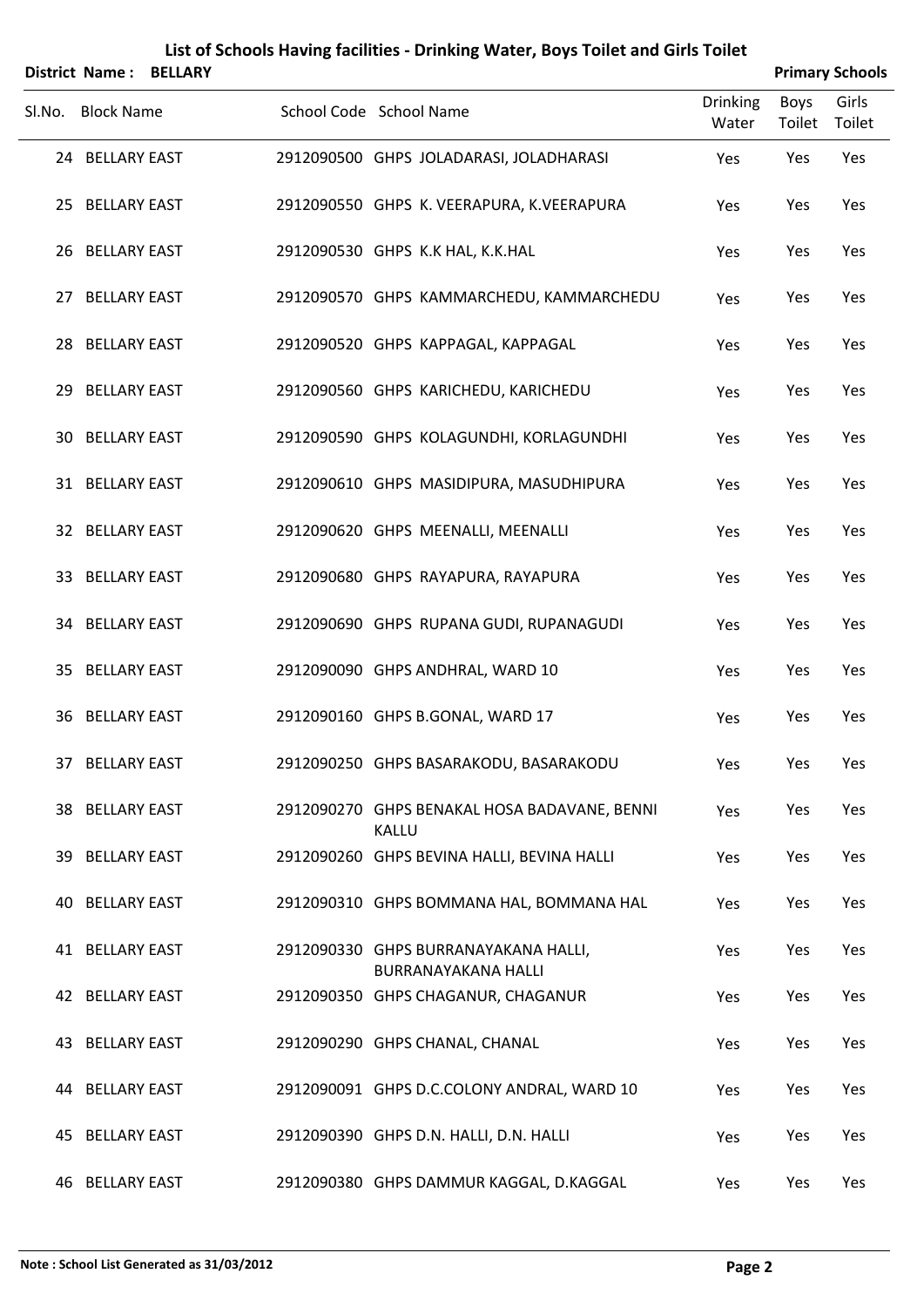|     |                        | District Name: BELLARY |                                                                |                          |                | <b>Primary Schools</b> |
|-----|------------------------|------------------------|----------------------------------------------------------------|--------------------------|----------------|------------------------|
|     | Sl.No. Block Name      |                        | School Code School Name                                        | <b>Drinking</b><br>Water | Boys<br>Toilet | Girls<br>Toilet        |
|     | 47 BELLARY EAST        |                        | 2912090370 GHPS DAMMUR, DAMMUR                                 | Yes                      | Yes            | Yes                    |
|     | <b>48 BELLARY EAST</b> |                        | 2912090410 GHPS G.N. HALLI, G.N.HALLI                          | Yes                      | Yes            | Yes                    |
| 49  | <b>BELLARY EAST</b>    |                        | 2912091011 GHPS GIRLS 2ND WARD, WARD 2                         | Yes                      | Yes            | Yes                    |
|     | 50 BELLARY EAST        |                        | 2912090870 GHPS GODEHAL, GODEHAL                               | Yes                      | Yes            | Yes                    |
|     | 51 BELLARY EAST        |                        | 2912090420 GHPS GOTUR, GOTUR                                   | Yes                      | Yes            | Yes                    |
|     | 52 BELLARY EAST        |                        | 2912090400 GHPS GUDADHUR , GUDADHUR                            | Yes                      | Yes            | Yes                    |
|     | 53 BELLARY EAST        |                        | 2912090430 GHPS HALKUNDHI, HALKUNDHI                           | Yes                      | Yes            | Yes                    |
|     | 54 BELLARY EAST        |                        | 2912090450 GHPS HIRE HADLIGI, HIRE HADLIGI                     | Yes                      | Yes            | Yes                    |
| 55  | <b>BELLARY EAST</b>    |                        | 2912090840 GHPS HOSA YERRAGUDI, YERRAGUDI                      | Yes                      | Yes            | Yes                    |
|     | 56 BELLARY EAST        |                        | 2912090470 GHPS IBRAHIMPURA, IBRAHIMPURA                       | Yes                      | Yes            | Yes                    |
|     | 57 BELLARY EAST        |                        | 2912090480 GHPS JALIBENCHI, JALIBENCHI                         | Yes                      | Yes            | Yes                    |
|     | 58 BELLARY EAST        |                        | 2912090510 GHPS KAKKABEVINA HALLI, KAKKABEVINA<br><b>HALLI</b> | Yes                      | Yes            | Yes                    |
| 59  | <b>BELLARY EAST</b>    |                        | 2912090540 GHPS KAREKAL, KAREKAL                               | Yes                      | Yes            | Yes                    |
|     | 60 BELLARY EAST        |                        | 2912090580 GHPS KUNTANA HAL, KUNTANAHAL                        | Yes                      | Yes            | Yes                    |
|     | 61 BELLARY EAST        |                        | 2912090600 GHPS L.D. HALLI, L.D.HALLI                          | Yes                      | Yes            | Yes                    |
|     | 62 BELLARY EAST        |                        | 2912090640 GHPS M. GONAL, M.GONAL                              | Yes                      | Yes            | Yes                    |
|     | 63 BELLARY EAST        |                        | 2912090650 GHPS MINCHERI, MINCHERI                             | Yes                      | Yes            | Yes                    |
|     | 64 BELLARY EAST        |                        | 2912090041 GHPS MUNDRIGI, WARD 5 - MUNDRIGI                    | Yes                      | Yes            | Yes                    |
| 65. | <b>BELLARY EAST</b>    |                        | 2912090670 GHPS P.D. HALLI, P.D.HALLI                          | Yes                      | Yes            | Yes                    |
|     | 66 BELLARY EAST        |                        | 2912090700 GHPS S.R. KOTE, SANJEEVARAYANA KOTE                 | Yes                      | Yes            | Yes                    |
|     | 67 BELLARY EAST        |                        | 2912090710 GHPS SANGANA KAL, SANGANAKAL                        | Yes                      | Yes            | Yes                    |
| 68  | <b>BELLARY EAST</b>    |                        | 2912090720 GHPS SHANKARA BANDA, SANKARA BANDA                  | Yes                      | Yes            | Yes                    |
| 69  | <b>BELLARY EAST</b>    |                        | 2912090740 GHPS SHREEDHARA GADDA, SREEDHARA<br>GADDA           | Yes                      | Yes            | Yes                    |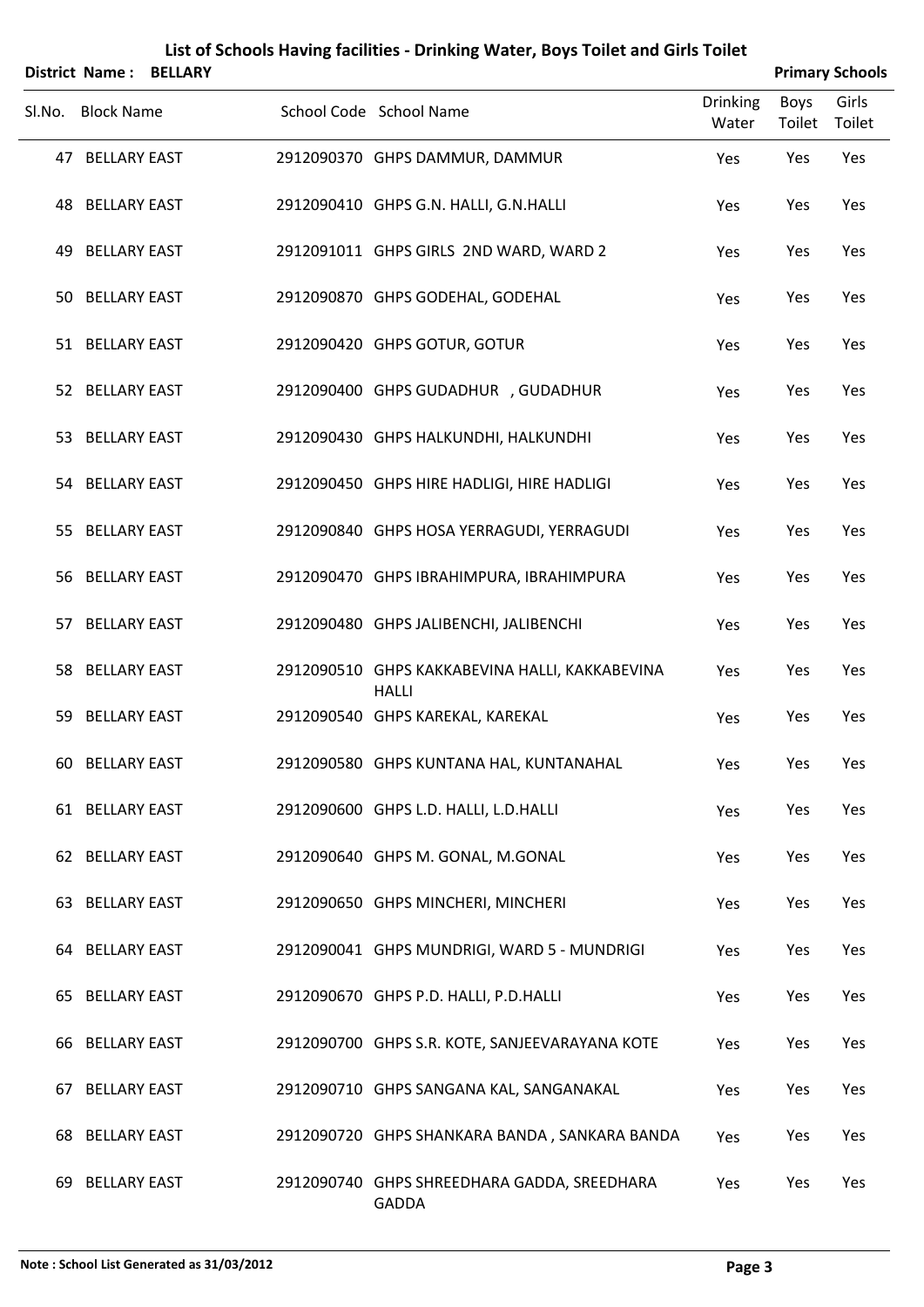|     | <b>District Name:</b> | <b>BELLARY</b> |                 | List of Schools Having facilities - Drinking Water, Boys Toilet and Girls Toilet |                | <b>Primary Schools</b> |
|-----|-----------------------|----------------|-----------------|----------------------------------------------------------------------------------|----------------|------------------------|
|     | Sl.No. Block Name     |                |                 | <b>Drinking</b><br>School Code School Name<br>Water                              | Boys<br>Toilet | Girls<br>Toilet        |
|     | 70 BELLARY EAST       |                |                 | 2912090760 GHPS SINDHIGERI, SINDHIGERI<br>Yes                                    | Yes            | Yes                    |
|     | 71 BELLARY EAST       |                |                 | 2912090750 GHPS SINDWALA HULIGEMMA CAMP,<br>Yes<br>SINDWALA                      | Yes            | Yes                    |
|     | 72 BELLARY EAST       |                |                 | 2912090750 GHPS SINDWALA, SINDWALA<br>Yes                                        | Yes            | Yes                    |
|     | 73 BELLARY EAST       |                |                 | 2912090770 GHPS SIRWARA, SIRIWARA<br>Yes                                         | Yes            | Yes                    |
|     | 74 BELLARY EAST       |                |                 | 2912090790 GHPS T. BHUDIHAL, T. BUDHIHAL<br>Yes                                  | Yes            | Yes                    |
|     | 75 BELLARY EAST       |                |                 | 2912090780 GHPS THAMBRALLI, THAMBRALLI<br>Yes                                    | Yes            | Yes                    |
|     | 76 BELLARY EAST       |                |                 | 2912090800 GHPS THOLA MAMIDI, THOLA MAMIDI<br>Yes                                | Yes            | Yes                    |
|     | 77 BELLARY EAST       |                |                 | 2912090810 GHPS VANENUR BELLARY, VONENOOR<br>Yes                                 | Yes            | Yes                    |
|     | 78 BELLARY EAST       |                |                 | 2912090850 GHPS Y. BHUDIHAL, Y.BUDHIHAL<br>Yes                                   | Yes            | Yes                    |
|     | 79 BELLARY EAST       |                |                 | 2912090830 GHPS Y. KAGGAL, Y. KAGGAL<br>Yes                                      | Yes            | Yes                    |
| 80. | <b>BELLARY EAST</b>   |                |                 | 2912090820 GHPS YALPI, YALPI<br>Yes                                              | Yes            | Yes                    |
|     | 81 BELLARY EAST       |                | 2912090141 GLPS | VADDARAGERI, WARD 15<br>Yes                                                      | Yes            | Yes                    |
|     | 82 BELLARY EAST       |                | 2912090150 GLPS | BALAJI RAO ROAD, WARD 16<br>Yes                                                  | Yes            | Yes                    |
|     | 83 BELLARY EAST       |                |                 | 2912090520 GLPS BALAJINAGARA CAMP, KAPPAGAL<br>Yes                               | Yes            | Yes                    |
|     | 84 BELLARY EAST       |                |                 | 2912090720 GLPS DHANALAXMI CAMP, SANKARA<br>Yes<br><b>BANDA</b>                  | Yes            | Yes                    |
|     | 85 BELLARY EAST       |                |                 | 2912090740 GLPS LAXMINAGARA CAMP, SREEDHARA<br>Yes<br><b>GADDA</b>               | Yes            | Yes                    |
|     | 86 BELLARY EAST       |                |                 | 2912090080 GLPS MANGAMMA CAMP, WARD 9<br>Yes                                     | Yes            | Yes                    |
|     | 87 BELLARY EAST       |                |                 | 2912090720 GLPS THIRUMALANAGARA CAMP,<br>Yes<br>SANKARA BANDA                    | Yes            | Yes                    |
|     | 88 BELLARY EAST       |                |                 | 2912090840 GLPS HALE YERRAGUDI`, YERRAGUDI<br>Yes                                | Yes            | Yes                    |
|     | 89 BELLARY EAST       |                |                 | 2912090360 GLPS CHELLAGURKI, CHELLAGURKI<br>Yes                                  | Yes            | Yes                    |
|     | 90 BELLARY EAST       |                |                 | 2912090590 GLPS AMBEDKAR NAGAR KORLAGUNDI,<br>Yes<br>KORLAGUNDHI                 | Yes            | Yes                    |
|     | 91 BELLARY EAST       |                |                 | 2912090151 GLPS ANJANAPPA NAGARA, WARD 16<br>Yes                                 | Yes            | Yes                    |
|     | 92 BELLARY EAST       |                |                 | 2912090240 GLPS ASHOKA NAGARA CAMP BLY,<br>Yes<br><b>BANAPURA</b>                | Yes            | Yes                    |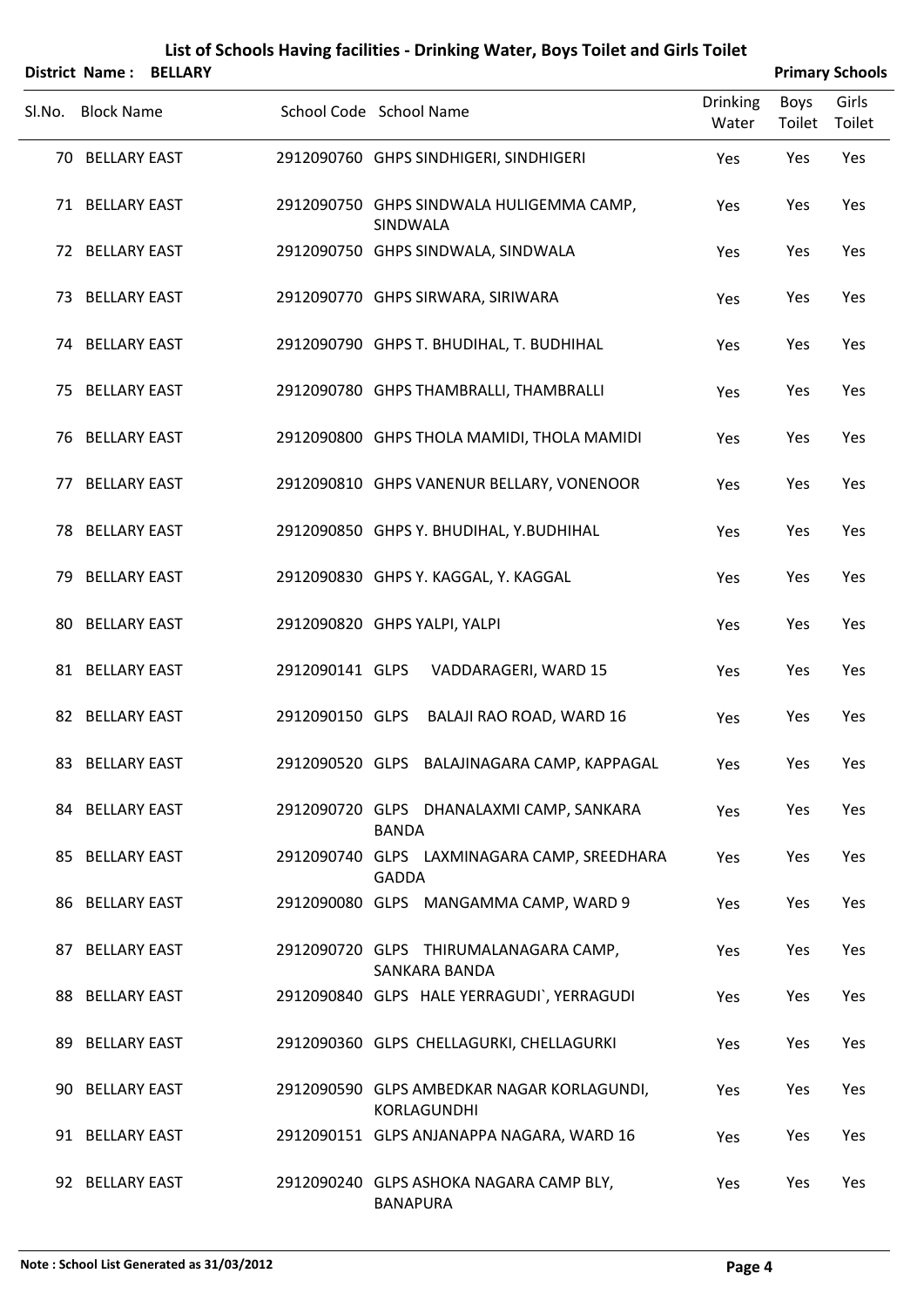|        | <b>District Name:</b> | <b>BELLARY</b> |                                                             |                          |                | <b>Primary Schools</b> |
|--------|-----------------------|----------------|-------------------------------------------------------------|--------------------------|----------------|------------------------|
| SI.No. | <b>Block Name</b>     |                | School Code School Name                                     | <b>Drinking</b><br>Water | Boys<br>Toilet | Girls<br>Toilet        |
|        | 93 BELLARY EAST       |                | 2912090280 GLPS BALAYYA CAMP, BYLOOR                        | Yes                      | Yes            | Yes                    |
|        | 94 BELLARY EAST       |                | 2912090520 GLPS BASAWESWARA CAMP, KAPPAGAL                  | Yes                      | Yes            | Yes                    |
|        | 95 BELLARY EAST       |                | 2912090850 GLPS BENCHIKOTTALU, Y.BUDHIHAL                   | Yes                      | Yes            | Yes                    |
|        | 96 BELLARY EAST       |                | 2912090280 GLPS GOPALAPURAM CAMP, BYLOOR                    | Yes                      | Yes            | Yes                    |
|        | 97 BELLARY EAST       |                | 2912090740 GLPS GUDARA NAGARA, SREEDHARA GADDA              | Yes                      | Yes            | Yes                    |
|        | 98 BELLARY EAST       |                | 2912090670 GLPS HAGARI RS, P.D.HALLI                        | Yes                      | Yes            | Yes                    |
|        | 99 BELLARY EAST       |                | 2912090041 GLPS HANUMANA NAGAR, WARD 5 -<br><b>MUNDRIGI</b> | Yes                      | Yes            | Yes                    |
|        | 100 BELLARY EAST      |                | 2912090270 GLPS HOSAYERAGUDI, BENNI KALLU                   | Yes                      | Yes            | Yes                    |
|        | 101 BELLARY EAST      |                | 2912090370 GLPS INDRA NAGAR KOLUR CROSS, DAMMUR             | Yes                      | Yes            | Yes                    |
|        | 102 BELLARY EAST      |                | 2912090041 GLPS INDUSTRIAL AREA, WARD 5 - MUNDRIGI          | Yes                      | Yes            | Yes                    |
|        | 103 BELLARY EAST      |                | 2912090190 GLPS K.H.B. COLONY, WARD 20                      | Yes                      | Yes            | Yes                    |
|        | 104 BELLARY EAST      |                | 2912090181 GLPS K.RAMAYYA COLONY PATEL NAGAR,<br>WARD 19    | Yes                      | Yes            | Yes                    |
|        | 105 BELLARY EAST      |                | 2912090570 GLPS MALAGADDA CAMP, KAMMARCHEDU                 | Yes                      | Yes            | Yes                    |
|        | 106 BELLARY EAST      |                | 2912090760 GLPS MALLESWARA CAMP, SINDHIGERI                 | Yes                      | Yes            | Yes                    |
|        | 107 BELLARY EAST      |                | 2912090710 GLPS SANGANAKAL PETROLBUNK,<br>SANGANAKAL        | Yes                      | Yes            | Yes                    |
|        | 108 BELLARY EAST      |                | 2912090370 GLPS SINGADEVANA HALLI, DAMMUR                   | Yes                      | Yes            | Yes                    |
|        | 109 BELLARY EAST      |                | 2912090370 GLPS SRI RAMA NAGARA DAMMUR,<br><b>DAMMUR</b>    | Yes                      | Yes            | Yes                    |
|        | 110 BELLARY EAST      |                | 2912090720 GLPS TEL.MED. VIGNESWARA CAMP,<br>SANKARA BANDA  | Yes                      | Yes            | Yes                    |
|        | 111 BELLARY EAST      |                | 2912090430 GLPS V B S MATTA HALAKUNDI, HALKUNDHI            | Yes                      | Yes            | Yes                    |
|        | 112 BELLARY EAST      |                | 2912090860 GLPS VIJAYAPURA CAMP, BOBBUKUNTA                 | Yes                      | Yes            | Yes                    |
|        | 113 BELLARY EAST      |                | 2912090080 GMHPS KAMBLI BAZAAR, WARD 9                      | Yes                      | Yes            | Yes                    |
|        | 114 BELLARY EAST      |                | 2912090141 GMHPS MILLER PET, WARD 15                        | Yes                      | Yes            | Yes                    |
|        | 115 BELLARY EAST      |                | 2912090170 GMHPS A.R.P.LINES, WARD 18                       | Yes                      | Yes            | Yes                    |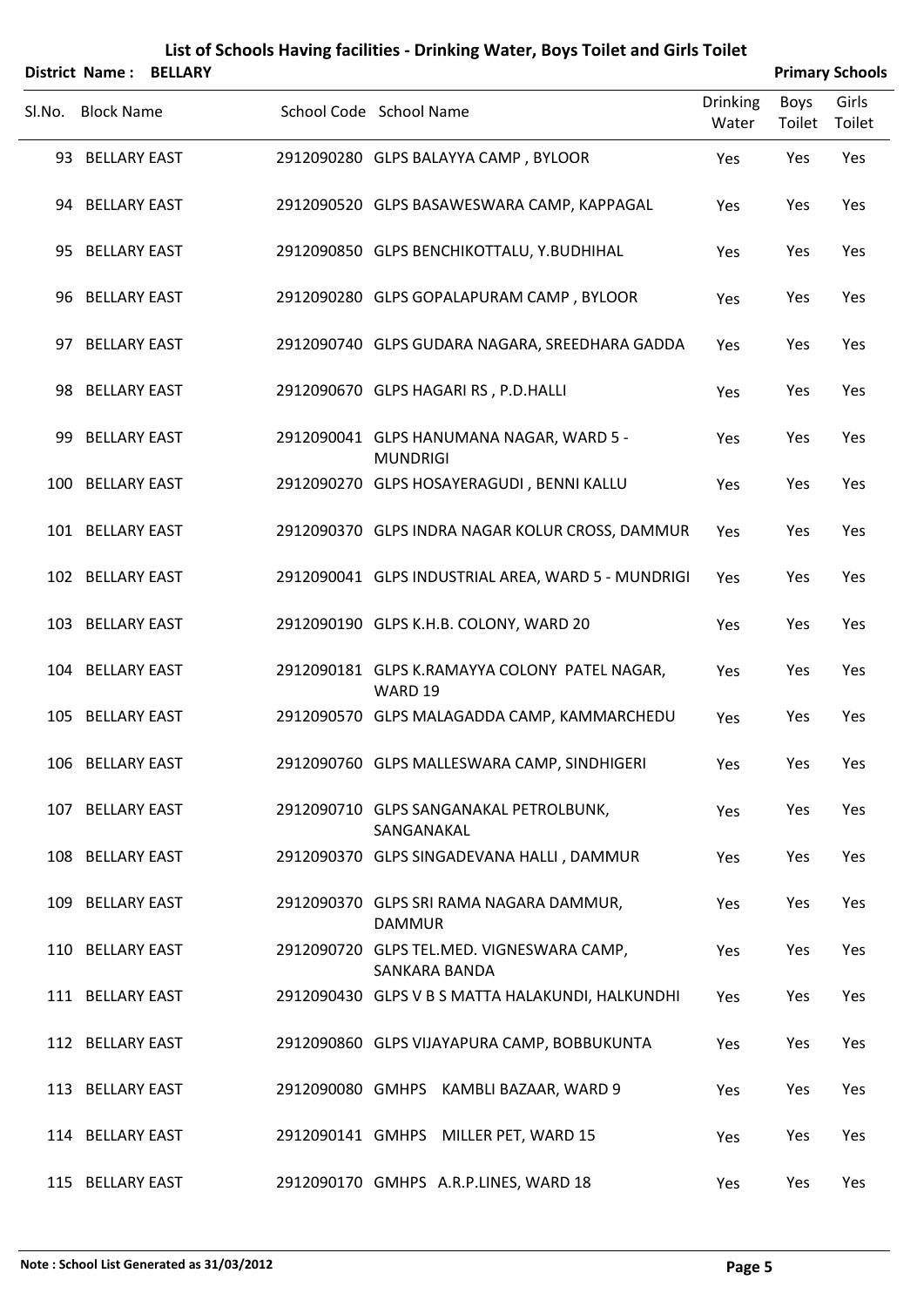|                   | District Name: BELLARY |                         |                                                 |                          |                | <b>Primary Schools</b> |
|-------------------|------------------------|-------------------------|-------------------------------------------------|--------------------------|----------------|------------------------|
| Sl.No. Block Name |                        | School Code School Name |                                                 | <b>Drinking</b><br>Water | Boys<br>Toilet | Girls<br>Toilet        |
| 116 BELLARY EAST  |                        |                         | 2912090190 GMHPS GANDHI NAGAR, WARD 20          | Yes                      | Yes            | Yes                    |
| 117 BELLARY EAST  |                        |                         | 2912091011 GMHPS JAIN MARKET, WARD 2            | Yes                      | Yes            | Yes                    |
| 118 BELLARY EAST  |                        |                         | 2912090150 GMHPS K.C.COLONY, WARD 16            | Yes                      | Yes            | Yes                    |
| 119 BELLARY EAST  |                        |                         | 2912090200 GMHPS KAPPAGAL ROAD., WARD 21        | Yes                      | Yes            | Yes                    |
| 120 BELLARY EAST  |                        |                         | 2912090162 GMHPS PATEL NAGAR, WARD 17           | Yes                      | Yes            | Yes                    |
| 121 BELLARY EAST  |                        |                         | 2912090172 GMHPS S.N.PET, WARD 18               | Yes                      | Yes            | Yes                    |
| 122 BELLARY EAST  |                        |                         | 2912090040 GMHPS V.N. STREET, WARD 5 - MUNDRIGI | Yes                      | Yes            | Yes                    |
| 123 BELLARY EAST  |                        |                         | 2912090120 GMHPS 13TH WARD, WARD 13             | Yes                      | Yes            | Yes                    |
| 124 BELLARY EAST  |                        |                         | 2912090360 GMHPS CHELLAGURKI, CHELLAGURKI       | Yes                      | Yes            | Yes                    |
| 125 BELLARY EAST  |                        |                         | 2912090630 GMHPS MOKA, MOKA                     | Yes                      | Yes            | Yes                    |
| 126 BELLARY EAST  |                        |                         | 2912090730 GMHPS SIDIGINA MOLA, SIDIGINAMOLA    | Yes                      | Yes            | Yes                    |
| 127 BELLARY EAST  |                        |                         | 2912090130 GUHPS MILLER PET, WARD 14            | Yes                      | Yes            | Yes                    |
| 128 BELLARY EAST  |                        |                         | 2912090100 GUHPS TAZIA STREET, WARD 11          | Yes                      | Yes            | Yes                    |
| 129 BELLARY EAST  |                        |                         | 2912090041 GUHPS TANKBAND', WARD 5 - MUNDRIGI   | Yes                      | Yes            | Yes                    |
| 130 BELLARY EAST  |                        |                         | 2912090630 GUHPS MOKA, MOKA                     | Yes                      | Yes            | Yes                    |
| 131 BELLARY EAST  |                        |                         | 2912090090 GUHPS ANDHRAL, WARD 10               | Yes                      | Yes            | Yes                    |
| 132 BELLARY EAST  |                        |                         | 2912090440 GUHPS HANDHIHAL, HANDHIHAL           | Yes                      | Yes            | Yes                    |
| 133 BELLARY EAST  |                        |                         | 2912090650 GUHPS MINCHERI, MINCHERI             | Yes                      | Yes            | Yes                    |
| 134 BELLARY EAST  |                        |                         | 2912090120 GULPS BOYAGERI, WARD 13              | Yes                      | Yes            | Yes                    |
| 135 BELLARY EAST  |                        |                         | 2912090180 GULPS HUSSAIN NAGAR, WARD 19         | Yes                      | Yes            | Yes                    |
| 136 BELLARY EAST  |                        |                         | 2912090061 GULPS LOHAR MOHELLA, WARD 7          | Yes                      | Yes            | Yes                    |
| 137 BELLARY EAST  |                        |                         | 2912090090 GULPS MARISWAMY MUTTA, WARD 10       | Yes                      | Yes            | Yes                    |
| 138 BELLARY EAST  |                        |                         | 2912090131 GULPS MOCHIWADI, WARD 14             | Yes                      | Yes            | Yes                    |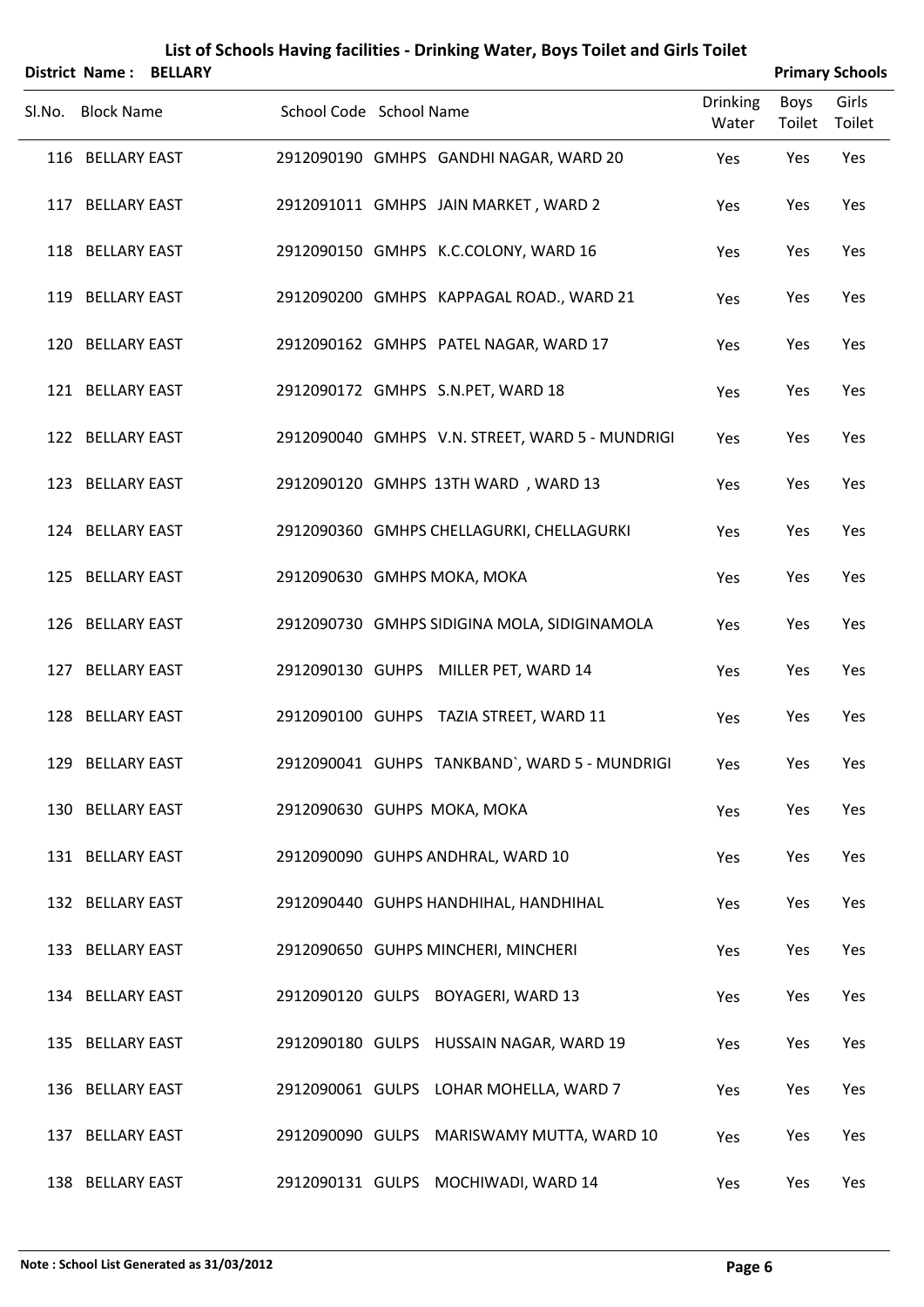| <b>District Name:</b> | <b>BELLARY</b> |                         |                 | List of Schools Having facilities - Drinking Water, Boys Toilet and Girls Toilet |                          |                | <b>Primary Schools</b> |
|-----------------------|----------------|-------------------------|-----------------|----------------------------------------------------------------------------------|--------------------------|----------------|------------------------|
| Sl.No. Block Name     |                | School Code School Name |                 |                                                                                  | <b>Drinking</b><br>Water | Boys<br>Toilet | Girls<br>Toilet        |
| 139 BELLARY EAST      |                |                         |                 | 2912090170 GULPS R.P.LINES, WARD 18                                              | Yes                      | Yes            | Yes                    |
| 140 BELLARY EAST      |                |                         |                 | 2912090150 GULPS SADRUDDIN DARGA, WARD 16                                        | Yes                      | Yes            | Yes                    |
| 141 BELLARY EAST      |                |                         |                 | 2912090820 GULPS YALPI, YALPI                                                    | Yes                      | Yes            | Yes                    |
| 142 BELLARY EAST      |                |                         |                 | 2912090230 GULPS ASUNDI, ASUNDI                                                  | Yes                      | Yes            | Yes                    |
| 143 BELLARY EAST      |                |                         | <b>MUNDRIGI</b> | 2912090040 GULPS GUGGARA HATTI, WARD 5 -                                         | Yes                      | Yes            | Yes                    |
| 144 BELLARY EAST      |                |                         |                 | 2912090520 GULPS KAPPAGAL, KAPPAGAL                                              | Yes                      | Yes            | Yes                    |
| 145 BELLARY EAST      |                |                         |                 | 2912090141 GULPS T.G.OIL MILLS, WARD 15                                          | Yes                      | Yes            | Yes                    |
| 146 BELLARY EAST      |                |                         |                 | 2912090141 GULPS 15TH W VARABASAPPA, WARD 15                                     | Yes                      | Yes            | Yes                    |
| 147 BELLARY EAST      |                |                         |                 | 2912090290 GULPS CHANAL, CHANAL                                                  | Yes                      | Yes            | Yes                    |
| 148 BELLARY EAST      |                |                         |                 | 2912090041 GULPS MUNDRIGI, WARD 5 - MUNDRIGI                                     | Yes                      | Yes            | Yes                    |
| 149 BELLARY EAST      |                |                         |                 | 2912090670 GULPS P D HALLI, P.D.HALLI                                            | Yes                      | Yes            | Yes                    |
| 150 BELLARY EAST      |                |                         |                 | 2912090690 GULPS RUPANA GUDI, RUPANAGUDI                                         | Yes                      | Yes            | Yes                    |
| 151 BELLARY EAST      |                |                         | <b>GADDA</b>    | 2912090740 GULPS SRIDARAGADDA BLY, SREEDHARA                                     | Yes                      | Yes            | Yes                    |
| 152 BELLARY EAST      |                |                         |                 | 2912091011 GUMHPS GLASS BAZAR, WARD 2                                            | Yes                      | Yes            | Yes                    |
| 153 BELLARY EAST      |                |                         |                 | 2912090060 GUMHPS HIRIYALKUDAM, WARD 7                                           | Yes                      | Yes            | Yes                    |
| 154 BELLARY EAST      |                |                         |                 | 2912090631 KGBV MOKA (MSK), MOKA                                                 | Yes                      | Yes            | Yes                    |
| 155 BELLARY WEST      |                | 2912011380 GHPS         |                 | KADAPA GERI (W), WARD 26                                                         | Yes                      | Yes            | Yes                    |
| 156 BELLARY WEST      |                | 2912011402 GHPS         |                 | MORGALLI (W), WARD 28                                                            | Yes                      | Yes            | Yes                    |
| 157 BELLARY WEST      |                | 2912011421 GHPS         |                 | ALLIPURA (W), WARD 30                                                            | Yes                      | Yes            | Yes                    |
| 158 BELLARY WEST      |                | 2912011191 GHPS         |                 | AVVAMBHAVI (W), WARD 25                                                          | Yes                      | Yes            | Yes                    |
| 159 BELLARY WEST      |                | 2912011411 GHPS         |                 | BANDI HATTI (W), WARD 29                                                         | Yes                      | Yes            | Yes                    |
| 160 BELLARY WEST      |                | 2912011191 GHPS         |                 | BATHRI (W), WARD 25                                                              | Yes                      | Yes            | Yes                    |
| 161 BELLARY WEST      |                | 2912011443 GHPS         |                 | FORT (W), WARD 32                                                                | Yes                      | Yes            | Yes                    |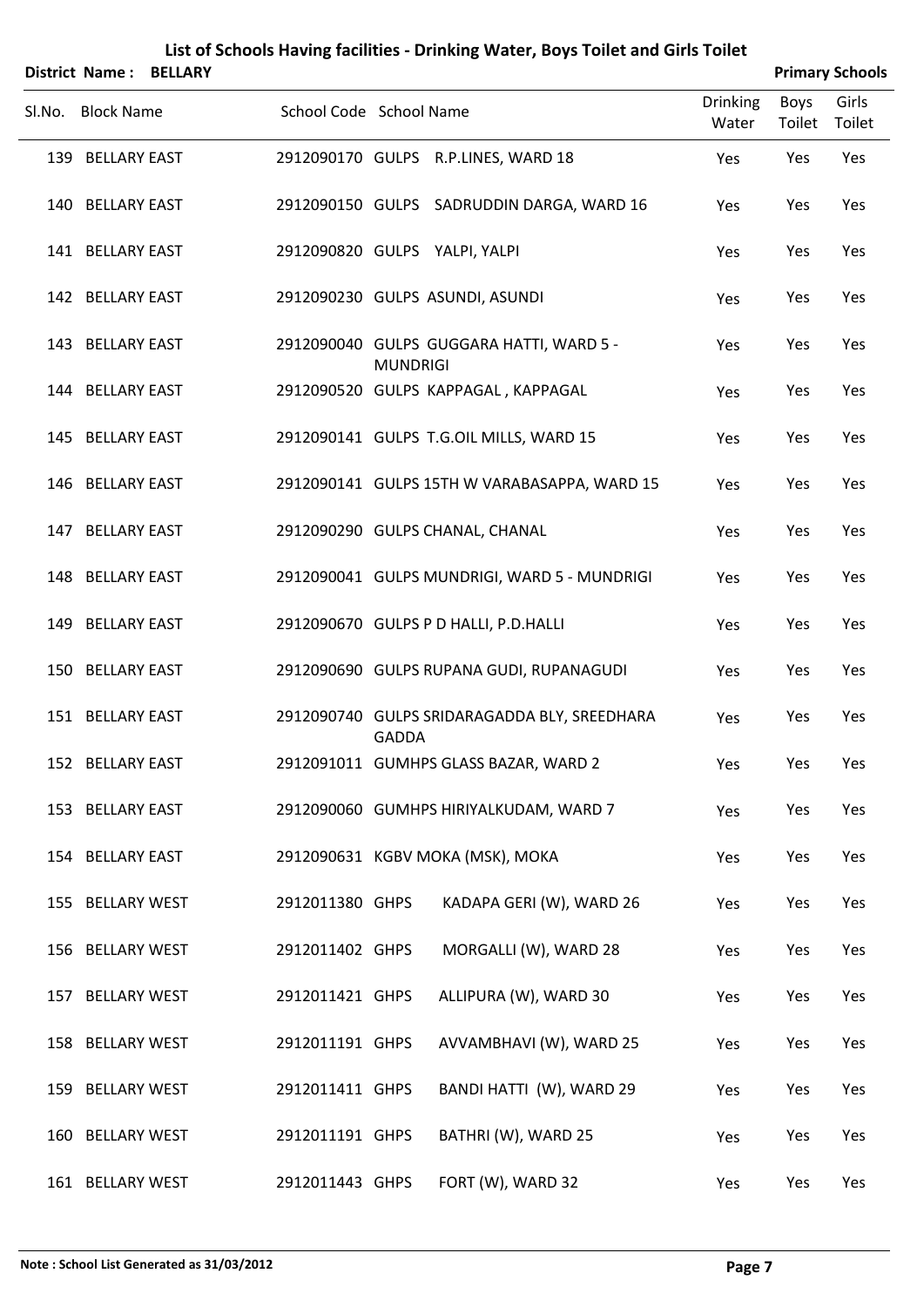|        |                   | <b>District Name: BELLARY</b> |                         |                  |                                                 |                          |                       | <b>Primary Schools</b> |
|--------|-------------------|-------------------------------|-------------------------|------------------|-------------------------------------------------|--------------------------|-----------------------|------------------------|
| SI.No. | <b>Block Name</b> |                               | School Code School Name |                  |                                                 | <b>Drinking</b><br>Water | <b>Boys</b><br>Toilet | Girls<br>Toilet        |
|        | 162 BELLARY WEST  |                               | 2912011421 GHPS         |                  | VINAKAYAKA NAGAR (W, WARD 30                    | Yes                      | Yes                   | Yes                    |
|        | 163 BELLARY WEST  |                               |                         |                  | 2912010080 GHPS B. BELAGAL (W), B.BELAG AL      | Yes                      | Yes                   | Yes                    |
|        | 164 BELLARY WEST  |                               |                         |                  | 2912010260 GHPS BALLAPURA (W), EMMIGANUR        | Yes                      | Yes                   | Yes                    |
|        | 165 BELLARY WEST  |                               |                         |                  | 2912010270 GHPS BASAVAPURA (W), GENIKEHAL       | Yes                      | Yes                   | Yes                    |
|        | 166 BELLARY WEST  |                               |                         |                  | 2912010270 GHPS HOSA GENIKEHAL (W), GENIKEHAL   | Yes                      | Yes                   | Yes                    |
|        | 167 BELLARY WEST  |                               |                         |                  | 2912010690 GHPS HOSA NELLUDI (W), NELLUDI       | Yes                      | Yes                   | Yes                    |
|        | 168 BELLARY WEST  |                               |                         |                  | 2912010550 GHPS INDIRA NAGAR (W), KURUGODU      | Yes                      | Yes                   | Yes                    |
|        | 169 BELLARY WEST  |                               |                         |                  | 2912010570 GHPS MADIRE (W), KOLUR               | Yes                      | Yes                   | Yes                    |
|        | 170 BELLARY WEST  |                               |                         |                  | 2912010550 GHPS UJJALA PETE (W), KURUGODU       | Yes                      | Yes                   | Yes                    |
|        | 171 BELLARY WEST  |                               |                         |                  | 2912010552 GHPS YELLAPURA (W), KURUGODU         | Yes                      | Yes                   | Yes                    |
|        | 172 BELLARY WEST  |                               |                         |                  | 2912010080 GHPS BELAGAL THANDA (W), B.BELAG AL  | Yes                      | Yes                   | Yes                    |
|        | 173 BELLARY WEST  |                               |                         |                  | 2912011190 GHPS INDIRA NAGAR (W), WARD 25       | Yes                      | Yes                   | Yes                    |
|        | 174 BELLARY WEST  |                               |                         |                  | 2912011501 GHPS RAILWAY COLONY (W), WARD 1      | Yes                      | Yes                   | Yes                    |
|        | 175 BELLARY WEST  |                               |                         |                  | 2912010050 GHPS BADANA HATTI (W), BADANA HATTI  | Yes                      | Yes                   | Yes                    |
|        | 176 BELLARY WEST  |                               |                         | <b>KUDITHINI</b> | 2912010530 GHPS CHALUVADIKERI KUDITHINI (W),    | Yes                      | Yes                   | Yes                    |
|        | 177 BELLARY WEST  |                               |                         |                  | 2912010260 GHPS EMMIGANOOR (W), EMMIGANUR       | Yes                      | Yes                   | Yes                    |
|        | 178 BELLARY WEST  |                               |                         |                  | 2912010350 GHPS HARAGINADONI (W), HARAGINADONI  | Yes                      | Yes                   | Yes                    |
|        | 179 BELLARY WEST  |                               |                         |                  | 2912010420 GHPS JANEKUNTE (W), JANEKUNTE        | Yes                      | Yes                   | Yes                    |
|        | 180 BELLARY WEST  |                               |                         |                  | 2912010450 GHPS KALKAMBA (W), KALKAMBA          | Yes                      | Yes                   | Yes                    |
|        | 181 BELLARY WEST  |                               |                         |                  | 2912010550 GHPS KURUGODU (W), KURUGODU          | Yes                      | Yes                   | Yes                    |
|        | 182 BELLARY WEST  |                               |                         |                  | 2912010590 GHPS KYADHIGEHAL (W), KYADHIGEHAL    | Yes                      | Yes                   | Yes                    |
|        | 183 BELLARY WEST  |                               |                         |                  | 2912011411 GHPS D.C.NAGAR BANDI.H. (W), WARD 29 | Yes                      | Yes                   | Yes                    |
|        | 184 BELLARY WEST  |                               |                         |                  | 2912010270 GHPS GENIKEHAL (W), GENIKEHAL        | Yes                      | Yes                   | Yes                    |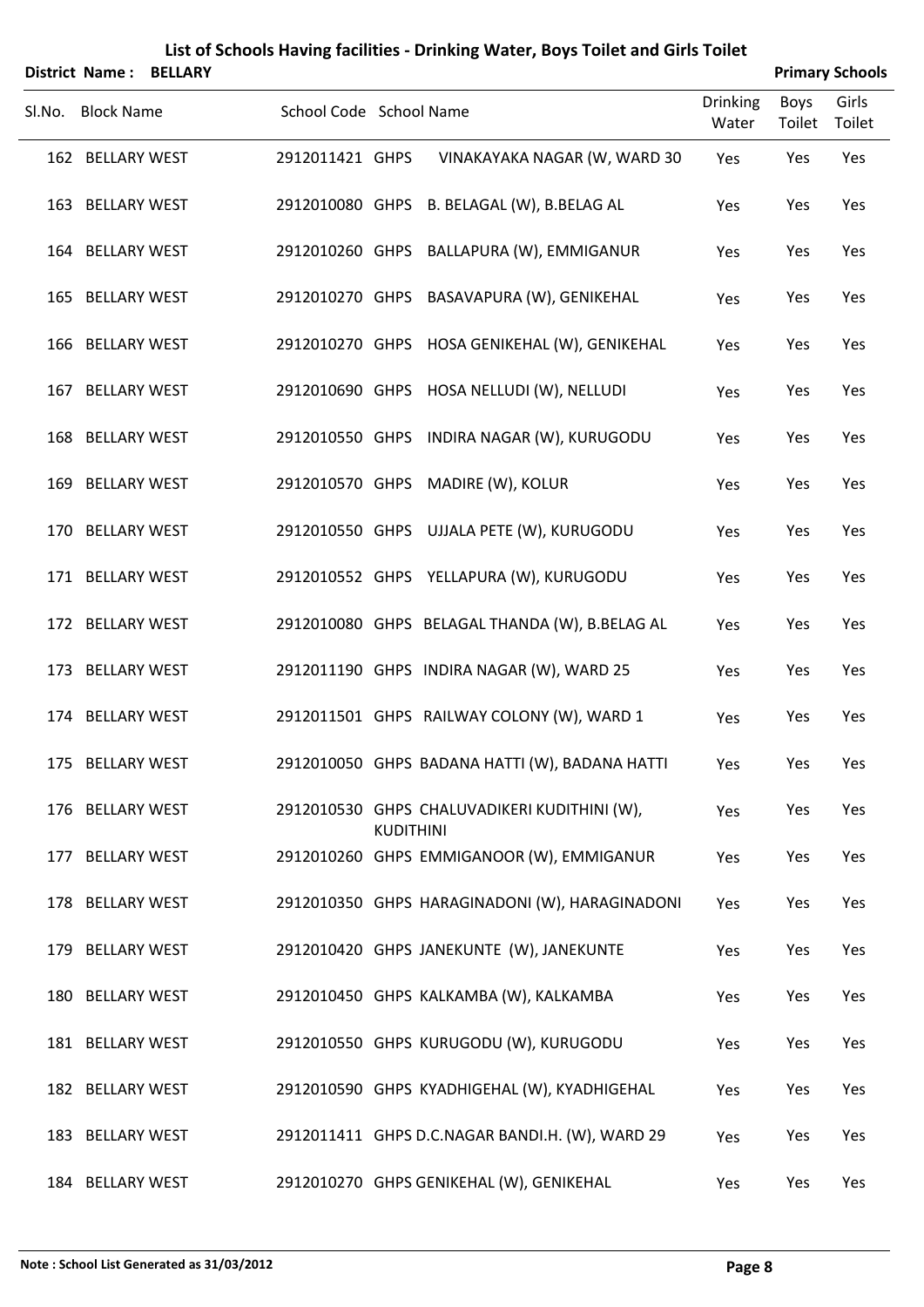|        |                       |                | List of Schools Having facilities - Drinking Water, Boys Toilet and Girls Toilet |                          |                |                        |
|--------|-----------------------|----------------|----------------------------------------------------------------------------------|--------------------------|----------------|------------------------|
|        | <b>District Name:</b> | <b>BELLARY</b> |                                                                                  |                          |                | <b>Primary Schools</b> |
| SI.No. | <b>Block Name</b>     |                | School Code School Name                                                          | <b>Drinking</b><br>Water | Boys<br>Toilet | Girls<br>Toilet        |
|        | 185 BELLARY WEST      |                | 2912011510 GHPS GUGGARAHATTI(W), WARD 5                                          | Yes                      | Yes            | Yes                    |
|        | 186 BELLARY WEST      |                | 2912010290 GHPS GUTHIGANUR (W), GUTHIGANUR                                       | Yes                      | Yes            | Yes                    |
|        | 187 BELLARY WEST      |                | 2912010360 GHPS H.VEERAPURA (W), H.VEERAPURA                                     | Yes                      | Yes            | Yes                    |
|        | 188 BELLARY WEST      |                | 2912011501 GHPS HARISHCHANDRA NAGAR (W), WARD 1                                  | Yes                      | Yes            | Yes                    |
|        | 189 BELLARY WEST      |                | 2912010530 GHPS INDIRA INDRANAGAR (W), KUDITHINI                                 | Yes                      | Yes            | Yes                    |
|        | 190 BELLARY WEST      |                | 2912010560 GHPS KOLAGAL, KOLAGAL                                                 | Yes                      | Yes            | Yes                    |
|        | 191 BELLARY WEST      |                | 2912010570 GHPS KOLUR (W), KOLUR                                                 | Yes                      | Yes            | Yes                    |
|        | 192 BELLARY WEST      |                | 2912010600 GHPS LAKSHMIPURA (W), LAKSHMIPURA                                     | Yes                      | Yes            | Yes                    |
|        | 193 BELLARY WEST      |                | 2912011490 GHPS MAHANANDI KOTTUM, WARD 22                                        | Yes                      | Yes            | Yes                    |
|        | 194 BELLARY WEST      |                | 2912011193 GHPS MULLING BASAVARAJ N. (W), WARD 25                                | Yes                      | Yes            | Yes                    |
|        | 195 BELLARY WEST      |                | 2912010680 GHPS MUSTAGATTA (W), MUSTAGATTA                                       | Yes                      | Yes            | Yes                    |
|        | 196 BELLARY WEST      |                | 2912010700 GHPS ORVAI (W), ORVAI                                                 | Yes                      | Yes            | Yes                    |
|        | 197 BELLARY WEST      |                | 2912010710 GHPS PATTANSERAGU (W), PATTANASERAGU                                  | Yes                      | Yes            | Yes                    |
|        | 198 BELLARY WEST      |                | 2912011402 GHPS RAMA NAGAR BAND H. (W), WARD 28                                  | Yes                      | Yes            | Yes                    |
|        | 199 BELLARY WEST      |                | 2912011460 GHPS SASTHRY NAGAR (W), WARD 34                                       | Yes                      | Yes            | Yes                    |
|        | 200 BELLARY WEST      |                | 2912010850 GHPS SOMA SAMUDRA (W), SOMA<br>SAMUDRA                                | Yes                      | Yes            | Yes                    |
|        | 201 BELLARY WEST      |                | 2912010840 GHPS SOMALAPURA (W), SOMALAPURA                                       | Yes                      | Yes            | Yes                    |
|        | 202 BELLARY WEST      |                | 2912010530 GHPS SWS KUDITHINI (W), KUDITHINI                                     | Yes                      | Yes            | Yes                    |
|        | 203 BELLARY WEST      |                | 2912010880 GHPS THIMMALAPURA (W), THIMMALAPURA                                   | Yes                      | Yes            | Yes                    |
|        | 204 BELLARY WEST      |                | 2912010900 GHPS VADDATTI (W), VADDATTI                                           | Yes                      | Yes            | Yes                    |
|        | 205 BELLARY WEST      |                | 2912010551 GHPS VALMIKI NAGARA (W), KURUGODU                                     | Yes                      | Yes            | Yes                    |
|        | 206 BELLARY WEST      |                | 2912010260 GHPS VENI CAMP (W), EMMIGANUR                                         | Yes                      | Yes            | Yes                    |
|        | 207 BELLARY WEST      |                | 2912010920 GHPS VENI VEERAPURA (W), VENI<br>VEERAPURA                            | Yes                      | Yes            | Yes                    |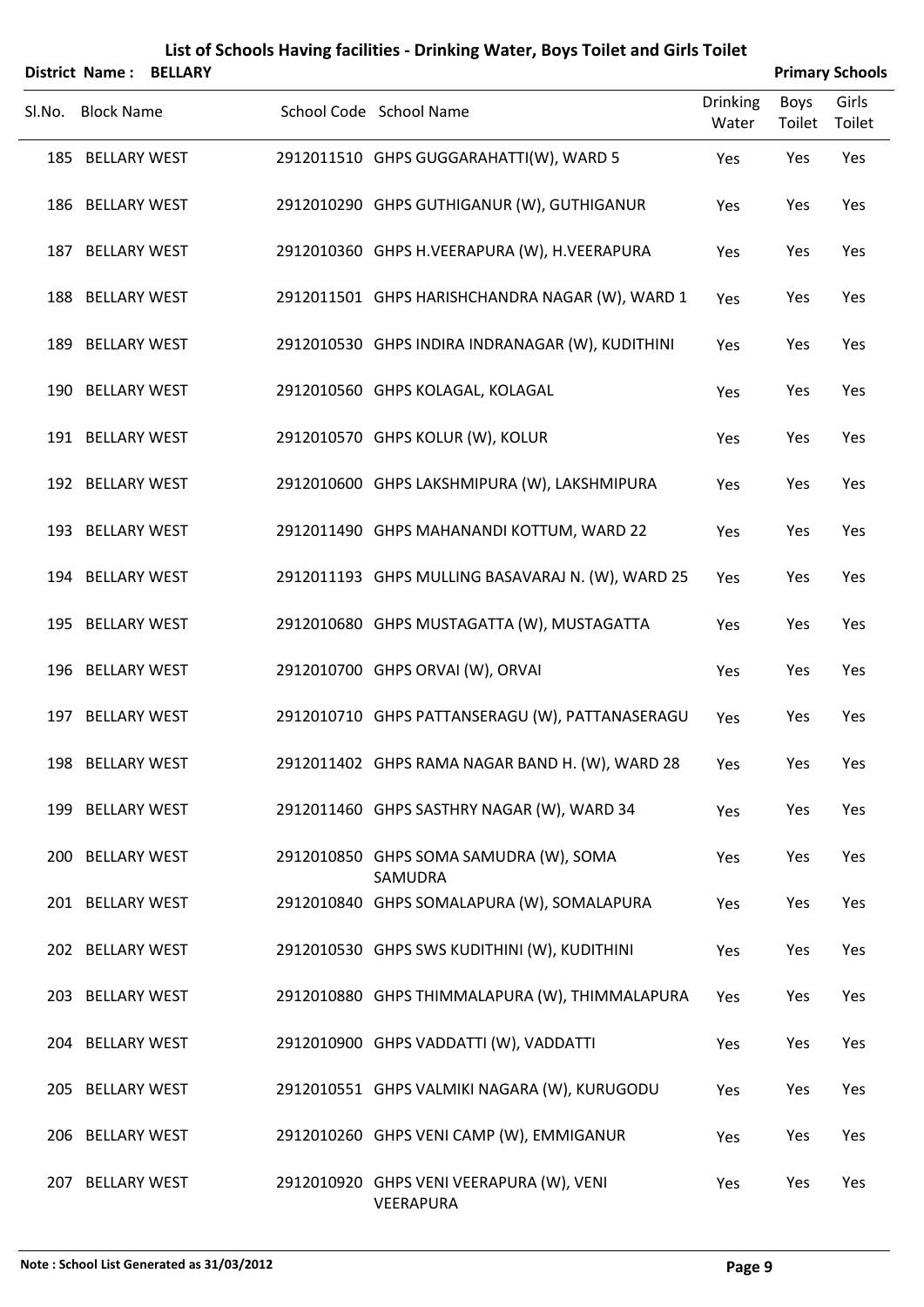|        | <b>District Name:</b> | <b>BELLARY</b> | List of Schools Having facilities - Drinking Water, Boys Toilet and Girls Toilet |                 |             | <b>Primary Schools</b> |
|--------|-----------------------|----------------|----------------------------------------------------------------------------------|-----------------|-------------|------------------------|
| SI.No. | <b>Block Name</b>     |                | School Code School Name                                                          | <b>Drinking</b> | <b>Boys</b> | Girls                  |
|        |                       |                |                                                                                  | Water           | Toilet      | Toilet                 |
|        | 208 BELLARY WEST      |                | 2912010850 GHPS VERANJANEYA CAMP (W), SOMA<br>SAMUDRA                            | Yes             | Yes         | Yes                    |
|        | 209 BELLARY WEST      |                | 2912010960 GHPS YELUBENCHI (W), YELUBENCHI                                       | Yes             | Yes         | Yes                    |
|        | 210 BELLARY WEST      |                | 2912010950 GHPS YERRANAGALIGI (W), YERRANGALIGI                                  | Yes             | Yes         | Yes                    |
|        | 211 BELLARY WEST      |                | 2912010420 GLPS JANEKUNTE THANDA (W), JANEKUNTE                                  | Yes             | Yes         | Yes                    |
|        | 212 BELLARY WEST      |                | 2912010700 GLPS MARUTHIPURA (W), ORVAI                                           | Yes             | Yes         | Yes                    |
|        | 213 BELLARY WEST      |                | 2912010690 GLPS NELLUDI KOTTAL (W), NELLUDI                                      | Yes             | Yes         | Yes                    |
|        | 214 BELLARY WEST      |                | 2912010690 GLPS RAJU CAMP (W), NELLUDI                                           | Yes             | Yes         | Yes                    |
|        | 215 BELLARY WEST      |                | 2912010690 GLPS SHANTINAGAR (W), NELLUDI                                         | Yes             | Yes         | Yes                    |
|        | 216 BELLARY WEST      |                | 2912010570 GLPS VIJAYANAGARA CAMP (W), KOLUR                                     | Yes             | Yes         | Yes                    |
|        | 217 BELLARY WEST      |                | 2912010010 GLPS ALADHA HALLI (W), ALADHA HALLI(W)                                | Yes             | Yes         | Yes                    |
|        | 218 BELLARY WEST      |                | 2912010220 GLPS CHITIGINAHAL (W), CHITIGINAHAL                                   | Yes             | Yes         | Yes                    |
|        | 219 BELLARY WEST      |                | 2912010531 GLPS GANESH GUDI, KUDITHINI                                           | Yes             | Yes         | Yes                    |
|        | 220 BELLARY WEST      |                | 2912010500 GLPS KARIKERE (W), KARIKERE                                           | Yes             | Yes         | Yes                    |
|        | 221 BELLARY WEST      |                | 2912010560 GLPS KRISHNA NAGAR CAMP (W), KOLAGAL                                  | Yes             | Yes         | Yes                    |
|        | 222 BELLARY WEST      |                | 2912010690 GLPS NELLUDI HALE (W), NELLUDI                                        | Yes             | Yes         | Yes                    |
|        | 223 BELLARY WEST      |                | 2912010360 GLPS AMBEDKAR COLONY (W), H.VEERAPURA                                 | Yes             | Yes         | Yes                    |
|        | 224 BELLARY WEST      |                | 2912010850 GLPS ANNA.CAMP VADDTTI CR (W), SOMA<br>SAMUDRA                        | Yes             | Yes         | Yes                    |
|        | 225 BELLARY WEST      |                | 2912010570 GLPS ASHRAYA COLONY, KOLUR                                            | Yes             | Yes         | Yes                    |
|        | 226 BELLARY WEST      |                | 2912010261 GLPS BASAVANA PETE EMMIGANUR,<br><b>EMMIGANUR</b>                     | Yes             | Yes         | Yes                    |
|        | 227 BELLARY WEST      |                | 2912010880 GLPS BASAVANNA CAMP (W),<br>THIMMALAPURA                              | Yes             | Yes         | Yes                    |
|        | 228 BELLARY WEST      |                | 2912010800 GLPS BASAVESWARA NAGAR(W),<br>SIDDAMMANA HALLI                        | Yes             | Yes         | Yes                    |
|        | 229 BELLARY WEST      |                | 2912010570 GLPS BHAGYA NAGAR CAMP (W), KOLUR                                     | Yes             | Yes         | Yes                    |
|        | 230 BELLARY WEST      |                | 2912010260 GLPS BRAHAMANA CAMP, EMMIGANUR                                        | Yes             | Yes         | Yes                    |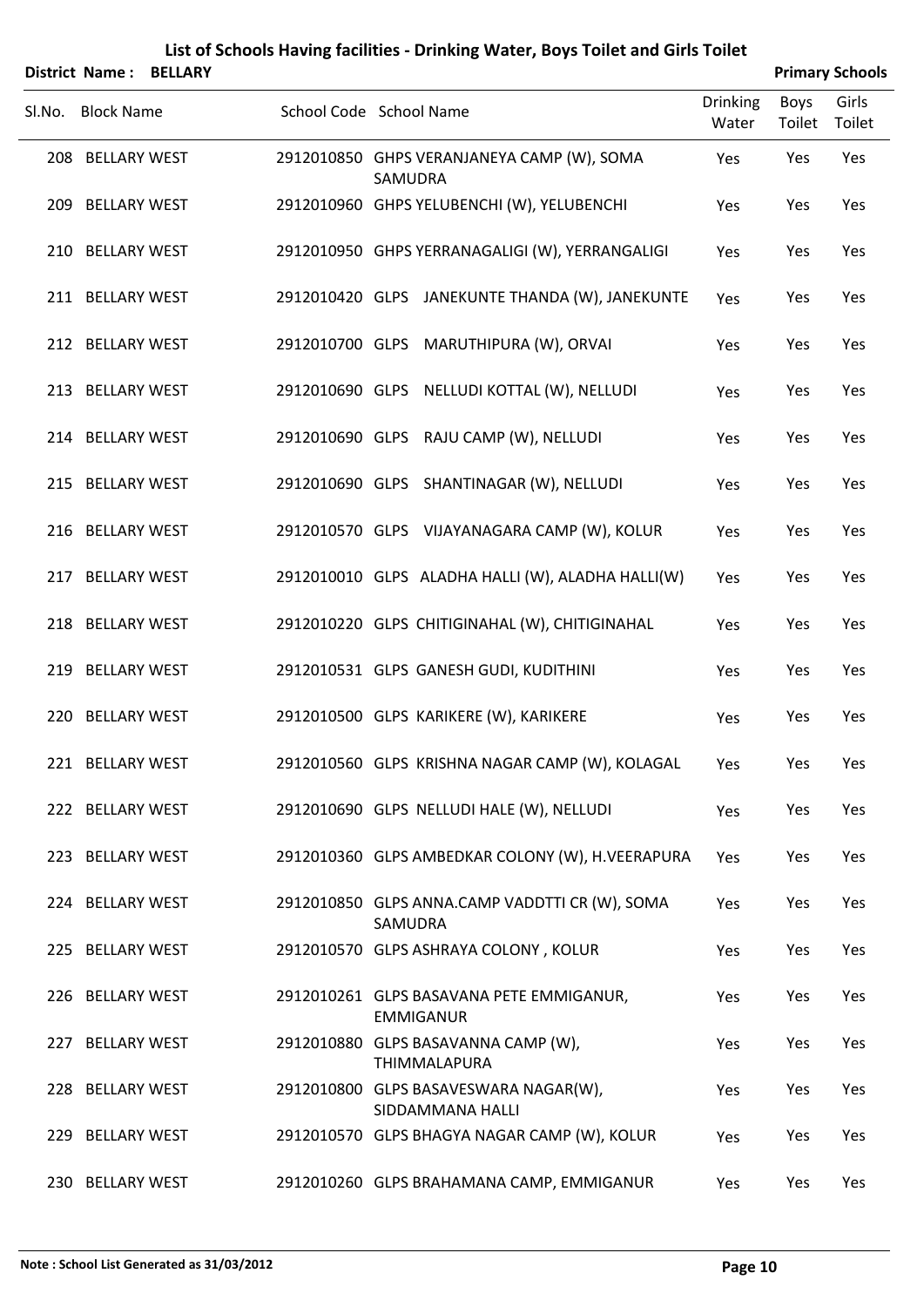|        | District Name:    | <b>BELLARY</b> | List of Schools Having facilities - Drinking Water, Boys Toilet and Girls Toilet |                          |                | <b>Primary Schools</b> |
|--------|-------------------|----------------|----------------------------------------------------------------------------------|--------------------------|----------------|------------------------|
| Sl.No. | <b>Block Name</b> |                | School Code School Name                                                          | <b>Drinking</b><br>Water | Boys<br>Toilet | Girls<br>Toilet        |
|        | 231 BELLARY WEST  |                | 2912011390 GLPS DHOBI ST. CB B (W), WARD 27                                      | Yes                      | Yes            | Yes                    |
|        | 232 BELLARY WEST  |                | 2912010950 GLPS GOWRI SHANKAR NAGAR,<br>YERRANGALIGI                             | Yes                      | Yes            | Yes                    |
|        | 233 BELLARY WEST  |                | 2912010552 GLPS HARIKRUPA COLONY, KURUGODU                                       | Yes                      | Yes            | Yes                    |
|        | 234 BELLARY WEST  |                | 2912010680 GLPS HOSA MUSTGTTA, MUSTAGATTA                                        | Yes                      | Yes            | Yes                    |
|        | 235 BELLARY WEST  |                | 2912010900 GLPS HOSA VADDATTI(W), VADDATTI                                       | Yes                      | Yes            | Yes                    |
|        | 236 BELLARY WEST  |                | 2912010560 GLPS JANATHA COLONY (W), KOLAGAL                                      | Yes                      | Yes            | Yes                    |
|        | 237 BELLARY WEST  |                | 2912011198 GLPS KARIMAREMMA COLONY, WARD 25                                      | Yes                      | Yes            | Yes                    |
|        | 238 BELLARY WEST  |                | 2912011198 GLPS KARIMAREMMA GUDDA HAVAMBAVI,<br>WARD 25                          | Yes                      | Yes            | Yes                    |
|        | 239 BELLARY WEST  |                | 2912010800 GLPS KARUNA NAGARA CAMP (W),<br>SIDDAMMANA HALLI                      | Yes                      | Yes            | Yes                    |
|        | 240 BELLARY WEST  |                | 2912011422 GLPS KUVEMPU NAGARA, WARD 30                                          | Yes                      | Yes            | Yes                    |
|        | 241 BELLARY WEST  |                | 2912010960 GLPS MALLAYAIAHNA CAMP YELUBENCHI,<br><b>YELUBENCHI</b>               | Yes                      | Yes            | Yes                    |
|        | 242 BELLARY WEST  |                | 2912010050 GLPS PANDURANGA NAGARA (W), BADANA<br><b>HATTI</b>                    | Yes                      | Yes            | Yes                    |
|        | 243 BELLARY WEST  |                | 2912010710 GLPS PATTANASERAGU (W),<br>PATTANASERAGU                              | Yes                      | Yes            | Yes                    |
|        | 244 BELLARY WEST  |                | 2912011410 GLPS PRASHANT NAGAR (W), WARD 29                                      | Yes                      | Yes            | Yes                    |
|        | 245 BELLARY WEST  |                | 2912010690 GLPS SHANKAR SHING CAMP (W), NELLUDI                                  | Yes                      | Yes            | Yes                    |
|        | 246 BELLARY WEST  |                | 2912011193 GLPS SHANTHINAGAR(AIR.P.R.) (W, WARD 25                               | Yes                      | Yes            | Yes                    |
|        | 247 BELLARY WEST  |                | 2912010800 GLPS SIDDAMANA HALLI CAMP (W),<br>SIDDAMMANA HALLI                    | Yes                      | Yes            | Yes                    |
|        | 248 BELLARY WEST  |                | 2912010551 GLPS SIDDESWARA NAGAR (W), KURUGODU                                   | Yes                      | Yes            | Yes                    |
|        | 249 BELLARY WEST  |                | 2912010450 GLPS SREENIVASAPURA CAMP (W),<br>KALKAMBA                             | Yes                      | Yes            | Yes                    |
|        | 250 BELLARY WEST  |                | 2912010260 GLPS TALAVARA PETE (W), EMMIGANUR                                     | Yes                      | Yes            | Yes                    |
|        | 251 BELLARY WEST  |                | 2912010531 GLPS VALMIKI NAGARA, KUDITHINI                                        | Yes                      | Yes            | Yes                    |
|        | 252 BELLARY WEST  |                | 2912010050 GLPS VALMIKI NAGARA BD HATTI(W),<br><b>BADANA HATTI</b>               | Yes                      | Yes            | Yes                    |
|        | 253 BELLARY WEST  |                | 2912010950 GLPS VENK. RAMBABU CAMP (W),                                          | Yes                      | Yes            | Yes                    |

YERRANGALIGI

#### **Note : School List Generated as 31/03/2012 Page 11**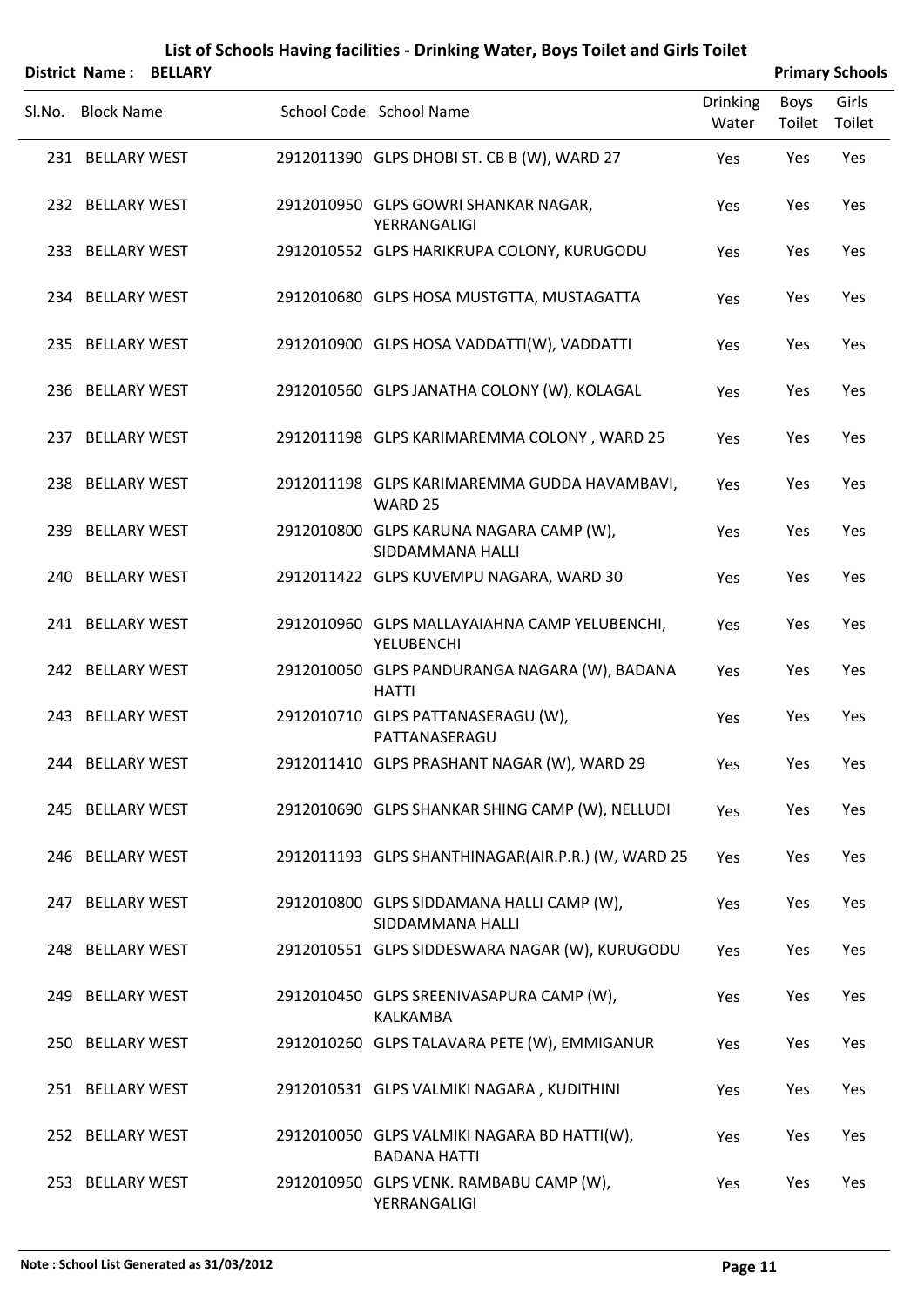#### **List of Schools Having facilities ‐ Drinking Water, Boys Toilet and Girls Toilet District Name : BELLARY Primary Schools**

| . סוווסנו ועם הוכי | <b>DLLLANI</b> |                  |                                                            |                          |                | <b>FIIIIIAI Y JUIUUIS</b> |
|--------------------|----------------|------------------|------------------------------------------------------------|--------------------------|----------------|---------------------------|
| Sl.No. Block Name  |                |                  | School Code School Name                                    | <b>Drinking</b><br>Water | Boys<br>Toilet | Girls<br>Toilet           |
| 254 BELLARY WEST   |                |                  | 2912010950 GLPS YERRANGALIGI CAMP (W),<br>YERRANGALIGI     | Yes                      | Yes            | Yes                       |
| 255 BELLARY WEST   |                |                  | 2912011421 GLPS, RAJVEGANDHI NAGAR, BLY, WARD 30           | Yes                      | Yes            | Yes                       |
| 256 BELLARY WEST   |                |                  | 2912011171 GMHPS G.T. STREET. (W), WARD 23                 | Yes                      | Yes            | Yes                       |
| 257 BELLARY WEST   |                |                  | 2912010530 GMHPS KUDITHINI (W), KUDITHINI                  | Yes                      | Yes            | Yes                       |
| 258 BELLARY WEST   |                |                  | 2912010550 GMHPS KURUGODU (W), KURUGODU                    | Yes                      | Yes            | Yes                       |
| 259 BELLARY WEST   |                |                  | 2912010260 GMHPS EMMIGANUR (W), EMMIGANUR                  | Yes                      | Yes            | Yes                       |
| 260 BELLARY WEST   |                |                  | 2912011501 GMHPS PARVATHI NAGAR, 2ND CR (W,<br>WARD 1      | Yes                      | Yes            | Yes                       |
| 261 BELLARY WEST   |                |                  | 2912011491 GMHPS PARVATHI NAGAR, MAIN (W), WARD<br>22      | Yes                      | Yes            | Yes                       |
| 262 BELLARY WEST   |                |                  | 2912010800 GMHPS SIDDAMMANA HALLI (W),<br>SIDDAMMANA HALLI | Yes                      | Yes            | Yes                       |
| 263 BELLARY WEST   |                |                  | 2912011502 GOVT. ADARSHA VIDYALAYA KURUGODU,<br>WARD 1     | Yes                      | Yes            | Yes                       |
| 264 BELLARY WEST   |                | 2912011381 GUHPS | GIRLS, C.B. (W), WARD 26                                   | Yes                      | Yes            | Yes                       |
| 265 BELLARY WEST   |                | 2912011452 GUHPS | MEDARWADI (W), WARD 33                                     | Yes                      | Yes            | Yes                       |
| 266 BELLARY WEST   |                | 2912011171 GUHPS | 19TH WARD (W), WARD 23                                     | Yes                      | Yes            | Yes                       |
| 267 BELLARY WEST   |                | 2912011391 GUHPS | PAKALI STREET (W), WARD 27                                 | Yes                      | Yes            | Yes                       |
| 268 BELLARY WEST   |                |                  | 2912011380 GUHPS JAGRUTHI NAGAR. (W), WARD 26              | Yes                      | Yes            | Yes                       |
| 269 BELLARY WEST   |                |                  | 2912010530 GUHPS KUDITHINI (W), KUDITHINI                  | Yes                      | Yes            | Yes                       |
| 270 BELLARY WEST   |                |                  | 2912011410 GUHPS YASIM SAB MOSQUE (W), WARD 29             | Yes                      | Yes            | Yes                       |
| 271 BELLARY WEST   |                |                  | 2912011402 GUHPS 21ST WARD BANDIHATTI(W), WARD<br>28       | Yes                      | Yes            | Yes                       |
| 272 BELLARY WEST   |                |                  | 2912011402 GUHPS 22ND WARD BANDHI HATTI(W),<br>WARD 28     | Yes                      | Yes            | Yes                       |
| 273 BELLARY WEST   |                |                  | 2912011411 GUHPS 25TH W.ADAM NAGAR (W), WARD 29            | Yes                      | Yes            | Yes                       |
| 274 BELLARY WEST   |                |                  | 2912011180 GULPS 24TH WARD (W), WARD 24                    | Yes                      | Yes            | Yes                       |
| 275 BELLARY WEST   |                |                  | 2912010560 GULPS KOLAGAL (W), KOLAGAL                      | Yes                      | Yes            | Yes                       |
| 276 BELLARY WEST   |                |                  | 2912011181 GULPS BEEDI QUATERS (W), WARD 24                | Yes                      | Yes            | Yes                       |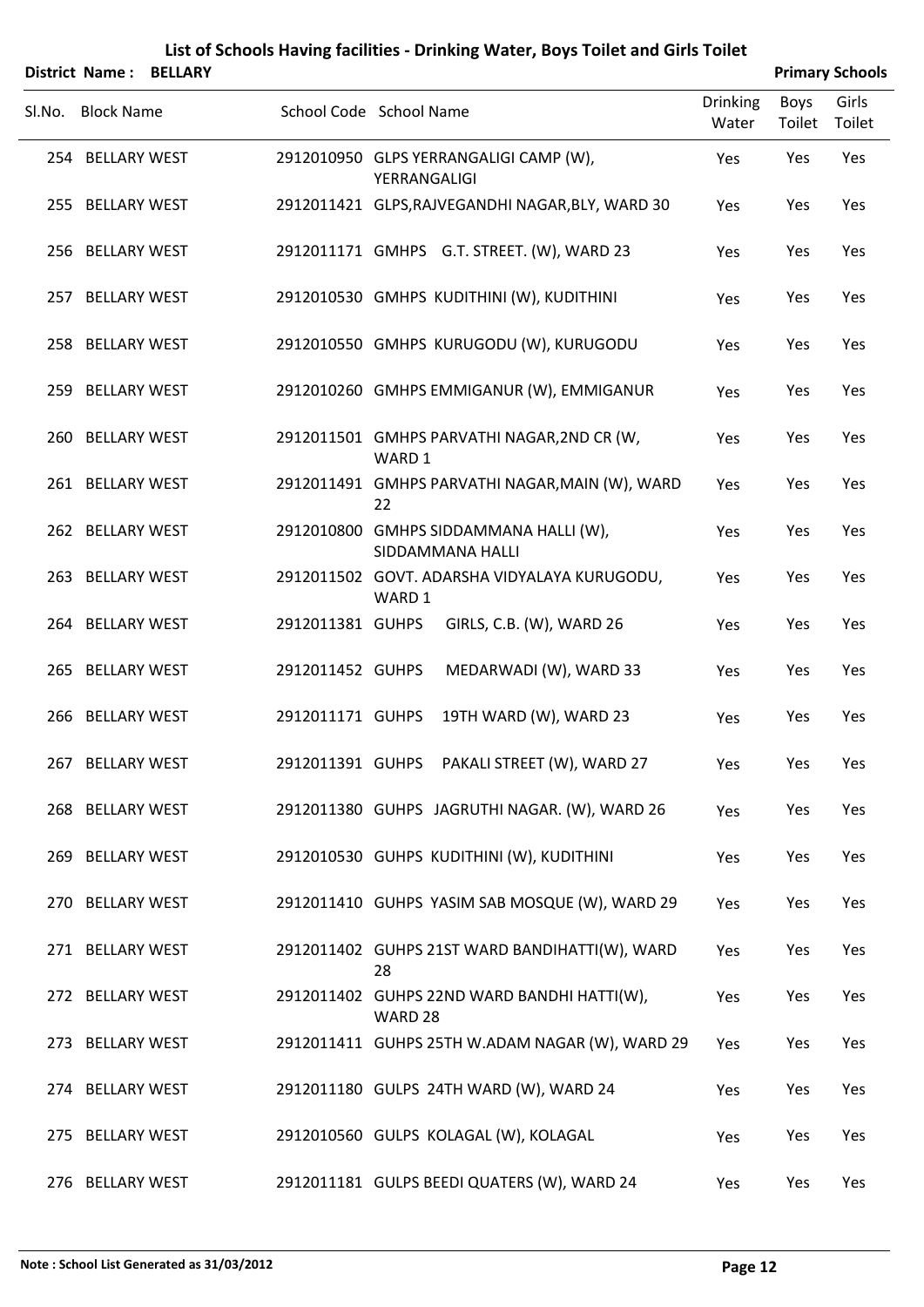|                   | <b>District Name: BELLARY</b> |                           |              |                                                                   |                          |                | <b>Primary Schools</b> |
|-------------------|-------------------------------|---------------------------|--------------|-------------------------------------------------------------------|--------------------------|----------------|------------------------|
| Sl.No. Block Name |                               | School Code School Name   |              |                                                                   | <b>Drinking</b><br>Water | Boys<br>Toilet | Girls<br>Toilet        |
| 277 BELLARY WEST  |                               |                           |              | 2912010260 GULPS EMMIGANOOR (W), EMMIGANUR                        | Yes                      | Yes            | Yes                    |
| 278 BELLARY WEST  |                               |                           |              | 2912010270 GULPS GENIKEHAL (W), GENIKEHAL                         | Yes                      | Yes            | Yes                    |
| 279 BELLARY WEST  |                               |                           |              | 2912010570 GULPS KOLUR (W), KOLUR                                 | Yes                      | Yes            | Yes                    |
| 280 BELLARY WEST  |                               |                           |              | 2912010550 GULPS KURUGODU (W), KURUGODU                           | Yes                      | Yes            | Yes                    |
| 281 BELLARY WEST  |                               |                           |              | 2912011193 GULPS SATYAVANI NAGAR BLY, WARD 25                     | Yes                      | Yes            | Yes                    |
| 282 BELLARY WEST  |                               |                           |              | 2912011402 GUMHPS C.B.MAIN (W), WARD 28                           | Yes                      | Yes            | Yes                    |
| 283 HADAGALI      |                               | 2912020530 GHPS           |              | P.A.G.FORT,                                                       | Yes                      | Yes            | Yes                    |
| 284 HADAGALI      |                               |                           |              | HUVINAHADAGALI(URBAN<br>2912020190 GHPS A.K.HOLAGUNDI, HOLAGUNDHI | Yes                      | Yes            | Yes                    |
| 285 HADAGALI      |                               |                           |              | 2912020110 GHPS ANKLI, HAKKANDI                                   | Yes                      | Yes            | Yes                    |
| 286 HADAGALI      |                               |                           |              | 2912020180 GHPS BASARALLI THANDA, HIRE<br>MALLANAKERI             | Yes                      | Yes            | Yes                    |
| 287 HADAGALI      |                               |                           |              | 2912020170 GHPS CHIKKA KOLACHI, HIRE KOLACHI                      | Yes                      | Yes            | Yes                    |
| 288 HADAGALI      |                               |                           |              | 2912020090 GHPS D.HALLI THANDA, DOMBARA HALLI                     | Yes                      | Yes            | Yes                    |
| 289 HADAGALI      |                               |                           | <b>HALLI</b> | 2912020070 GHPS DASARA HALLI THANDA, DASARA                       | Yes                      | Yes            | Yes                    |
| 290 HADAGALI      |                               |                           |              | 2912020230 GHPS FORT, ITTIGI                                      | Yes                      | Yes            | Yes                    |
| 291 HADAGALI      |                               |                           |              | 2912020500 GHPS G.P.THANDA-2, VARAKANA HALLI                      | Yes                      | Yes            | Yes                    |
| 292 HADAGALI      |                               |                           |              | 2912020160 GHPS HIRE HADAGALI, HIRE HADAGALI                      | Yes                      | Yes            | Yes                    |
| 293 HADAGALI      |                               |                           |              | 2912020060 GHPS NADUVINA HALLI, DASNA HALLI                       | Yes                      | Yes            | Yes                    |
| 294 HADAGALI      |                               |                           |              | 2912020080 GHPS THIPPA PURA, DEVAGONDANA HALLI                    | Yes                      | Yes            | Yes                    |
| 295 HADAGALI      |                               | 2912020530 GHPS 8TH WARD, |              | HUVINAHADAGALI(URBAN                                              | Yes                      | Yes            | Yes                    |
| 296 HADAGALI      |                               |                           |              | 2912020010 GHPS ADAVIMALLANAKERI THANDA,<br>ADAVIMALLANAKERI      | Yes                      | Yes            | Yes                    |
| 297 HADAGALI      |                               |                           |              | 2912020190 GHPS BHAVI HALLI, HOLAGUNDHI                           | Yes                      | Yes            | Yes                    |
| 298 HADAGALI      |                               |                           |              | 2912020080 GHPS DEVAGONDANA HALLI,<br>DEVAGONDANA HALLI           | Yes                      | Yes            | Yes                    |
| 299 HADAGALI      |                               |                           |              | 2912020080 GHPS GUJANOORU, DEVAGONDANA HALLI                      | Yes                      | Yes            | Yes                    |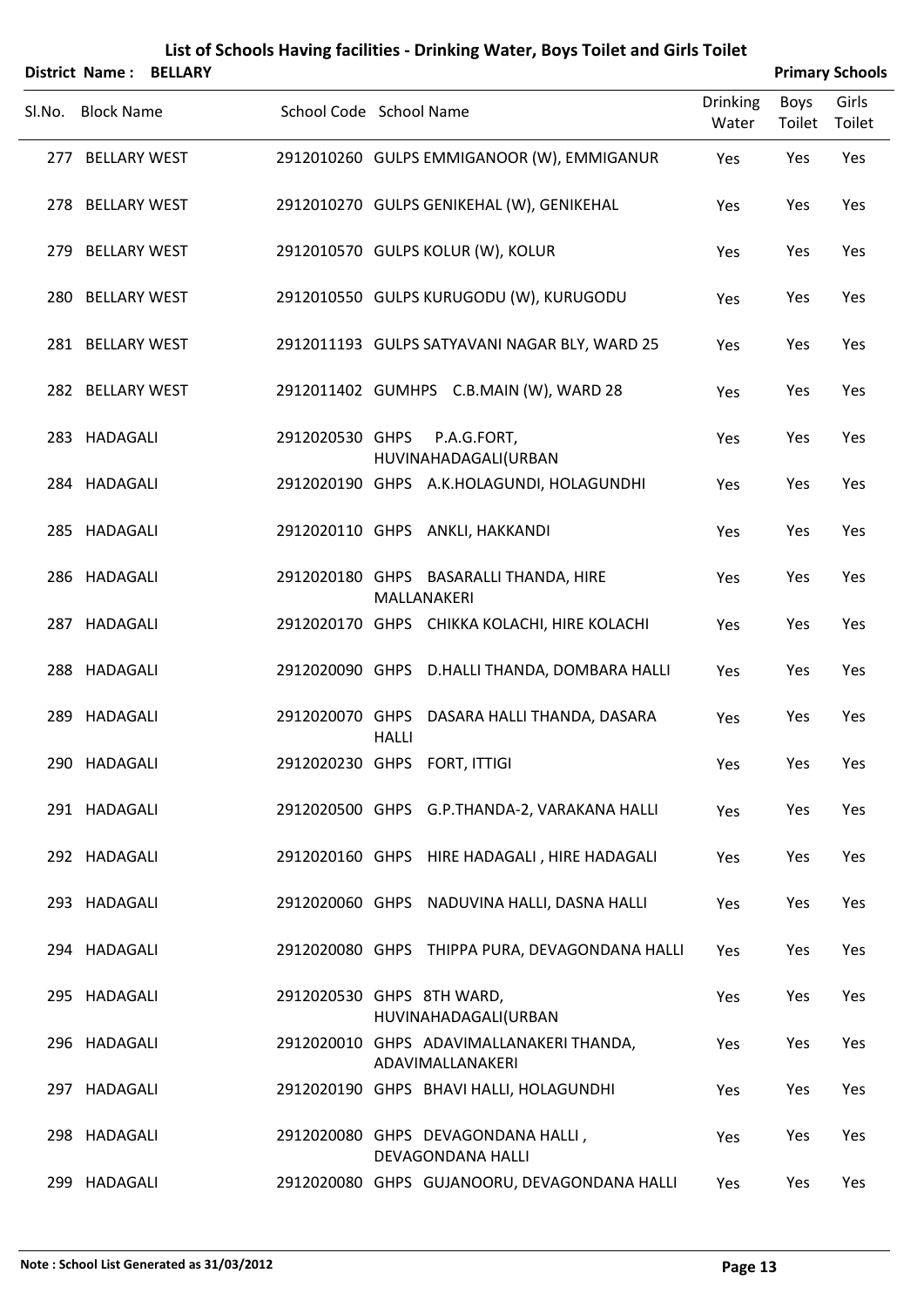| <b>District Name: BELLARY</b> |                         |                 |                                                              |                          |                       | <b>Primary Schools</b> |
|-------------------------------|-------------------------|-----------------|--------------------------------------------------------------|--------------------------|-----------------------|------------------------|
| Sl.No. Block Name             | School Code School Name |                 |                                                              | <b>Drinking</b><br>Water | Boys<br>Toilet Toilet | Girls                  |
| 300 HADAGALI                  |                         |                 | 2912020170 GHPS HIRE KOLACHI, HIRE KOLACHI                   | Yes                      | Yes                   | Yes                    |
| 301 HADAGALI                  |                         |                 | 2912020420 GHPS HONNURU, NAWLI                               | Yes                      | Yes                   | Yes                    |
| 302 HADAGALI                  |                         |                 | 2912020020 GHPS HOSALLI, ANGUR                               | Yes                      | Yes                   | Yes                    |
| 303 HADAGALI                  |                         |                 | 2912020210 GHPS HUGALURU, HUGALURU                           | Yes                      | Yes                   | Yes                    |
| 304 HADAGALI                  |                         |                 | 2912020460 GHPS K.K.THANDA, THAMALAPURA                      | Yes                      | Yes                   | Yes                    |
| 305 HADAGALI                  |                         | <b>BASAPURA</b> | 2912020400 GHPS KOMARANA HALLI THANDA, NAGATHI               | Yes                      | Yes                   | Yes                    |
| 306 HADAGALI                  |                         |                 | 2912020340 GHPS MAKARABBI, MAKARABBI                         | Yes                      | Yes                   | Yes                    |
| 307 HADAGALI                  |                         | <b>BASAPURA</b> | 2912020400 GHPS MEERAKORANA HALLI, NAGATHI                   | Yes                      | Yes                   | Yes                    |
| 308 HADAGALI                  |                         |                 | 2912020410 GHPS NANDI HALLI, NANDI HALLI                     | Yes                      | Yes                   | Yes                    |
| 309 HADAGALI                  |                         |                 | 2912020470 GHPS RAJWALA, THIMMALAPURA-63                     | Yes                      | Yes                   | Yes                    |
| 310 HADAGALI                  |                         |                 | 2912020430 GHPS UPPA NAYAKANA HALLI,<br>SIVALINGANA HALLI    | Yes                      | Yes                   | Yes                    |
| 311 HADAGALI                  |                         |                 | 2912020500 GHPS VARAKANA HALLI, VARAKANA HALLI               | Yes                      | Yes                   | Yes                    |
| 312 HADAGALI                  |                         |                 | 2912020520 GHPS VYASA MALLAPURA THANDA,<br>VYASAMALLAPURA    | Yes                      | Yes                   | Yes                    |
| 313 HADAGALI                  |                         |                 | 2912020531 GHPS AMBED NAGAR IIIWARD,<br>HUVINAHADAGALI(URBAN | Yes                      | Yes                   | Yes                    |
| 314 HADAGALI                  |                         |                 | 2912020040 GHPS BUDHANUR, BUDHANUR                           | Yes                      | Yes                   | Yes                    |
| 315 HADAGALI                  |                         |                 | 2912020060 GHPS DASNA HALLI, DASNA HALLI                     | Yes                      | Yes                   | Yes                    |
| 316 HADAGALI                  |                         |                 | 2912020180 GHPS HIRE MALLANAKERI, HIRE<br>MALLANAKERI        | Yes                      | Yes                   | Yes                    |
| 317 HADAGALI                  |                         |                 | 2912020260 GHPS K AYYANA HALLI, K. AYYANA HALLI              | Yes                      | Yes                   | Yes                    |
| 318 HADAGALI                  |                         |                 | 2912020510 GHPS K VEERAPURA, K.VEERAPURA                     | Yes                      | Yes                   | Yes                    |
| 319 HADAGALI                  |                         |                 | 2912020300 GHPS KAGANOOR, KOTNEKAL                           | Yes                      | Yes                   | Yes                    |
| 320 HADAGALI                  |                         |                 | 2912020250 GHPS KALVI THANDA, PASCHIMA<br>KALVY(WEST)        | Yes                      | Yes                   | Yes                    |
| 321 HADAGALI                  |                         | <b>HALLI</b>    | 2912020380 GHPS KENCHAMMANA HALLI, M.KALLA                   | Yes                      | Yes                   | Yes                    |

322 HADAGALI 2912020270 GHPS KOILARA GATTI, KOILARA GATTI Yes Yes Yes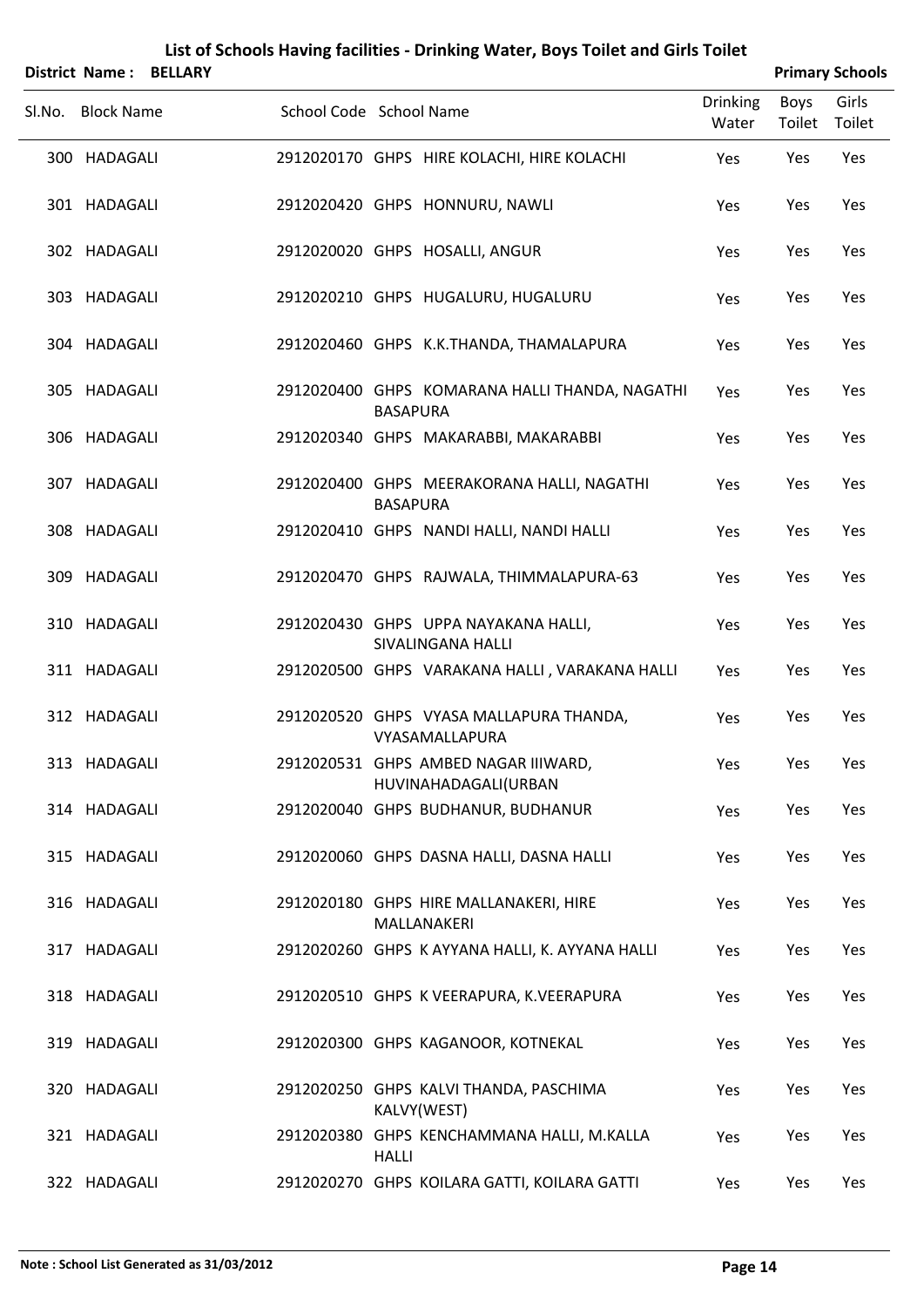|        | List of Schools Having facilities - Drinking Water, Boys Toilet and Girls Toilet |                |  |                                                                    |                          |                |                        |  |  |  |  |  |
|--------|----------------------------------------------------------------------------------|----------------|--|--------------------------------------------------------------------|--------------------------|----------------|------------------------|--|--|--|--|--|
|        | <b>District Name:</b>                                                            | <b>BELLARY</b> |  |                                                                    |                          |                | <b>Primary Schools</b> |  |  |  |  |  |
| Sl.No. | <b>Block Name</b>                                                                |                |  | School Code School Name                                            | <b>Drinking</b><br>Water | Boys<br>Toilet | Girls<br>Toilet        |  |  |  |  |  |
|        | 323 HADAGALI                                                                     |                |  | 2912020310 GHPS KURUVATHI, KURUVATHI                               | Yes                      | Yes            | Yes                    |  |  |  |  |  |
|        | 324 HADAGALI                                                                     |                |  | 2912020310 GHPS L.N.HALLI PLAT, KURUVATHI                          | Yes                      | Yes            | Yes                    |  |  |  |  |  |
|        | 325 HADAGALI                                                                     |                |  | 2912020380 GHPS M KALLI HALLI, M.KALLA HALLI                       | Yes                      | Yes            | Yes                    |  |  |  |  |  |
|        | 326 HADAGALI                                                                     |                |  | 2912020360 GHPS M M VADA, MANYARA MASALAWADA                       | Yes                      | Yes            | Yes                    |  |  |  |  |  |
| 327    | HADAGALI                                                                         |                |  | 2912020330 GHPS MAHAJANADHA HALLI,<br>MAHAJANADHA HALLI            | Yes                      | Yes            | Yes                    |  |  |  |  |  |
|        | 328 HADAGALI                                                                     |                |  | 2912020531 GHPS MINI VIDANASOUDA IVWARD,<br>HUVINAHADAGALI(URBAN   | Yes                      | Yes            | Yes                    |  |  |  |  |  |
|        | 329 HADAGALI                                                                     |                |  | 2912020370 GHPS MUDENUR, MUDENUR                                   | Yes                      | Yes            | Yes                    |  |  |  |  |  |
|        | 330 HADAGALI                                                                     |                |  | 2912020250 GHPS PASCHIMA KALVY, PASCHIMA<br>KALVY(WEST)            | Yes                      | Yes            | Yes                    |  |  |  |  |  |
|        | 331 HADAGALI                                                                     |                |  | 2912020450 GHPS SOVENA HALLI, SOVENA HALLI                         | Yes                      | Yes            | Yes                    |  |  |  |  |  |
|        | 332 HADAGALI                                                                     |                |  | 2912020470 GHPS THIMMALAPURA-63, THIMMALAPURA-<br>63               | Yes                      | Yes            | Yes                    |  |  |  |  |  |
|        | 333 HADAGALI                                                                     |                |  | 2912020200 GHPS A.K. HOLALU, HOLALU                                | Yes                      | Yes            | Yes                    |  |  |  |  |  |
|        | 334 HADAGALI                                                                     |                |  | 2912020010 GHPS AM KERE, ADAVIMALLANAKERI                          | Yes                      | Yes            | Yes                    |  |  |  |  |  |
|        | 335 HADAGALI                                                                     |                |  | 2912020020 GHPS ANGUR, ANGUR                                       | Yes                      | Yes            | Yes                    |  |  |  |  |  |
|        | 336 HADAGALI                                                                     |                |  | 2912020030 GHPS BIRABBI, BIRABBI                                   | Yes                      | Yes            | Yes                    |  |  |  |  |  |
| 337    | HADAGALI                                                                         |                |  | 2912020050 GHPS BYALAHUNSI, BYALAHUNISI                            | Yes                      | Yes            | Yes                    |  |  |  |  |  |
|        | 338 HADAGALI                                                                     |                |  | 2912020240 GHPS GIRLS, KATHI BENNUR                                | Yes                      | Yes            | Yes                    |  |  |  |  |  |
|        | 339 HADAGALI                                                                     |                |  | 2912020100 GHPS HAGARNUR, HAGARANUR                                | Yes                      | Yes            | Yes                    |  |  |  |  |  |
|        | 340 HADAGALI                                                                     |                |  | 2912020110 GHPS HAKKANDI, HAKKANDI                                 | Yes                      | Yes            | Yes                    |  |  |  |  |  |
|        | 341 HADAGALI                                                                     |                |  | 2912020120 GHPS HARAVI, HARAVI                                     | Yes                      | Yes            | Yes                    |  |  |  |  |  |
|        | 342 HADAGALI                                                                     |                |  | 2912020532 GHPS M P PRAKASH NAGAR,<br>HUVINAHADAGALI(URBAN         | Yes                      | Yes            | Yes                    |  |  |  |  |  |
|        | 343 HADAGALI                                                                     |                |  | 2912020430 GHPS SIVALINGANA HALLI, SIVALINGANA<br><b>HALLI</b>     | Yes                      | Yes            | Yes                    |  |  |  |  |  |
|        | 344 HADAGALI                                                                     |                |  | 2912020531 GHPS VIJAY NAGAR LAYOUT V WARD,<br>HUVINAHADAGALI(URBAN | Yes                      | Yes            | Yes                    |  |  |  |  |  |

345 HADAGALI 2912020510 GLPS KALASAPURA, K.VEERAPURA Yes Yes Yes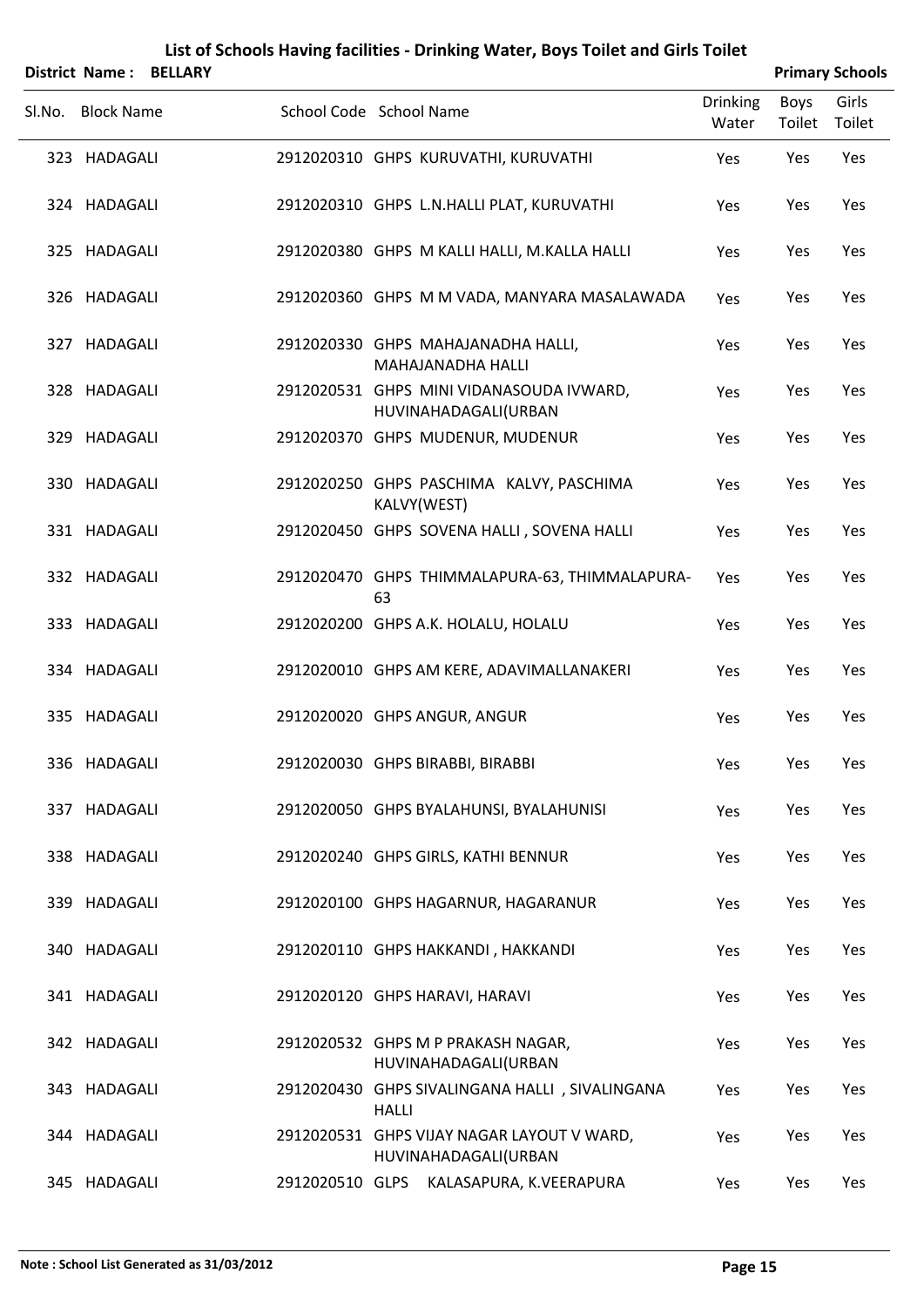|        |                       |                |                         |                 | List of Schools Having facilities - Drinking Water, Boys Toilet and Girls Toilet |                          |                |                        |
|--------|-----------------------|----------------|-------------------------|-----------------|----------------------------------------------------------------------------------|--------------------------|----------------|------------------------|
|        | <b>District Name:</b> | <b>BELLARY</b> |                         |                 |                                                                                  |                          |                | <b>Primary Schools</b> |
| Sl.No. | <b>Block Name</b>     |                | School Code School Name |                 |                                                                                  | <b>Drinking</b><br>Water | Boys<br>Toilet | Girls<br>Toilet        |
|        | 346 HADAGALI          |                | 2912020160 GLPS         |                 | KALENA HALLI, HIRE HADAGALI                                                      | Yes                      | Yes            | Yes                    |
|        | 347 HADAGALI          |                |                         | <b>HADAGALI</b> | 2912020160 GLPS URDU HIRE HADAGALI, HIRE                                         | Yes                      | Yes            | Yes                    |
|        | 348 HADAGALI          |                |                         |                 | 2912020110 GLPS ANKLI THANDA, HAKKANDI                                           | Yes                      | Yes            | Yes                    |
|        | 349 HADAGALI          |                |                         |                 | 2912020180 GLPS BASARALLI, HIRE MALLANAKERI                                      | Yes                      | Yes            | Yes                    |
|        | 350 HADAGALI          |                |                         |                 | 2912020200 GLPS GORAVAGUDDI THANDA, HOLALU                                       | Yes                      | Yes            | Yes                    |
|        | 351 HADAGALI          |                |                         | <b>HALLI</b>    | 2912020080 GLPS HANAKANA HALLI, DEVAGONDANA                                      | Yes                      | Yes            | Yes                    |
|        | 352 HADAGALI          |                |                         |                 | 2912020280 GLPS HONNA NAYAKANA HALLI, KOMBLI                                     | Yes                      | Yes            | Yes                    |
|        | 353 HADAGALI          |                |                         |                 | 2912020280 GLPS MODALAGATTA, KOMBLI                                              | Yes                      | Yes            | Yes                    |
|        | 354 HADAGALI          |                |                         |                 | 2912020160 GLPS SIVAPURA, HIRE HADAGALI                                          | Yes                      | Yes            | Yes                    |
|        | 355 HADAGALI          |                |                         |                 | 2912020100 GLPS VADDINA HALLI THANDA,<br><b>HAGARANUR</b>                        | Yes                      | Yes            | Yes                    |
|        | 356 HADAGALI          |                |                         |                 | 2912020030 GLPS ARALI HALLI, BIRABBI                                             | Yes                      | Yes            | Yes                    |
| 357    | <b>HADAGALI</b>       |                |                         |                 | 2912020030 GLPS ARALIHALLI THANDA, BIRABBI                                       | Yes                      | Yes            | Yes                    |
|        | 358 HADAGALI          |                |                         | <b>HALLI</b>    | 2912020430 GLPS BASARAKODU THANDA, SIVALINGANA                                   | Yes                      | Yes            | Yes                    |
|        | 359 HADAGALI          |                |                         |                 | 2912020150 GLPS CHIKKABANNI MATTI,<br>HIREBANNIMATTI                             | Yes                      | Yes            | Yes                    |
|        | 360 HADAGALI          |                |                         |                 | 2912020500 GLPS G.P.THANDA-1, VARAKANA HALLI                                     | Yes                      | Yes            | Yes                    |
|        | 361 HADAGALI          |                |                         |                 | 2912020240 GLPS GIRIYAPURA, KATHI BENNUR                                         | Yes                      | Yes            | Yes                    |
|        | 362 HADAGALI          |                |                         |                 | 2912020450 GLPS KANDAGAL, SOVENA HALLI                                           | Yes                      | Yes            | Yes                    |
| 363    | HADAGALI              |                |                         | <b>HALLI</b>    | 2912020450 GLPS MUDLAPURA-HALE THANDA, SOVENA                                    | Yes                      | Yes            | Yes                    |
|        | 364 HADAGALI          |                |                         | HALLI           | 2912020450 GLPS MUDLAPURA-HOSA THANDA, SOVENA                                    | Yes                      | Yes            | Yes                    |
| 365    | HADAGALI              |                |                         | <b>HALLI</b>    | 2912020450 GLPS MUDLAPURA-S.THANDA, SOVENA                                       | Yes                      | Yes            | Yes                    |
|        | 366 HADAGALI          |                |                         |                 | 2912020150 GLPS NANDIGAVI (M.H.GOUDA),<br>HIREBANNIMATTI                         | Yes                      | Yes            | Yes                    |
| 367    | HADAGALI              |                |                         |                 | 2912020450 GLPS S. THANDA, SOVENA HALLI                                          | Yes                      | Yes            | Yes                    |
|        |                       |                |                         |                 |                                                                                  |                          |                |                        |

368 HADAGALI 2912020130 GLPS SIDDAPURA, HARAVI BASAPURA Yes Yes Yes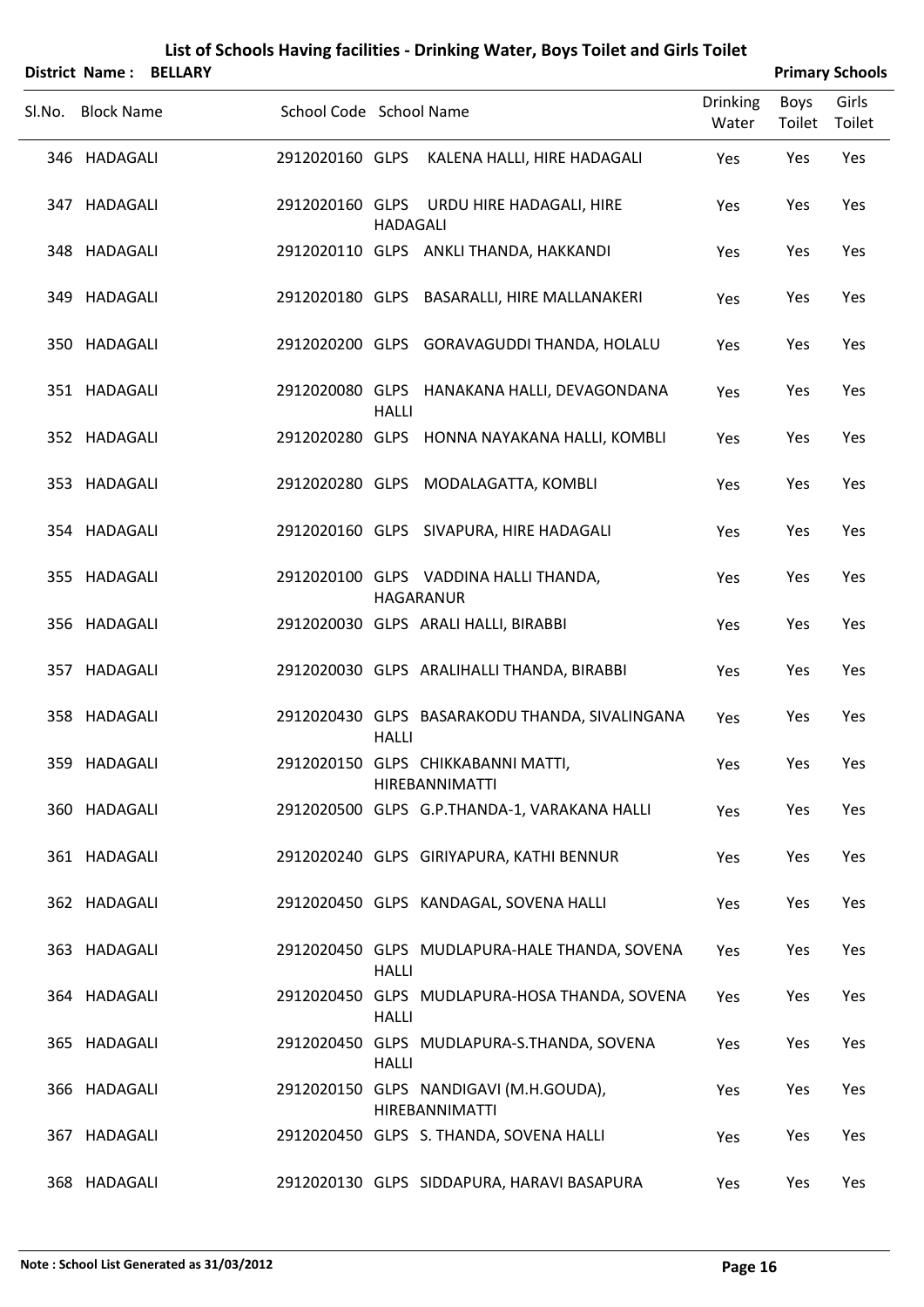|        | District Name:               | <b>BELLARY</b> |                         |                 |                                                                                                        |                          |                       | <b>Primary Schools</b> |
|--------|------------------------------|----------------|-------------------------|-----------------|--------------------------------------------------------------------------------------------------------|--------------------------|-----------------------|------------------------|
| Sl.No. | <b>Block Name</b>            |                | School Code School Name |                 |                                                                                                        | <b>Drinking</b><br>Water | <b>Boys</b><br>Toilet | Girls<br>Toilet        |
|        | 369 HADAGALI                 |                |                         |                 | 2912020140 GLPS SIVAPURA THANDA, HALA<br><b>THIMLAPURA</b>                                             | Yes                      | Yes                   | Yes                    |
|        | 370 HADAGALI                 |                |                         |                 | 2912020480 GLPS T. SANNA THANDA, THUMBINAKERI                                                          | Yes                      | Yes                   | Yes                    |
|        | 371 HADAGALI                 |                |                         |                 | 2912020480 GLPS T.DODDA THANDA, THUMBINAKERI                                                           | Yes                      | Yes                   | Yes                    |
|        | 372 HADAGALI                 |                |                         |                 | 2912020460 GLPS THAMALAPURA, THAMALAPURA                                                               | Yes                      | Yes                   | Yes                    |
|        | 373 HADAGALI                 |                |                         |                 | 2912020190 GLPS URDU, HOLAGUNDHI                                                                       | Yes                      | Yes                   | Yes                    |
|        | 374 HADAGALI                 |                |                         |                 | 2912020250 GLPS BITHYANA THANDA, PASCHIMA<br>KALVY(WEST)                                               | Yes                      | Yes                   | Yes                    |
|        | 375 HADAGALI                 |                |                         |                 | 2912020250 GLPS BYANANA THANDA, PASCHIMA<br>KALVY(WEST)                                                | Yes                      | Yes                   | Yes                    |
|        | 376 HADAGALI                 |                |                         |                 | 2912020250 GLPS DUNGAVATHI THANDA, PASCHIMA<br>KALVY(WEST)                                             | Yes                      | Yes                   | Yes                    |
|        | 377 HADAGALI<br>378 HADAGALI |                |                         |                 | 2912020140 GLPS HAL THIMLAPURA, HALA THIMLAPURA<br>2912020250 GLPS KALVI (EAST), PASCHIMA KALVY (WEST) | Yes                      | Yes                   | Yes<br>Yes             |
|        | 379 HADAGALI                 |                |                         |                 | 2912020280 GLPS KANDAGAL PURA, KOMBLI                                                                  | Yes<br>Yes               | Yes<br>Yes            | Yes                    |
|        | 380 HADAGALI                 |                |                         |                 | 2912020270 GLPS KOILARA GATTI THANDA, KOILARA                                                          | Yes                      | Yes                   | Yes                    |
|        | 381 HADAGALI                 |                |                         | <b>GATTI</b>    | 2912020290 GLPS KOTEHAL, KOTEHAL                                                                       | Yes                      | Yes                   | Yes                    |
|        | 382 HADAGALI                 |                |                         |                 | 2912020290 GLPS KOTNEKAL(CAMP), KOTEHAL                                                                | Yes                      | Yes                   | Yes                    |
|        | 383 HADAGALI                 |                |                         |                 | 2912020310 GLPS L.N.HALLI THANDA, KURUVATHI                                                            | Yes                      | Yes                   | Yes                    |
|        | 384 HADAGALI                 |                |                         |                 | 2912020310 GLPS LINGANAYAKANA HALLI, KURUVATHI                                                         | Yes                      | Yes                   | Yes                    |
|        | 385 HADAGALI                 |                |                         |                 | 2912020200 GLPS NADUVINA THANDA, HOLALU                                                                | Yes                      | Yes                   | Yes                    |
|        | 386 HADAGALI                 |                |                         |                 | 2912020480 GLPS THUMBINAKERI, THUMBINAKERI                                                             | Yes                      | Yes                   | Yes                    |
|        | 387 HADAGALI                 |                |                         |                 | 2912020320 GLPS BYADARAGIRE MAGALA, MAGALA                                                             | Yes                      | Yes                   | Yes                    |
|        | 388 HADAGALI                 |                |                         |                 | 2912020090 GLPS DAMBRAHALLI, DOMBARA HALLI                                                             | Yes                      | Yes                   | Yes                    |
|        | 389 HADAGALI                 |                |                         | <b>BASAPURA</b> | 2912020401 GLPS DEVINAGAR N BASAPURA, NAGATHI                                                          | Yes                      | Yes                   | Yes                    |
|        | 390 HADAGALI                 |                |                         |                 | 2912020240 GLPS GIRIYAPURA MEETH, KATHI BENNUR                                                         | Yes                      | Yes                   | Yes                    |
|        |                              |                |                         |                 |                                                                                                        |                          |                       |                        |

391 HADAGALI 2912020200 GLPS HANUMANTH NAGAR HOLALU, HOLALU Yes Yes Yes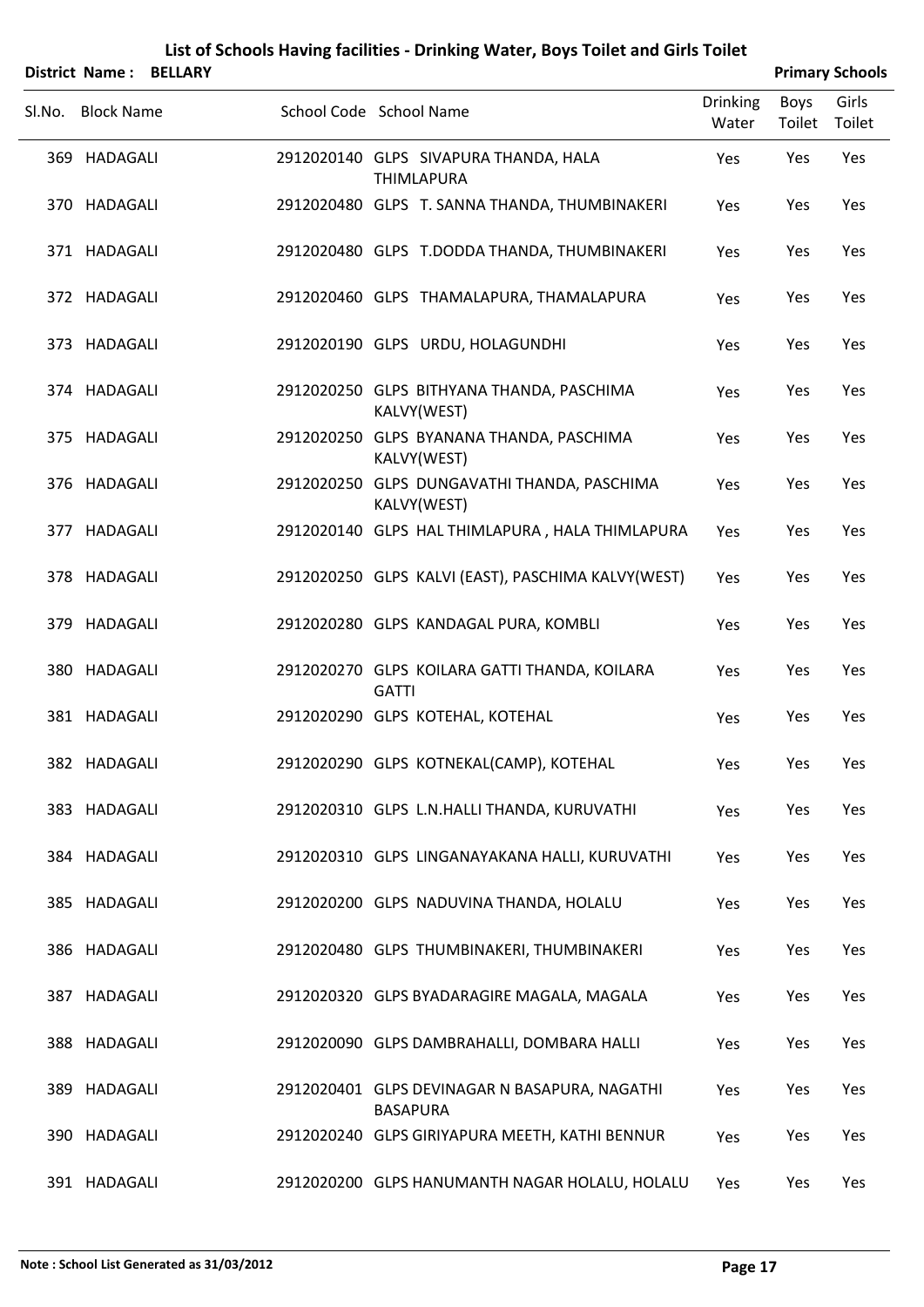|        | <b>District Name: BELLARY</b> |  |                                                                     |                          |                | <b>Primary Schools</b> |
|--------|-------------------------------|--|---------------------------------------------------------------------|--------------------------|----------------|------------------------|
| SI.No. | <b>Block Name</b>             |  | School Code School Name                                             | <b>Drinking</b><br>Water | Boys<br>Toilet | Girls<br>Toilet        |
|        | 392 HADAGALI                  |  | 2912020130 GLPS HARAVIBASAPURA, HARAVI BASAPURA                     | Yes                      | Yes            | Yes                    |
|        | 393 HADAGALI                  |  | 2912020150 GLPS HIREBANNIMATTI PLAT,<br><b>HIREBANNIMATTI</b>       | Yes                      | Yes            | Yes                    |
|        | 394 HADAGALI                  |  | 2912020240 GLPS KATHE BENNUR, KATHI BENNUR                          | Yes                      | Yes            | Yes                    |
|        | 395 HADAGALI                  |  | 2912020534 GLPS KAYAKANAGARA HUV. HADAGALI,<br>HUVINAHADAGALI(URBAN | Yes                      | Yes            | Yes                    |
|        | 396 HADAGALI                  |  | 2912020231 GLPS KEB Kol. ITTIGI, ITTIGI                             | Yes                      | Yes            | Yes                    |
|        | 397 HADAGALI                  |  | 2912020310 GLPS KURUVATHI PLAT, KURUVATHI                           | Yes                      | Yes            | Yes                    |
|        | 398 HADAGALI                  |  | 2912020350 GLPS MANIHALLI, MANI HALLI                               | Yes                      | Yes            | Yes                    |
|        | 399 HADAGALI                  |  | 2912020280 GLPS NAVNAGAR KOMBLI, KOMBLI                             | Yes                      | Yes            | Yes                    |
|        | 400 HADAGALI                  |  | 2912020533 GLPS NAZEER NAGAR,<br>HUVINAHADAGALI(URBAN               | Yes                      | Yes            | Yes                    |
|        | 401 HADAGALI                  |  | 2912020220 GLPS PLAT HYARADA, HYARADA                               | Yes                      | Yes            | Yes                    |
|        | 402 HADAGALI                  |  | 2912020440 GLPS RENUKA NAGAR, SOGI                                  | Yes                      | Yes            | Yes                    |
|        | 403 HADAGALI                  |  | 2912020390 GLPS SCHOOL MYLARA, MYLARA                               | Yes                      | Yes            | Yes                    |
| 404    | HADAGALI                      |  | 2912020190 GLPS SIDDESHWARA NAGAR, HOLAGUNDHI                       | Yes                      | Yes            | Yes                    |
|        | 405 HADAGALI                  |  | 2912020490 GLPS THEERTHARAMESHWARA UTTANGI<br>PLA, UTHANGI          | Yes                      | Yes            | Yes                    |
|        | 406 HADAGALI                  |  | 2912020401 GLPS VINOBA NAGARA, NAGATHI BASAPURA                     | Yes                      | Yes            | Yes                    |
|        | 407 HADAGALI                  |  | 2912020530 GMHPS S.V.G., HUVINAHADAGALI(URBAN                       | Yes                      | Yes            | Yes                    |
|        | 408 HADAGALI                  |  | 2912020530 GMHPS T.D.V., HUVINAHADAGALI(URBAN                       | Yes                      | Yes            | Yes                    |
|        | 409 HADAGALI                  |  | 2912020160 GMHPS BOYS HIRE HADAGALI, HIRE<br><b>HADAGALI</b>        | Yes                      | Yes            | Yes                    |
|        | 410 HADAGALI                  |  | 2912020200 GMHPS BOYS HOLALU, HOLALU                                | Yes                      | Yes            | Yes                    |
|        | 411 HADAGALI                  |  | 2912020160 GMHPS GIRLS HIRE HADAGALI, HIRE<br><b>HADAGALI</b>       | Yes                      | Yes            | Yes                    |
|        | 412 HADAGALI                  |  | 2912020330 GMHPS THALAKAL, MAHAJANADHA HALLI                        | Yes                      | Yes            | Yes                    |
|        | 413 HADAGALI                  |  | 2912020240 GMHPS BOYS KATHE BENNUR, KATHI<br><b>BENNUR</b>          | Yes                      | Yes            | Yes                    |
|        | 414 HADAGALI                  |  | 2912020200 GMHPS GIRLS HOLALU, HOLALU                               | Yes                      | Yes            | Yes                    |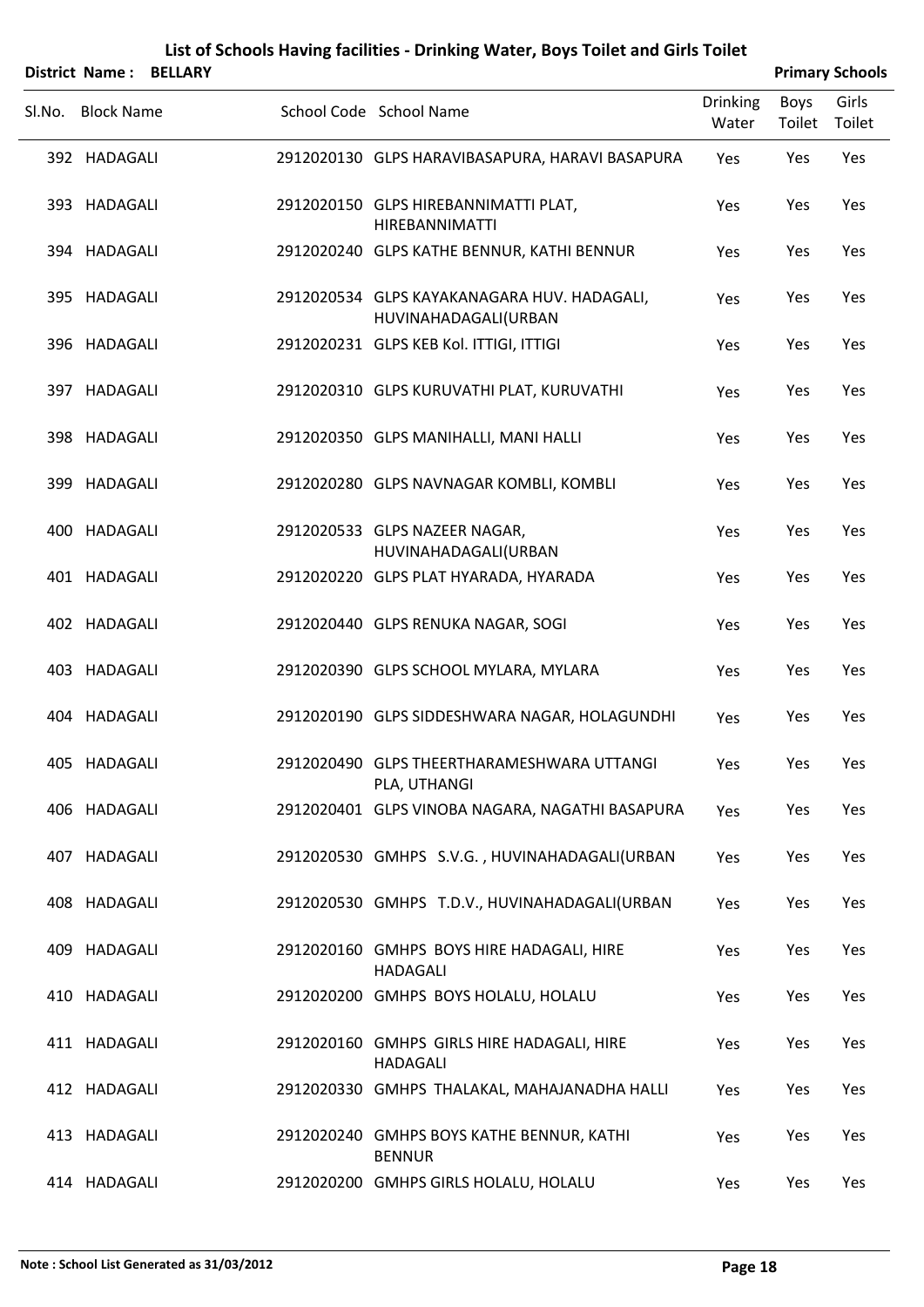|        | District Name:    | <b>BELLARY</b>         |                                 |                                                                    |                          | <b>Primary Schools</b> |                 |  |
|--------|-------------------|------------------------|---------------------------------|--------------------------------------------------------------------|--------------------------|------------------------|-----------------|--|
| Sl.No. | <b>Block Name</b> |                        | School Code School Name         |                                                                    | <b>Drinking</b><br>Water | <b>Boys</b><br>Toilet  | Girls<br>Toilet |  |
|        | 415 HADAGALI      |                        |                                 | 2912020490 GMHPS GUDEKOTA-KARI BASAPPA, UTHANGI                    | Yes                      | Yes                    | Yes             |  |
|        | 416 HADAGALI      |                        |                                 | 2912020150 GMHPS HIREBANNIMATTI, HIREBANNIMATTI                    | Yes                      | Yes                    | Yes             |  |
|        | 417 HADAGALI      |                        |                                 | 2912020190 GMHPS HOLAGUNDHI, HOLAGUNDHI                            | Yes                      | Yes                    | Yes             |  |
|        | 418 HADAGALI      |                        |                                 | 2912020220 GMHPS HYARADA, HYARADA                                  | Yes                      | Yes                    | Yes             |  |
|        | 419 HADAGALI      |                        | 2912020230 GMHPS IITIGI, ITTIGI |                                                                    | Yes                      | Yes                    | Yes             |  |
|        | 420 HADAGALI      |                        |                                 | 2912020280 GMHPS KOMBLI, KOMBLI                                    | Yes                      | Yes                    | Yes             |  |
|        | 421 HADAGALI      |                        |                                 | 2912020320 GMHPS MAGALA, MAGALA                                    | Yes                      | Yes                    | Yes             |  |
|        | 422 HADAGALI      |                        |                                 | 2912020390 GMHPS MYLARA, MYLARA                                    | Yes                      | Yes                    | Yes             |  |
|        | 423 HADAGALI      |                        |                                 | 2912020400 GMHPS N BASAPURA, NAGATHI BASAPURA                      | Yes                      | Yes                    | Yes             |  |
|        | 424 HADAGALI      |                        |                                 | 2912020420 GMHPS NAVALI, NAWLI                                     | Yes                      | Yes                    | Yes             |  |
|        | 425 HADAGALI      |                        |                                 | 2912020530 GMHPS S.P.V., HUVINAHADAGALI(URBAN                      | Yes                      | Yes                    | Yes             |  |
|        | 426 HADAGALI      |                        | 2912020440 GMHPS SOGI, SOGI     |                                                                    | Yes                      | Yes                    | Yes             |  |
|        | 427 HADAGALI      |                        | 2912020530 GUHPS 5TH WARD,      | HUVINAHADAGALI(URBAN                                               | Yes                      | Yes                    | Yes             |  |
|        | 428 HADAGALI      |                        | 2912020440 GULPS SOGI, SOGI     |                                                                    | Yes                      | Yes                    | Yes             |  |
|        | 429 HADAGALI      |                        |                                 | 2912020530 GULPS HUV HADAGALI,<br>HUVINAHADAGALI(URBAN             | Yes                      | Yes                    | Yes             |  |
|        | 430 HADAGALI      |                        |                                 | 2912020260 GULPS K. AYYANA HALLI, K. AYYANA HALLI                  | Yes                      | Yes                    | Yes             |  |
|        | 431 HADAGALI      |                        |                                 | 2912020030 GULPS BEERABBI, BIRABBI                                 | Yes                      | Yes                    | Yes             |  |
|        |                   | 432 HAGARIBOMMANAHALLI |                                 | 2912030212 ADARSHA VIDAYALAYA (RAMNAGARA),<br>HAGARI BOMMANA HALLI | Yes                      | Yes                    | Yes             |  |
|        |                   | 433 HAGARIBOMMANAHALLI |                                 | 2912030040 GHPS ANEKAL THANDA, ANEKALLU                            | Yes                      | Yes                    | Yes             |  |
|        |                   | 434 HAGARIBOMMANAHALLI |                                 | 2912030100 GHPS B.G. HALLI-2., BACHIGONDANA HALLI                  | Yes                      | Yes                    | Yes             |  |
|        |                   | 435 HAGARIBOMMANAHALLI |                                 | 2912030100 GHPS B.G.HALLI-1., BACHIGONDANA HALLI                   | Yes                      | Yes                    | Yes             |  |
|        |                   | 436 HAGARIBOMMANAHALLI |                                 | 2912030141 GHPS BALLA HUNSE, CHINTRA PALLI                         | Yes                      | Yes                    | Yes             |  |
|        |                   | 437 HAGARIBOMMANAHALLI |                                 | 2912030290 GHPS BYALAHALU, KADLABALU                               | Yes                      | Yes                    | Yes             |  |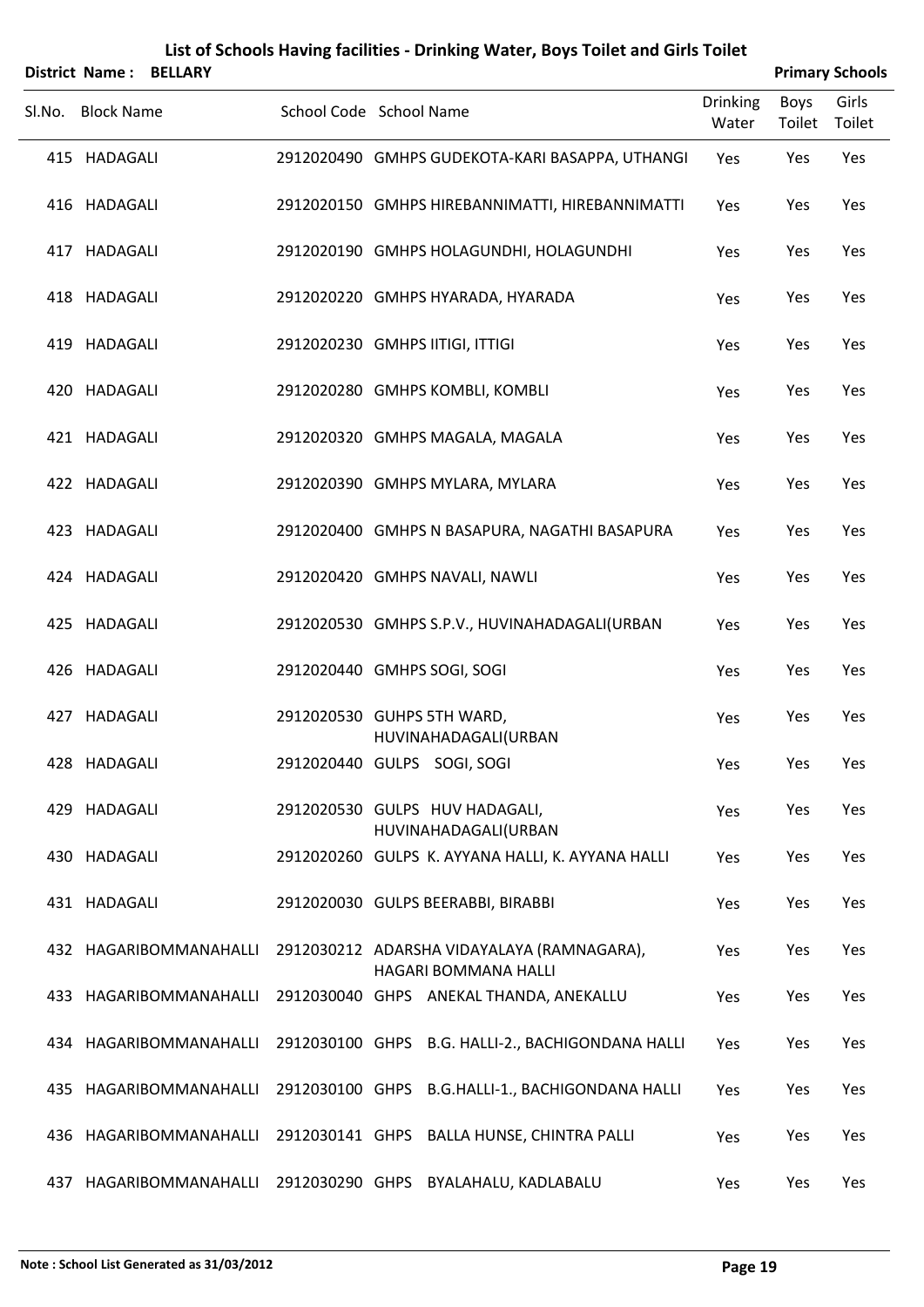|        | <b>District Name: BELLARY</b> |                         |              |                                                                     |                          |                | <b>Primary Schools</b> |
|--------|-------------------------------|-------------------------|--------------|---------------------------------------------------------------------|--------------------------|----------------|------------------------|
| SI.No. | <b>Block Name</b>             | School Code School Name |              |                                                                     | <b>Drinking</b><br>Water | Boys<br>Toilet | Girls<br>Toilet        |
|        | 438 HAGARIBOMMANAHALLI        |                         |              | 2912030200 GHPS CHIKKA SOBATI, HIRE SOBATI                          | Yes                      | Yes            | Yes                    |
| 439    | HAGARIBOMMANAHALLI            |                         |              | 2912030100 GHPS CHILAGODU, BACHIGONDANA HALLI                       | Yes                      | Yes            | Yes                    |
|        | 440 HAGARIBOMMANAHALLI        |                         |              | 2912030150 GHPS DASAMAPURA, DASAMAPURA                              | Yes                      | Yes            | Yes                    |
|        | 441 HAGARIBOMMANAHALLI        |                         |              | 2912030200 GHPS EDRAMMANA HALLI, HIRE SOBATI                        | Yes                      | Yes            | Yes                    |
|        | 442 HAGARIBOMMANAHALLI        |                         |              | 2912030230 GHPS H.OBALAPURA, HALAGAPURA                             | Yes                      | Yes            | Yes                    |
| 443.   | HAGARIBOMMANAHALLI            |                         |              | 2912030200 GHPS HAGARI KYADGI HALLI, HIRE SOBATI                    | Yes                      | Yes            | Yes                    |
|        | 444 HAGARIBOMMANAHALLI        |                         |              | 2912030100 GHPS HALE ANANDEVANA HALLI,<br><b>BACHIGONDANA HALLI</b> | Yes                      | Yes            | Yes                    |
| 445.   | HAGARIBOMMANAHALLI            |                         |              | 2912030120 GHPS HALE MUTAKANA HALLI, BYASIGIDERI                    | Yes                      | Yes            | Yes                    |
|        | 446 HAGARIBOMMANAHALLI        |                         |              | 2912030190 GHPS HAMPA SAGARA-III, HAMPA SAGARA                      | Yes                      | Yes            | Yes                    |
| 447    | HAGARIBOMMANAHALLI            |                         |              | 2912030220 GHPS HAMPAPATNA, HAMPA PATNA                             | Yes                      | Yes            | Yes                    |
| 448.   | HAGARIBOMMANAHALLI            |                         |              | 2912030290 GHPS K.OBALAPURA, KADLABALU                              | Yes                      | Yes            | Yes                    |
| 449    | HAGARIBOMMANAHALLI            |                         |              | 2912030140 GHPS K.V.O.R., CHINTRA PALLI                             | Yes                      | Yes            | Yes                    |
|        | 450 HAGARIBOMMANAHALLI        |                         |              | 2912030230 GHPS MAGI MAVINA HALLI, HALAGAPURA                       | Yes                      | Yes            | Yes                    |
|        |                               |                         |              | 451 HAGARIBOMMANAHALLI 2912030120 GHPS NANDEEPURA, BYASIGIDERI      | Yes                      | Yes            | Yes                    |
|        | 452 HAGARIBOMMANAHALLI        |                         |              | 2912030240 GHPS SALMURA HALLI, HANUMA<br><b>GONDANA HALLI</b>       | Yes                      | Yes            | Yes                    |
|        | 453 HAGARIBOMMANAHALLI        |                         |              | 2912030120 GHPS SIVANANDA NAGARA, BYASIGIDERI                       | Yes                      | Yes            | Yes                    |
|        | 454 HAGARIBOMMANAHALLI        |                         |              | 2912030050 GHPS ALABURU, ALABURU                                    | Yes                      | Yes            | Yes                    |
|        | 455 HAGARIBOMMANAHALLI        |                         |              | 2912030090 GHPS BANNIGOLA, BANNIGOLA                                | Yes                      | Yes            | Yes                    |
|        | 456 HAGARIBOMMANAHALLI        |                         |              | 2912030110 GHPS BANNIKALLU, BANNIKALLU                              | Yes                      | Yes            | Yes                    |
|        | 457 HAGARIBOMMANAHALLI        |                         |              | 2912030080 GHPS BASARAKODU, BASARAKODU                              | Yes                      | Yes            | Yes                    |
|        | 458 HAGARIBOMMANAHALLI        |                         |              | 2912030120 GHPS BYASIGIDERI, BYASIGIDERI                            | Yes                      | Yes            | Yes                    |
|        | 459 HAGARIBOMMANAHALLI        |                         | SAMUDRA      | 2912030030 GHPS HOSA ANKA SAMUDRA, ANKA                             | Yes                      | Yes            | Yes                    |
|        | 460 HAGARIBOMMANAHALLI        |                         | <b>HALLI</b> | 2912030340 GHPS KANAVI NAYAKANAHALLI, KALLA                         | Yes                      | Yes            | Yes                    |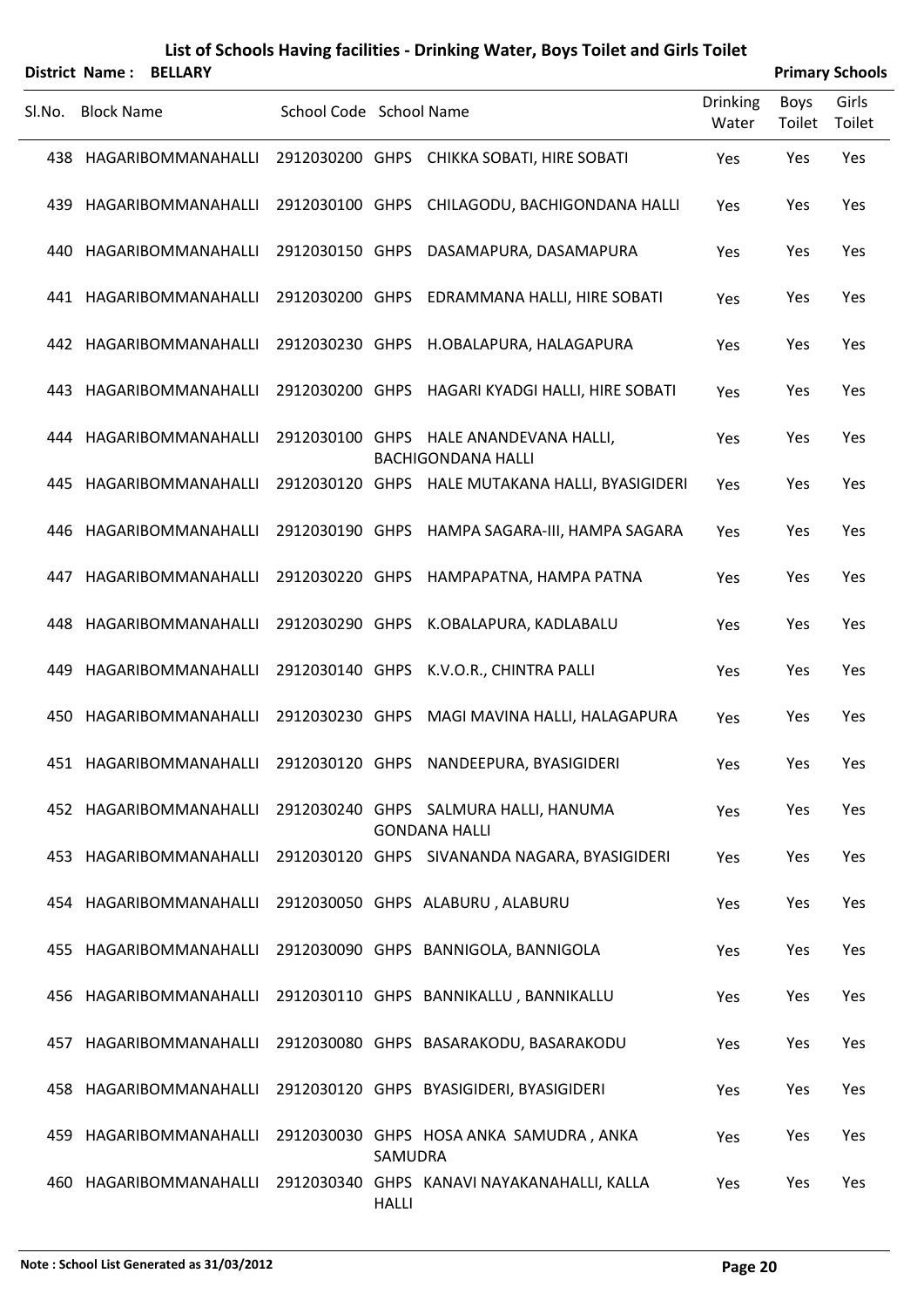| List of Schools Having facilities - Drinking Water, Boys Toilet and Girls Toilet |
|----------------------------------------------------------------------------------|
|----------------------------------------------------------------------------------|

|        |                   | <b>District Name: BELLARY</b> |                                                                   |                   |                | <b>Primary Schools</b> |
|--------|-------------------|-------------------------------|-------------------------------------------------------------------|-------------------|----------------|------------------------|
| Sl.No. | <b>Block Name</b> |                               | School Code School Name                                           | Drinking<br>Water | Boys<br>Toilet | Girls<br>Toilet        |
|        |                   | 461 HAGARIBOMMANAHALLI        | 2912030430 GHPS LOKAPPANA HOLA, NARAYANA<br>DEVARAKERE            | Yes               | Yes            | Yes                    |
|        |                   | 462 HAGARIBOMMANAHALLI        | 2912030360 GHPS NAKARAL THANDA, MARABBIHAL                        | Yes               | Yes            | Yes                    |
|        |                   | 463 HAGARIBOMMANAHALLI        | 2912030420 GHPS NELKUDRI I, NELKUDRI                              | Yes               | Yes            | Yes                    |
|        |                   | 464 HAGARIBOMMANAHALLI        | 2912030420 GHPS NELKUDRI II, NELKUDRI                             | Yes               | Yes            | Yes                    |
|        |                   | 465 HAGARIBOMMANAHALLI        | 2912030450 GHPS TELIGOLI, RAMESWARA BANDI                         | Yes               | Yes            | Yes                    |
|        |                   | 466 HAGARIBOMMANAHALLI        | 2912030141 GHPS VALLABHA PURA, CHINTRA PALLI                      | Yes               | Yes            | Yes                    |
|        |                   | 467 HAGARIBOMMANAHALLI        | 2912030290 GHPS KADLABALU, KADLABALU                              | Yes               | Yes            | Yes                    |
|        |                   | 468 HAGARIBOMMANAHALLI        | 2912030360 GHPS MARABBIHAL, MARABBIHAL                            | Yes               | Yes            | Yes                    |
|        |                   | 469 HAGARIBOMMANAHALLI        | 2912030350 GHPS SANGAMESHWARA, KUDITHINI MAGGI                    | Yes               | Yes            | Yes                    |
|        |                   | 470 HAGARIBOMMANAHALLI        | 2912030360 GHPS UPANAYAKANA HALLI, MARABBIHAL                     | Yes               | Yes            | Yes                    |
|        |                   | 471 HAGARIBOMMANAHALLI        | 2912030130 GHPS BENAKAL, BENAKAL                                  | Yes               | Yes            | Yes                    |
|        |                   | 472 HAGARIBOMMANAHALLI        | 2912030140 GHPS CHINTRA PALLI, CHINTRA PALLI                      | Yes               | Yes            | Yes                    |
|        |                   | 473 HAGARIBOMMANAHALLI        | 2912030180 GHPS GADDIKERI, GADDIKERI                              | Yes               | Yes            | Yes                    |
|        |                   |                               | 474 HAGARIBOMMANAHALLI 2912030270 GHPS HANASI, HANASI             | Yes               | Yes            | Yes                    |
|        |                   | 475 HAGARIBOMMANAHALLI        | 2912030250 GHPS HIRE GONDANA HALLI, HIRE GONDANA<br><b>HALLI</b>  | Yes               | Yes            | Yes                    |
|        |                   | 476 HAGARIBOMMANAHALLI        | 2912030260 GHPS HOSAKERI, HOSAKERI                                | Yes               | Yes            | Yes                    |
|        |                   | 477 HAGARIBOMMANAHALLI        | 2912030310 GHPS KANNIHALLI, KANNI HALLI                           | Yes               | Yes            | Yes                    |
|        |                   | 478 HAGARIBOMMANAHALLI        | 2912030300 GHPS KECHINA BANDI, KECHINA BANDI                      | Yes               | Yes            | Yes                    |
|        |                   | 479 HAGARIBOMMANAHALLI        | 2912030280 GHPS KITNUR, KITNUR                                    | Yes               | Yes            | Yes                    |
|        |                   | 480 HAGARIBOMMANAHALLI        | 2912030330 GHPS KK THANDA SRI RAMANAGARA,<br>SAMATU K. KODI HALLI | Yes               | Yes            | Yes                    |
|        |                   | 481 HAGARIBOMMANAHALLI        | 2912030400 GHPS MADUR, MADUR                                      | Yes               | Yes            | Yes                    |
|        |                   | 482 HAGARIBOMMANAHALLI        | 2912030370 GHPS MUTHKUR, MUTHKUR                                  | Yes               | Yes            | Yes                    |
|        |                   | 483 HAGARIBOMMANAHALLI        | 2912030430 GHPS NARAYANA DEVARAKERE, NARAYANA<br>DEVARAKERE       | Yes               | Yes            | Yes                    |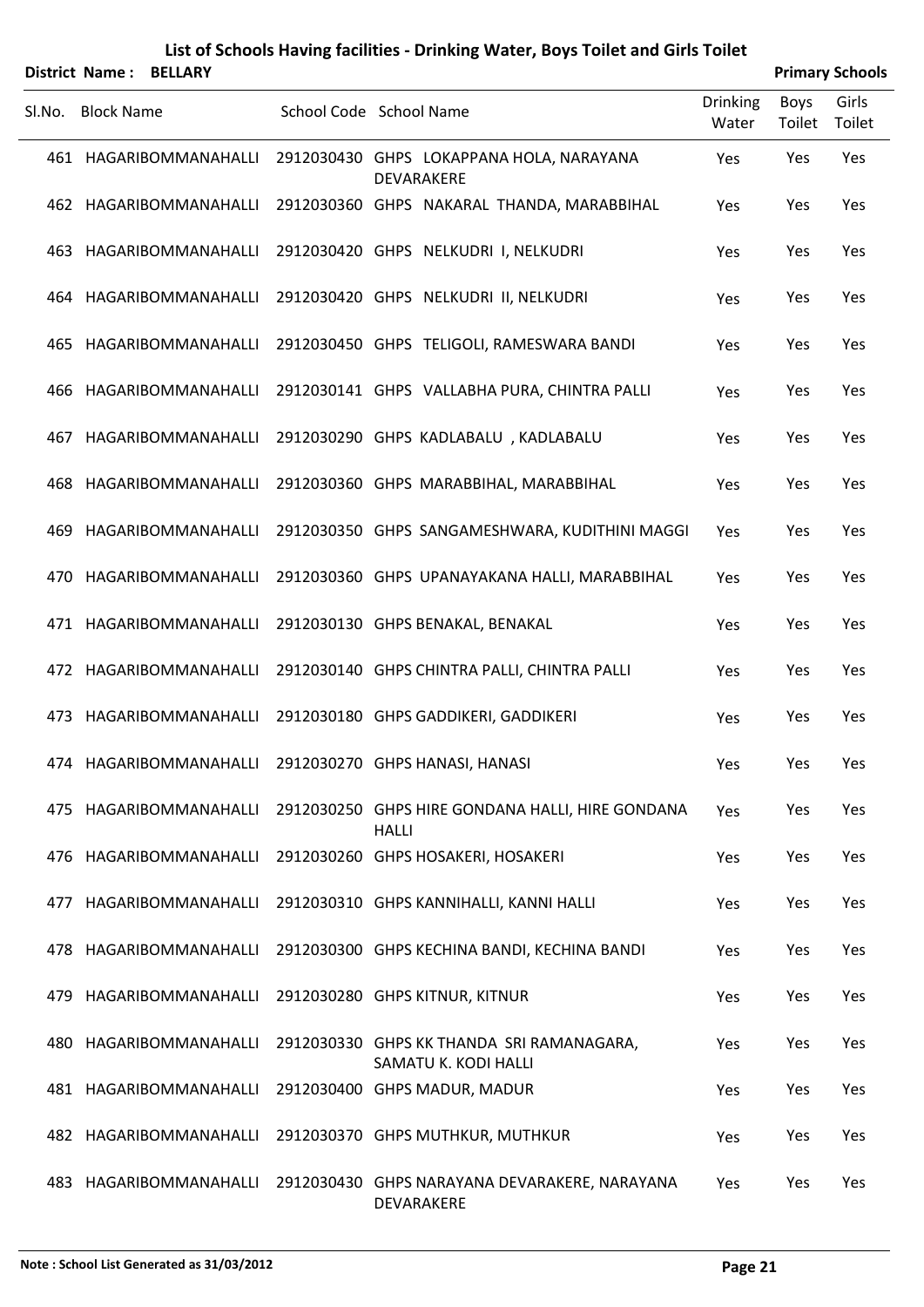|        |                   | <b>District Name: BELLARY</b> |                         |                 |                                                                      |                          |                | <b>Primary Schools</b> |
|--------|-------------------|-------------------------------|-------------------------|-----------------|----------------------------------------------------------------------|--------------------------|----------------|------------------------|
| SI.No. | <b>Block Name</b> |                               | School Code School Name |                 |                                                                      | <b>Drinking</b><br>Water | Boys<br>Toilet | Girls<br>Toilet        |
|        |                   | 484 HAGARIBOMMANAHALLI        |                         |                 | 2912030440 GHPS PINJAR HEGGADAL, PINJAR HEGGADAL                     | Yes                      | Yes            | Yes                    |
| 485    |                   | HAGARIBOMMANAHALLI            |                         | <b>GULEDHAL</b> | 2912030170 GHPS RAYARALA THANDA (GULEDHAL),                          | Yes                      | Yes            | Yes                    |
|        |                   | 486 HAGARIBOMMANAHALLI        |                         |                 | 2912030490 GHPS ULUVATHI, ULUVATHI                                   | Yes                      | Yes            | Yes                    |
| 487    |                   | HAGARIBOMMANAHALLI            |                         |                 | 2912030500 GHPS UPPARA GATTI, UPPARA GATTI                           | Yes                      | Yes            | Yes                    |
|        |                   | 488 HAGARIBOMMANAHALLI        |                         |                 | 2912030510 GHPS VARADHAPURA, VARADHAPURA                             | Yes                      | Yes            | Yes                    |
| 489    |                   | HAGARIBOMMANAHALLI            |                         |                 | 2912030520 GHPS VARALA HALLI, VARALA HALLI                           | Yes                      | Yes            | Yes                    |
|        |                   | 490 HAGARIBOMMANAHALLI        |                         |                 | 2912030550 GHPS YENIGI BASAPURA, YENIGI BASAPURA                     | Yes                      | Yes            | Yes                    |
|        |                   | 491 HAGARIBOMMANAHALLI        |                         |                 | 2912030540 GHPS YENINI, YENIGI                                       | Yes                      | Yes            | Yes                    |
|        |                   | 492 HAGARIBOMMANAHALLI        |                         |                 | 2912030210 GLPS M.B.COLONY H.B.HALLI, HAGARI<br><b>BOMMANA HALLI</b> | Yes                      | Yes            | Yes                    |
| 493    |                   | HAGARIBOMMANAHALLI            |                         |                 | 2912030141 GLPS BANDI HALLI, CHINTRA PALLI                           | Yes                      | Yes            | Yes                    |
|        |                   | 494 HAGARIBOMMANAHALLI        |                         |                 | 2912030080 GLPS BASARAKODU THANDA, BASARAKODU                        | Yes                      | Yes            | Yes                    |
| 495    |                   | HAGARIBOMMANAHALLI            |                         |                 | 2912030420 GLPS CHIMNA HALLI, NELKUDRI                               | Yes                      | Yes            | Yes                    |
|        |                   | 496 HAGARIBOMMANAHALLI        |                         |                 | 2912030050 GLPS DIBBADA HALLI, ALABURU                               | Yes                      | Yes            | Yes                    |
|        |                   |                               |                         |                 | 497 HAGARIBOMMANAHALLI 2912030420 GLPS HALE NELKUDRI, NELKUDRI       | Yes                      | Yes            | Yes                    |
|        |                   | 498 HAGARIBOMMANAHALLI        |                         |                 | 2912030190 GLPS HAMPA SAGARA-I, HAMPA SAGARA                         | Yes                      | Yes            | Yes                    |
|        |                   | 499 HAGARIBOMMANAHALLI        |                         |                 | 2912030420 GLPS HANCHINALU, NELKUDRI                                 | Yes                      | Yes            | Yes                    |
|        |                   | 500 HAGARIBOMMANAHALLI        |                         |                 | 2912030200 GLPS HIRE SOBATI, HIRE SOBATI                             | Yes                      | Yes            | Yes                    |
|        |                   | 501 HAGARIBOMMANAHALLI        |                         | KADLABALU       | 2912030290 GLPS HOSA ANANDEVANAHALLI,                                | Yes                      | Yes            | Yes                    |
|        |                   | 502 HAGARIBOMMANAHALLI        |                         |                 | 2912030120 GLPS HOSA MUTAKANA HALLI, BYASIGIDERI                     | Yes                      | Yes            | Yes                    |
|        |                   | 503 HAGARIBOMMANAHALLI        |                         |                 | 2912030230 GLPS KATTY HOLA THANDA, HALAGAPURA                        | Yes                      | Yes            | Yes                    |
|        |                   | 504 HAGARIBOMMANAHALLI        |                         |                 | 2912030510 GLPS KENCHATANA HALLI, VARADHAPURA                        | Yes                      | Yes            | Yes                    |
|        |                   | 505 HAGARIBOMMANAHALLI        |                         |                 | 2912030110 GLPS KONDENA HALLI, BANNIKALLU                            | Yes                      | Yes            | Yes                    |
|        |                   | 506 HAGARIBOMMANAHALLI        |                         |                 | 2912030080 GLPS KRISHNA PURA, BASARAKODU                             | Yes                      | Yes            | Yes                    |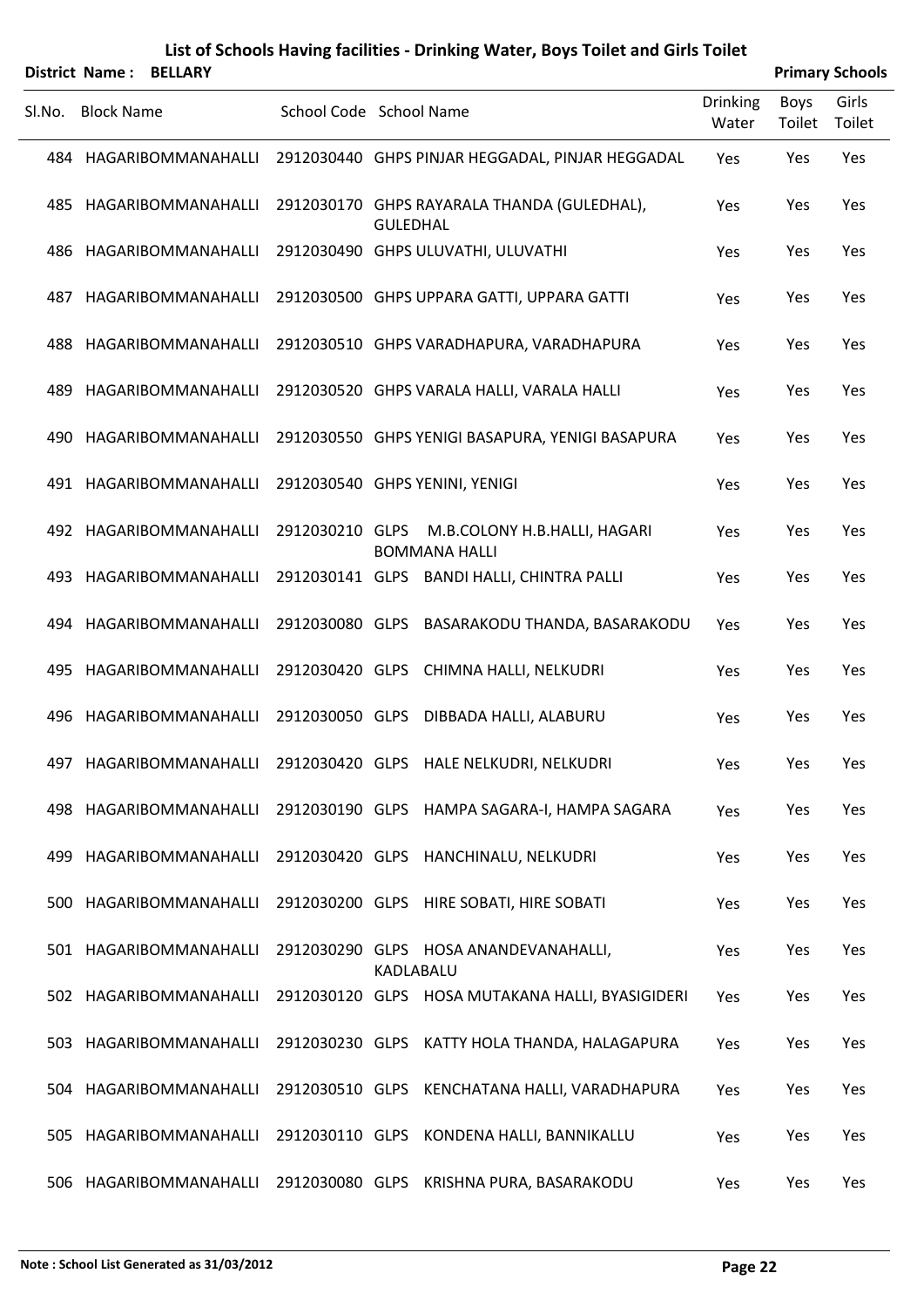|     | District Name: BELLARY |                         |         |                                                                |                          |                | <b>Primary Schools</b> |
|-----|------------------------|-------------------------|---------|----------------------------------------------------------------|--------------------------|----------------|------------------------|
|     | SI.No. Block Name      | School Code School Name |         |                                                                | <b>Drinking</b><br>Water | Boys<br>Toilet | Girls<br>Toilet        |
|     | 507 HAGARIBOMMANAHALLI |                         |         | 2912030140 GLPS KURADA GADDI, CHINTRA PALLI                    | Yes                      | Yes            | Yes                    |
|     | 508 HAGARIBOMMANAHALLI | 2912030290 GLPS         |         | KYATHYAYANA MARUDI, KADLABALU                                  | Yes                      | Yes            | Yes                    |
|     | 509 HAGARIBOMMANAHALLI |                         |         | 2912030141 GLPS M.B.COLONY, CHINTRA PALLI                      | Yes                      | Yes            | Yes                    |
| 510 | HAGARIBOMMANAHALLI     | 2912030150 GLPS         |         | METRI, DASAMAPURA                                              | Yes                      | Yes            | Yes                    |
|     | 511 HAGARIBOMMANAHALLI |                         | SAGARA  | 2912030190 GLPS NAGALAPURA THANDA, HAMPA                       | Yes                      | Yes            | Yes                    |
|     | 512 HAGARIBOMMANAHALLI |                         |         | 2912030260 GLPS NAYNAPURA, HOSAKERI                            | Yes                      | Yes            | Yes                    |
|     | 513 HAGARIBOMMANAHALLI |                         |         | 2912030470 GLPS SAKRI HALLI, SONNA                             | Yes                      | Yes            | Yes                    |
|     | 514 HAGARIBOMMANAHALLI |                         |         | 2912030460 GLPS SEEGNALLI MIDDLE, SEEGNALLI                    | Yes                      | Yes            | Yes                    |
|     | 515 HAGARIBOMMANAHALLI |                         |         | 2912030530 GLPS VYASAPURA THANDA, VYASAPURA                    | Yes                      | Yes            | Yes                    |
|     | 516 HAGARIBOMMANAHALLI |                         |         | 2912030460 GLPS EAST BLOCK, SEEGNALLI                          | Yes                      | Yes            | Yes                    |
|     | 517 HAGARIBOMMANAHALLI |                         |         | 2912030170 GLPS GULEDHAL, GULEDHAL                             | Yes                      | Yes            | Yes                    |
|     | 518 HAGARIBOMMANAHALLI |                         |         | 2912030380 GLPS H.K.COLONY, MORIGERI                           | Yes                      | Yes            | Yes                    |
| 519 | HAGARIBOMMANAHALLI     |                         |         | 2912030230 GLPS HALAGAPURA, HALAGAPURA                         | Yes                      | Yes            | Yes                    |
|     |                        |                         |         | 520 HAGARIBOMMANAHALLI 2912030050 GLPS HONNI HALLI, ALABURU    | Yes                      | Yes            | Yes                    |
|     | 521 HAGARIBOMMANAHALLI |                         |         | 2912030340 GLPS KALLA HALLI THANDA, KALLA HALLI                | Yes                      | Yes            | Yes                    |
|     | 522 HAGARIBOMMANAHALLI |                         |         | 2912030440 GLPS KESHAVARAYANA BANDI, PINJAR<br><b>HEGGADAL</b> | Yes                      | Yes            | Yes                    |
|     | 523 HAGARIBOMMANAHALLI |                         |         | 2912030360 GLPS MARABBIHAL THANDA, MARABBIHAL                  | Yes                      | Yes            | Yes                    |
|     | 524 HAGARIBOMMANAHALLI |                         |         | 2912030480 GLPS NORTH BLOCK, THAMBRALLI                        | Yes                      | Yes            | Yes                    |
|     | 525 HAGARIBOMMANAHALLI |                         |         | 2912030400 GLPS PILLOBANA HALLI, MADUR                         | Yes                      | Yes            | Yes                    |
|     | 526 HAGARIBOMMANAHALLI |                         |         | 2912030520 GLPS VATTAMMANA HALLI, VARALA HALLI                 | Yes                      | Yes            | Yes                    |
| 527 | HAGARIBOMMANAHALLI     |                         |         | 2912030330 GLPS K.KODIHALLI, SAMATU K. KODI HALLI              | Yes                      | Yes            | Yes                    |
|     | 528 HAGARIBOMMANAHALLI |                         |         | 2912030040 GLPS ANEKALLU, ANEKALLU                             | Yes                      | Yes            | Yes                    |
| 529 | HAGARIBOMMANAHALLI     |                         | SAMUDRA | 2912030030 GLPS HALE ANKA SAMUDRA, ANKA                        | Yes                      | Yes            | Yes                    |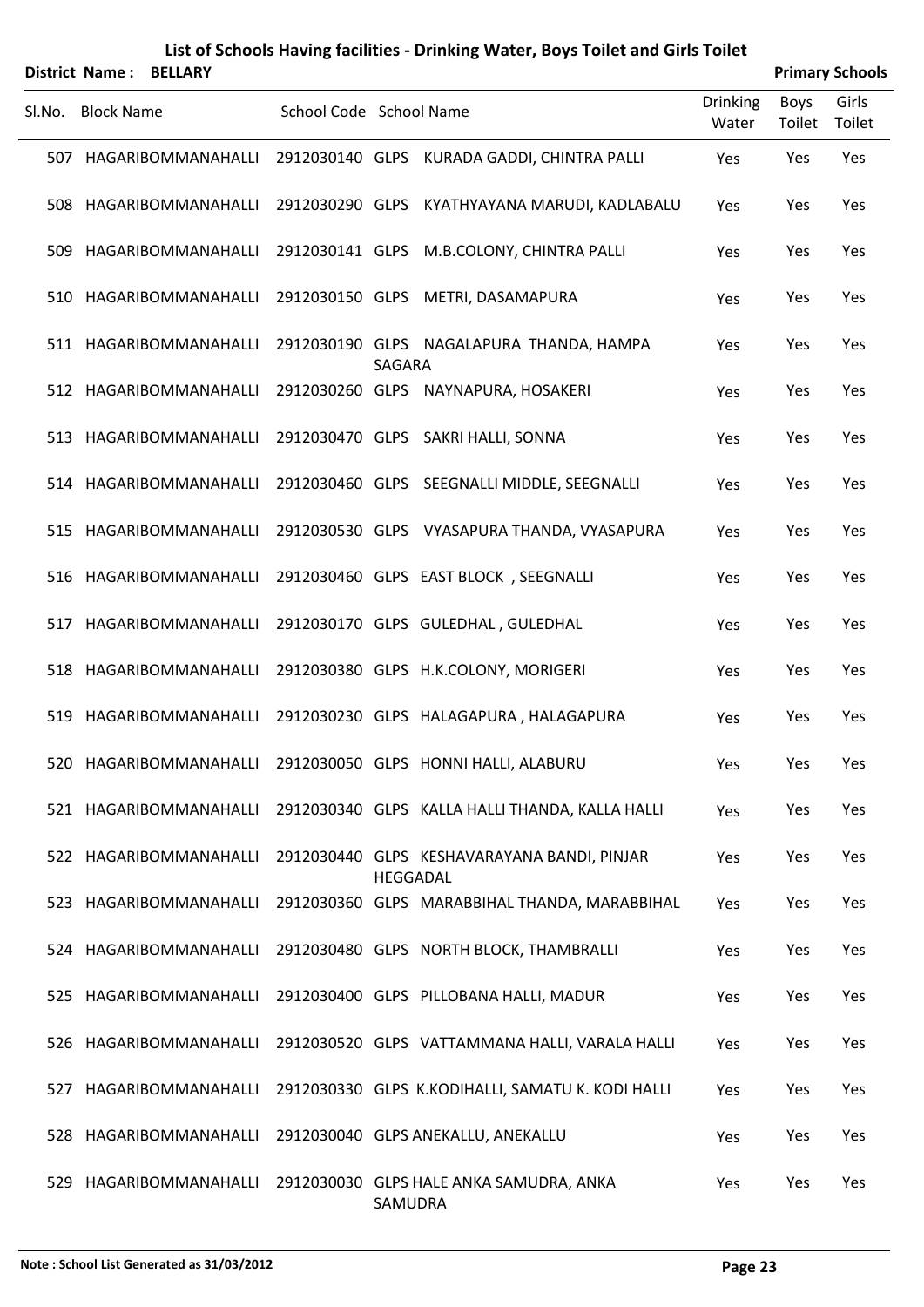|        | District Name:    | <b>BELLARY</b>         |                                                                                                  |                   |                | <b>Primary Schools</b> |  |  |
|--------|-------------------|------------------------|--------------------------------------------------------------------------------------------------|-------------------|----------------|------------------------|--|--|
| SI.No. | <b>Block Name</b> |                        | School Code School Name                                                                          | Drinking<br>Water | Boys<br>Toilet | Girls<br>Toilet        |  |  |
|        |                   | 530 HAGARIBOMMANAHALLI | 2912030200 GLPS HALE CHIKKA SOBATI, HIRE SOBATI                                                  | Yes               | Yes            | Yes                    |  |  |
|        |                   | 531 HAGARIBOMMANAHALLI | 2912030420 GLPS HALE CHIMNA HALLI HB HALL,<br><b>NELKUDRI</b>                                    | Yes               | Yes            | Yes                    |  |  |
|        |                   | 532 HAGARIBOMMANAHALLI | 2912030240 GLPS HANUMA GONDANA HALLI, HANUMA<br><b>GONDANA HALLI</b>                             | Yes               | Yes            | Yes                    |  |  |
| 533.   |                   | HAGARIBOMMANAHALLI     | 2912030290 GLPS KADLABALU, KADLABALU                                                             | Yes               | Yes            | Yes                    |  |  |
|        |                   | 534 HAGARIBOMMANAHALLI | 2912030340 GLPS KALLA HALLI, KALLA HALLI                                                         | Yes               | Yes            | Yes                    |  |  |
| 535.   |                   | HAGARIBOMMANAHALLI     | 2912030350 GLPS KUDITHINI MAGGI, KUDITHINI MAGGI                                                 | Yes               | Yes            | Yes                    |  |  |
|        |                   | 536 HAGARIBOMMANAHALLI | 2912030110 GLPS M P P NAGARA, BANNIKALLU,<br>BANNIKALLU                                          | Yes               | Yes            | Yes                    |  |  |
|        |                   | 537 HAGARIBOMMANAHALLI | 2912030060 GLPS NEW COLONY AMBLI, AMBLI                                                          | Yes               | Yes            | Yes                    |  |  |
|        |                   | 538 HAGARIBOMMANAHALLI | 2912030450 GLPS RAMESWARA BANDI, RAMESWARA<br><b>BANDI</b>                                       | Yes               | Yes            | Yes                    |  |  |
| 539.   |                   | HAGARIBOMMANAHALLI     | 2912030143 GLPS RAMRAHIM NAGAR, CHINTRA PALLI                                                    | Yes               | Yes            | Yes                    |  |  |
|        |                   | 540 HAGARIBOMMANAHALLI | 2912030040 GLPS SOMANAKATTA THANDA, ANEKALLU                                                     | Yes               | Yes            | Yes                    |  |  |
|        |                   | 541 HAGARIBOMMANAHALLI | 2912030142 GLPS SONIA GANDHI NAGAR, CHINTRA PALLI                                                | Yes               | Yes            | Yes                    |  |  |
|        |                   | 542 HAGARIBOMMANAHALLI | 2912030550 GLPS YENAGI HALE BASAPURA, YENIGI<br><b>BASAPURA</b>                                  | Yes               | Yes            | Yes                    |  |  |
|        |                   |                        | 543 HAGARIBOMMANAHALLI 2912030210 GLPS, NEHARU NAGARA, H B HALLI, HAGARI<br><b>BOMMANA HALLI</b> | Yes               | Yes            | Yes                    |  |  |
|        |                   | 544 HAGARIBOMMANAHALLI | 2912030190 GLUPS HAMPASAGARA II, HAMPA SAGARA                                                    | Yes               | Yes            | Yes                    |  |  |
|        |                   | 545 HAGARIBOMMANAHALLI | 2912030480 GLUPS THAMBRALLI, THAMBRALLI                                                          | Yes               | Yes            | Yes                    |  |  |
|        |                   | 546 HAGARIBOMMANAHALLI | 2912030160 GMHPS G.KODIHALLI, G.KODI HALLI                                                       | Yes               | Yes            | Yes                    |  |  |
|        |                   | 547 HAGARIBOMMANAHALLI | 2912030210 GMHPS H.B.HALLI, HAGARI BOMMANA HALLI                                                 | Yes               | Yes            | Yes                    |  |  |
|        |                   | 548 HAGARIBOMMANAHALLI | 2912030190 GMHPS HAMPASAGARA II, HAMPA SAGARA                                                    | Yes               | Yes            | Yes                    |  |  |
|        |                   | 549 HAGARIBOMMANAHALLI | 2912030140 GMHPS RAMA NAGARA, CHINTRA PALLI                                                      | Yes               | Yes            | Yes                    |  |  |
|        |                   | 550 HAGARIBOMMANAHALLI | 2912030060 GMHPS AMBLI, AMBLI                                                                    | Yes               | Yes            | Yes                    |  |  |
|        |                   | 551 HAGARIBOMMANAHALLI | 2912030320 GMHPS KOGALI, KOGALI                                                                  | Yes               | Yes            | Yes                    |  |  |
|        |                   | 552 HAGARIBOMMANAHALLI | 2912030390 GMHPS MALVI, MALVI                                                                    | Yes               | Yes            | Yes                    |  |  |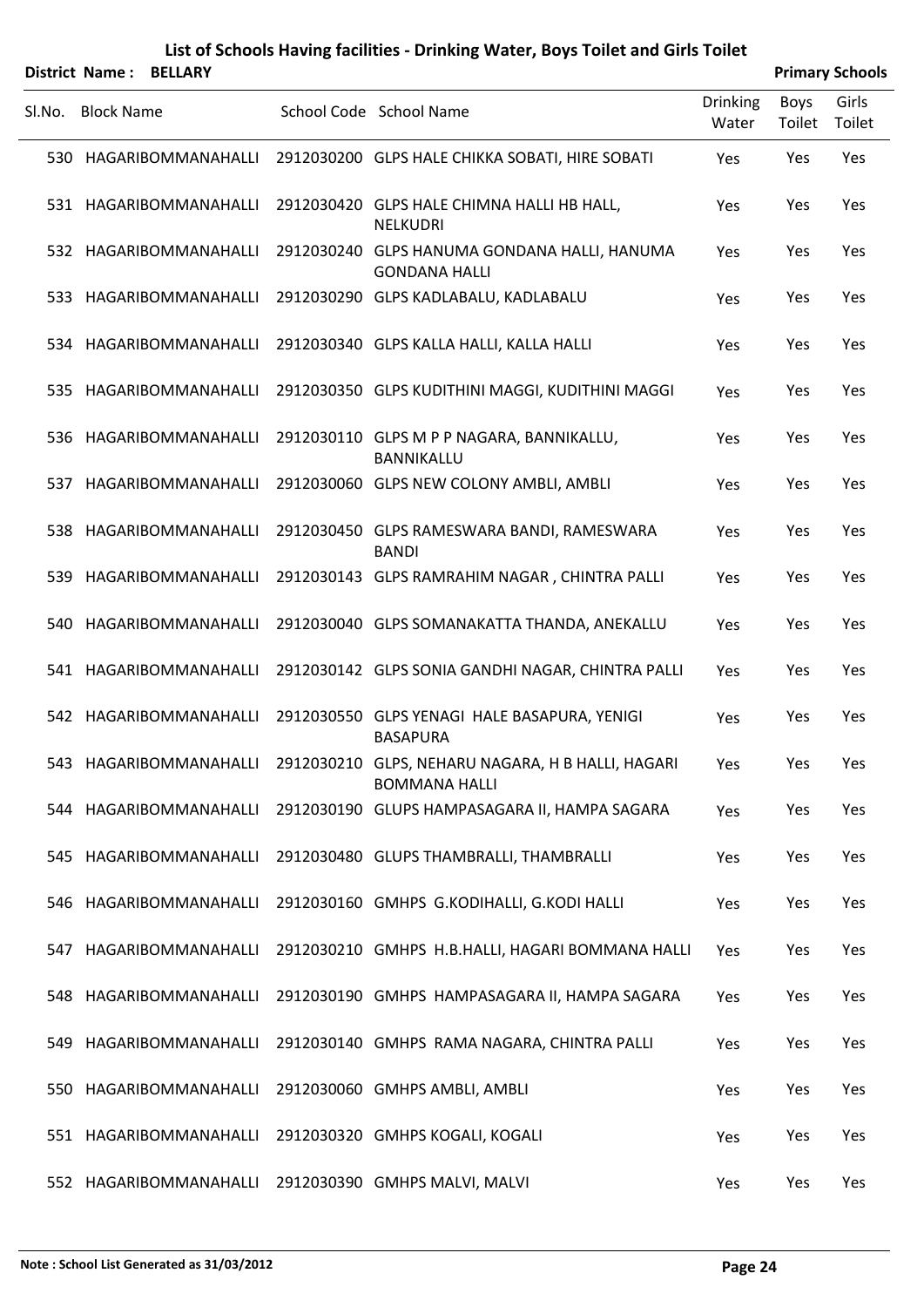| List of Schools Having facilities - Drinking Water, Boys Toilet and Girls Toilet |  |
|----------------------------------------------------------------------------------|--|
|----------------------------------------------------------------------------------|--|

|        | District Name:    | <b>BELLARY</b>         |                         |              |                                                                       |                          |                       | <b>Primary Schools</b> |
|--------|-------------------|------------------------|-------------------------|--------------|-----------------------------------------------------------------------|--------------------------|-----------------------|------------------------|
| SI.No. | <b>Block Name</b> |                        | School Code School Name |              |                                                                       | <b>Drinking</b><br>Water | <b>Boys</b><br>Toilet | Girls<br>Toilet        |
|        |                   | 553 HAGARIBOMMANAHALLI |                         |              | 2912030380 GMHPS MORIGERI, MORIGERI                                   | Yes                      | Yes                   | Yes                    |
|        |                   | 554 HAGARIBOMMANAHALLI |                         |              | 2912030470 GMHPS SONNA, SONNA                                         | Yes                      | Yes                   | Yes                    |
|        |                   | 555 HAGARIBOMMANAHALLI |                         |              | 2912030480 GMHPS THAMBRALLI, THAMBRALLI                               | Yes                      | Yes                   | Yes                    |
|        |                   | 556 HAGARIBOMMANAHALLI |                         |              | 2912030140 GUHPS ARALI HALLI, CHINTRA PALLI                           | Yes                      | Yes                   | Yes                    |
|        |                   | 557 HAGARIBOMMANAHALLI |                         |              | 2912030270 GUHPS HANASI, HANASI                                       | Yes                      | Yes                   | Yes                    |
|        |                   | 558 HAGARIBOMMANAHALLI |                         |              | 2912030210 GULPS H.B.HALLI, HAGARI BOMMANA HALLI                      | Yes                      | Yes                   | Yes                    |
|        |                   | 559 HAGARIBOMMANAHALLI |                         |              | 2912030220 GULPS HAMPAPATNA, HAMPA PATNA                              | Yes                      | Yes                   | Yes                    |
|        |                   | 560 HAGARIBOMMANAHALLI |                         |              | 2912030390 GULPS MALVI, MALVI                                         | Yes                      | Yes                   | Yes                    |
|        |                   | 561 HAGARIBOMMANAHALLI |                         |              | 2912030490 GULPS ULUVATHI, ULUVATHI                                   | Yes                      | Yes                   | Yes                    |
|        |                   | 562 HAGARIBOMMANAHALLI |                         |              | 2912030120 K.G.B.V BYASIGIDERI, BYASIGIDERI                           | Yes                      | Yes                   | Yes                    |
|        | 563 HOSPET        |                        |                         |              | 2912050150 G.L.P.S.ASHRAYA COLONY DEVASAMUDRA,<br><b>DEVA SAMUDRA</b> | Yes                      | Yes                   | Yes                    |
|        | 564 HOSPET        |                        | 2912050400 GHPS         | <b>HALLI</b> | A.K.C. MM HALLI, MARIYAMMANA                                          | Yes                      | Yes                   | Yes                    |
|        | 565 HOSPET        |                        | 2912050400 GHPS         | <b>HALLI</b> | M.M. THANDA, MARIYAMMANA                                              | Yes                      | Yes                   | Yes                    |
|        | 566 HOSPET        |                        | 2912050643 GHPS         |              | SARDHAR PATEL, HOSPET-CMC                                             | Yes                      | Yes                   | Yes                    |
|        | 567 HOSPET        |                        |                         |              | 2912050640 GHPS DR.AMBEDKAR, HOSPET-CMC                               | Yes                      | Yes                   | Yes                    |
|        | 568 HOSPET        |                        |                         |              | 2912050400 GHPS GANESHMAL JAIN MM HALLI,<br><b>MARIYAMMANA HALLI</b>  | Yes                      | Yes                   | Yes                    |
|        | 569 HOSPET        |                        |                         |              | 2912050632 GHPS GOPALAPURAM, KAMPLI-TMC                               | Yes                      | Yes                   | Yes                    |
|        | 570 HOSPET        |                        |                         |              | 2912050620 GHPS 7TH WARD, KAMALAPURA-TP                               | Yes                      | Yes                   | Yes                    |
|        | 571 HOSPET        |                        |                         |              | 2912050640 GHPS B.R.C.S., HOSPET-CMC                                  | Yes                      | Yes                   | Yes                    |
|        | 572 HOSPET        |                        |                         |              | 2912050120 GHPS GALEMMANAGUDI, DANAPURA - 82                          | Yes                      | Yes                   | Yes                    |
|        | 573 HOSPET        |                        |                         |              | 2912050641 GHPS GEETHA, HOSPET-CMC                                    | Yes                      | Yes                   | Yes                    |
|        | 574 HOSPET        |                        |                         |              | 2912050641 GHPS GEETHSHRAMA, HOSPET-CMC                               | Yes                      | Yes                   | Yes                    |
|        | 575 HOSPET        |                        |                         |              | 2912050645 GHPS H.E.S. T.B.DAM, HOSPET-CMC                            | Yes                      | Yes                   | Yes                    |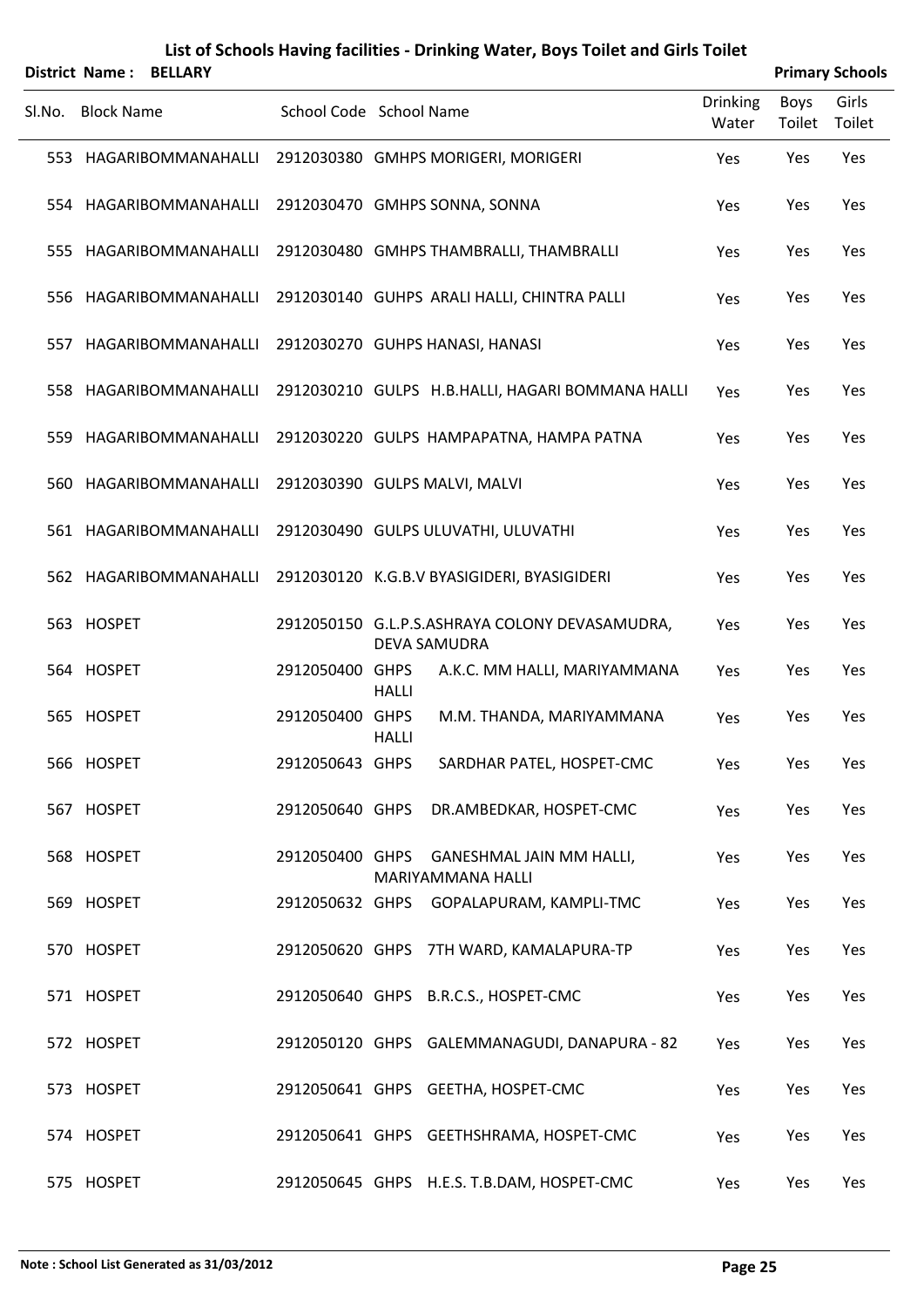|                   | <b>District Name: BELLARY</b> |                         |            |                                                            |                          |                | <b>Primary Schools</b> |
|-------------------|-------------------------------|-------------------------|------------|------------------------------------------------------------|--------------------------|----------------|------------------------|
| Sl.No. Block Name |                               | School Code School Name |            |                                                            | <b>Drinking</b><br>Water | Boys<br>Toilet | Girls<br>Toilet        |
| 576 HOSPET        |                               |                         |            | 2912050120 GHPS HAMPINAKATTI, DANAPURA - 82                | Yes                      | Yes            | Yes                    |
| 577 HOSPET        |                               |                         |            | 2912050120 GHPS HANUMANA HALLI, DANAPURA - 82              | Yes                      | Yes            | Yes                    |
| 578 HOSPET        |                               |                         |            | 2912050480 GHPS HARIJANA KERI [AKC],<br>PAPINAYAKANA HALLI | Yes                      | Yes            | Yes                    |
| 579 HOSPET        |                               |                         | <b>CMC</b> | 2912050643 GHPS HIGH SCHOOL PREMISES, HOSPET-              | Yes                      | Yes            | Yes                    |
| 580 HOSPET        |                               |                         |            | 2912050645 GHPS HIPPITHERI, HOSPET-CMC                     | Yes                      | Yes            | Yes                    |
| 581 HOSPET        |                               |                         |            | 2912050645 GHPS HOSUR, HOSPET-CMC                          | Yes                      | Yes            | Yes                    |
| 582 HOSPET        |                               |                         |            | 2912050641 GHPS JABBAL, HOSPET-CMC                         | Yes                      | Yes            | Yes                    |
| 583 HOSPET        |                               |                         |            | 2912050642 GHPS K.G.S., HOSPET-CMC                         | Yes                      | Yes            | Yes                    |
| 584 HOSPET        |                               |                         |            | 2912050642 GHPS K.R.NAIDU, HOSPET-CMC                      | Yes                      | Yes            | Yes                    |
| 585 HOSPET        |                               |                         |            | 2912050645 GHPS KARIGANUR, HOSPET-CMC                      | Yes                      | Yes            | Yes                    |
| 586 HOSPET        |                               |                         |            | 2912050642 GHPS L.B.S., HOSPET-CMC                         | Yes                      | Yes            | Yes                    |
| 587 HOSPET        |                               |                         |            | 2912050646 GHPS N.C. T.B.DAM., HOSPET-CMC                  | Yes                      | Yes            | Yes                    |
| 588 HOSPET        |                               |                         |            | 2912050460 GHPS NARASAPURA MAGANI,<br>NARASAPURA           | Yes                      | Yes            | Yes                    |
| 589 HOSPET        |                               |                         |            | 2912050646 GHPS P.L.C. T.B.DAM, HOSPET-CMC                 | Yes                      | Yes            | Yes                    |
| 590 HOSPET        |                               |                         |            | 2912050570 GHPS POTHALAKATTI, THIMMALAPURA                 | Yes                      | Yes            | Yes                    |
| 591 HOSPET        |                               |                         |            | 2912050550 GHPS T.B.THANDA, T. BASAPURA                    | Yes                      | Yes            | Yes                    |
| 592 HOSPET        |                               |                         |            | 2912050646 GHPS URDU T.B.DAM, HOSPET-CMC                   | Yes                      | Yes            | Yes                    |
| 593 HOSPET        |                               |                         |            | 2912050642 GHPS URDU-KASTURBA, HOSPET-CMC                  | Yes                      | Yes            | Yes                    |
| 594 HOSPET        |                               |                         | <b>CMC</b> | 2912050644 GHPS URDU VISWESWARAIAH, HOSPET-                | Yes                      | Yes            | Yes                    |
| 595 HOSPET        |                               |                         |            | 2912050644 GHPS URDU, THILAK, HOSPET-CMC                   | Yes                      | Yes            | Yes                    |
| 596 HOSPET        |                               |                         |            | 2912050644 GHPS VIVEKANANDA, HOSPET-CMC                    | Yes                      | Yes            | Yes                    |
| 597 HOSPET        |                               |                         |            | 2912050644 GHPS Z.P., HOSPET-CMC                           | Yes                      | Yes            | Yes                    |
| 598 HOSPET        |                               |                         |            | 2912050631 GHPS 4TH WARD, KAMPLI-TMC                       | Yes                      | Yes            | Yes                    |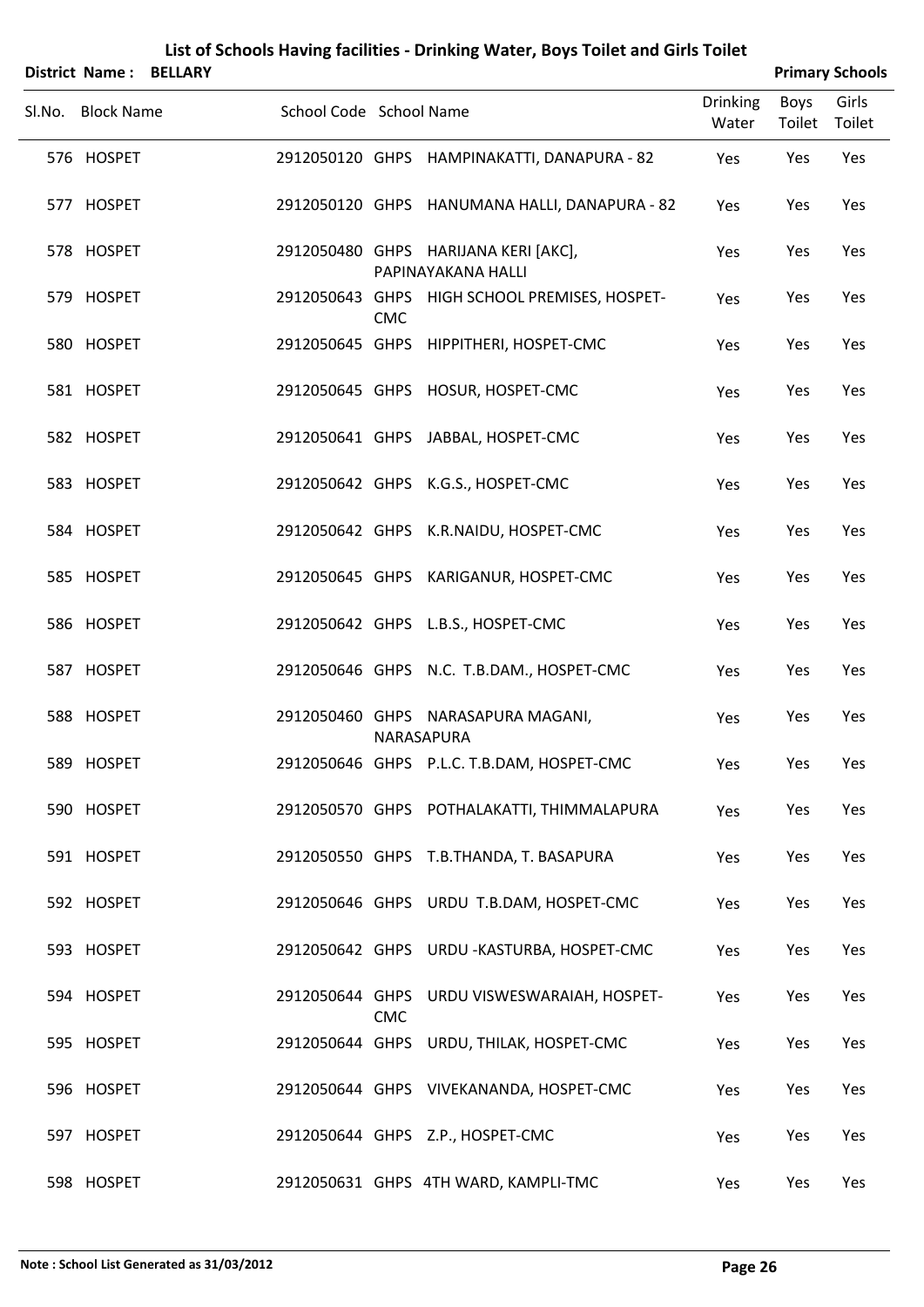| <b>District Name:</b> | <b>BELLARY</b> | List of Schools Having facilities - Drinking Water, Boys Toilet and Girls Toilet |                |                        |
|-----------------------|----------------|----------------------------------------------------------------------------------|----------------|------------------------|
|                       |                |                                                                                  |                | <b>Primary Schools</b> |
| Sl.No. Block Name     |                | <b>Drinking</b><br>School Code School Name<br>Water                              | Boys<br>Toilet | Girls<br>Toilet        |
| 599 HOSPET            |                | 2912050631 GHPS 8TH WARD, KAMPLI-TMC<br>Yes                                      | Yes            | Yes                    |
| 600 HOSPET            |                | 2912050470 GHPS GUNDA, NAGALAPURA(G)<br>Yes                                      | Yes            | Yes                    |
| 601 HOSPET            |                | 2912050360 GHPS HOSA MALAPANAGUDI, MALAPANA<br>Yes<br><b>GUDI</b>                | Yes            | Yes                    |
| 602 HOSPET            |                | 2912050631 GHPS K.S.F., KAMPLI-TMC<br>Yes                                        | Yes            | Yes                    |
| 603 HOSPET            |                | 2912050631 GHPS S.N.PET, KAMPLI-TMC<br>Yes                                       | Yes            | Yes                    |
| 604 HOSPET            |                | 2912050621 GHPS SEETHARAM THANDA, KAMALAPURA-<br>Yes<br><b>TP</b>                | Yes            | Yes                    |
| 605 HOSPET            |                | 2912050510 GHPS SRIRAMA RANGAPURA, SUGGENA<br>Yes<br><b>HALLI</b>                | Yes            | Yes                    |
| 606 HOSPET            |                | 2912050633 GHPS 9THWARD KALMAT KAMPLI, KAMPLI-<br>Yes<br><b>TMC</b>              | Yes            | Yes                    |
| 607 HOSPET            |                | 2912050630 GHPS FORT 8TH WRD KAMPLI, KAMPLI-TMC<br>Yes                           | Yes            | Yes                    |
| 608 HOSPET            |                | 2912050250 GHPS HARAVANA HALLI, HARAVANA HALLI<br>Yes                            | Yes            | Yes                    |
| 609 HOSPET            |                | 2912050642 GHPS TAGORE KOUL PETE, HOSPET-CMC<br>Yes                              | Yes            | Yes                    |
| 610 HOSPET            |                | 2912050060 GHPS 8TH WRD KAMPLI BELAGODUHAL,<br>Yes<br>BELAGODUHAL                | Yes            | Yes                    |
| 611 HOSPET            |                | 2912050030 GHPS 8TH WRD KAMPLI BUKKA SAGARA,<br>Yes<br><b>BUKKA SAGARA</b>       | Yes            | Yes                    |
| 612 HOSPET            |                | 2912050788 GHPS ADARSHA VIDYALAYA HOSPET CMC2,<br>Yes<br>HOSPET CMC 2            | Yes            | Yes                    |
| 613 HOSPET            |                | 2912050020 GHPS AYYANA HALLI, AYYANA HALLI<br>Yes                                | Yes            | Yes                    |
| 614 HOSPET            |                | 2912050040 GHPS BASAVANA DURGA, BASAVANA DURGA<br>Yes                            | Yes            | Yes                    |
| 615 HOSPET            |                | 2912050070 GHPS BUVANA HALLI, BUVANA HALLI<br>Yes                                | Yes            | Yes                    |
| 616 HOSPET            |                | 2912050080 GHPS BYALAKUNDHI, BYALAKUNDHI<br>Yes                                  | Yes            | Yes                    |
| 617 HOSPET            |                | 2912050050 GHPS BYLUVADHIGIRI, BYLUVADHIGERI<br>Yes                              | Yes            | Yes                    |
| 618 HOSPET            |                | 2912050649 GHPS CHALUVADIKERI 17TH WARD, HOSPET-<br>Yes<br><b>CMC</b>            | Yes            | Yes                    |
| 619 HOSPET            |                | 2912050090 GHPS CHIKKAJAIGANUR, CHIKKAJAIGANUR<br>Yes                            | Yes            | Yes                    |
| 620 HOSPET            |                | 2912050100 GHPS CHILAKANA HATTI, CHILAKANA HATTI<br>Yes                          | Yes            | Yes                    |
| 621 HOSPET            |                | 2912050110 GHPS DANAPURA, DANAPURA-114<br>Yes                                    | Yes            | Yes                    |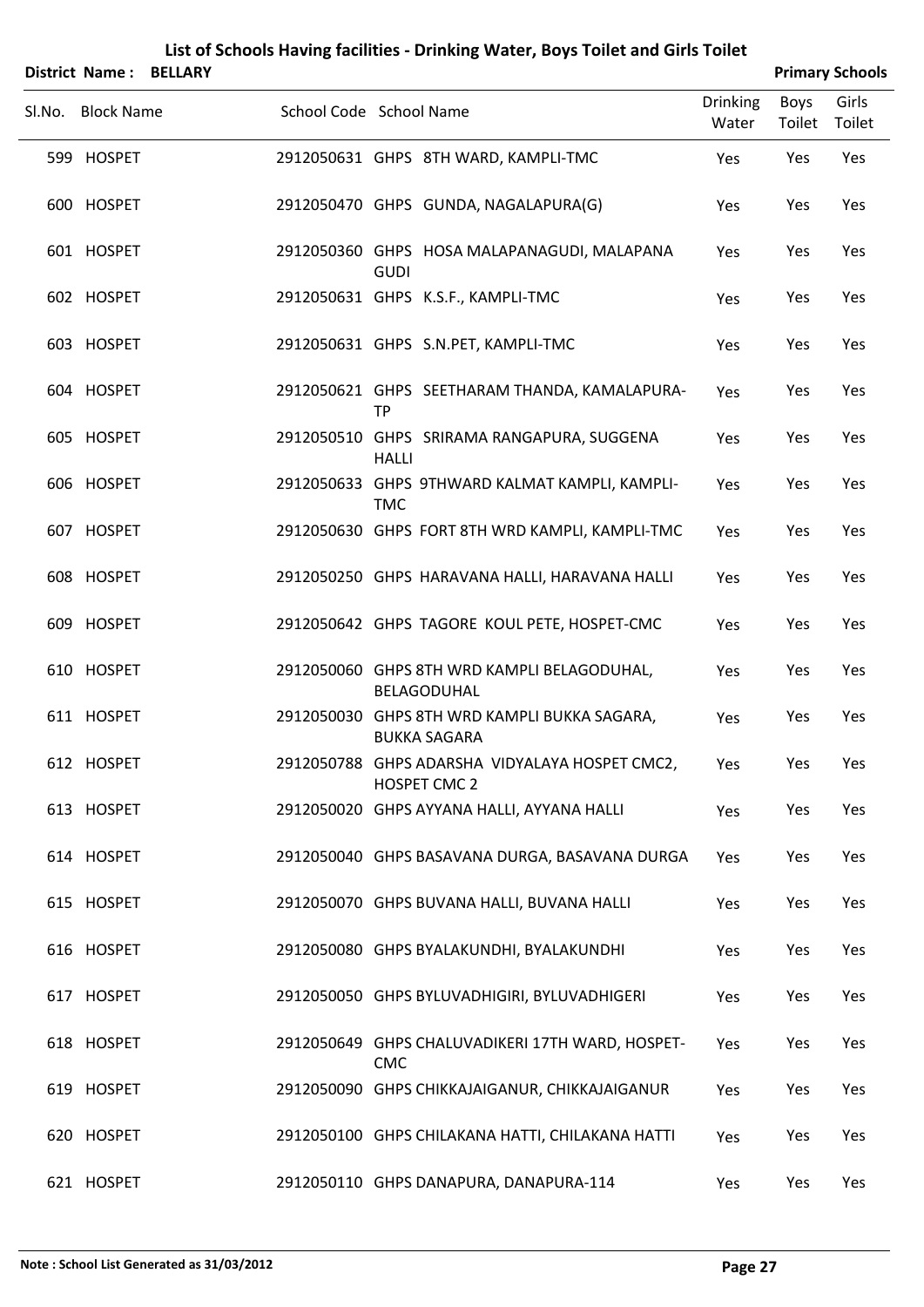|                   | District Name: BELLARY |                                                                  |                          |                | <b>Primary Schools</b> |
|-------------------|------------------------|------------------------------------------------------------------|--------------------------|----------------|------------------------|
| Sl.No. Block Name |                        | School Code School Name                                          | <b>Drinking</b><br>Water | Boys<br>Toilet | Girls<br>Toilet        |
| 622 HOSPET        |                        | 2912050130 GHPS DANAYAKANA KERE, DANAYAKANA<br><b>KERE</b>       | Yes                      | Yes            | Yes                    |
| 623 HOSPET        |                        | 2912050140 GHPS DEVALAPUR HPT, DEVALAPURA                        | Yes                      | Yes            | Yes                    |
| 624 HOSPET        |                        | 2912050140 GHPS DEVALAPURA, DEVALAPURA                           | Yes                      | Yes            | Yes                    |
| 625 HOSPET        |                        | 2912050150 GHPS DEVASAMUDRA, DEVA SAMUDRA                        | Yes                      | Yes            | Yes                    |
| 626 HOSPET        |                        | 2912050160 GHPS DHARMA SAGARA, DHARMA SAGARA                     | Yes                      | Yes            | Yes                    |
| 627 HOSPET        |                        | 2912050180 GHPS GARGA, GARGA                                     | Yes                      | Yes            | Yes                    |
| 628 HOSPET        |                        | 2912050210 GHPS GOLLARA HALLI, GOLLARA HALLI                     | Yes                      | Yes            | Yes                    |
| 629 HOSPET        |                        | 2912050220 GHPS GONAL, GONAL-15                                  | Yes                      | Yes            | Yes                    |
| 630 HOSPET        |                        | 2912050200 GHPS GUNDLA VADDIGERI, GUNDLA<br>VADDIGERI            | Yes                      | Yes            | Yes                    |
| 631 HOSPET        |                        | 2912050390 GHPS HALLI, MAVINA HALLI                              | Yes                      | Yes            | Yes                    |
| 632 HOSPET        |                        | 2912050240 GHPS HAMPA DEVANA HALLI, HAMPA<br><b>DEVANA HALLI</b> | Yes                      | Yes            | Yes                    |
| 633 HOSPET        |                        | 2912050230 GHPS HAMPI, HAMPI                                     | Yes                      | Yes            | Yes                    |
| 634 HOSPET        |                        | 2912050260 GHPS HONNALLI, HONNALLI                               | Yes                      | Yes            | Yes                    |
| 635 HOSPET        |                        | 2912050270 GHPS INGALIGI, INGALIGI                               | Yes                      | Yes            | Yes                    |
| 636 HOSPET        |                        | 2912050280 GHPS ITTAGI, ITTAGI                                   | Yes                      | Yes            | Yes                    |
| 637 HOSPET        |                        | 2912050310 GHPS JOUKU, JOUKU                                     | Yes                      | Yes            | Yes                    |
| 638 HOSPET        |                        | 2912050320 GHPS KADDIRAMPURA, KADDIRAMPURA                       | Yes                      | Yes            | Yes                    |
| 639 HOSPET        |                        | 2912050340 GHPS KAKUBAL, KAKUBAL                                 | Yes                      | Yes            | Yes                    |
| 640 HOSPET        |                        | 2912050330 GHPS KALLA HALLI, KALLA HALLI                         | Yes                      | Yes            | Yes                    |
| 641 HOSPET        |                        | 2912050621 GHPS KAN VISHWAVIDYALAYA<br>KAMALAPURA, KAMALAPURA-TP | Yes                      | Yes            | Yes                    |
| 642 HOSPET        |                        | 2912050350 GHPS KANAVI THIMMALAPURA, KANAVI<br>THIMMALAPURA      | Yes                      | Yes            | Yes                    |
| 643 HOSPET        |                        | 2912050380 GHPS KONDANAYAKANA HALLI,<br>KONDANAYAKANA HALLI      | Yes                      | Yes            | Yes                    |
| 644 HOSPET        |                        | 2912050370 GHPS KOTIGINAHAL, KOTIGINAHAL                         | Yes                      | Yes            | Yes                    |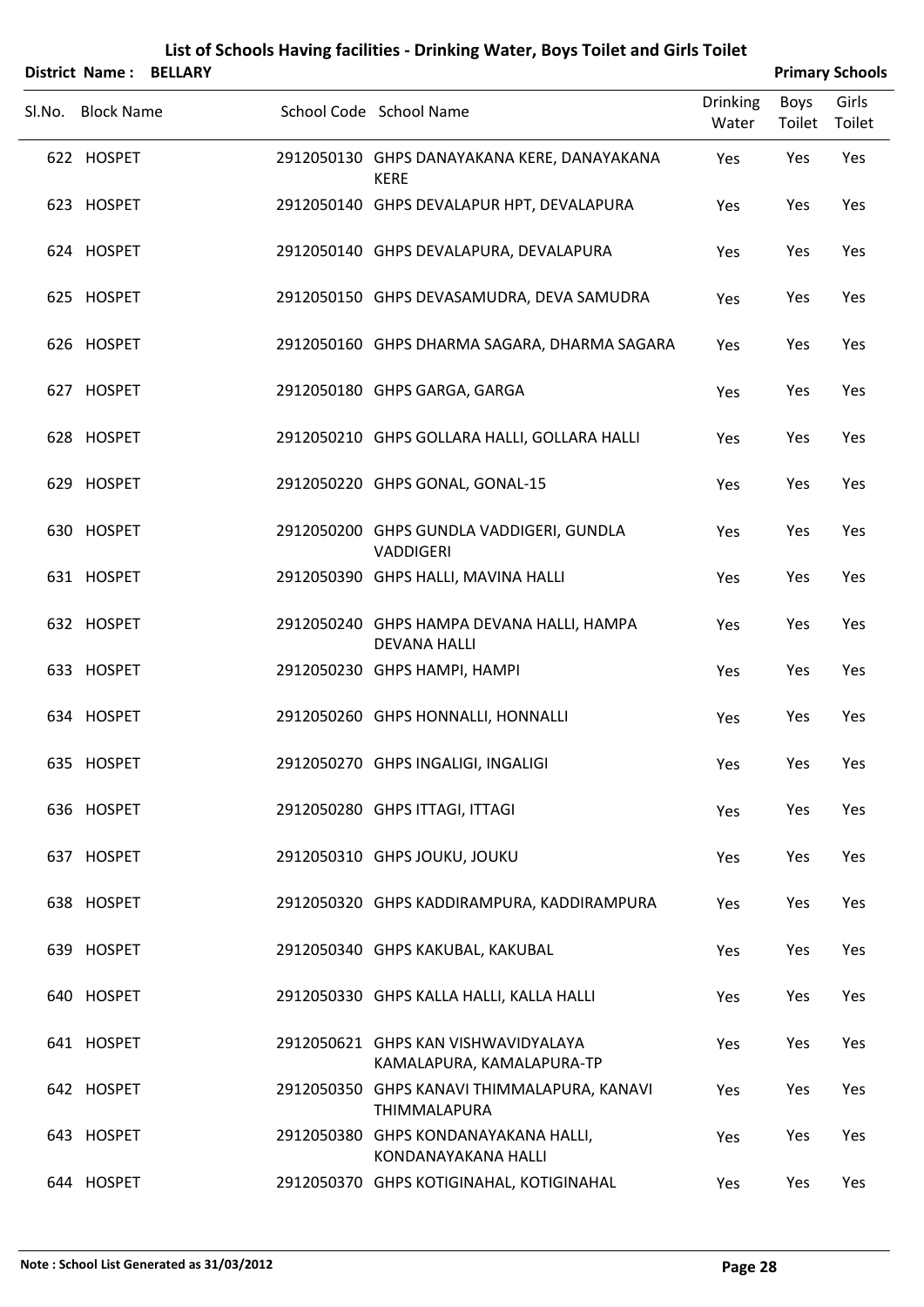|                   | District Name: BELLARY |                                                                      |                          |                | <b>Primary Schools</b> |
|-------------------|------------------------|----------------------------------------------------------------------|--------------------------|----------------|------------------------|
| Sl.No. Block Name |                        | School Code School Name                                              | <b>Drinking</b><br>Water | Boys<br>Toilet | Girls<br>Toilet        |
| 645 HOSPET        |                        | 2912050648 GHPS M.P.PRAKAS NAGARA HOSPET,<br>HOSPET-CMC              | Yes                      | Yes            | Yes                    |
| 646 HOSPET        |                        | 2912050360 GHPS MALAPANA GUDI, MALAPANA GUDI                         | Yes                      | Yes            | Yes                    |
| 647 HOSPET        |                        | 2912050430 GHPS METRI, METRI                                         | Yes                      | Yes            | Yes                    |
| 648 HOSPET        |                        | 2912050420 GHPS MUDDAPURA NO 10, MUDDAPURA-<br>NO.10                 | Yes                      | Yes            | Yes                    |
| 649 HOSPET        |                        | 2912050470 GHPS NAGALAPURA, NAGALAPURA(G)                            | Yes                      | Yes            | Yes                    |
| 650 HOSPET        |                        | 2912050440 GHPS NAGENA HALLI, NAGENA HALLI                           | Yes                      | Yes            | Yes                    |
| 651 HOSPET        |                        | 2912050450 GHPS NANDI BANDI, NANDI BANDI                             | Yes                      | Yes            | Yes                    |
| 652 HOSPET        |                        | 2912050782 GHPS NEHRU GOLERA HATTI 10 WARD,<br>HOSPET CMC 2          | Yes                      | Yes            | Yes                    |
| 653 HOSPET        |                        | 2912050480 GHPS PAPINAYAKANA HALLI, PAPINAYAKANA<br><b>HALLI</b>     | Yes                      | Yes            | Yes                    |
| 654 HOSPET        |                        | 2912050621 GHPS PATTABHIRAM CAMP, KAMALAPURA-<br><b>TP</b>           | Yes                      | Yes            | Yes                    |
| 655 HOSPET        |                        | 2912050520 GHPS SANAPURA, SANAPURA                                   | Yes                      | Yes            | Yes                    |
| 656 HOSPET        |                        | 2912050530 GHPS SANKALAPURA, SANKALAPURA                             | Yes                      | Yes            | Yes                    |
| 657 HOSPET        |                        | 2912050430 GHPS SHIVAPURA METRI, METRI                               | Yes                      | Yes            | Yes                    |
| 658 HOSPET        |                        | 2912050540 GHPS SOMALAPURA, SOMALAPURA                               | Yes                      | Yes            | Yes                    |
| 659 HOSPET        |                        | 2912050780 GHPS SRIRAMULU TELUGU & TAMIL, HOSPET<br>CMC <sub>2</sub> | Yes                      | Yes            | Yes                    |
| 660 HOSPET        |                        | 2912050510 GHPS SUGGENA HALLI, SUGGENA HALLI                         | Yes                      | Yes            | Yes                    |
| 661 HOSPET        |                        | 2912050550 GHPS T BASAPURA, T. BASAPURA                              | Yes                      | Yes            | Yes                    |
| 662 HOSPET        |                        | 2912050560 GHPS TELUGUBALU, TELUGUBALU                               | Yes                      | Yes            | Yes                    |
| 663 HOSPET        |                        | 2912050570 GHPS THIMMALAPURA, THIMMALAPURA                           | Yes                      | Yes            | Yes                    |
| 664 HOSPET        |                        | 2912050580 GHPS UPPARA HALLI METRI, UPPARA HALLI                     | Yes                      | Yes            | Yes                    |
| 665 HOSPET        |                        | 2912050590 GHPS VADDARA HALLI, VADDARA HALLI                         | Yes                      | Yes            | Yes                    |
| 666 HOSPET        |                        | 2912050600 GHPS VENKATAPURA, VENKATAPURA -76                         | Yes                      | Yes            | Yes                    |
| 667 HOSPET        |                        | 2912050621 GHPS XVII WARD HALLI KERI, KAMALAPURA-<br><b>TP</b>       | Yes                      | Yes            | Yes                    |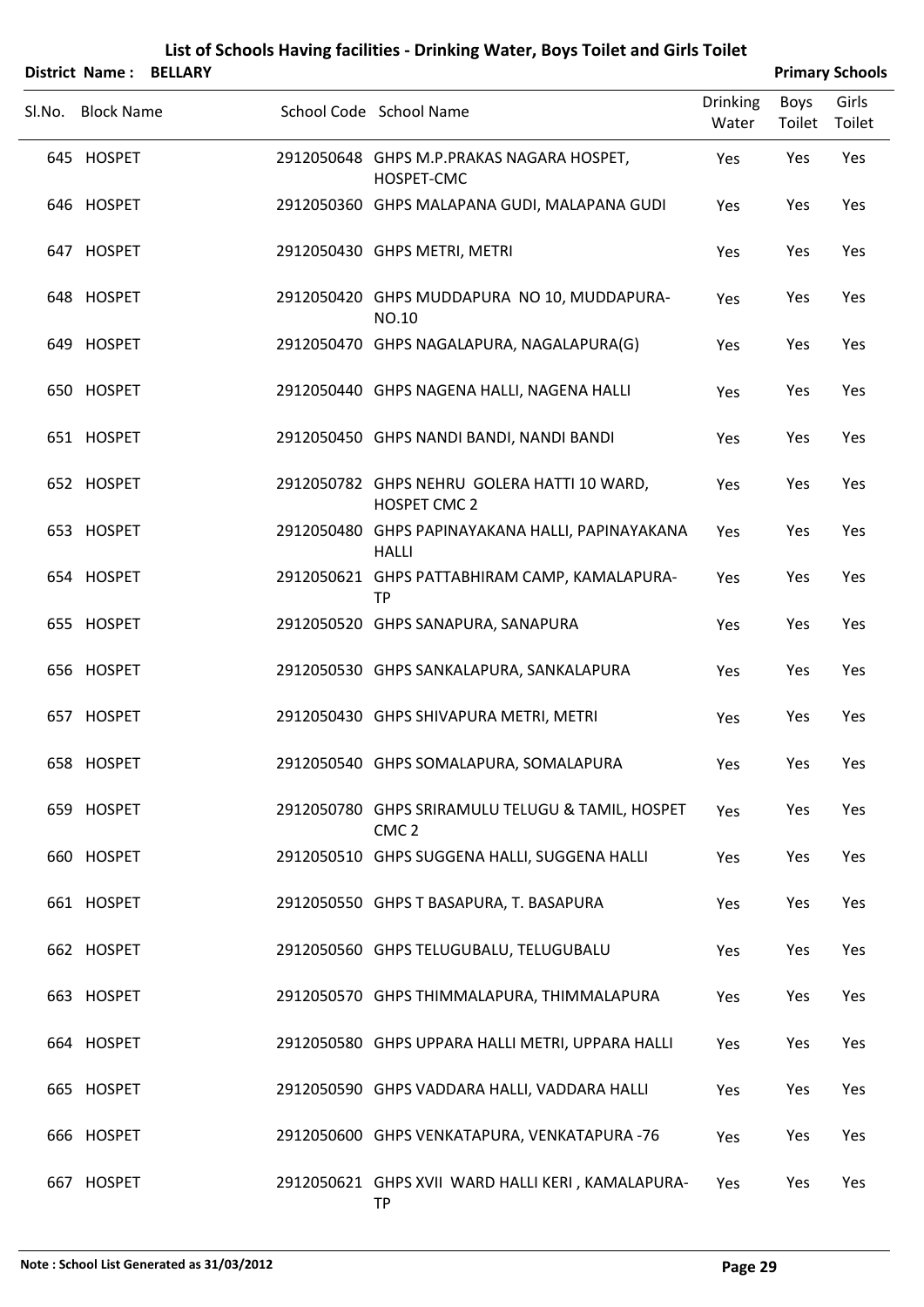|        |                   | District Name: BELLARY |                         |              |                                                              |                          |                | <b>Primary Schools</b> |
|--------|-------------------|------------------------|-------------------------|--------------|--------------------------------------------------------------|--------------------------|----------------|------------------------|
| Sl.No. | <b>Block Name</b> |                        | School Code School Name |              |                                                              | <b>Drinking</b><br>Water | Boys<br>Toilet | Girls<br>Toilet        |
|        | 668 HOSPET        |                        | 2912050630 GLPS         |              | KONDAIAH CAMP, KAMPLI-TMC                                    | Yes                      | Yes            | Yes                    |
|        | 669 HOSPET        |                        | 2912050400 GLPS         | <b>HALLI</b> | URDU MMHALLI, MARIYAMMANA                                    | Yes                      | Yes            | Yes                    |
|        | 670 HOSPET        |                        | 2912050440 GLPS         |              | BENAKAPURA, NAGENA HALLI                                     | Yes                      | Yes            | Yes                    |
|        | 671 HOSPET        |                        | 2912050430 GLPS         |              | CHINNAPURA METRI, METRI                                      | Yes                      | Yes            | Yes                    |
|        | 672 HOSPET        |                        | 2912050120 GLPS         |              | <b>GUNDA STATION, DANAPURA - 82</b>                          | Yes                      | Yes            | Yes                    |
|        | 673 HOSPET        |                        | 2912050620 GLPS         |              | H.P.C., KAMALAPURA-TP                                        | Yes                      | Yes            | Yes                    |
|        | 674 HOSPET        |                        | 2912050270 GLPS         |              | NAGAPPA CAMP, INGALIGI                                       | Yes                      | Yes            | Yes                    |
|        | 675 HOSPET        |                        | 2912050643 GLPS         |              | SHARADHA, HOSPET-CMC                                         | Yes                      | Yes            | Yes                    |
|        | 676 HOSPET        |                        | 2912050610 GLPS         |              | V.MINES, VYASANAKERE                                         | Yes                      | Yes            | Yes                    |
|        | 677 HOSPET        |                        |                         |              | 2912050645 GLPS 88-MUDLAPURA, HOSPET-CMC                     | Yes                      | Yes            | Yes                    |
|        | 678 HOSPET        |                        |                         |              | 2912050480 GLPS B.R.H. MINES, PAPINAYAKANA HALLI             | Yes                      | Yes            | Yes                    |
|        | 679 HOSPET        |                        |                         | <b>HALLI</b> | 2912050590 GLPS BASAVESHWARA COLONY, VADDARA                 | Yes                      | Yes            | Yes                    |
|        | 680 HOSPET        |                        |                         |              | 2912050641 GLPS GOSAVI, HOSPET-CMC                           | Yes                      | Yes            | Yes                    |
|        | 681 HOSPET        |                        |                         |              | 2912050470 GLPS GUNDA THANDA, NAGALAPURA(G)                  | Yes                      | Yes            | Yes                    |
|        | 682 HOSPET        |                        |                         | <b>HALLI</b> | 2912050480 GLPS HOSACHINNAPURA, PAPINAYAKANA                 | Yes                      | Yes            | Yes                    |
|        | 683 HOSPET        |                        |                         |              | 2912050310 GLPS HOSURU JOUKU, JOUKU                          | Yes                      | Yes            | Yes                    |
|        | 684 HOSPET        |                        |                         | SAMUDRA      | 2912050150 GLPS KRISHNA NAGAR CAMP, DEVA                     | Yes                      | Yes            | Yes                    |
|        | 685 HOSPET        |                        |                         |              | 2912050360 GLPS MALAPANAGUDI THANDA,<br><b>MALAPANA GUDI</b> | Yes                      | Yes            | Yes                    |
|        | 686 HOSPET        |                        |                         |              | 2912050470 GLPS NAGALAPURA THANDA,<br>NAGALAPURA(G)          | Yes                      | Yes            | Yes                    |
|        | 687 HOSPET        |                        |                         |              | 2912050646 GLPS O.C. T.B.DAM, HOSPET-CMC                     | Yes                      | Yes            | Yes                    |
|        | 688 HOSPET        |                        |                         |              | 2912050530 GLPS S.THANDA, SANKALAPURA                        | Yes                      | Yes            | Yes                    |
|        | 689 HOSPET        |                        |                         |              | 2912050641 GLPS URDU HAMPI ROAD, HOSPET-CMC                  | Yes                      | Yes            | Yes                    |
|        | 690 HOSPET        |                        |                         |              | 2912050645 GLPS URDU KARIGANUR, HOSPET-CMC                   | Yes                      | Yes            | Yes                    |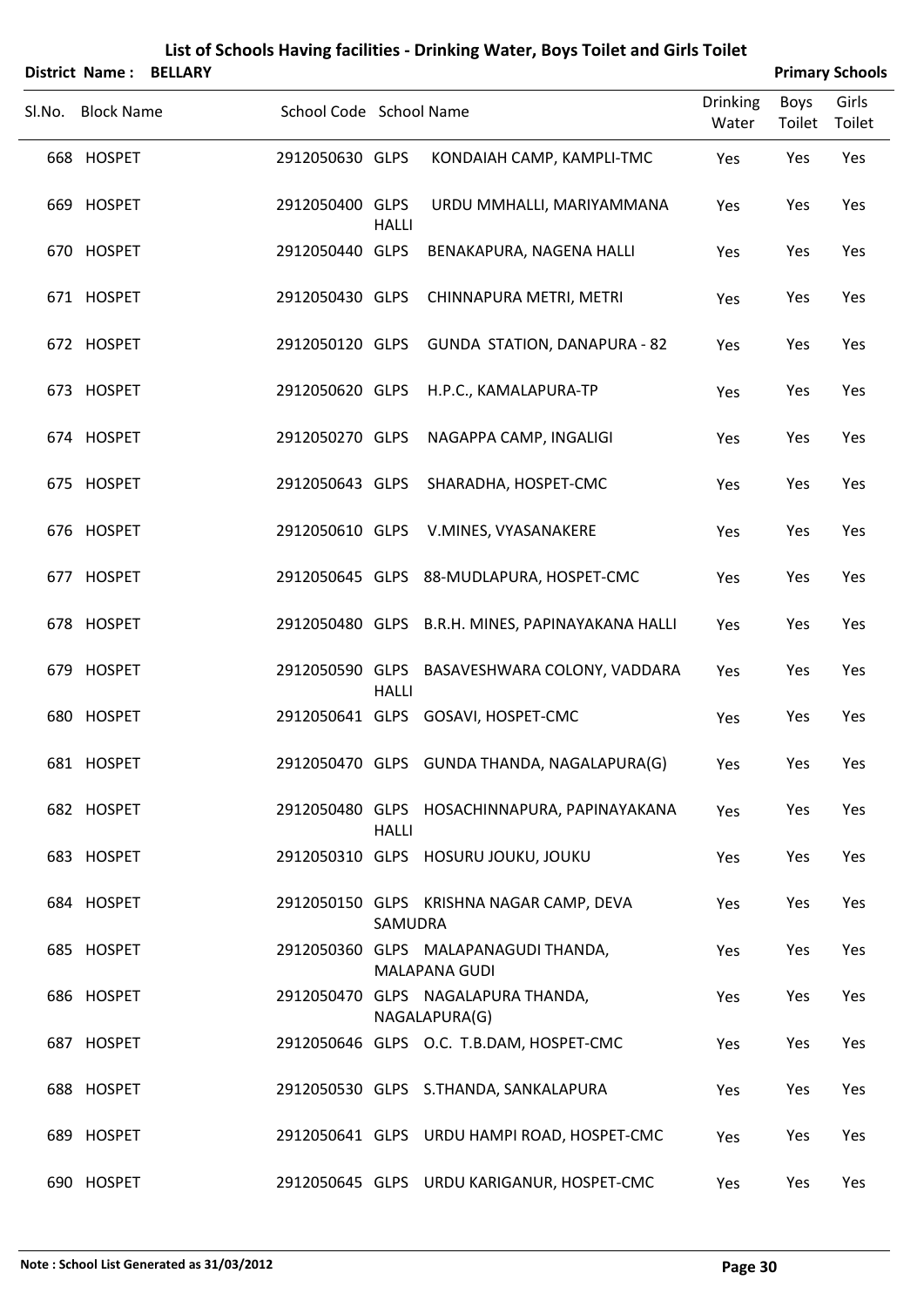|        | <b>District Name: BELLARY</b> |                         |                 |                                                                     |                          |                | <b>Primary Schools</b> |
|--------|-------------------------------|-------------------------|-----------------|---------------------------------------------------------------------|--------------------------|----------------|------------------------|
| SI.No. | <b>Block Name</b>             | School Code School Name |                 |                                                                     | <b>Drinking</b><br>Water | Boys<br>Toilet | Girls<br>Toilet        |
|        | 691 HOSPET                    |                         |                 | 2912050632 GLPS URDU, FORT, KAMPLI-TMC                              | Yes                      | Yes            | Yes                    |
|        | 692 HOSPET                    |                         |                 | 2912050440 GLPS URDU, NAGENA HALLI                                  | Yes                      | Yes            | Yes                    |
|        | 693 HOSPET                    |                         |                 | 2912050600 GLPS V.CAMP, VENKATAPURA -76                             | Yes                      | Yes            | Yes                    |
|        | 694 HOSPET                    |                         |                 | 2912050644 GLPS VALKIMI, HOSPET-CMC                                 | Yes                      | Yes            | Yes                    |
|        | 695 HOSPET                    |                         |                 | 2912050620 GLPS KERE THANDA, KAMALAPURA-TP                          | Yes                      | Yes            | Yes                    |
|        | 696 HOSPET                    |                         |                 | 2912050620 GLPS NALLAPURA, KAMALAPURA-TP                            | Yes                      | Yes            | Yes                    |
|        | 697 HOSPET                    |                         |                 | 2912050645 GLPS 2ND WRD VARAKERI, HOSPET-CMC                        | Yes                      | Yes            | Yes                    |
|        | 698 HOSPET                    |                         |                 | 2912050636 GLPS 3RD WARD INDIRIA NGR KAMPLI,<br><b>KAMPLI-TMC</b>   | Yes                      | Yes            | Yes                    |
|        | 699 HOSPET                    |                         |                 | 2912050310 GLPS ANJANAPUR ASHRAYA COLONY, JOUKU                     | Yes                      | Yes            | Yes                    |
|        | 700 HOSPET                    |                         |                 | 2912050010 GLPS ARALI HALLI, ARALI HALLI                            | Yes                      | Yes            | Yes                    |
|        | 701 HOSPET                    |                         |                 | 2912050780 GLPS B T R NAGAR, HOSPET CMC 2                           | Yes                      | Yes            | Yes                    |
|        | 702 HOSPET                    |                         | <b>CMC</b>      | 2912050646 GLPS BAPUJI 20 WARD HARIJANAKE, HOSPET-                  | Yes                      | Yes            | Yes                    |
|        | 703 HOSPET                    |                         |                 | 2912050110 GLPS DANAPURA-82, DANAPURA-114                           | Yes                      | Yes            | Yes                    |
|        | 704 HOSPET                    |                         |                 | 2912050680 GLPS HIREJAIGANUR, HIRE JAYAGANUR                        | Yes                      | Yes            | Yes                    |
|        | 705 HOSPET                    |                         |                 | 2912050120 GLPS HOSA AYYANA HALLI, DANAPURA - 82                    | Yes                      | Yes            | Yes                    |
|        | 706 HOSPET                    |                         |                 | 2912050180 GLPS HOSA GARAGA, GARGA                                  | Yes                      | Yes            | Yes                    |
|        | 707 HOSPET                    |                         |                 | 2912050140 GLPS HOSA NAGAR DEVALAPURA,<br>DEVALAPURA                | Yes                      | Yes            | Yes                    |
|        | 708 HOSPET                    |                         |                 | 2912050401 GLPS INDIRA GANDHI NAGARA MM HALLI,<br>MARIYAMMANA HALLI | Yes                      | Yes            | Yes                    |
|        | 709 HOSPET                    |                         |                 | 2912050290 GLPS JAMBUNATHANA HALLI,<br><b>JAMBUNATHANA HALLI</b>    | Yes                      | Yes            | Yes                    |
|        | 710 HOSPET                    |                         |                 | 2912050300 GLPS JEERIGANUR, JEERIGANUR                              | Yes                      | Yes            | Yes                    |
|        | 711 HOSPET                    |                         |                 | 2912050440 GLPS KALAGATTA HOSPET, NAGENA HALLI                      | Yes                      | Yes            | Yes                    |
|        | 712 HOSPET                    |                         | <b>RAJAPURA</b> | 2912050490 GLPS KANAVIRAYANA GUDI RAJAPUR,                          | Yes                      | Yes            | Yes                    |
|        | 713 HOSPET                    |                         |                 | 2912050720 GLPS KRISHNAPURA, KRISHNAPURA(LESS POP                   | Yes                      | Yes            | Yes                    |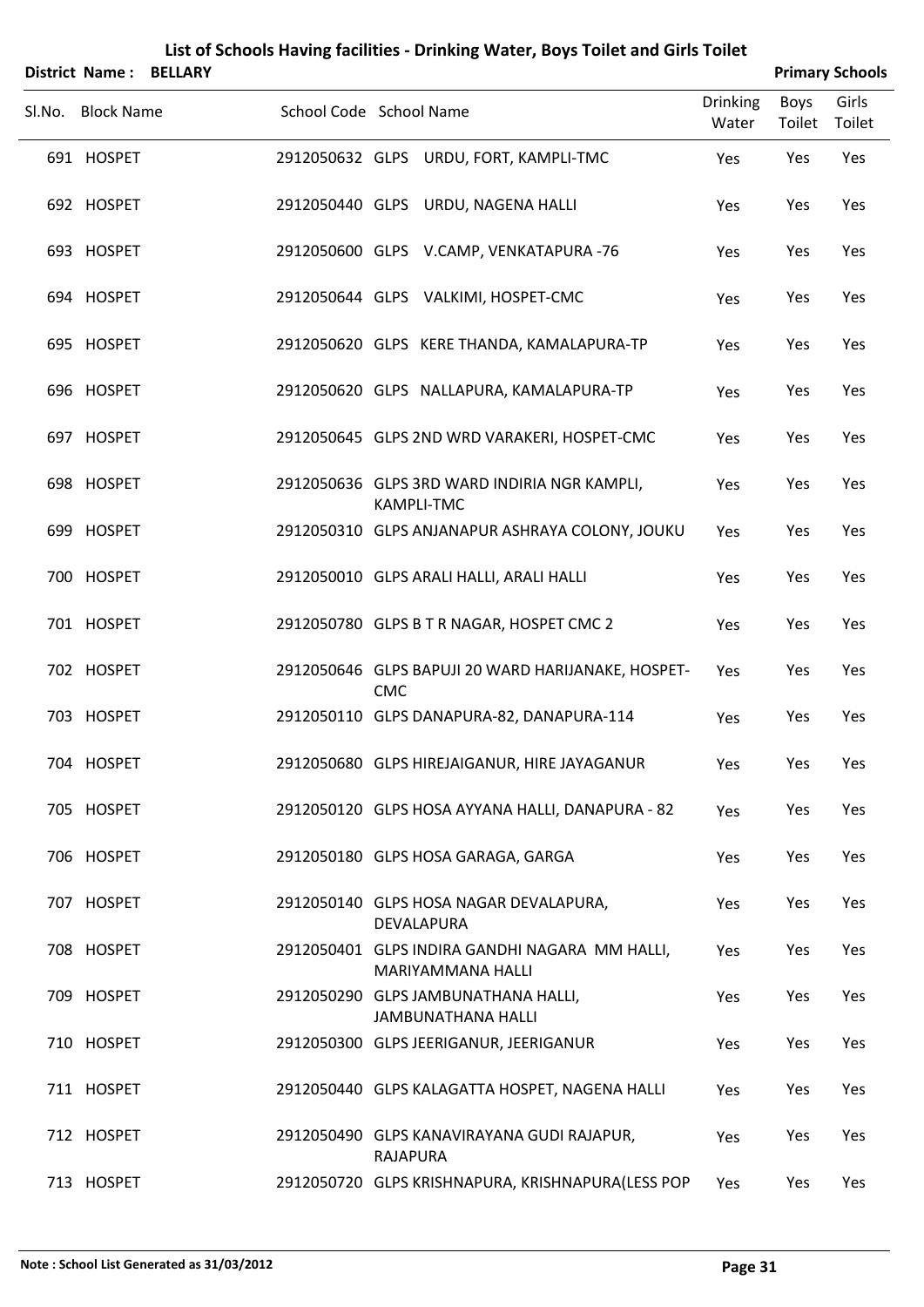|        | District Name: | <b>BELLARY</b>    |                                                                     |                          | <b>Primary Schools</b> |                 |  |
|--------|----------------|-------------------|---------------------------------------------------------------------|--------------------------|------------------------|-----------------|--|
| Sl.No. |                | <b>Block Name</b> | School Code School Name                                             | <b>Drinking</b><br>Water | <b>Boys</b><br>Toilet  | Girls<br>Toilet |  |
|        | 714 HOSPET     |                   | 2912050633 GLPS M D CAMP, KAMPLI-TMC                                | Yes                      | Yes                    | Yes             |  |
|        | 715 HOSPET     |                   | 2912050634 GLPS MARUTHI NAGAR KAMPLI, KAMPLI-TMC                    | Yes                      | Yes                    | Yes             |  |
|        | 716 HOSPET     |                   | 2912050410 GLPS MUDDAPURA-NO 2, MUDDAPURA-<br>NO.2.                 | Yes                      | Yes                    | Yes             |  |
|        | 717 HOSPET     |                   | 2912050460 GLPS NARASAPURA, NARASAPURA                              | Yes                      | Yes                    | Yes             |  |
|        | 718 HOSPET     |                   | 2912050622 GLPS NYASARAHATTI CAMP, KAMALAPURA-<br><b>TP</b>         | Yes                      | Yes                    | Yes             |  |
|        | 719 HOSPET     |                   | 2912050420 GLPS PRABHU CAMP NO.10, MUDDAPURA-<br>NO.10              | Yes                      | Yes                    | Yes             |  |
|        | 720 HOSPET     |                   | 2912050647 GLPS RAJAPURA HOSPET, HOSPET-CMC                         | Yes                      | Yes                    | Yes             |  |
|        | 721 HOSPET     |                   | 2912050230 GLPS RAMANAGAR, HAMPI                                    | Yes                      | Yes                    | Yes             |  |
|        | 722 HOSPET     |                   | 2912050270 GLPS S.S.MAINS HPT, INGALIGI                             | Yes                      | Yes                    | Yes             |  |
|        | 723 HOSPET     |                   | 2912050510 GLPS SHARADA NAGAR, SUGGENA HALLI                        | Yes                      | Yes                    | Yes             |  |
|        | 724 HOSPET     |                   | 2912050240 GLPS SOMAPPA CAMP HPT, HAMPA DEVANA<br><b>HALLI</b>      | Yes                      | Yes                    | Yes             |  |
|        | 725 HOSPET     |                   | 2912050648 GLPS VALMIKI NAGARA KARIGANUR, HOSPET-<br><b>CMC</b>     | Yes                      | Yes                    | Yes             |  |
|        | 726 HOSPET     |                   | 2912050610 GLPS VYASANAKERE, VYASANAKERE                            | Yes                      | Yes                    | Yes             |  |
|        | 727 HOSPET     |                   | 2912050610 GLPS VYASANAKERE. RLY .STATION,<br>VYASANAKERE           | Yes                      | Yes                    | Yes             |  |
|        | 728 HOSPET     |                   | 2912050621 GLPS XVII WARD KUPPAYYA CAMP,<br>KAMALAPURA-TP           | Yes                      | Yes                    | Yes             |  |
|        | 729 HOSPET     |                   | 2912050150 GLPS YELLAMMA CAMP, DEVA SAMUDRA                         | Yes                      | Yes                    | Yes             |  |
|        | 730 HOSPET     |                   | 2912050783 GLPS.ASHARAYA COLONEY HOSPET, HOSPET<br>CMC <sub>2</sub> | Yes                      | Yes                    | Yes             |  |
|        | 731 HOSPET     |                   | 2912050360 GLPSHAMPI ROAD GALEMMANA GUDI,<br>MALAPANA GUDI          | Yes                      | Yes                    | Yes             |  |
|        | 732 HOSPET     |                   | 2912050782 GLPSRAJIV GANDHI KORACHARAHATT,<br>HOSPET CMC 2          | Yes                      | Yes                    | Yes             |  |
|        | 733 HOSPET     |                   | 2912050644 GMHPS VINOBHA BHAVE, HOSPET-CMC                          | Yes                      | Yes                    | Yes             |  |
|        | 734 HOSPET     |                   | 2912050620 GMHPS J.CHANDRAPPA, KAMALAPURA-TP                        | Yes                      | Yes                    | Yes             |  |
|        | 735 HOSPET     |                   | 2912050620 GMHPS S.S, KAMALAPURA-TP                                 | Yes                      | Yes                    | Yes             |  |
|        | 736 HOSPET     |                   | 2912050620 GMHPS T.C., KAMALAPURA-TP                                | Yes                      | Yes                    | Yes             |  |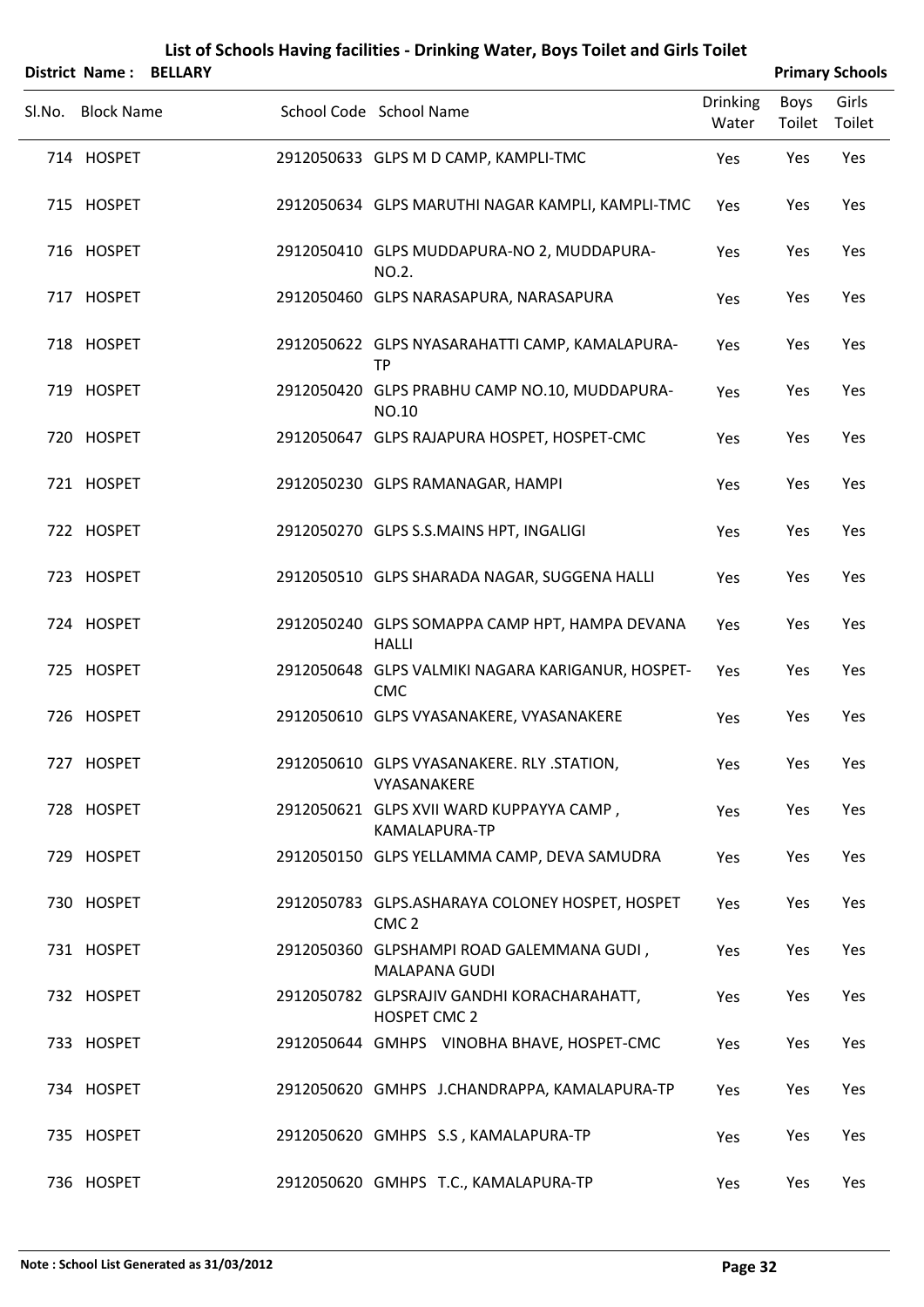| <b>District Name:</b> | <b>BELLARY</b> |                         |            |                                                                      | <b>Primary Schools</b>   |                       |                 |  |
|-----------------------|----------------|-------------------------|------------|----------------------------------------------------------------------|--------------------------|-----------------------|-----------------|--|
| Sl.No. Block Name     |                | School Code School Name |            |                                                                      | <b>Drinking</b><br>Water | <b>Boys</b><br>Toilet | Girls<br>Toilet |  |
| 737 HOSPET            |                |                         |            | 2912050640 GMHPS AMARAVATHI, HOSPET-CMC                              | Yes                      | Yes                   | Yes             |  |
| 738 HOSPET            |                |                         | <b>CMC</b> | 2912050645 GMHPS ANANTHA SAYANA GUDI, HOSPET-                        | Yes                      | Yes                   | Yes             |  |
| 739 HOSPET            |                |                         | <b>CMC</b> | 2912050643 GMHPS 15THWRD NEHRU COLONY, HOSPET-                       | Yes                      | Yes                   | Yes             |  |
| 740 HOSPET            |                |                         |            | 2912050170 GMHPS GADHIGANUR, GADHIGANUR                              | Yes                      | Yes                   | Yes             |  |
| 741 HOSPET            |                |                         |            | 2912050630 GMHPS GIRLS KAMPLI, KAMPLI-TMC                            | Yes                      | Yes                   | Yes             |  |
| 742 HOSPET            |                |                         |            | 2912050400 GMHPS MARIYAMMANA HALLI,<br><b>MARIYAMMANA HALLI</b>      | Yes                      | Yes                   | Yes             |  |
| 743 HOSPET            |                |                         |            | 2912050500 GMHPS RAMA SAGARA, RAMA SAGARA                            | Yes                      | Yes                   | Yes             |  |
| 744 HOSPET            |                |                         |            | 2912050632 GUHPS 3RD WARD, KAMPLI-TMC                                | Yes                      | Yes                   | Yes             |  |
| 745 HOSPET            |                |                         |            | 2912050631 GUHPS 9TH WRD KAMPLI, KAMPLI-TMC                          | Yes                      | Yes                   | Yes             |  |
| 746 HOSPET            |                |                         |            | 2912050620 GUHPS 5THWRD KAMALAPURA,<br>KAMALAPURA-TP                 | Yes                      | Yes                   | Yes             |  |
| 747 HOSPET            |                |                         |            | 2912050030 GUHPS 8TH WRD KAMPLI BUKKA SAGARA,<br><b>BUKKA SAGARA</b> | Yes                      | Yes                   | Yes             |  |
| 748 HOSPET            |                |                         | HOSPET-CMC | 2912050648 GULPS ALAM NAVZ DARGA BLY ROAD,                           | Yes                      | Yes                   | Yes             |  |
| 749 HOSPET            |                |                         | <b>CMC</b> | 2912050648 GULPS GAFURKHAN MORIGERE, HOSPET-                         | Yes                      | Yes                   | Yes             |  |
| 750 HOSPET            |                |                         |            | 2912050621 GULPS MULLAGALLI KAMALAPURA,<br>KAMALAPURA-TP             | Yes                      | Yes                   | Yes             |  |
| 751 HOSPET            |                |                         | HALLI      | 2912050481 GULPS PAPINAYAKAN HALLI, PAPINAYAKANA                     | Yes                      | Yes                   | Yes             |  |
| 752 HOSPET            |                |                         |            | 2912050648 GULPS R.S, HOSPET-CMC                                     | Yes                      | Yes                   | Yes             |  |
| 753 HOSPET            |                |                         |            | 2912050633 GULPS S N PET, KAMPLI-TMC                                 | Yes                      | Yes                   | Yes             |  |
| 754 HOSPET            |                |                         | <b>TP</b>  | 2912050622 GULPS.KUNTA KAMALAPURA, KAMALAPURA-                       | Yes                      | Yes                   | Yes             |  |
| 755 HOSPET            |                |                         |            | 2912050622 KGBV KAMALAPURA, KAMALAPURA-TP                            | Yes                      | Yes                   | Yes             |  |
| 756 KUDLIGI           |                |                         |            | 2912060525 G. ADARSHA VIDAYALAYA KUDLIGI, KUDLIGI                    | Yes                      | Yes                   | Yes             |  |
| 757 KUDLIGI           |                | 2912060320 GHPS         |            | K.B.K HATTI, HUDEM                                                   | Yes                      | Yes                   | Yes             |  |
| 758 KUDLIGI           |                | 2912060170 GHPS         |            | A.MALLAPURA, CHOUDAPURA                                              | Yes                      | Yes                   | Yes             |  |
| 759 KUDLIGI           |                | 2912060500 GHPS         |            | KARI BASAVESWARA, KOTTUR                                             | Yes                      | Yes                   | Yes             |  |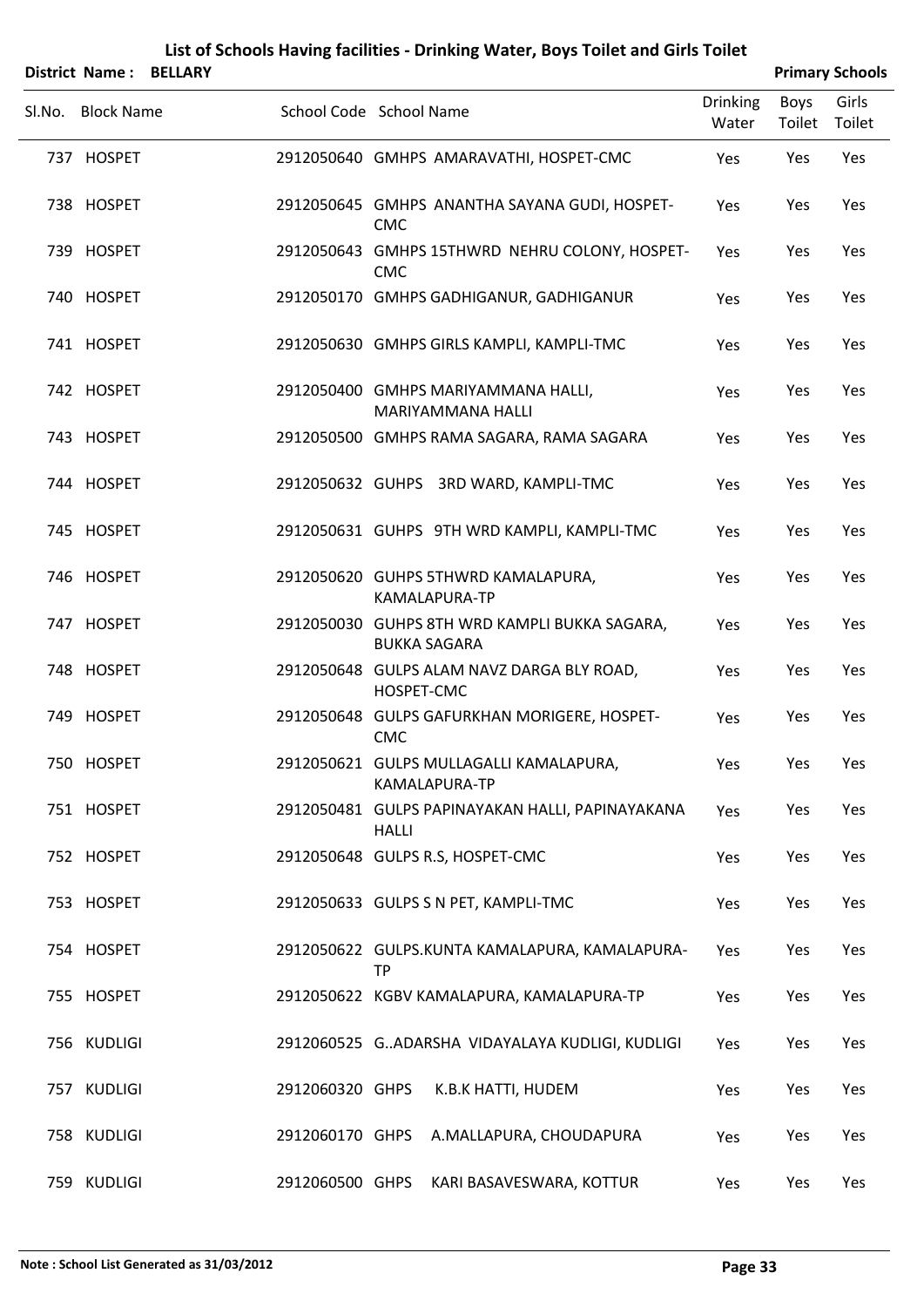|        | <b>District Name:</b> | <b>BELLARY</b>          |              | List of Schools Having facilities - Drinking Water, Boys Toilet and Girls Toilet |                          |                       | <b>Primary Schools</b> |
|--------|-----------------------|-------------------------|--------------|----------------------------------------------------------------------------------|--------------------------|-----------------------|------------------------|
| Sl.No. | <b>Block Name</b>     | School Code School Name |              |                                                                                  | <b>Drinking</b><br>Water | <b>Boys</b><br>Toilet | Girls<br>Toilet        |
|        | 760 KUDLIGI           | 2912060170 GHPS         |              | KAYASANAKERE, CHOUDAPURA                                                         | Yes                      | Yes                   | Yes                    |
|        | 761 KUDLIGI           |                         |              | 2912060521 GHPS 4TH WARD, KUDLIGI                                                | Yes                      | Yes                   | Yes                    |
|        | 762 KUDLIGI           |                         |              | 2912060800 GHPS A.C. HALLI, YERRA LINGANA HALLI                                  | Yes                      | Yes                   | Yes                    |
|        | 763 KUDLIGI           |                         |              | 2912060360 GHPS A.DIBBADA HALLI, JERMALI                                         | Yes                      | Yes                   | Yes                    |
|        | 764 KUDLIGI           |                         |              | 2912060430 GHPS BATHANA HALLI, KANDAGALLU                                        | Yes                      | Yes                   | Yes                    |
|        | 765 KUDLIGI           |                         |              | 2912060780 GHPS BENAKANA HALLI, UJJINI                                           | Yes                      | Yes                   | Yes                    |
|        | 766 KUDLIGI           |                         |              | 2912060390 GHPS BHEEMA SAMUDHA, KADAKOLA                                         | Yes                      | Yes                   | Yes                    |
|        | 767 KUDLIGI           |                         |              | 2912060480 GHPS BORANA HALLI, KODI HALLI                                         | Yes                      | Yes                   | Yes                    |
|        | 768 KUDLIGI           |                         | <b>DURGA</b> | 2912060680 GHPS CHANDRA SEKHARAPURA, RAMA                                        | Yes                      | Yes                   | Yes                    |
|        | 769 KUDLIGI           |                         |              | 2912060440 GHPS CHENNENA HALLI, KALAPURA                                         | Yes                      | Yes                   | Yes                    |
|        | 770 KUDLIGI           |                         |              | 2912060080 GHPS CHIKKOBANA HALLI, BANAVI KALLU                                   | Yes                      | Yes                   | Yes                    |
|        | 771 KUDLIGI           |                         | <b>KUNTE</b> | 2912060260 GHPS DASOBANA HALLI, HIRE KUMBALA                                     | Yes                      | Yes                   | Yes                    |
|        | 772 KUDLIGI           |                         |              | 2912060540 GHPS E.B. HALLI, KUPPINA KERI                                         | Yes                      | Yes                   | Yes                    |
|        | 773 KUDLIGI           |                         |              | 2912060650 GHPS GANA GATTE, NIMBALAGERI                                          | Yes                      | Yes                   | Yes                    |
|        | 774 KUDLIGI           |                         |              | 2912060150 GHPS GANGAMMANA HALLI, CHIRABI                                        | Yes                      | Yes                   | Yes                    |
|        | 775 KUDLIGI           |                         |              | 2912060360 GHPS GEDDALA GATTA, JERMALI                                           | Yes                      | Yes                   | Yes                    |
|        | 776 KUDLIGI           |                         |              | 2912060760 GHPS GIRLS, THOOLA HALLI                                              | Yes                      | Yes                   | Yes                    |
|        | 777 KUDLIGI           |                         |              | 2912060180 GHPS GOLLARA HALLI, DOOPADHA HALLI                                    | Yes                      | Yes                   | Yes                    |
|        | 778 KUDLIGI           |                         | <b>GUDDA</b> | 2912060050 GHPS GOVINDAGIRI, AMARADEVARA                                         | Yes                      | Yes                   | Yes                    |
|        | 779 KUDLIGI           |                         |              | 2912060730 GHPS GUNA SAGARA, SOOLADHA HALLI                                      | Yes                      | Yes                   | Yes                    |
|        | 780 KUDLIGI           |                         |              | 2912060500 GHPS GURU BASAVESWARA, KOTTUR                                         | Yes                      | Yes                   | Yes                    |
|        | 781 KUDLIGI           |                         |              | 2912060501 GHPS H.K. AMBEDKAR NAGAR, KOTTUR                                      | Yes                      | Yes                   | Yes                    |
|        | 782 KUDLIGI           |                         |              | 2912060260 GHPS H.K.GUNDAGATTI HATTI, HIRE<br><b>KUMBALA KUNTE</b>               | Yes                      | Yes                   | Yes                    |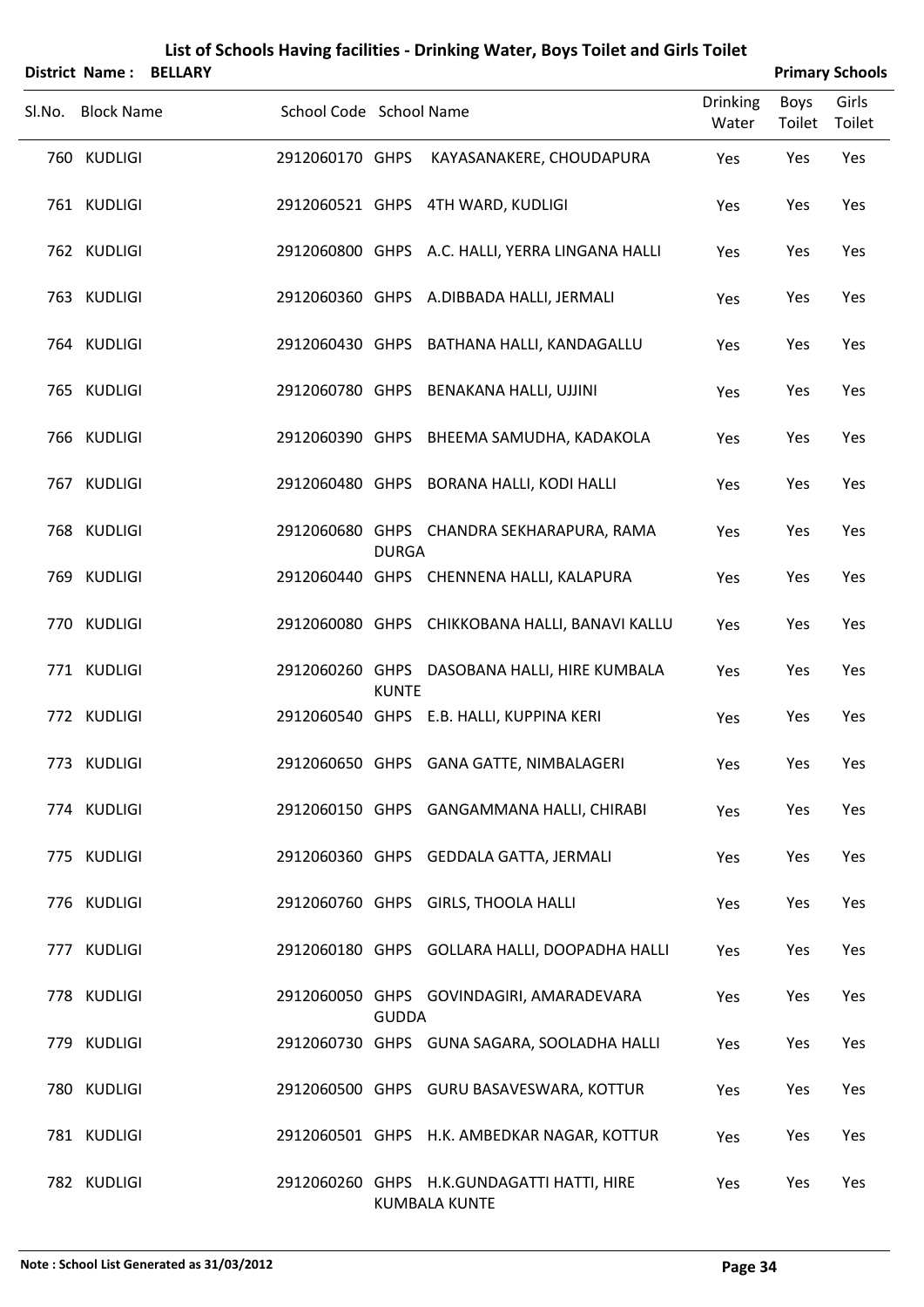|        |                   |                         |              | List of Schools Having facilities - Drinking Water, Boys Toilet and Girls Toilet |                          |                       |                        |
|--------|-------------------|-------------------------|--------------|----------------------------------------------------------------------------------|--------------------------|-----------------------|------------------------|
|        | District Name:    | <b>BELLARY</b>          |              |                                                                                  |                          |                       | <b>Primary Schools</b> |
| Sl.No. | <b>Block Name</b> | School Code School Name |              |                                                                                  | <b>Drinking</b><br>Water | <b>Boys</b><br>Toilet | Girls<br>Toilet        |
|        | 783 KUDLIGI       |                         |              | 2912060760 GHPS HANUMANA HALLI, THOOLA HALLI                                     | Yes                      | Yes                   | Yes                    |
|        | 784 KUDLIGI       |                         |              | 2912060470 GHPS HARALU, K. AYYANA HALLI                                          | Yes                      | Yes                   | Yes                    |
|        | 785 KUDLIGI       |                         |              | 2912060480 GHPS HOSA KODI HALLI, KODI HALLI                                      | Yes                      | Yes                   | Yes                    |
|        | 786 KUDLIGI       |                         |              | 2912060370 GHPS HUNASI KATTE, JOLADHA KUDLIGI                                    | Yes                      | Yes                   | Yes                    |
|        | 787 KUDLIGI       | 2912060350 GHPS         |              | IMADHAPURA, IMADHAPURA                                                           | Yes                      | Yes                   | Yes                    |
|        | 788 KUDLIGI       |                         | <b>HALLI</b> | 2912060380 GHPS J. MYASARA HATTI, JUMMOBANA                                      | Yes                      | Yes                   | Yes                    |
|        | 789 KUDLIGI       |                         |              | 2912060720 GHPS J.S. HALLI, SIVAPURA                                             | Yes                      | Yes                   | Yes                    |
|        | 790 KUDLIGI       |                         |              | 2912060690 GHPS JAGATAGERI, RAMPURA                                              | Yes                      | Yes                   | Yes                    |
|        | 791 KUDLIGI       | 2912060380 GHPS         | <b>HALLI</b> | JUMMOBANA HALLI, JUMMOBANA                                                       | Yes                      | Yes                   | Yes                    |
|        | 792 KUDLIGI       |                         |              | 2912060290 GHPS JUTTULINGANA HATTI, HOSALLI                                      | Yes                      | Yes                   | Yes                    |
|        | 793 KUDLIGI       |                         |              | 2912060670 GHPS K.B. HATTI, POOJARA HALLI                                        | Yes                      | Yes                   | Yes                    |
|        | 794 KUDLIGI       |                         |              | 2912060500 GHPS K.B.K.G., KOTTUR                                                 | Yes                      | Yes                   | Yes                    |
|        | 795 KUDLIGI       |                         |              | 2912060180 GHPS K.B.THANDA, DOOPADHA HALLI                                       | Yes                      | Yes                   | Yes                    |
|        | 796 KUDLIGI       |                         |              | 2912060460 GHPS K.M.HALLI, KENCHA MALLANA HALLI                                  | Yes                      | Yes                   | Yes                    |
|        | 797 KUDLIGI       | 2912060750 GHPS         |              | KARTHIKE HATTI, THIPPE HALLI                                                     | Yes                      | Yes                   | Yes                    |
|        | 798 KUDLIGI       | 2912060080 GHPS         |              | KENCHOBANA HALLI, BANAVI KALLU                                                   | Yes                      | Yes                   | Yes                    |
|        | 799 KUDLIGI       | 2912060520 GHPS         |              | KORKANA, KUDLIGI                                                                 | Yes                      | Yes                   | Yes                    |
|        | 800 KUDLIGI       |                         |              | 2912060570 GHPS KURI HATTI, MAKA NADAKU                                          | Yes                      | Yes                   | Yes                    |
|        | 801 KUDLIGI       |                         |              | 2912060501 GHPS L.B.EXTENSION, KOTTUR                                            | Yes                      | Yes                   | Yes                    |
|        | 802 KUDLIGI       | 2912060390 GHPS         |              | MADLAKANA HALLI, KADAKOLA                                                        | Yes                      | Yes                   | Yes                    |
|        | 803 KUDLIGI       |                         |              | 2912060570 GHPS MAKA NADAKU, MAKA NADAKU                                         | Yes                      | Yes                   | Yes                    |
|        | 804 KUDLIGI       |                         |              | 2912060340 GHPS MALANAYAKANA HALLI, HYALYA                                       | Yes                      | Yes                   | Yes                    |
|        |                   |                         |              |                                                                                  |                          |                       |                        |

805 KUDLIGI 2912060370 GHPS MANGANA HALLI, JOLADHA KUDLIGI Yes Yes Yes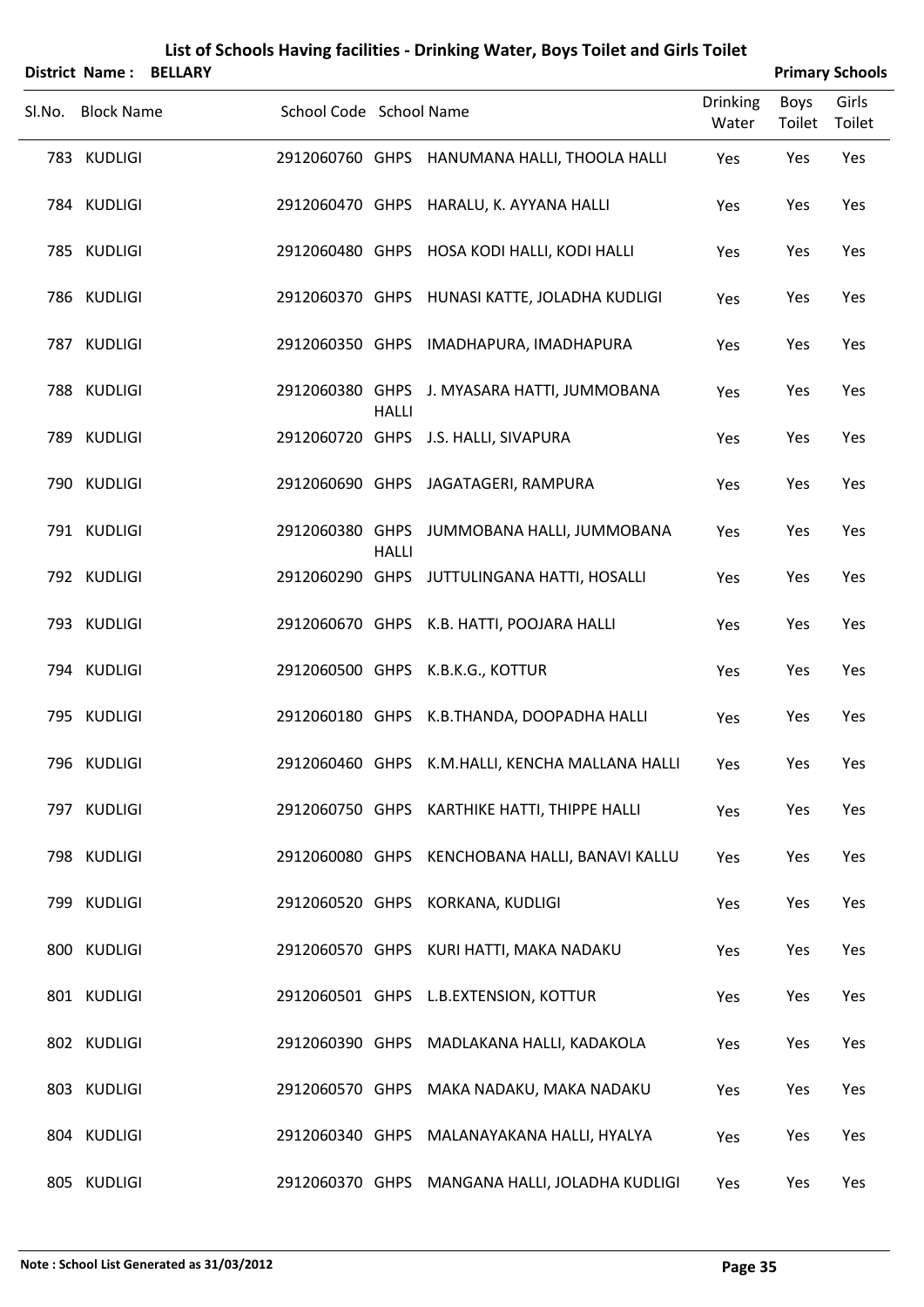|        |                   | <b>District Name: BELLARY</b> |                         |              |                                                                      |                          |                       | <b>Primary Schools</b> |
|--------|-------------------|-------------------------------|-------------------------|--------------|----------------------------------------------------------------------|--------------------------|-----------------------|------------------------|
| SI.No. | <b>Block Name</b> |                               | School Code School Name |              |                                                                      | <b>Drinking</b><br>Water | <b>Boys</b><br>Toilet | Girls<br>Toilet        |
|        | 806 KUDLIGI       |                               |                         |              | 2912060580 GHPS MANGAPURA, MANGAPURA                                 | Yes                      | Yes                   | Yes                    |
|        | 807 KUDLIGI       |                               |                         |              | 2912060610 GHPS MORABANA HALLI, MORABA                               | Yes                      | Yes                   | Yes                    |
|        | 808 KUDLIGI       |                               |                         |              | 2912060340 GHPS MOTHIKAL THANDA, HYALYA                              | Yes                      | Yes                   | Yes                    |
|        | 809 KUDLIGI       |                               |                         |              | 2912060440 GHPS NADUMAVINA HALLI, KALAPURA                           | Yes                      | Yes                   | Yes                    |
|        | 810 KUDLIGI       |                               |                         |              | 2912060680 GHPS NAGARA HUNSE, RAMA DURGA                             | Yes                      | Yes                   | Yes                    |
|        | 811 KUDLIGI       |                               |                         |              | 2912060501 GHPS NAGARAJ, KOTTUR                                      | Yes                      | Yes                   | Yes                    |
|        | 812 KUDLIGI       |                               |                         |              | 2912060210 GHPS OBALASETTI HALLI, GUNDA MUNUGU                       | Yes                      | Yes                   | Yes                    |
|        | 813 KUDLIGI       |                               |                         | <b>HALLI</b> | 2912060460 GHPS PATCHARA HATTI, KENCHA MALLANA                       | Yes                      | Yes                   | Yes                    |
|        | 814 KUDLIGI       |                               |                         |              | 2912060200 GHPS RAMA SAGARA HATTI, GANDA<br><b>BOMMANA HALLI</b>     | Yes                      | Yes                   | Yes                    |
|        | 815 KUDLIGI       |                               |                         |              | 2912060310 GHPS SAKALAPURADHA HATTI, HULI KERI                       | Yes                      | Yes                   | Yes                    |
|        | 816 KUDLIGI       |                               |                         |              | 2912060270 GHPS SASALAWADA, HIRE HEGGEDAL                            | Yes                      | Yes                   | Yes                    |
|        | 817 KUDLIGI       |                               |                         |              | 2912060720 GHPS SIVAPURA, SIVAPURA                                   | Yes                      | Yes                   | Yes                    |
|        | 818 KUDLIGI       |                               |                         |              | 2912060730 GHPS SOOLADHA HALLI, SOOLADHA HALLI                       | Yes                      | Yes                   | Yes                    |
|        | 819 KUDLIGI       |                               |                         |              | 2912060170 GHPS T.BASAPURA, CHOUDAPURA                               | Yes                      | Yes                   | Yes                    |
|        | 820 KUDLIGI       |                               |                         |              | 2912060320 GHPS THAYAKANA HALLI, HUDEM                               | Yes                      | Yes                   | Yes                    |
|        | 821 KUDLIGI       |                               |                         |              | 2912060770 GHPS THIMMALA PURA, THIMMALA PURA                         | Yes                      | Yes                   | Yes                    |
|        | 822 KUDLIGI       |                               |                         |              | 2912060630 GHPS THUPPAKANA HALLI, NAGALAPURA                         | Yes                      | Yes                   | Yes                    |
|        | 823 KUDLIGI       |                               |                         |              | 2912060330 GHPS VALASE, HURALIHAL                                    | Yes                      | Yes                   | Yes                    |
|        | 824 KUDLIGI       |                               |                         |              | 2912060400 GHPS VIRUPA PURA, KAKKUPPI                                | Yes                      | Yes                   | Yes                    |
|        | 825 KUDLIGI       |                               |                         |              | 2912060800 GHPS Y.L.HALLI, YERRA LINGANA HALLI                       | Yes                      | Yes                   | Yes                    |
|        | 826 KUDLIGI       |                               |                         |              | 2912060460 GHPS YAMBLI VADDARA HATTI, KENCHA                         | Yes                      | Yes                   | Yes                    |
|        | 827 KUDLIGI       |                               |                         |              | <b>MALLANA HALLI</b><br>2912060650 GHPS YARRAMANA HALLI, NIMBALAGERI | Yes                      | Yes                   | Yes                    |
|        | 828 KUDLIGI       |                               |                         |              | 2912060220 GHPS YEROBANA HATTI, GUDEKOTE                             | Yes                      | Yes                   | Yes                    |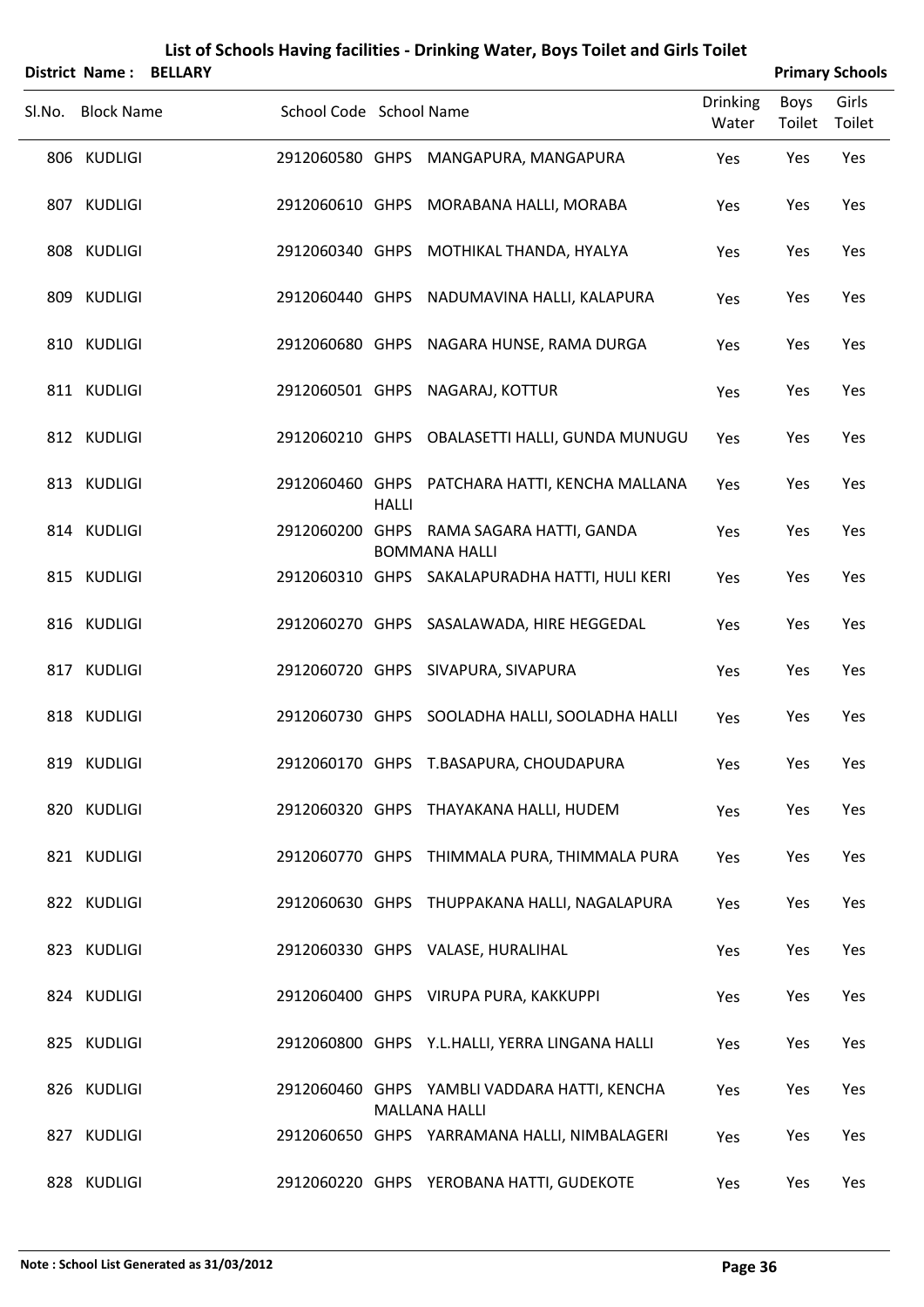|        | <b>District Name:</b> | <b>BELLARY</b> |                         |              |                                                            |                          |                       | <b>Primary Schools</b> |
|--------|-----------------------|----------------|-------------------------|--------------|------------------------------------------------------------|--------------------------|-----------------------|------------------------|
| Sl.No. | <b>Block Name</b>     |                | School Code School Name |              |                                                            | <b>Drinking</b><br>Water | <b>Boys</b><br>Toilet | Girls<br>Toilet        |
|        | 829 KUDLIGI           |                |                         | HURALIHAL    | 2912060330 GHPS DOMBARA KELAGIN K.HATTI,                   | Yes                      | Yes                   | Yes                    |
|        | 830 KUDLIGI           |                |                         |              | 2912060180 GHPS DOOPADHA HALLI, DOOPADHA HALLI             | Yes                      | Yes                   | Yes                    |
|        | 831 KUDLIGI           |                |                         |              | 2912060810 GHPS EKKE GUNDHI, EKKE GUNDHI                   | Yes                      | Yes                   | Yes                    |
|        | 832 KUDLIGI           |                |                         |              | 2912060280 GHPS HARAKANAL, HIRE VODERA HALLI               | Yes                      | Yes                   | Yes                    |
|        | 833 KUDLIGI           |                |                         |              | 2912060270 GHPS HIRE HEGGEDAL, HIRE HEGGEDAL               | Yes                      | Yes                   | Yes                    |
|        | 834 KUDLIGI           |                |                         |              | 2912060230 GHPS K.RAYAPURA, HALA SAGARA                    | Yes                      | Yes                   | Yes                    |
|        | 835 KUDLIGI           |                |                         |              | 2912060390 GHPS KADAKOLA, KADAKOLA                         | Yes                      | Yes                   | Yes                    |
|        | 836 KUDLIGI           |                |                         |              | 2912060400 GHPS KAKKUPPI, KAKKUPPI                         | Yes                      | Yes                   | Yes                    |
|        | 837 KUDLIGI           |                |                         |              | 2912060410 GHPS KALLA HALLI, KALLA HALLI                   | Yes                      | Yes                   | Yes                    |
|        | 838 KUDLIGI           |                |                         |              | 2912060490 GHPS KOMBI HALLI, KOMBI HALLI                   | Yes                      | Yes                   | Yes                    |
|        | 839 KUDLIGI           |                |                         | <b>HALLI</b> | 2912060600 GHPS M.B.AYYANA HALLI, M.B.AYYANA               | Yes                      | Yes                   | Yes                    |
|        | 840 KUDLIGI           |                |                         |              | 2912060630 GHPS NAGALAPURA, NAGALAPURA                     | Yes                      | Yes                   | Yes                    |
|        | 841 KUDLIGI           |                |                         |              | 2912060090 GHPS NARASIMHAGIRI, BELLA GATTA                 | Yes                      | Yes                   | Yes                    |
|        | 842 KUDLIGI           |                |                         |              | 2912060680 GHPS RAMA DURGA, RAMA DURGA                     | Yes                      | Yes                   | Yes                    |
|        | 843 KUDLIGI           |                |                         |              | 2912060690 GHPS RAMPURA, RAMPURA                           | Yes                      | Yes                   | Yes                    |
|        | 844 KUDLIGI           |                |                         |              | 2912060700 GHPS RANGANA THANA HALLI,<br>RANGANATHANA HALLI | Yes                      | Yes                   | Yes                    |
|        | 845 KUDLIGI           |                |                         |              | 2912060210 GHPS SIDDHAPURA, GUNDA MUNUGU                   | Yes                      | Yes                   | Yes                    |
|        | 846 KUDLIGI           |                |                         |              | 2912060710 GHPS SIDEGALLU, SIDEGALLU                       | Yes                      | Yes                   | Yes                    |
|        | 847 KUDLIGI           |                |                         |              | 2912060521 GHPS SOLLAMMA, KUDLIGI                          | Yes                      | Yes                   | Yes                    |
|        | 848 KUDLIGI           |                |                         |              | 2912060740 GHPS SUNKADHA KALLU, SUNKADHA KALLU             | Yes                      | Yes                   | Yes                    |
|        | 849 KUDLIGI           |                |                         |              | 2912060170 GHPS CHOUDAPURA, CHOUDAPURA                     | Yes                      | Yes                   | Yes                    |
|        | 850 KUDLIGI           |                |                         |              | 2912060500 GHPS G.M., KOTTUR                               | Yes                      | Yes                   | Yes                    |
|        | 851 KUDLIGI           |                |                         |              | 2912060240 GHPS HARAVADHI, HARAVADHI                       | Yes                      | Yes                   | Yes                    |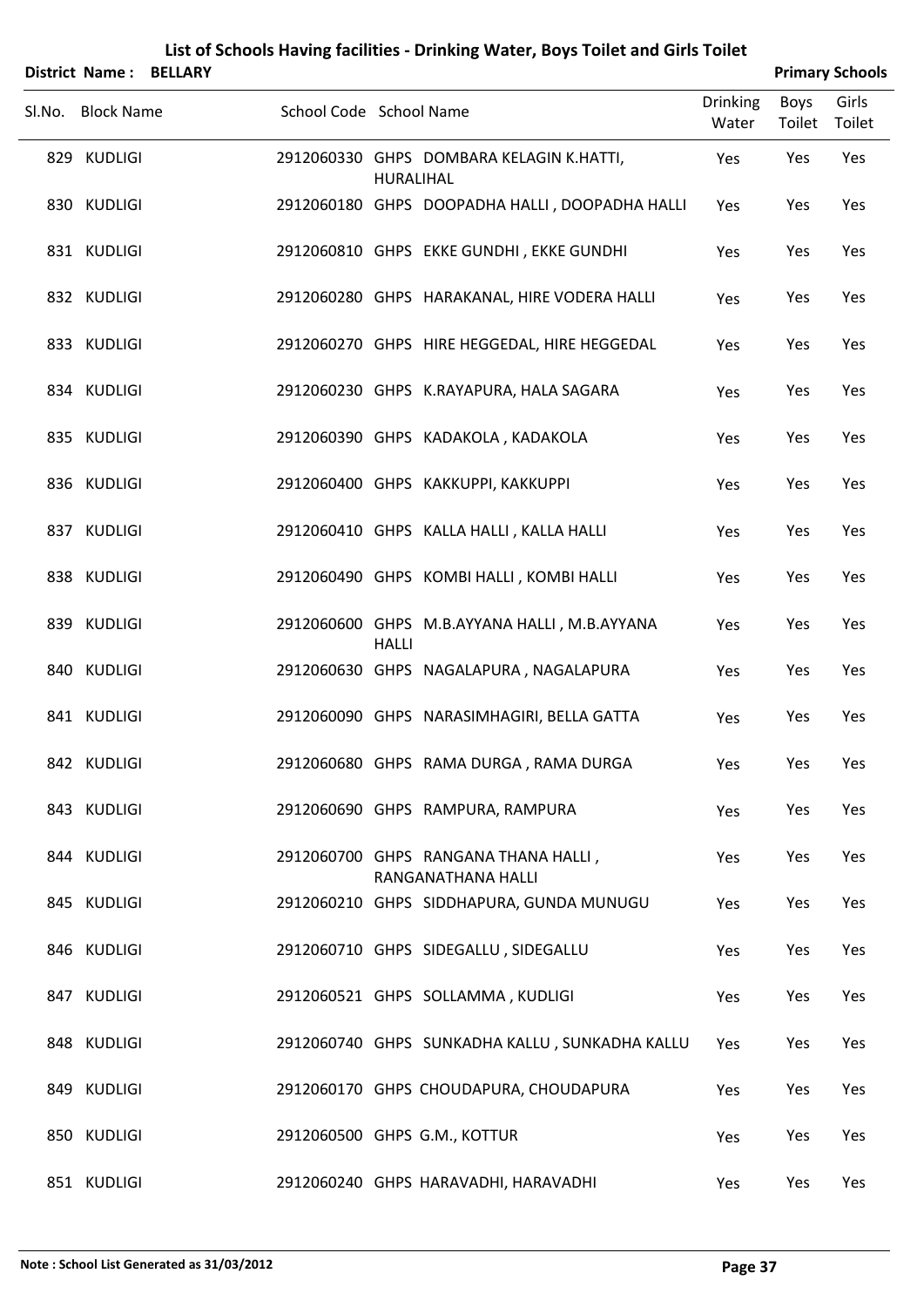|                       |                | List of Schools Having facilities - Drinking Water, Boys Toilet and Girls Toilet |                          |                       |                        |
|-----------------------|----------------|----------------------------------------------------------------------------------|--------------------------|-----------------------|------------------------|
| <b>District Name:</b> | <b>BELLARY</b> |                                                                                  |                          |                       | <b>Primary Schools</b> |
| Sl.No. Block Name     |                | School Code School Name                                                          | <b>Drinking</b><br>Water | <b>Boys</b><br>Toilet | Girls<br>Toilet        |
| 852 KUDLIGI           |                | 2912060320 GHPS HUDEM, HUDEM                                                     | Yes                      | Yes                   | Yes                    |
| 853 KUDLIGI           |                | 2912060290 GHPS KULUME HATTI, HOSALLI                                            | Yes                      | Yes                   | Yes                    |
| 854 KUDLIGI           |                | 2912060600 GHPS M.B.AYYANA HALLI, M.B.AYYANA<br><b>HALLI</b>                     | Yes                      | Yes                   | Yes                    |
| 855 KUDLIGI           |                | 2912060780 GHPS SREE MARULA SIDDESWAR, UJJINI                                    | Yes                      | Yes                   | Yes                    |
| 856 KUDLIGI           |                | 2912060050 GHPS A.D.GUDDA, AMARADEVARA GUDDA                                     | Yes                      | Yes                   | Yes                    |
| 857 KUDLIGI           |                | 2912060020 GHPS ALURU, ALURU                                                     | Yes                      | Yes                   | Yes                    |
| 858 KUDLIGI           |                | 2912060040 GHPS AMALAPURA, AMALAPURA                                             | Yes                      | Yes                   | Yes                    |
| 859 KUDLIGI           |                | 2912060220 GHPS AMBEDKAR NAGAR, GUDEKOTE                                         | Yes                      | Yes                   | Yes                    |
| 860 KUDLIGI           |                | 2912060030 GHPS AMMANA KERI, AMMANA KERI                                         | Yes                      | Yes                   | Yes                    |
| 861 KUDLIGI           |                | 2912060860 GHPS APPAYYANA HALLI, APPENAHALLI                                     | Yes                      | Yes                   | Yes                    |
| 862 KUDLIGI           |                | 2912060070 GHPS BADE LEDUKU, BADE LADUKU                                         | Yes                      | Yes                   | Yes                    |
| 863 KUDLIGI           |                | 2912060080 GHPS BANAVI KALLU, BANAVI KALLU                                       | Yes                      | Yes                   | Yes                    |
| 864 KUDLIGI           |                | 2912060650 GHPS BELADERI, NIMBALAGERI                                            | Yes                      | Yes                   | Yes                    |
| 865 KUDLIGI           |                | 2912060090 GHPS BELLA GATTA, BELLA GATTA                                         | Yes                      | Yes                   | Yes                    |
| 866 KUDLIGI           |                | 2912060100 GHPS BELLI KATTE , BELLI KATTE                                        | Yes                      | Yes                   | Yes                    |
| 867 KUDLIGI           |                | 2912060110 GHPS BEVOORU, BEVOORU                                                 | Yes                      | Yes                   | Yes                    |
| 868 KUDLIGI           |                | 2912060760 GHPS BOYS THOOLA HALLI, THOOLA HALLI                                  | Yes                      | Yes                   | Yes                    |
| 869 KUDLIGI           |                | 2912060120 GHPS BYLA THUMBARAGUDHI, BYLA<br>THUMBARAGUDHI                        | Yes                      | Yes                   | Yes                    |
| 870 KUDLIGI           |                | 2912060140 GHPS CHAPPARADHA HALLI, CHAPPARADHA<br><b>HALLI</b>                   | Yes                      | Yes                   | Yes                    |
| 871 KUDLIGI           |                | 2912060150 GHPS CHIRABI, CHIRABI                                                 | Yes                      | Yes                   | Yes                    |
| 872 KUDLIGI           |                | 2912060160 GHPS CHIRATHA GUNDU, CHIRATHA GUNDU                                   | Yes                      | Yes                   | Yes                    |
| 873 KUDLIGI           |                | 2912060190 GHPS GAJAPURA, GAJAPURA                                               | Yes                      | Yes                   | Yes                    |
| 874 KUDLIGI           |                | 2912060210 GHPS GUNDA MUNUGU, GUNDA MUNUGU                                       | Yes                      | Yes                   | Yes                    |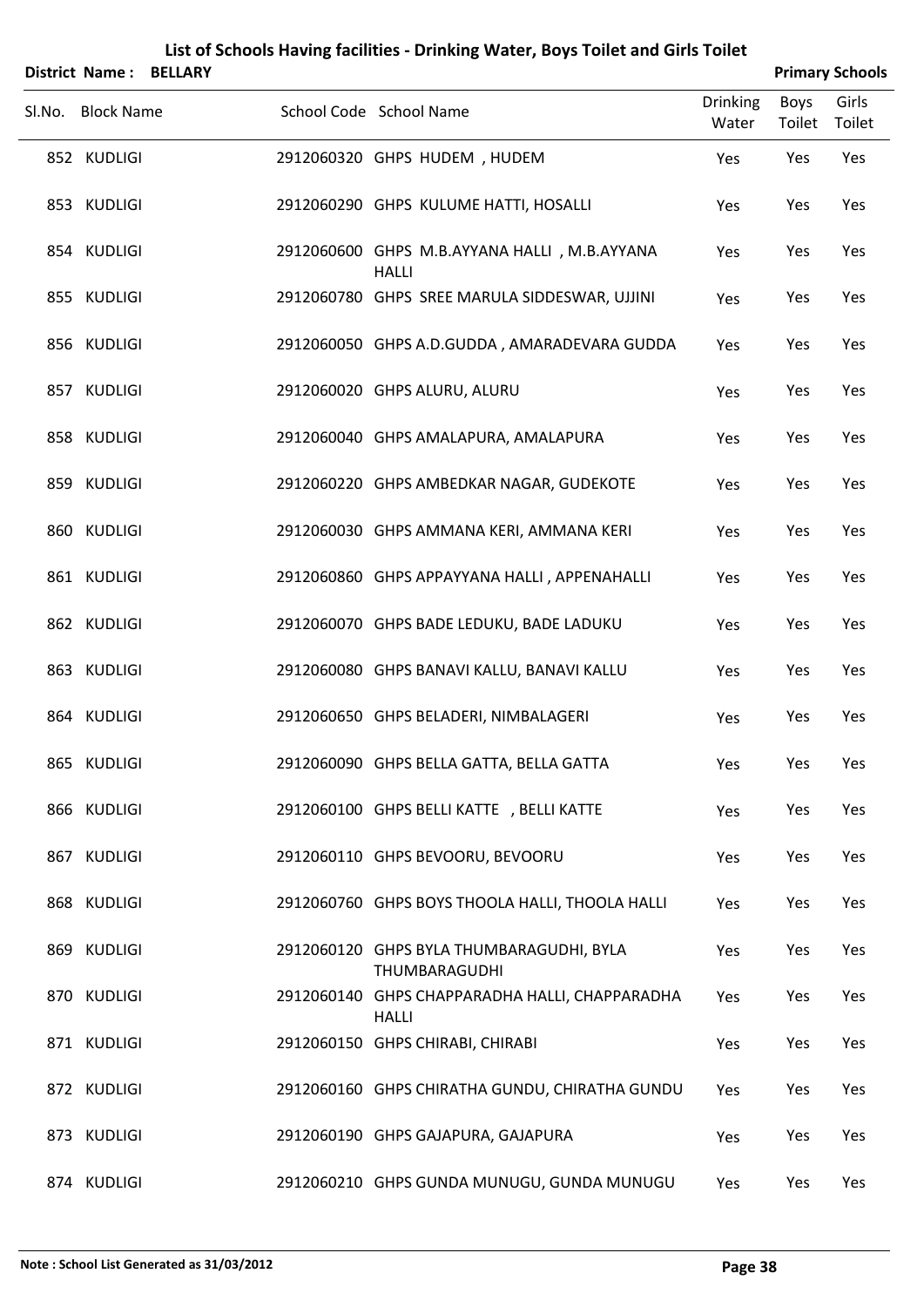|        | <b>District Name:</b> | <b>BELLARY</b> |                         |              |                                                               |                          |                       | <b>Primary Schools</b> |
|--------|-----------------------|----------------|-------------------------|--------------|---------------------------------------------------------------|--------------------------|-----------------------|------------------------|
| Sl.No. | <b>Block Name</b>     |                | School Code School Name |              |                                                               | <b>Drinking</b><br>Water | <b>Boys</b><br>Toilet | Girls<br>Toilet        |
|        | 875 KUDLIGI           |                |                         |              | 2912060250 GHPS HARAKA BHAVI, HARAKA BHAVI                    | Yes                      | Yes                   | Yes                    |
|        | 876 KUDLIGI           |                |                         | <b>KUNTE</b> | 2912060260 GHPS HIRE KUMBALA KUNTE, HIRE KUMBALA              | Yes                      | Yes                   | Yes                    |
|        | 877 KUDLIGI           |                |                         | <b>HALLI</b> | 2912060280 GHPS HIRE VODERA HALLI, HIRE VODERA                | Yes                      | Yes                   | Yes                    |
|        | 878 KUDLIGI           |                |                         |              | 2912060300 GHPS HULI KUNTA, HULI KUNTA                        | Yes                      | Yes                   | Yes                    |
|        | 879 KUDLIGI           |                |                         |              | 2912060330 GHPS HURALIHAL, HURALIHAL                          | Yes                      | Yes                   | Yes                    |
|        | 880 KUDLIGI           |                |                         |              | 2912060340 GHPS HYALYA, HYALYA                                | Yes                      | Yes                   | Yes                    |
|        | 881 KUDLIGI           |                |                         |              | 2912060360 GHPS JERMALI, JERMALI                              | Yes                      | Yes                   | Yes                    |
|        | 882 KUDLIGI           |                |                         |              | 2912060370 GHPS JOLADHA KUDLIGI, JOLADHA KUDLIGI              | Yes                      | Yes                   | Yes                    |
|        | 883 KUDLIGI           |                |                         |              | 2912060521 GHPS K.K.HATTI, KUDLIGI                            | Yes                      | Yes                   | Yes                    |
|        | 884 KUDLIGI           |                |                         |              | 2912060440 GHPS KALAPURA, KALAPURA                            | Yes                      | Yes                   | Yes                    |
|        | 885 KUDLIGI           |                |                         |              | 2912060430 GHPS KANDAGALLU, KANDAGALLU                        | Yes                      | Yes                   | Yes                    |
|        | 886 KUDLIGI           |                |                         |              | 2912060420 GHPS KANNA NAYAKANA KATTE, KANNA<br>NAYAKANA KATTE | Yes                      | Yes                   | Yes                    |
|        | 887 KUDLIGI           |                |                         |              | 2912060530 GHPS KUMATHI, KUMATHI                              | Yes                      | Yes                   | Yes                    |
|        | 888 KUDLIGI           |                |                         |              | 2912060540 GHPS KUPPINA KERI, KUPPINA KERI                    | Yes                      | Yes                   | Yes                    |
|        | 889 KUDLIGI           |                |                         |              | 2912060560 GHPS LOKI KERE, LOKI KERE                          | Yes                      | Yes                   | Yes                    |
|        | 890 KUDLIGI           |                |                         |              | 2912060060 GHPS MAHADEVAPURA, MAHADEVAPURA                    | Yes                      | Yes                   | Yes                    |
|        | 891 KUDLIGI           |                |                         |              | 2912060610 GHPS MORABA, MORABA                                | Yes                      | Yes                   | Yes                    |
|        | 892 KUDLIGI           |                |                         |              | 2912060650 GHPS NIMBALAGERI, NIMBALAGERI                      | Yes                      | Yes                   | Yes                    |
|        | 893 KUDLIGI           |                |                         |              | 2912060660 GHPS PALAYYANA KOTE, PALAYYANA KOTE                | Yes                      | Yes                   | Yes                    |
|        | 894 KUDLIGI           |                |                         |              | 2912060670 GHPS POOJARA, POOJARA HALLI                        | Yes                      | Yes                   | Yes                    |
|        | 895 KUDLIGI           |                |                         |              | 2912060501 GHPS RAJIV NAGAR, KOTTUR                           | Yes                      | Yes                   | Yes                    |
|        | 896 KUDLIGI           |                |                         |              | 2912060522 GHPS SRI B L CHANNA 7TH W, KUDLIGI                 | Yes                      | Yes                   | Yes                    |
|        | 897 KUDLIGI           |                | 2912060610 GLPS         |              | B.G.MAYSARA HATTI, MORABA                                     | Yes                      | Yes                   | Yes                    |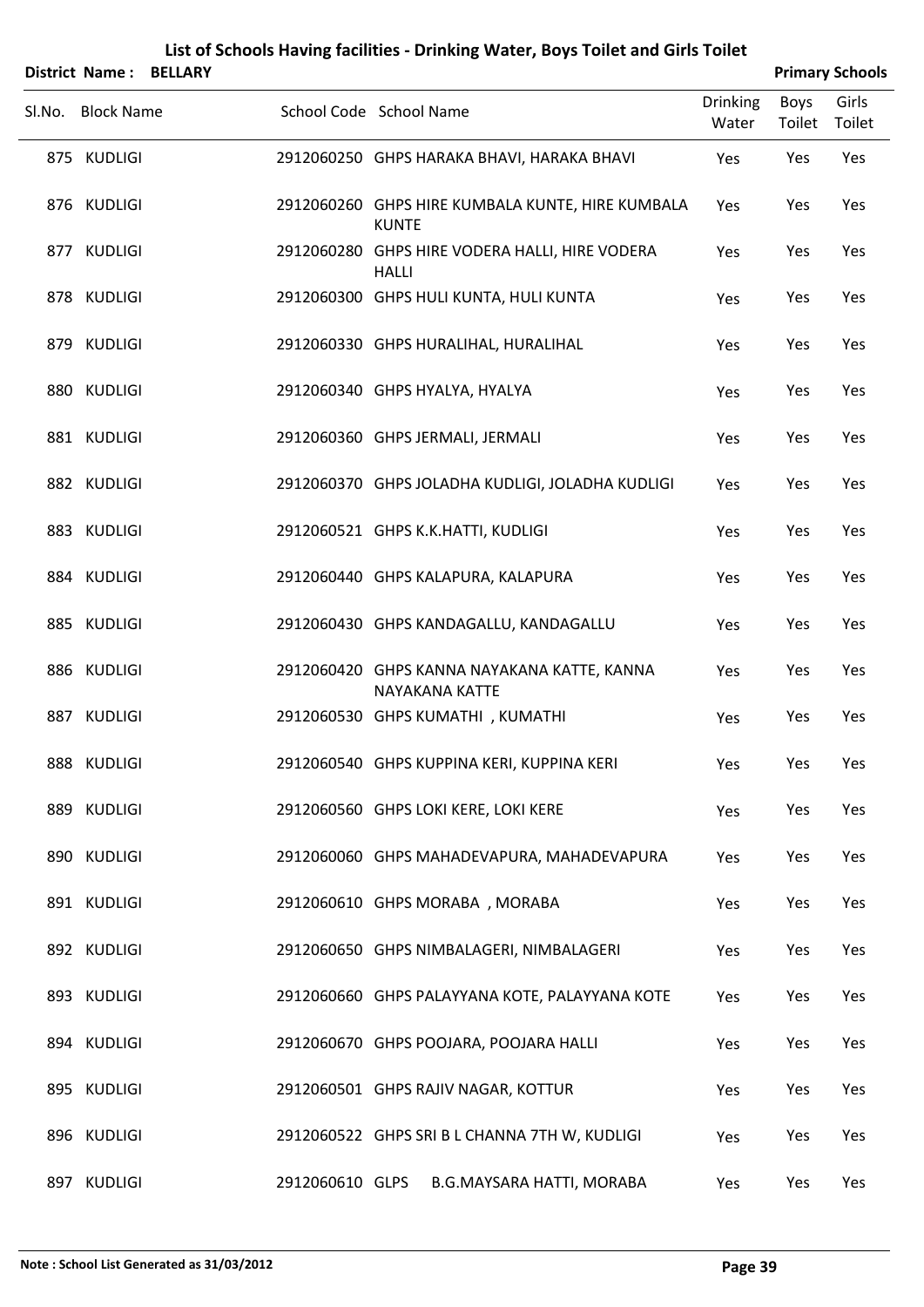|        | <b>District Name: BELLARY</b> |                         |              |                                                                   |                          |                | <b>Primary Schools</b> |
|--------|-------------------------------|-------------------------|--------------|-------------------------------------------------------------------|--------------------------|----------------|------------------------|
| Sl.No. | <b>Block Name</b>             | School Code School Name |              |                                                                   | <b>Drinking</b><br>Water | Boys<br>Toilet | Girls<br>Toilet        |
|        | 898 KUDLIGI                   | 2912060170 GLPS         |              | C.GOLLARA HATTI, CHOUDAPURA                                       | Yes                      | Yes            | Yes                    |
|        | 899 KUDLIGI                   | 2912060170 GLPS         |              | K.GOLLARA HATTI, CHOUDAPURA                                       | Yes                      | Yes            | Yes                    |
|        | 900 KUDLIGI                   | 2912060300 GLPS         |              | KARADI HALLI, HULI KUNTA                                          | Yes                      | Yes            | Yes                    |
|        | 901 KUDLIGI                   | 2912060310 GLPS         |              | SAKALAPURADHA G.HATTI, HULI KERI                                  | Yes                      | Yes            | Yes                    |
|        | 902 KUDLIGI                   |                         |              | 2912060080 GLPS ULLANA HALLI, BANAVI KALLU                        | Yes                      | Yes            | Yes                    |
|        | 903 KUDLIGI                   |                         |              | 2912060200 GLPS YERRA GUNDLA HATTI, GANDA<br><b>BOMMANA HALLI</b> | Yes                      | Yes            | Yes                    |
|        | 904 KUDLIGI                   |                         |              | 2912060520 GLPS 1ST WARD, KUDLIGI                                 | Yes                      | Yes            | Yes                    |
|        | 905 KUDLIGI                   |                         |              | 2912060730 GLPS AGRAHARA, SOOLADHA HALLI                          | Yes                      | Yes            | Yes                    |
|        | 906 KUDLIGI                   |                         |              | 2912060190 GLPS AKKAPURA, GAJAPURA                                | Yes                      | Yes            | Yes                    |
|        | 907 KUDLIGI                   |                         |              | 2912060020 GLPS ALURU GOLLARA HATTI, ALURU                        | Yes                      | Yes            | Yes                    |
|        | 908 KUDLIGI                   |                         |              | 2912060060 GLPS APPENAHALLITHANDA,<br>MAHADEVAPURA                | Yes                      | Yes            | Yes                    |
|        | 909 KUDLIGI                   |                         |              | 2912060160 GLPS ARNALA HATTI, CHIRATHA GUNDU                      | Yes                      | Yes            | Yes                    |
|        | 910 KUDLIGI                   |                         |              | 2912060520 GLPS AZAD NAGAR, KUDLIGI                               | Yes                      | Yes            | Yes                    |
|        | 911 KUDLIGI                   |                         |              | 2912060720 GLPS B.B.THANDA, SIVAPURA                              | Yes                      | Yes            | Yes                    |
|        | 912 KUDLIGI                   |                         |              | 2912060780 GLPS B.D. GUDDA, UJJINI                                | Yes                      | Yes            | Yes                    |
|        | 913 KUDLIGI                   |                         |              | 2912060060 GLPS BORAYYANA HATTI, MAHADEVAPURA                     | Yes                      | Yes            | Yes                    |
|        | 914 KUDLIGI                   |                         | <b>DURGA</b> | 2912060680 GLPS C.S.PURA ARIJANA KERI, RAMA                       | Yes                      | Yes            | Yes                    |
|        | 915 KUDLIGI                   |                         |              | 2912060260 GLPS CHIKKAKUMBALAKUNTE, HIRE<br><b>KUMBALA KUNTE</b>  | Yes                      | Yes            | Yes                    |
|        | 916 KUDLIGI                   |                         |              | 2912060290 GLPS CHINNADHA HATTI, HOSALLI                          | Yes                      | Yes            | Yes                    |
|        | 917 KUDLIGI                   |                         |              | 2912060060 GLPS D. SIDDAPURA, MAHADEVAPURA                        | Yes                      | Yes            | Yes                    |
|        | 918 KUDLIGI                   |                         |              | 2912060060 GLPS DEVARA HATTI, MAHADEVAPURA                        | Yes                      | Yes            | Yes                    |
|        | 919 KUDLIGI                   |                         | LADUKU       | 2912060070 GLPS DODDA GOLLARA HATTI, BADE                         | Yes                      | Yes            | Yes                    |
|        | 920 KUDLIGI                   |                         | <b>BHAVI</b> | 2912060250 GLPS H.BHAVI GOLLARA HATTI, HARAKA                     | Yes                      | Yes            | Yes                    |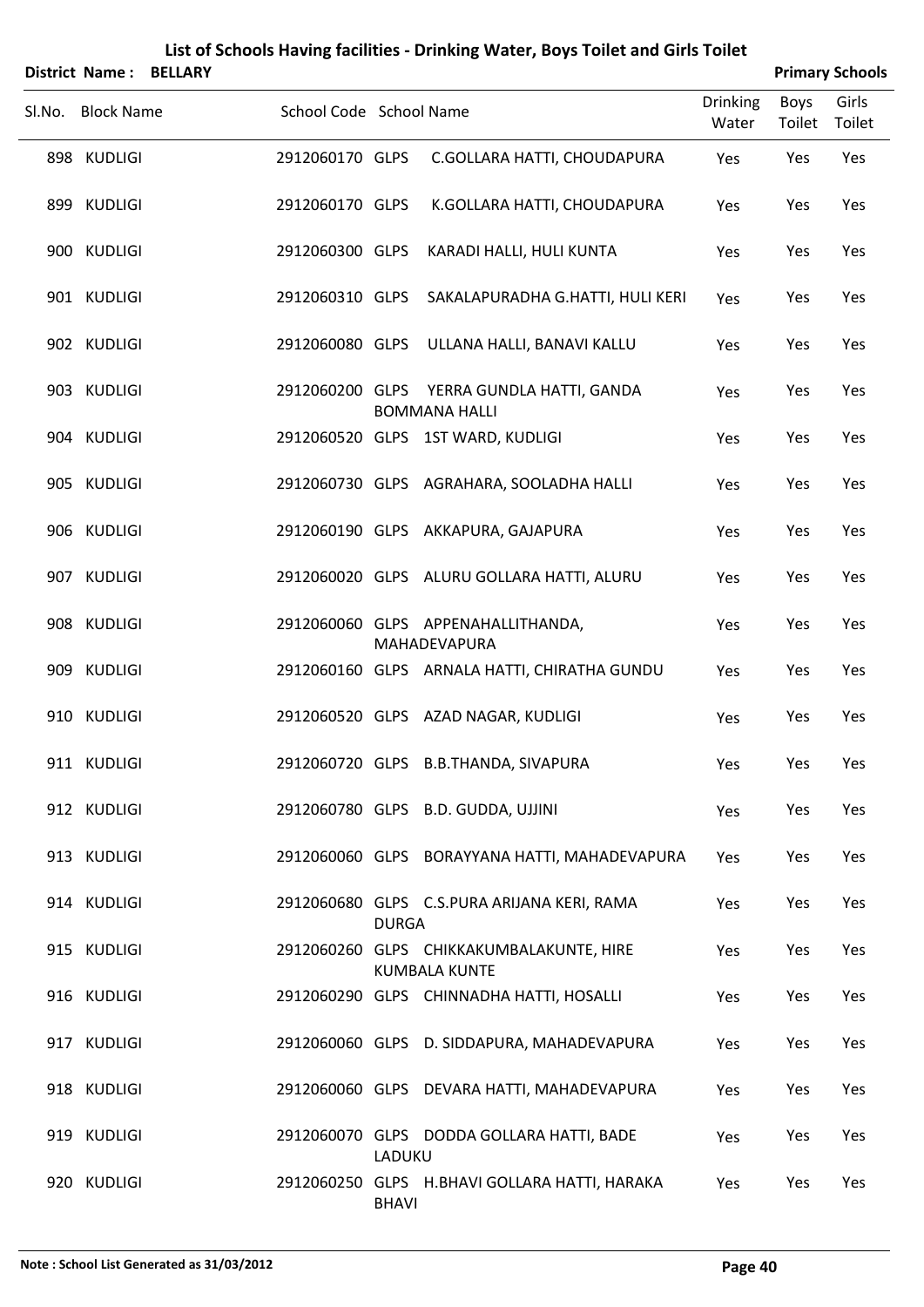| <b>District Name:</b> | <b>BELLARY</b> |                         |                 |                                                 |                          |                       | <b>Primary Schools</b> |
|-----------------------|----------------|-------------------------|-----------------|-------------------------------------------------|--------------------------|-----------------------|------------------------|
| Sl.No. Block Name     |                | School Code School Name |                 |                                                 | <b>Drinking</b><br>Water | <b>Boys</b><br>Toilet | Girls<br>Toilet        |
| 921 KUDLIGI           |                |                         |                 | 2912060590 GLPS H.P.HATTI, MEENAKERE            | Yes                      | Yes                   | Yes                    |
| 922 KUDLIGI           |                |                         |                 | 2912060210 GLPS HOSA HATTI, GUNDA MUNUGU        | Yes                      | Yes                   | Yes                    |
| 923 KUDLIGI           |                |                         |                 | 2912060320 GLPS HOSURU, HUDEM                   | Yes                      | Yes                   | Yes                    |
| 924 KUDLIGI           |                |                         | <b>HALLI</b>    | 2912060200 GLPS K.DIBBADA HALLI, GANDA BOMMANA  | Yes                      | Yes                   | Yes                    |
| 925 KUDLIGI           |                |                         |                 | 2912060520 GLPS K.E.B., KUDLIGI                 | Yes                      | Yes                   | Yes                    |
| 926 KUDLIGI           |                |                         |                 | 2912060510 GLPS K.G.HATTI, KUDHIREDAVU          | Yes                      | Yes                   | Yes                    |
| 927 KUDLIGI           |                |                         |                 | 2912060020 GLPS K.GOLLARA HATTI, ALURU          | Yes                      | Yes                   | Yes                    |
| 928 KUDLIGI           |                |                         |                 | 2912060720 GLPS KAIVALYAPURA, SIVAPURA          | Yes                      | Yes                   | Yes                    |
| 929 KUDLIGI           |                |                         |                 | 2912060410 GLPS KALLAHALLI G.HATTI, KALLA HALLI | Yes                      | Yes                   | Yes                    |
| 930 KUDLIGI           |                |                         |                 | 2912060360 GLPS KAMAYYANA HATTI, JERMALI        | Yes                      | Yes                   | Yes                    |
| 931 KUDLIGI           |                |                         |                 | 2912060090 GLPS KATRA HALLI, BELLA GATTA        | Yes                      | Yes                   | Yes                    |
| 932 KUDLIGI           |                |                         |                 | 2912060070 GLPS KENGALA HATTI, BADE LADUKU      | Yes                      | Yes                   | Yes                    |
| 933 KUDLIGI           |                |                         |                 | 2912060620 GLPS KONANA HALLI, NAGARA KATTE      | Yes                      | Yes                   | Yes                    |
| 934 KUDLIGI           |                |                         | <b>HALLI</b>    | 2912060800 GLPS KORACHARA HATTI, YERRA LINGANA  | Yes                      | Yes                   | Yes                    |
| 935 KUDLIGI           |                |                         |                 | 2912060620 GLPS KURUBANA HALLI, NAGARA KATTE    | Yes                      | Yes                   | Yes                    |
| 936 KUDLIGI           |                |                         |                 | 2912060340 GLPS LOTTINAKERI, HYALYA             | Yes                      | Yes                   | Yes                    |
| 937 KUDLIGI           |                |                         |                 | 2912060610 GLPS M.GOLLARA HATTI, MORABA         | Yes                      | Yes                   | Yes                    |
| 938 KUDLIGI           |                |                         |                 | 2912060210 GLPS MADAKALAKATTI, GUNDA MUNUGU     | Yes                      | Yes                   | Yes                    |
| 939 KUDLIGI           |                |                         | <b>KADAKOLA</b> | 2912060390 GLPS MADLAKANAHALLI G.HATTI,         | Yes                      | Yes                   | Yes                    |
| 940 KUDLIGI           |                |                         |                 | 2912060410 GLPS MALE HALLI, KALLA HALLI         | Yes                      | Yes                   | Yes                    |
| 941 KUDLIGI           |                |                         |                 | 2912060460 GLPS MALURU, KENCHA MALLANA HALLI    | Yes                      | Yes                   | Yes                    |
| 942 KUDLIGI           |                |                         |                 | 2912060790 GLPS MAREMMANA HALLI, URUDIHALLI     | Yes                      | Yes                   | Yes                    |
| 943 KUDLIGI           |                |                         |                 | 2912060140 GLPS MARURU, CHAPPARADHA HALLI       | Yes                      | Yes                   | Yes                    |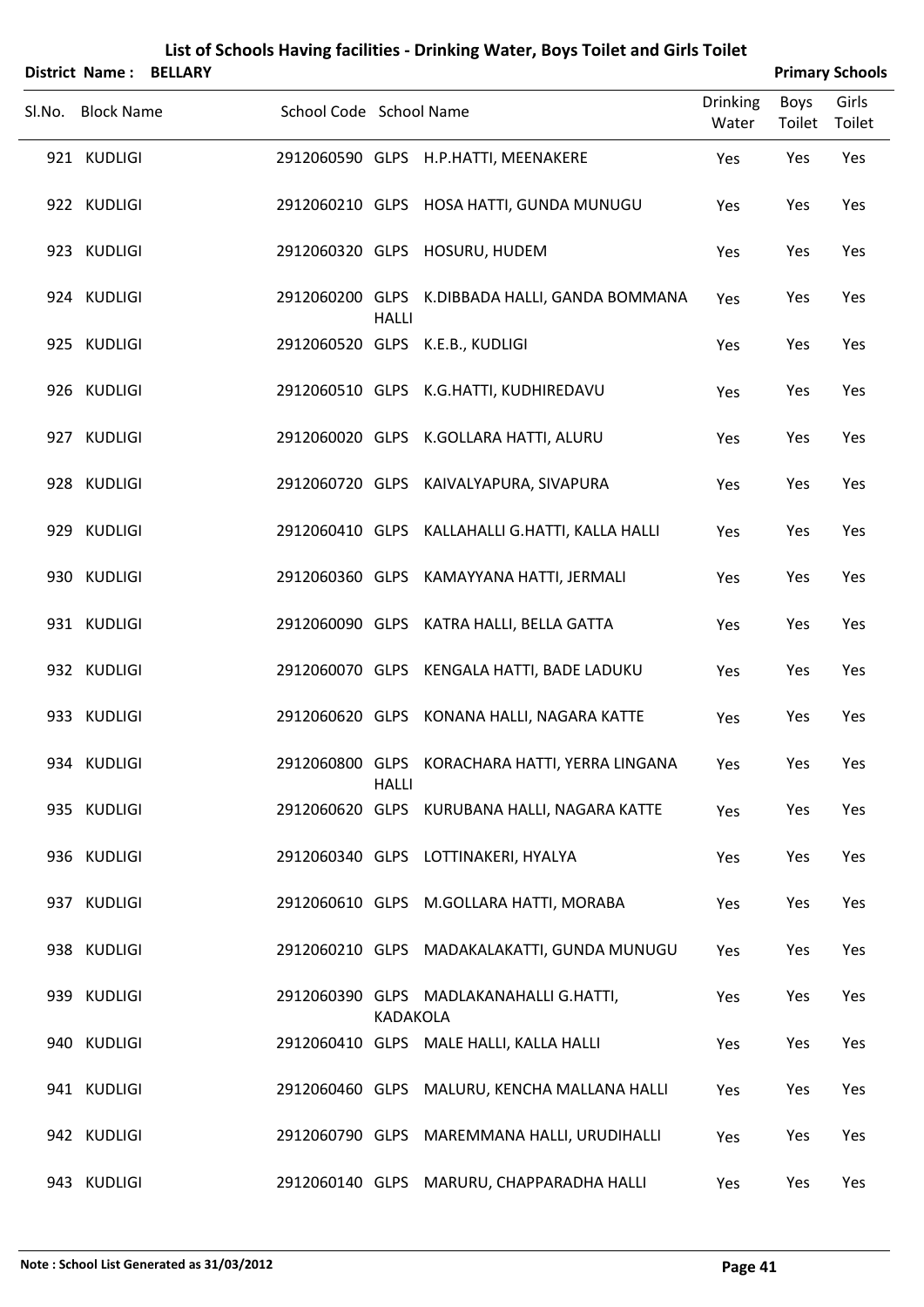|        |                       |                         |              | List of Schools Having facilities - Drinking Water, Boys Toilet and Girls Toilet |                          |                |                        |
|--------|-----------------------|-------------------------|--------------|----------------------------------------------------------------------------------|--------------------------|----------------|------------------------|
|        | <b>District Name:</b> | <b>BELLARY</b>          |              |                                                                                  |                          |                | <b>Primary Schools</b> |
| Sl.No. | <b>Block Name</b>     | School Code School Name |              |                                                                                  | <b>Drinking</b><br>Water | Boys<br>Toilet | Girls<br>Toilet        |
|        | 944 KUDLIGI           |                         |              | 2912060330 GLPS MEGAL KARNARA HATTI, HURALIHAL                                   | Yes                      | Yes            | Yes                    |
|        | 945 KUDLIGI           |                         |              | 2912060330 GLPS MYASARA HATTI, HURALIHAL                                         | Yes                      | Yes            | Yes                    |
|        | 946 KUDLIGI           | 2912060810 GLPS         |              | NADUVALA HALLI, EKKE GUNDHI                                                      | Yes                      | Yes            | Yes                    |
|        | 947 KUDLIGI           |                         |              | 2912060390 GLPS NELA BOMMANA HALLI, KADAKOLA                                     | Yes                      | Yes            | Yes                    |
|        | 948 KUDLIGI           |                         |              | 2912060790 GLPS NUNKANA HALLI, URUDIHALLI                                        | Yes                      | Yes            | Yes                    |
|        | 949 KUDLIGI           |                         |              | 2912060330 GLPS OBALAPURA, HURALIHAL                                             | Yes                      | Yes            | Yes                    |
|        | 950 KUDLIGI           |                         | <b>HALLI</b> | 2912060670 GLPS POOJARA HALLI THANDA, POOJARA                                    | Yes                      | Yes            | Yes                    |
|        | 951 KUDLIGI           |                         |              | 2912060680 GLPS R.NAIKARA HATTI, RAMA DURGA                                      | Yes                      | Yes            | Yes                    |
|        | 952 KUDLIGI           |                         |              | 2912060720 GLPS S. GOLLARA HATTI, SIVAPURA                                       | Yes                      | Yes            | Yes                    |
|        | 953 KUDLIGI           |                         |              | 2912060210 GLPS S.D.HATTI, GUNDA MUNUGU                                          | Yes                      | Yes            | Yes                    |
|        | 954 KUDLIGI           |                         |              | 2912060210 GLPS S.V.HATTI, GUNDA MUNUGU                                          | Yes                      | Yes            | Yes                    |
|        | 955 KUDLIGI           |                         |              | 2912060130 GLPS SANE HALLI, BOPPALAPURA                                          | Yes                      | Yes            | Yes                    |
|        | 956 KUDLIGI           |                         | LADUKU       | 2912060070 GLPS SANNA GOLLARA HATTI, BADE                                        | Yes                      | Yes            | Yes                    |
|        | 957 KUDLIGI           |                         |              | 2912060250 GLPS SHANTHANA HALLI, HARAKA BHAVI                                    | Yes                      | Yes            | Yes                    |
|        | 958 KUDLIGI           |                         |              | 2912060040 GLPS SIDDAYANA HATTI, AMALAPURA                                       | Yes                      | Yes            | Yes                    |
|        | 959 KUDLIGI           |                         |              | 2912060780 GLPS SIDDESWARA, UJJINI                                               | Yes                      | Yes            | Yes                    |
|        | 960 KUDLIGI           |                         |              | 2912060220 GLPS SRIKANTAPURA THANDA, GUDEKOTE                                    | Yes                      | Yes            | Yes                    |
|        | 961 KUDLIGI           |                         |              | 2912060220 GLPS SRIKANTAPURA, GUDEKOTE                                           | Yes                      | Yes            | Yes                    |
|        | 962 KUDLIGI           |                         |              | 2912060320 GLPS SUTTA KARNARA HATTI, HUDEM                                       | Yes                      | Yes            | Yes                    |
|        | 963 KUDLIGI           |                         |              | 2912060480 GLPS SUTTA KODI HALLI, KODI HALLI                                     | Yes                      | Yes            | Yes                    |
|        | 964 KUDLIGI           |                         |              | 2912060530 GLPS THAMMAYYANA GUDDA, KUMATHI                                       | Yes                      | Yes            | Yes                    |
|        | 965 KUDLIGI           |                         |              | 2912060810 GLPS THIMMAVVANA HALLI, EKKE GUNDHI                                   | Yes                      | Yes            | Yes                    |
|        | 966 KUDLIGI           |                         |              | 2912060750 GLPS THIPPE HALLI, THIPPE HALLI                                       | Yes                      | Yes            | Yes                    |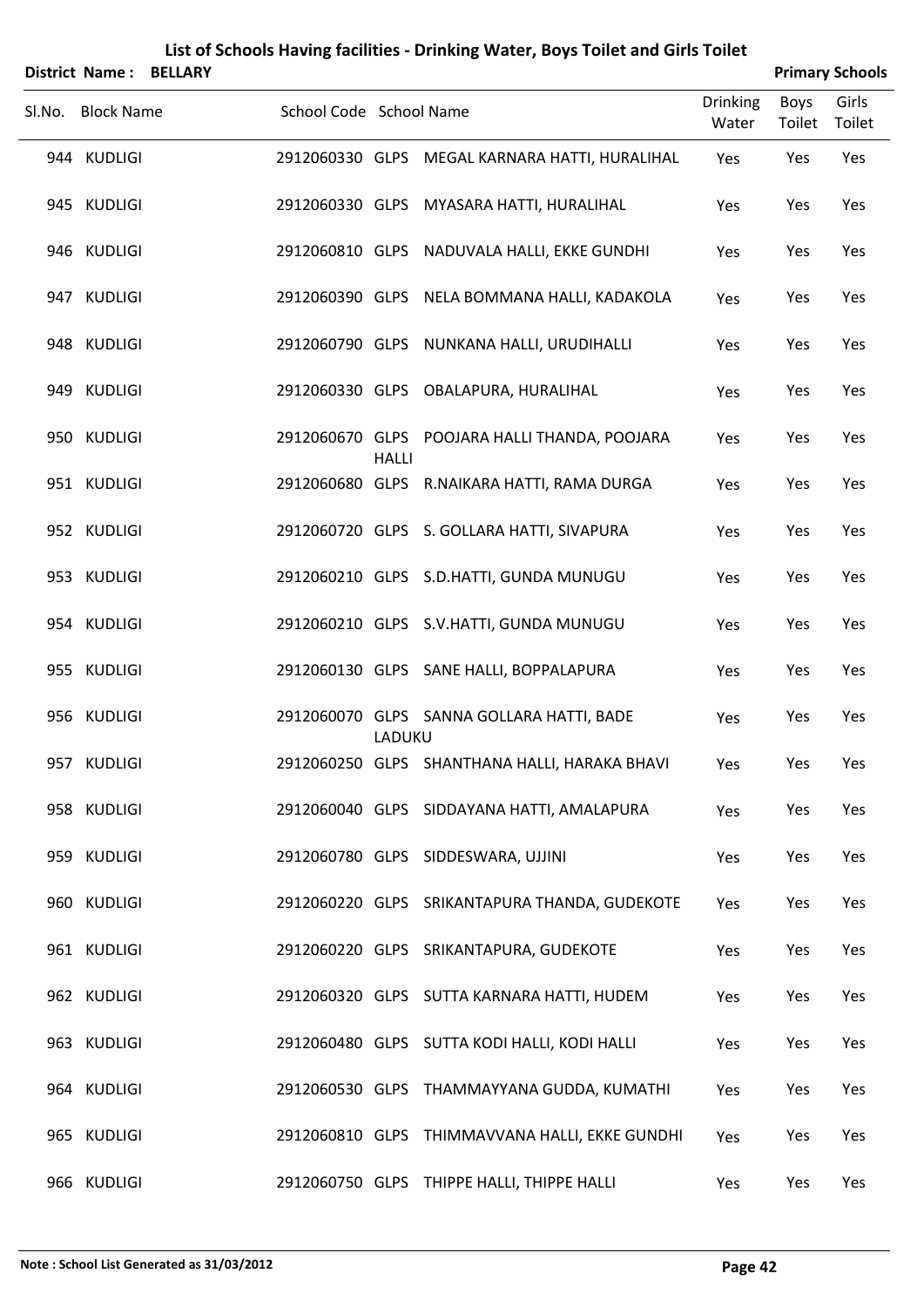| District Name: BELLARY     |                         |               |                                                                                          |                          |                | <b>Primary Schools</b> |
|----------------------------|-------------------------|---------------|------------------------------------------------------------------------------------------|--------------------------|----------------|------------------------|
| SI.No. Block Name          | School Code School Name |               |                                                                                          | <b>Drinking</b><br>Water | Boys<br>Toilet | Girls<br>Toilet        |
| 967 KUDLIGI                |                         |               | 2912060790 GLPS URUDIHALLI, URUDIHALLI                                                   | Yes                      | Yes            | Yes                    |
| 968 KUDLIGI                |                         |               | 2912060460 GLPS YAMBLI, KENCHA MALLANA HALLI                                             | Yes                      | Yes            | Yes                    |
| 969 KUDLIGI                |                         |               | 2912060100 GLPS B.KATTE GOLLARA HATTI, BELLI KATTE                                       | Yes                      | Yes            | Yes                    |
| 970 KUDLIGI                |                         |               | 2912060610 GLPS BEERALA GUDDA, MORABA                                                    | Yes                      | Yes            | Yes                    |
| 971 KUDLIGI                |                         |               | 2912060100 GLPS BISNA HALLI, BELLI KATTE                                                 | Yes                      | Yes            | Yes                    |
| 972 KUDLIGI                |                         |               | 2912060060 GLPS CHILUME HALLI THANDA,<br>MAHADEVAPURA                                    | Yes                      | Yes            | Yes                    |
| 973 KUDLIGI                |                         |               | 2912060220 GLPS LINGANALLI THANDA, GUDEKOTE                                              | Yes                      | Yes            | Yes                    |
| 974 KUDLIGI                |                         |               | 2912060590 GLPS MEENAKERE, MEENAKERE                                                     | Yes                      | Yes            | Yes                    |
| 975 KUDLIGI                |                         |               | 2912060280 GLPS MURTHINAYAKANA HALLI, HIRE<br><b>VODERA HALLI</b>                        | Yes                      | Yes            | Yes                    |
| 976 KUDLIGI                |                         | <b>HALLI</b>  | 2912060470 GLPS RAMA NAYAKANA HALLI, K. AYYANA                                           | Yes                      | Yes            | Yes                    |
| 977 KUDLIGI                |                         |               | 2912060120 GLPS SOORAVVANA HALLI, BYLA<br>THUMBARAGUDHI                                  | Yes                      | Yes            | Yes                    |
| 978 KUDLIGI                |                         |               | 2912060050 GLPS A.D.GUDDA GOLLAR HATTI,<br>AMARADEVARA GUDDA                             | Yes                      | Yes            | Yes                    |
| 979 KUDLIGI                |                         | <b>GUDDA</b>  | 2912060050 GLPS A.D.GUDDA THANDA, AMARADEVARA                                            | Yes                      | Yes            | Yes                    |
| 980 KUDLIGI                |                         |               | 2912060510 GLPS KUDHIREDAVI , KUDHIREDAVU                                                | Yes                      | Yes            | Yes                    |
| 981 KUDLIGI                |                         |               | 2912060770 GLPS THIMMALAPURA NEW THANDA,<br>THIMMALA PURA                                | Yes                      | Yes            | Yes                    |
| 982 KUDLIGI                |                         |               | 2912060770 GLPS THIMMALAPURA OLD THANDA,<br>THIMMALA PURA                                | Yes                      | Yes            | Yes                    |
| 983 KUDLIGI<br>984 KUDLIGI |                         | <b>HALLI</b>  | 2912060760 GLPS (NEW)MARULASIDDESWAR, THOOLA                                             | Yes                      | Yes            | Yes<br>Yes             |
| 985 KUDLIGI                |                         |               | 2912060020 GLPS ALUR VADDARA HATTI, ALURU<br>2912060270 GLPS AMBEDKAR COLONY HIREHEGDAL, | <b>Yes</b><br>Yes        | Yes<br>Yes     | Yes                    |
| 986 KUDLIGI                |                         |               | HIRE HEGGEDAL<br>2912060010 GLPS AS HALLI, ADAVI SOORAVVA HALLI                          | Yes                      | Yes            | Yes                    |
| 987 KUDLIGI                |                         |               | 2912060610 GLPS ASHRAYA COLONY, MORABA                                                   | Yes                      | Yes            | Yes                    |
| 988 KUDLIGI                |                         |               | 2912060120 GLPS B.T.G.GOLLARA HATTI, BYLA                                                | Yes                      | Yes            | Yes                    |
| 989 KUDLIGI                |                         |               | THUMBARAGUDHI<br>2912060503 GLPS BHUJANGANAGARA DUPADAHALLI,                             | Yes                      | Yes            | Yes                    |
|                            |                         | <b>KOTTUR</b> |                                                                                          |                          |                |                        |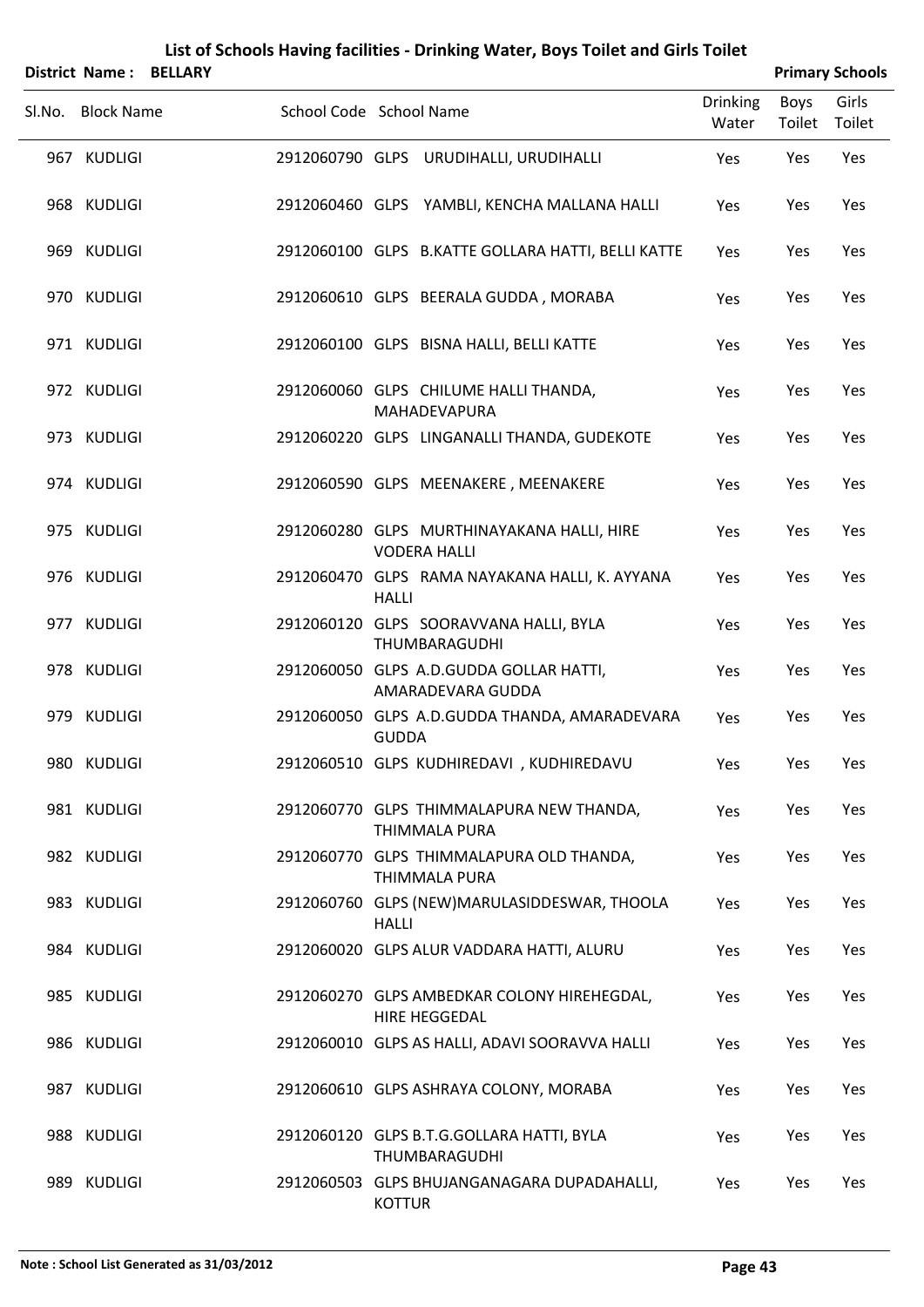|        | <b>District Name:</b> | <b>BELLARY</b> |                         |                      |                                          |                                                    |                          |                | <b>Primary Schools</b> |
|--------|-----------------------|----------------|-------------------------|----------------------|------------------------------------------|----------------------------------------------------|--------------------------|----------------|------------------------|
| Sl.No. | <b>Block Name</b>     |                | School Code School Name |                      |                                          |                                                    | <b>Drinking</b><br>Water | Boys<br>Toilet | Girls<br>Toilet        |
|        | 990 KUDLIGI           |                |                         |                      | 2912060320 GLPS BODAJJANA BANDE, HUDEM   |                                                    | Yes                      | Yes            | Yes                    |
|        | 991 KUDLIGI           |                |                         |                      |                                          | 2912060130 GLPS BOPPALAPURA, BOPPALAPURA           | Yes                      | Yes            | Yes                    |
|        | 992 KUDLIGI           |                |                         |                      | 2912060321 GLPS CHOUTAYYANA HATTI, HUDEM |                                                    | Yes                      | Yes            | Yes                    |
|        | 993 KUDLIGI           |                |                         |                      |                                          | 2912060521 GLPS DR. AMBEDKAR NAGARA, KUDLIGI       | Yes                      | Yes            | Yes                    |
|        | 994 KUDLIGI           |                |                         |                      |                                          | 2912060050 GLPS G.G. HATTI, AMARADEVARA GUDDA      | Yes                      | Yes            | Yes                    |
|        | 995 KUDLIGI           |                |                         |                      |                                          | 2912060210 GLPS G.GOLLARAHATTI, GUNDA MUNUGU       | Yes                      | Yes            | Yes                    |
|        | 996 KUDLIGI           |                |                         |                      | <b>BOMMANA HALLI</b>                     | 2912060200 GLPS GANDA BOMMANA HALLI, GANDA         | Yes                      | Yes            | Yes                    |
|        | 997 KUDLIGI           |                |                         |                      | 2912060230 GLPS HALA SAGARA, HALA SAGARA |                                                    | Yes                      | Yes            | Yes                    |
|        | 998 KUDLIGI           |                |                         |                      |                                          | 2912060504 GLPS HYALYA ROAD KOTTUR, KOTTUR         | Yes                      | Yes            | Yes                    |
|        | 999 KUDLIGI           |                |                         | <b>BANAVI KALLU</b>  |                                          | 2912060080 GLPS JANATHA COLONY BANAVI KAL,         | Yes                      | Yes            | Yes                    |
|        | 1000 KUDLIGI          |                |                         |                      |                                          | 2912060310 GLPS JANATHA COLONY HULIKERI, HULI KERI | Yes                      | Yes            | Yes                    |
|        | 1001 KUDLIGI          |                |                         |                      | 2912060440 GLPS KALAPURA CAMP, KALAPURA  |                                                    | Yes                      | Yes            | Yes                    |
|        | 1002 KUDLIGI          |                |                         |                      | 2912060450 GLPS KASAPURA, KASAPURA       |                                                    | Yes                      | Yes            | Yes                    |
|        | 1003 KUDLIGI          |                |                         |                      |                                          | 2912060620 GLPS NAGARA KATTE, NAGARA KATTE         | Yes                      | Yes            | Yes                    |
|        | 1004 KUDLIGI          |                |                         |                      |                                          | 2912060640 GLPS NAGENA HALLI , NAGENA HALLI        | Yes                      | Yes            | Yes                    |
|        | 1005 KUDLIGI          |                |                         | <b>NADAKU</b>        |                                          | 2912060571 GLPS NAVAGRAMA KURIHATTI, MAKA          | Yes                      | Yes            | Yes                    |
|        | 1006 KUDLIGI          |                |                         |                      |                                          | 2912060090 GLPS PALAMUTHAYYANAHATTI, BELLA GATTA   | Yes                      | Yes            | Yes                    |
|        | 1007 KUDLIGI          |                |                         | <b>MALLANA HALLI</b> |                                          | 2912060460 GLPS PICHARHATTI G HATTI, KENCHA        | Yes                      | Yes            | Yes                    |
|        | 1008 KUDLIGI          |                |                         |                      | 2912060523 GLPS RAJEEV NAGAR, KUDLIGI    |                                                    | Yes                      | Yes            | Yes                    |
|        | 1009 KUDLIGI          |                |                         |                      |                                          | 2912060800 GLPS SANKLAPURA, YERRA LINGANA HALLI    | Yes                      | Yes            | Yes                    |
|        | 1010 KUDLIGI          |                |                         |                      | SOOLADHA HALLI                           | 2912060730 GLPS SOOLADAHALLI GOLLARAHATTI,         | Yes                      | Yes            | Yes                    |
|        | 1011 KUDLIGI          |                |                         |                      | 2912060570 GMHPS C.J.HALLI, MAKA NADAKU  |                                                    | Yes                      | Yes            | Yes                    |
|        | 1012 KUDLIGI          |                |                         |                      | 2912060520 GMHPS BOYS, KUDLIGI           |                                                    | Yes                      | Yes            | Yes                    |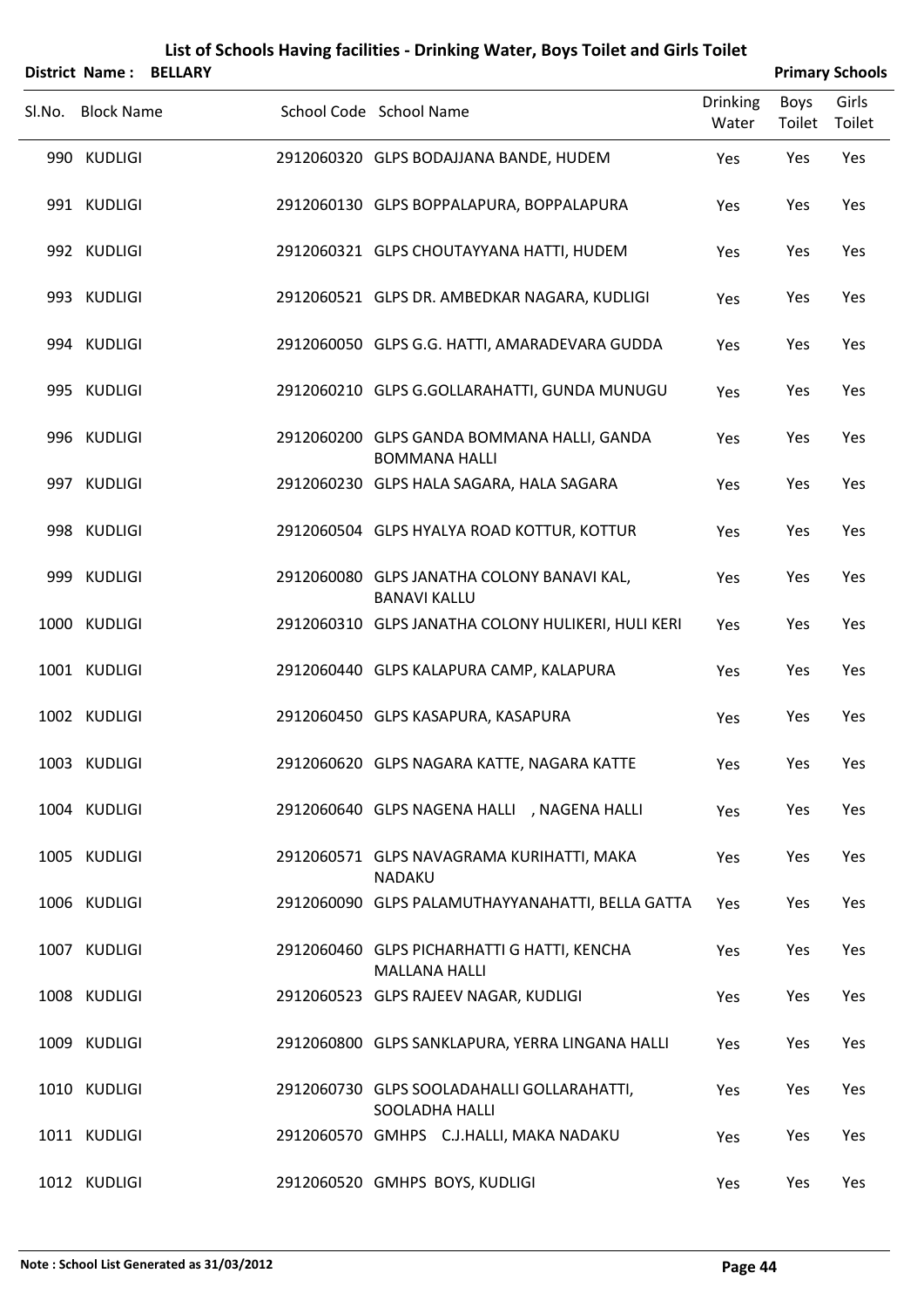| District Name:    | <b>BELLARY</b> |                                                 |                          |                       | <b>Primary Schools</b> |
|-------------------|----------------|-------------------------------------------------|--------------------------|-----------------------|------------------------|
| Sl.No. Block Name |                | School Code School Name                         | <b>Drinking</b><br>Water | Boys<br>Toilet Toilet | Girls                  |
| 1013 KUDLIGI      |                | 2912060570 GMHPS C.J.HALLI THANDA, MAKA NADAKU  | Yes                      | Yes                   | Yes                    |
| 1014 KUDLIGI      |                | 2912060521 GMHPS GIRLS, KUDLIGI                 | Yes                      | Yes                   | Yes                    |
| 1015 KUDLIGI      |                | 2912060020 GMHPS KANAMADUGU, ALURU              | Yes                      | Yes                   | Yes                    |
| 1016 KUDLIGI      |                | 2912060500 GMHPS KOTTUR, KOTTUR                 | Yes                      | Yes                   | Yes                    |
| 1017 KUDLIGI      |                | 2912060220 GMHPS GUDEKOTE, GUDEKOTE             | Yes                      | Yes                   | Yes                    |
| 1018 KUDLIGI      |                | 2912060290 GMHPS HOSALLI, HOSALLI               | Yes                      | Yes                   | Yes                    |
| 1019 KUDLIGI      |                | 2912060310 GMHPS HULIKERI, HULI KERI            | Yes                      | Yes                   | Yes                    |
| 1020 KUDLIGI      |                | 2912060470 GMHPS K.A. HALLI, K. AYYANA HALLI    | Yes                      | Yes                   | Yes                    |
| 1021 KUDLIGI      |                | 2912060780 GMHPS UJJINI, UJJINI                 | Yes                      | Yes                   | Yes                    |
| 1022 KUDLIGI      |                | 2912060221 GOVT PU COLLEGE, GUDEKOTE, GUDEKOTE  | Yes                      | Yes                   | Yes                    |
| 1023 KUDLIGI      |                | 2912060520 GUHPS KUDLIGI, KUDLIGI               | Yes                      | Yes                   | Yes                    |
| 1024 KUDLIGI      |                | 2912060500 GUHPS KOTTUR, KOTTUR                 | Yes                      | Yes                   | Yes                    |
| 1025 KUDLIGI      |                | 2912060780 GUHPS UJJINI, UJJINI                 | Yes                      | Yes                   | Yes                    |
| 1026 KUDLIGI      |                | 2912060520 GULPS AZAD NAGAR, KUDLIGI            | Yes                      | Yes                   | Yes                    |
| 1027 KUDLIGI      |                | 2912060220 GULPS GUDEKOTE, GUDEKOTE             | Yes                      | Yes                   | Yes                    |
| 1028 KUDLIGI      |                | 2912060330 GULPS HURALIHAL, HURALIHAL           | Yes                      | Yes                   | Yes                    |
| 1029 KUDLIGI      |                | 2912060650 GULPS NIMBALAGERI, NIMBALAGERI       | Yes                      | Yes                   | Yes                    |
| 1030 KUDLIGI      |                | 2912060720 GULPS BANDE BASAPUR THANDA, SIVAPURA | Yes                      | Yes                   | Yes                    |
| 1031 KUDLIGI      |                | 2912060610 GULPS BEERALAGUDDA, MORABA           | Yes                      | Yes                   | Yes                    |
| 1032 KUDLIGI      |                | 2912060570 GULPS CHIKKAJOGI HALLI, MAKA NADAKU  | Yes                      | Yes                   | Yes                    |
| 1033 KUDLIGI      |                | 2912060500 GULPS KOTTUR, KOTTUR                 | Yes                      | Yes                   | Yes                    |
| 1034 KUDLIGI      |                | 2912060290 GULPS KULUMEHATTI, HOSALLI           | Yes                      | Yes                   | Yes                    |
| 1035 KUDLIGI      |                | 2912060291 KGBV HOSAHALLI, HOSALLI              | Yes                      | Yes                   | Yes                    |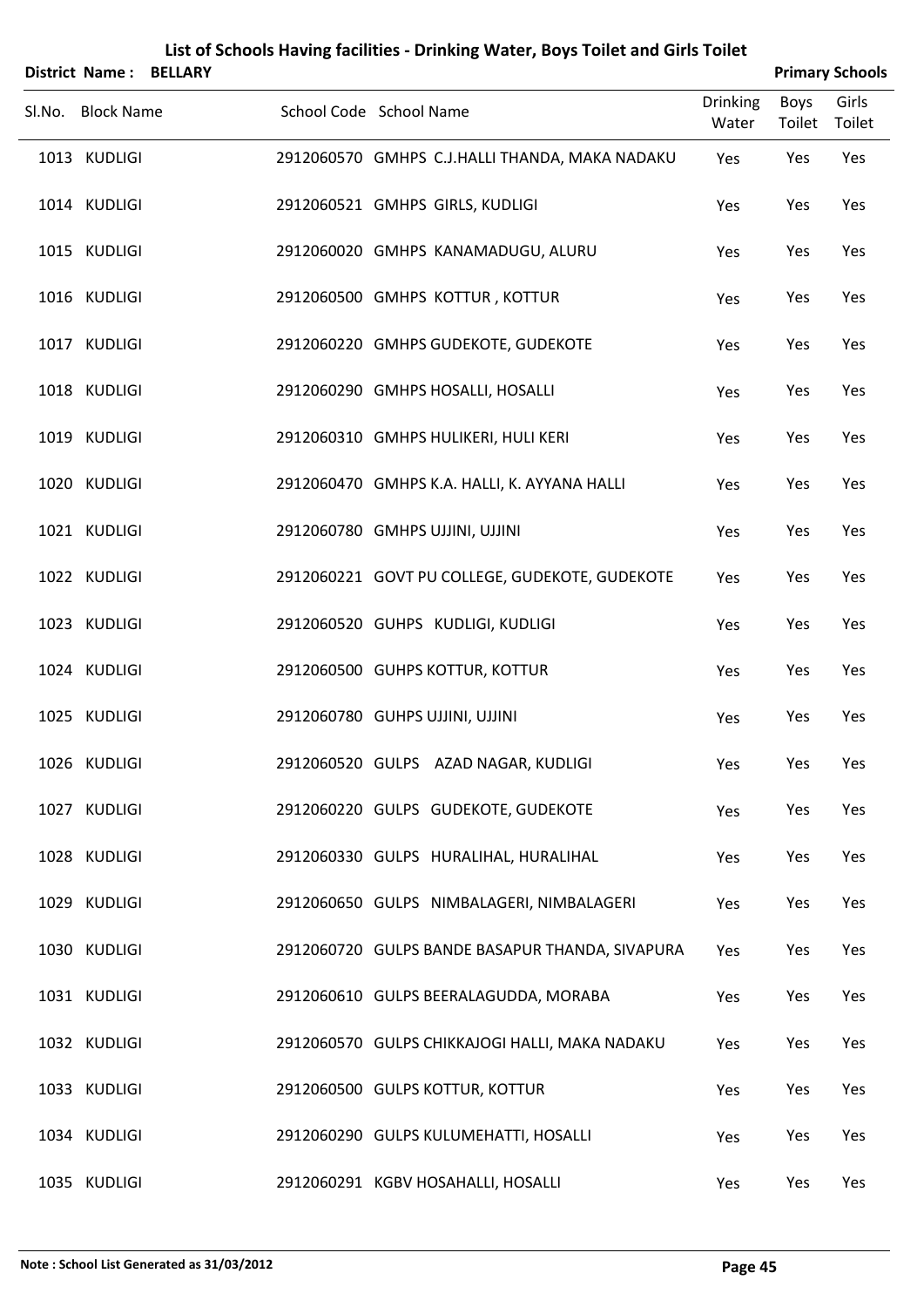|                   | District Name: BELLARY |                         |              |                                                                   |                          |                | <b>Primary Schools</b> |
|-------------------|------------------------|-------------------------|--------------|-------------------------------------------------------------------|--------------------------|----------------|------------------------|
| Sl.No. Block Name |                        | School Code School Name |              |                                                                   | <b>Drinking</b><br>Water | Boys<br>Toilet | Girls<br>Toilet        |
| 1036 SANDUR       |                        |                         |              | 2912070250 GLPS THIMMALA PURA, THIMMALA PURA                      | Yes                      | Yes            | Yes                    |
| 1037 SANDUR       |                        |                         |              | 2912070110 GHPS BOMMALAGUNDA,<br>G.LINGAMMANAHALLI                | Yes                      | Yes            | Yes                    |
| 1038 SANDUR       |                        |                         |              | 2912070730 GHPS GIRENA HALLI, HULIKUNTE-2                         | Yes                      | Yes            | Yes                    |
| 1039 SANDUR       |                        |                         |              | 2912070460 GHPS KONDAPURA, MALLAPURA-K                            | Yes                      | Yes            | Yes                    |
| 1040 SANDUR       |                        |                         |              | 2912070110 GHPS MOTHALAKUNTA,<br><b>G.LINGAMMANAHALLI</b>         | Yes                      | Yes            | Yes                    |
| 1041 SANDUR       |                        |                         |              | 2912070080 GHPS TORNAGAL RS, KURE KUPPA                           | Yes                      | Yes            | Yes                    |
| 1042 SANDUR       |                        |                         |              | 2912070270 GHPS YERRADAMMANA HALLI,<br><b>THONASIGERI</b>         | Yes                      | Yes            | Yes                    |
| 1043 SANDUR       |                        |                         |              | 2912070691 GHPS 13TH WARD, SANDUR                                 | Yes                      | Yes            | Yes                    |
| 1044 SANDUR       |                        |                         |              | 2912070691 GHPS 14TH WARD, SANDUR                                 | Yes                      | Yes            | Yes                    |
| 1045 SANDUR       |                        |                         |              | 2912070690 GHPS 6TH WARD, SANDUR                                  | Yes                      | Yes            | Yes                    |
| 1046 SANDUR       |                        |                         |              | 2912070420 GHPS B.GOLLARA HATTI, BOMMA GATTA                      | Yes                      | Yes            | Yes                    |
| 1047 SANDUR       |                        |                         |              | 2912070050 GHPS DEVARA HALLI, KANAKAPURA                          | Yes                      | Yes            | Yes                    |
| 1048 SANDUR       |                        |                         |              | 2912070110 GHPS GOLLALINGAMMANAHALLI,<br><b>G.LINGAMMANAHALLI</b> | Yes                      | Yes            | Yes                    |
| 1049 SANDUR       |                        |                         |              | 2912070740 GHPS HALE DAROJI, HOSA DAROJI                          | Yes                      | Yes            | Yes                    |
| 1050 SANDUR       |                        |                         |              | 2912070740 GHPS HOSA DAROJI, HOSA DAROJI                          | Yes                      | Yes            | Yes                    |
| 1051 SANDUR       |                        |                         |              | 2912070340 GHPS KANNADA DOULTHAPURA,<br><b>DOULATHPURA</b>        | Yes                      | Yes            | Yes                    |
| 1052 SANDUR       |                        |                         |              | 2912070510 GHPS KANNADA THUMBARAGUDDHI,<br>YERRAYYANA HALLI       | Yes                      | Yes            | Yes                    |
| 1053 SANDUR       |                        |                         |              | 2912070380 GHPS KATINAKAMBA, NIDAGURTHI                           | Yes                      | Yes            | Yes                    |
| 1054 SANDUR       |                        |                         |              | 2912070150 GHPS M.BASAPURA, GUNDLA HALLI                          | Yes                      | Yes            | Yes                    |
| 1055 SANDUR       |                        |                         |              | 2912070740 GHPS MADAPURA, HOSA DAROJI                             | Yes                      | Yes            | Yes                    |
| 1056 SANDUR       |                        |                         | <b>HALLI</b> | 2912070640 GHPS MATHAJANA HALLI, SELIYAPPANA                      | Yes                      | Yes            | Yes                    |
| 1057 SANDUR       |                        |                         |              | 2912070050 GHPS NAGENA HALLI, KANAKAPURA                          | Yes                      | Yes            | Yes                    |
| 1058 SANDUR       |                        |                         |              | 2912070720 GHPS NANDI HALLI, HULIKUNTE-1                          | Yes                      | Yes            | Yes                    |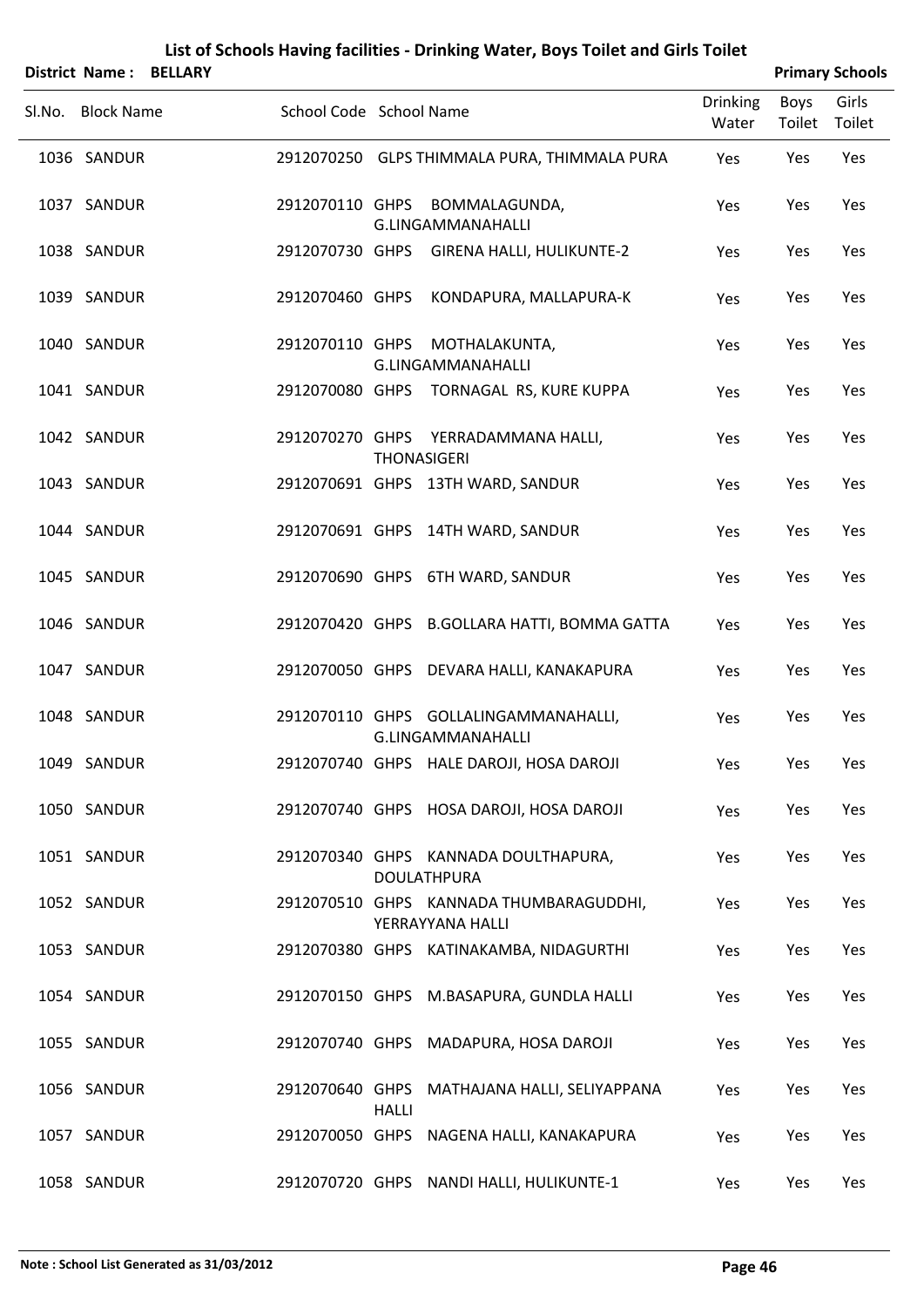|                   | <b>District Name: BELLARY</b> |                            |              |                                                                    |                          |                              | <b>Primary Schools</b> |
|-------------------|-------------------------------|----------------------------|--------------|--------------------------------------------------------------------|--------------------------|------------------------------|------------------------|
| Sl.No. Block Name |                               | School Code School Name    |              |                                                                    | <b>Drinking</b><br>Water | <b>Boys</b><br>Toilet Toilet | Girls                  |
| 1059 SANDUR       |                               |                            |              | 2912070170 GHPS SRI RAMASHETTY HALLI,<br><b>C.KERIYAGINA HALLI</b> | Yes                      | Yes                          | Yes                    |
| 1060 SANDUR       |                               |                            |              | 2912070510 GHPS SWAMY HALLI, YERRAYYANA HALLI                      | Yes                      | Yes                          | Yes                    |
| 1061 SANDUR       |                               |                            |              | 2912070640 GHPS THOKENA HALLI, SELIYAPPANA HALLI                   | Yes                      | Yes                          | Yes                    |
| 1062 SANDUR       |                               |                            |              | 2912070020 GHPS ANKAMMANAHAL, ANKAMMANAHAL                         | Yes                      | Yes                          | Yes                    |
| 1063 SANDUR       |                               |                            |              | 2912070010 GHPS GENATHIKATTI, AGRAHARA                             | Yes                      | Yes                          | Yes                    |
| 1064 SANDUR       |                               |                            |              | 2912070170 GHPS C.K.HALLI, C.KERIYAGINA HALLI                      | Yes                      | Yes                          | Yes                    |
| 1065 SANDUR       |                               |                            |              | 2912070710 GHPS HIREKEREYABINA HALLI,<br>HIREKEREYAGINA HALLI      | Yes                      | Yes                          | Yes                    |
| 1066 SANDUR       |                               |                            |              | 2912070070 GHPS KALINGERI , KALINGERI                              | Yes                      | Yes                          | Yes                    |
| 1067 SANDUR       |                               |                            | <b>KUPPA</b> | 2912070080 GHPS TELUGU THORANAGALLU(RS), KURE                      | Yes                      | Yes                          | Yes                    |
| 1068 SANDUR       |                               |                            |              | 2912070010 GHPS AGRAHARA, AGRAHARA                                 | Yes                      | Yes                          | Yes                    |
| 1069 SANDUR       |                               |                            |              | 2912070430 GHPS BANDRI, BANDRI                                     | Yes                      | Yes                          | Yes                    |
| 1070 SANDUR       |                               |                            |              | 2912070400 GHPS BANNIHATTI, BANNI HATTI                            | Yes                      | Yes                          | Yes                    |
| 1071 SANDUR       |                               |                            |              | 2912070160 GHPS C ANTHAPURA, CHIKKANTHAPURA                        | Yes                      | Yes                          | Yes                    |
| 1072 SANDUR       |                               |                            |              | 2912070300 GHPS D MALLAPURA, DEVARA MALLAPURA                      | Yes                      | Yes                          | Yes                    |
| 1073 SANDUR       |                               |                            |              | 2912070350 GHPS DHARMAPURA, DHARMAPURA                             | Yes                      | Yes                          | Yes                    |
| 1074 SANDUR       |                               |                            |              | 2912070320 GHPS DODDA ANTHAPURA, DODDA<br><b>ANTHAPURA</b>         | Yes                      | Yes                          | Yes                    |
| 1075 SANDUR       |                               |                            |              | 2912070330 GHPS DONIMALAI, DONIMALAI                               | Yes                      | Yes                          | Yes                    |
| 1076 SANDUR       |                               |                            |              | 2912070430 GHPS DPEP BANDRI, BANDRI                                | Yes                      | Yes                          | Yes                    |
| 1077 SANDUR       |                               |                            |              | 2912070120 GHPS GOURIPURA, GOURIPURA                               | Yes                      | Yes                          | Yes                    |
| 1078 SANDUR       |                               |                            |              | 2912070730 GHPS HULIKUNTI -2, HULIKUNTE-2                          | Yes                      | Yes                          | Yes                    |
| 1079 SANDUR       |                               |                            |              | 2912070210 GHPS JAISINGAPURA, JAISINGAPURA                         | Yes                      | Yes                          | Yes                    |
| 1080 SANDUR       |                               |                            |              | 2912070190 GHPS JIGENA HALLI, JIGENA HALLI                         | Yes                      | Yes                          | Yes                    |
| 1081 SANDUR       |                               | 2912070200 GHPS JOGA, JOGA |              |                                                                    | Yes                      | Yes                          | Yes                    |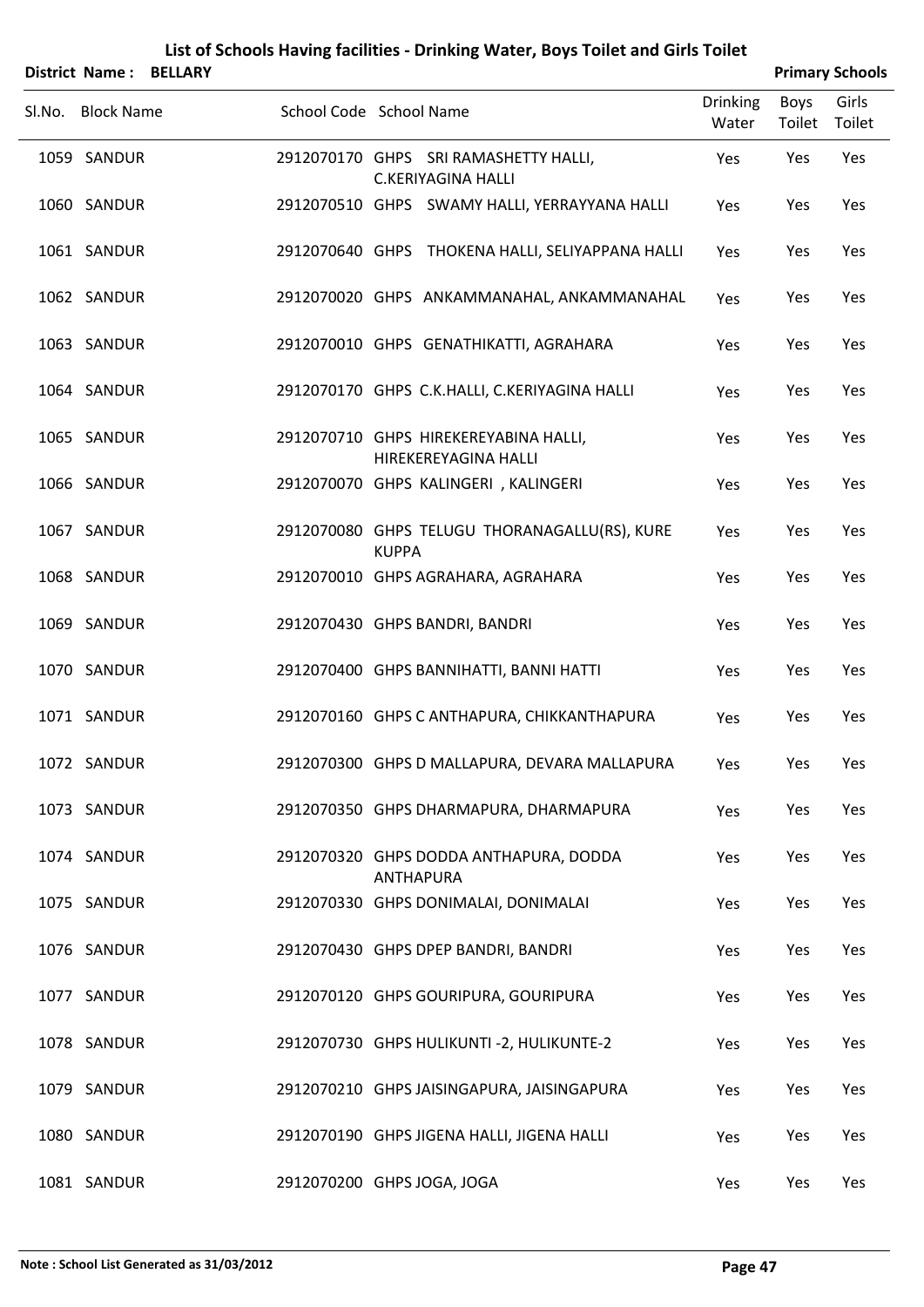|        | <b>District Name:</b> | <b>BELLARY</b> |                                                              |                          |                | <b>Primary Schools</b> |
|--------|-----------------------|----------------|--------------------------------------------------------------|--------------------------|----------------|------------------------|
| Sl.No. | <b>Block Name</b>     |                | School Code School Name                                      | <b>Drinking</b><br>Water | Boys<br>Toilet | Girls<br>Toilet        |
|        | 1082 SANDUR           |                | 2912070100 GHPS K NAGAR, KRISHNA NAGARA                      | Yes                      | Yes            | Yes                    |
|        | 1083 SANDUR           |                | 2912070090 GHPS KODALU, KODALU                               | Yes                      | Yes            | Yes                    |
|        | 1084 SANDUR           |                | 2912070080 GHPS KURE KUPPA, KURE KUPPA                       | Yes                      | Yes            | Yes                    |
|        | 1085 SANDUR           |                | 2912070600 GHPS LINGADHA HALLI, LINGADHA HALLI               | Yes                      | Yes            | Yes                    |
|        | 1086 SANDUR           |                | 2912070490 GHPS METRIKI, METRIKI                             | Yes                      | Yes            | Yes                    |
|        | 1087 SANDUR           |                | 2912070480 GHPS MURARI PURA, MURARI PURA                     | Yes                      | Yes            | Yes                    |
|        | 1088 SANDUR           |                | 2912070390 GHPS NAGALAPURA, NAGALAPURA                       | Yes                      | Yes            | Yes                    |
|        | 1089 SANDUR           |                | 2912070360 GHPS NARASINGAPURA, NARASINGAPURA                 | Yes                      | Yes            | Yes                    |
|        | 1090 SANDUR           |                | 2912070370 GHPS NARAYANAPURA, NARAYANAPURA                   | Yes                      | Yes            | Yes                    |
|        | 1091 SANDUR           |                | 2912070380 GHPS NIDAGURTHI, NIDAGURTHI                       | Yes                      | Yes            | Yes                    |
|        | 1092 SANDUR           |                | 2912070040 GHPS OBLAPURA S, OBALAPURA-S.                     | Yes                      | Yes            | Yes                    |
|        | 1093 SANDUR           |                | 2912070540 GHPS RAJAPURA, RAJAPURA                           | Yes                      | Yes            | Yes                    |
|        | 1094 SANDUR           |                | 2912070640 GHPS S HALLI, SELIYAPPANA HALLI                   | Yes                      | Yes            | Yes                    |
|        | 1095 SANDUR           |                | 2912070650 GHPS SIDDAPURA, SIDDAPURA                         | Yes                      | Yes            | Yes                    |
|        | 1096 SANDUR           |                | 2912070680 GHPS SOVENA HALLI, SOVENA HALLI                   | Yes                      | Yes            | Yes                    |
|        | 1097 SANDUR           |                | 2912070660 GHPS SUSHEELA NAGAR, SUSHEELA NAGAR               | Yes                      | Yes            | Yes                    |
|        | 1098 SANDUR           |                | 2912070230 GHPS THALURU, THALURU                             | Yes                      | Yes            | Yes                    |
|        | 1099 SANDUR           |                | 2912070220 GHPS THARA NAGARA ASHRAYA, THARA<br><b>NAGARA</b> | Yes                      | Yes            | Yes                    |
|        | 1100 SANDUR           |                | 2912070240 GHPS THIPPANA MARADI, THIPPANA MARADI             | Yes                      | Yes            | Yes                    |
|        | 1101 SANDUR           |                | 2912070270 GHPS THONASIGERI, THONASIGERI                     | Yes                      | Yes            | Yes                    |
|        | 1102 SANDUR           |                | 2912070260 GHPS THUMATI, THUMATI                             | Yes                      | Yes            | Yes                    |
|        | 1103 SANDUR           |                | 2912070030 GHPS UBBALAGUNDI, UBBALAGUNDI                     | Yes                      | Yes            | Yes                    |
|        | 1104 SANDUR           |                | 2912070610 GHPS VADDU, VADDU                                 | Yes                      | Yes            | Yes                    |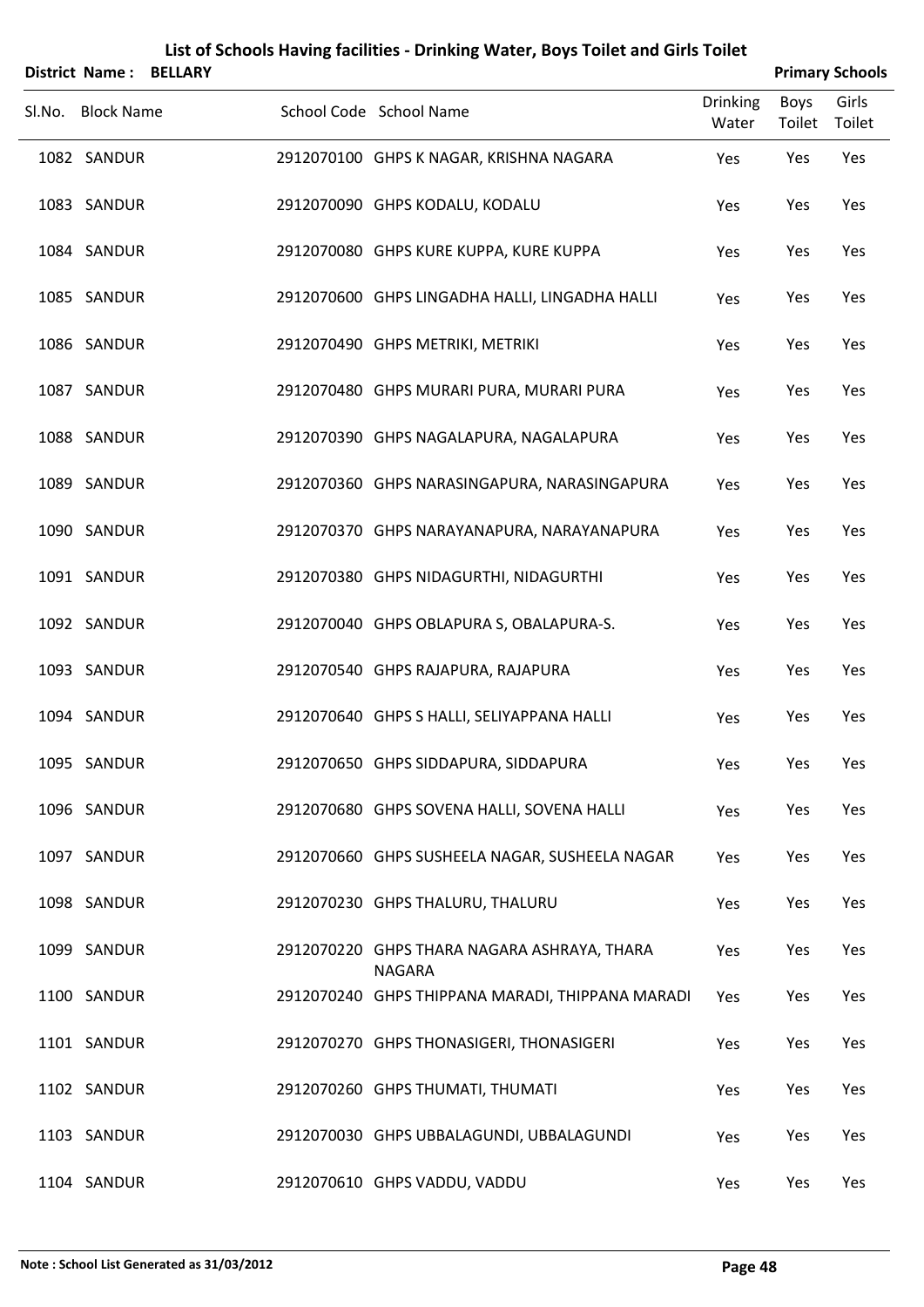|        |                   |                         |                  | List of Schools Having facilities - Drinking Water, Boys Toilet and Girls Toilet |                          |                       |                        |
|--------|-------------------|-------------------------|------------------|----------------------------------------------------------------------------------|--------------------------|-----------------------|------------------------|
|        | District Name:    | <b>BELLARY</b>          |                  |                                                                                  |                          |                       | <b>Primary Schools</b> |
| Sl.No. | <b>Block Name</b> | School Code School Name |                  |                                                                                  | <b>Drinking</b><br>Water | <b>Boys</b><br>Toilet | Girls<br>Toilet        |
|        | 1105 SANDUR       |                         |                  | 2912070630 GHPS VITTALAPURA, VITTALAPURA                                         | Yes                      | Yes                   | Yes                    |
|        | 1106 SANDUR       |                         | <b>HALLI</b>     | 2912070510 GHPS YERRAYYANA HALLI, YERRAYYANA                                     | Yes                      | Yes                   | Yes                    |
|        | 1107 SANDUR       |                         |                  | 2912070410 GHPS. S.BASAPURA, BASAPURA                                            | Yes                      | Yes                   | Yes                    |
|        | 1108 SANDUR       | 2912070070 GLPS         |                  | DODDA UPPARALLI, KALINGERI                                                       | Yes                      | Yes                   | Yes                    |
|        | 1109 SANDUR       | 2912070070 GLPS         |                  | HIREHAL, KALINGERI                                                               | Yes                      | Yes                   | Yes                    |
|        | 1110 SANDUR       | 2912070320 GLPS         | <b>ANTHAPURA</b> | KORACHERA HATTI, DODDA                                                           | Yes                      | Yes                   | Yes                    |
|        | 1111 SANDUR       | 2912070010 GLPS         |                  | S.HALLI GOLLARA HATTI, AGRAHARA                                                  | Yes                      | Yes                   | Yes                    |
|        | 1112 SANDUR       | 2912070691 GLPS         |                  | SANDUR 14 TH WARD, SANDUR                                                        | Yes                      | Yes                   | Yes                    |
|        | 1113 SANDUR       | 2912070010 GLPS         |                  | SURAVVANA HALLI, AGRAHARA                                                        | Yes                      | Yes                   | Yes                    |
|        | 1114 SANDUR       | 2912070510 GLPS         | <b>HALLI</b>     | SWAMY HALLI R.S., YERRAYYANA                                                     | Yes                      | Yes                   | Yes                    |
|        | 1115 SANDUR       | 2912070070 GLPS         |                  | URDU HIREHAL, KALINGERI                                                          | Yes                      | Yes                   | Yes                    |
|        | 1116 SANDUR       |                         |                  | 2912070690 GLPS 1ST WARD, SANDUR                                                 | Yes                      | Yes                   | Yes                    |
|        | 1117 SANDUR       |                         |                  | 2912070010 GLPS C.LAKLA HALLI, AGRAHARA                                          | Yes                      | Yes                   | Yes                    |
|        | 1118 SANDUR       |                         |                  | 2912070180 GLPS CHOORNUR G.HATTI, CHORANOOR                                      | Yes                      | Yes                   | Yes                    |
|        | 1119 SANDUR       |                         |                  | 2912070310 GLPS D BUDDENAHALLI, DEVARA<br><b>BUDDENAHALLI</b>                    | Yes                      | Yes                   | Yes                    |
|        | 1120 SANDUR       |                         |                  | 2912070430 GLPS G. KODI HALLI, BANDRI                                            | Yes                      | Yes                   | Yes                    |
|        | 1121 SANDUR       |                         | <b>HALLI</b>     | 2912070710 GLPS HALE JOGI KALLI, HIREKEREYAGINA                                  | Yes                      | Yes                   | Yes                    |
|        | 1122 SANDUR       |                         |                  | 2912070180 GLPS HALE VADDINAKATTI, CHORANOOR                                     | Yes                      | Yes                   | Yes                    |
|        | 1123 SANDUR       |                         | <b>HALLI</b>     | 2912070710 GLPS HOSA JOGI KALLU, HIREKEREYAGINA                                  | Yes                      | Yes                   | Yes                    |
|        | 1124 SANDUR       |                         |                  | 2912070710 GLPS KAPATARALA, HIREKEREYAGINA HALLI                                 | Yes                      | Yes                   | Yes                    |
|        | 1125 SANDUR       |                         |                  | 2912070630 GLPS KERE RAMPURA, VITTALAPURA                                        | Yes                      | Yes                   | Yes                    |
|        | 1126 SANDUR       |                         |                  | 2912070580 GLPS M.LAKKALA HALLI, LAKKALA HALLI                                   | Yes                      | Yes                   | Yes                    |
|        |                   |                         |                  |                                                                                  |                          |                       |                        |

1127 SANDUR 2912070450 GLPS MALLAPURA U, MALLAPURA-U. Yes Yes Yes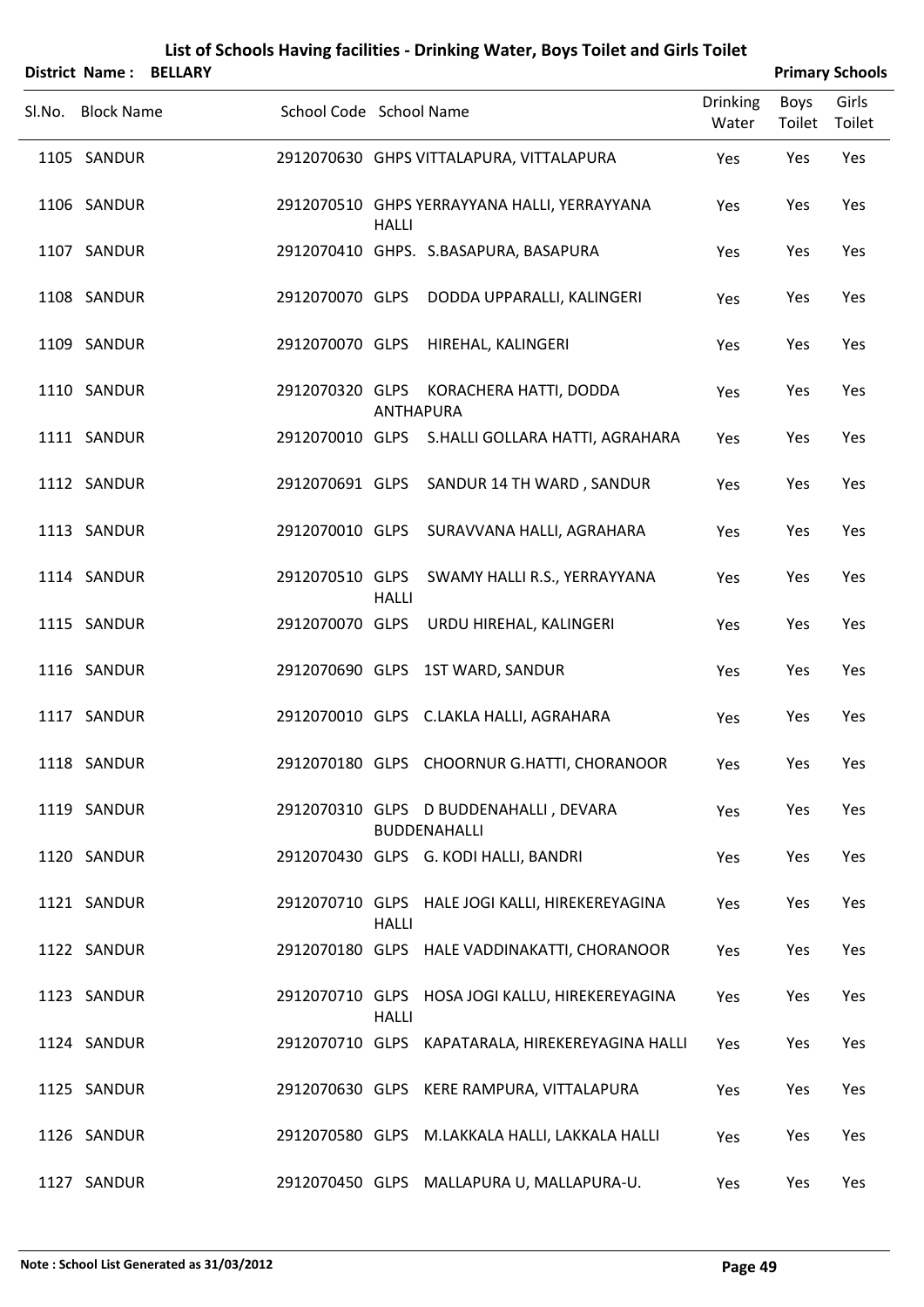|        | District Name:    | <b>BELLARY</b> |                         |              |                                                           |                          |                       | <b>Primary Schools</b> |
|--------|-------------------|----------------|-------------------------|--------------|-----------------------------------------------------------|--------------------------|-----------------------|------------------------|
| Sl.No. | <b>Block Name</b> |                | School Code School Name |              |                                                           | <b>Drinking</b><br>Water | <b>Boys</b><br>Toilet | Girls<br>Toilet        |
|        | 1128 SANDUR       |                |                         |              | 2912070010 GLPS MALLARA HALLI, AGRAHARA                   | Yes                      | Yes                   | Yes                    |
|        | 1129 SANDUR       |                |                         |              | 2912070010 GLPS NALLABANDA, AGRAHARA                      | Yes                      | Yes                   | Yes                    |
|        | 1130 SANDUR       |                |                         |              | 2912070180 GLPS R.GOLLARA HATTI, CHORANOOR                | Yes                      | Yes                   | Yes                    |
|        | 1131 SANDUR       |                |                         |              | 2912070680 GLPS SANNA UPPARA HALLI, SOVENA HALLI          | Yes                      | Yes                   | Yes                    |
|        | 1132 SANDUR       |                |                         |              | 2912070260 GLPS THUMATI THANDA, THUMATI                   | Yes                      | Yes                   | Yes                    |
|        | 1133 SANDUR       |                |                         |              | 2912070190 GLPS THYAGADAL, JIGENA HALLI                   | Yes                      | Yes                   | Yes                    |
|        | 1134 SANDUR       |                |                         |              | 2912070730 GLPS UTHARA MALE, HULIKUNTE-2                  | Yes                      | Yes                   | Yes                    |
|        | 1135 SANDUR       |                |                         |              | 2912070180 GLPS VADERA HALLI, CHORANOOR                   | Yes                      | Yes                   | Yes                    |
|        | 1136 SANDUR       |                |                         |              | 2912070210 GLPS VENKATAGIRI, JAISINGAPURA                 | Yes                      | Yes                   | Yes                    |
|        | 1137 SANDUR       |                |                         |              | 2912070700 GLPS HAVINAMADUGU, HAVINAMADUGU                | Yes                      | Yes                   | Yes                    |
|        | 1138 SANDUR       |                |                         | <b>HALLI</b> | 2912070710 GLPS HUCHENA HALLI, HIREKEREYAGINA             | Yes                      | Yes                   | Yes                    |
|        | 1139 SANDUR       |                |                         |              | 2912070290 GLPS KAMMATHUR,<br>DEOGIRI(KAMMATHUR)          | Yes                      | Yes                   | Yes                    |
|        | 1140 SANDUR       |                |                         |              | 2912070130 GLPS G PURAM M, VITTALAPURA,<br>GANGALAPURA.M  | Yes                      | Yes                   | Yes                    |
|        | 1141 SANDUR       |                |                         |              | 2912070140 GLPS GANGLAPURA S BANNIHATTI,<br>GANGALAPURA.S | Yes                      | Yes                   | Yes                    |
|        | 1142 SANDUR       |                |                         |              | 2912070150 GLPS GUNDLA HALLI, GUNDLA HALLI                | Yes                      | Yes                   | Yes                    |
|        | 1143 SANDUR       |                |                         |              | 2912070180 GLPS HOSA VADDINAKATTI, CHORANOOR              | Yes                      | Yes                   | Yes                    |
|        | 1144 SANDUR       |                |                         |              | 2912070460 GLPS MALLAPURA K, MALLAPURA-K                  | Yes                      | Yes                   | Yes                    |
|        | 1145 SANDUR       |                |                         |              | 2912070830 GLPS MARUTLA, MARUTHALA(LESS POP)              | Yes                      | Yes                   | Yes                    |
|        | 1146 SANDUR       |                |                         |              | 2912070500 GLPS SULTANPURA, YERABANA HALLI                | Yes                      | Yes                   | Yes                    |
|        | 1147 SANDUR       |                |                         |              | 2912070693 GLPS APMC ASHRAYA SANDUR, SANDUR               | Yes                      | Yes                   | Yes                    |
|        | 1148 SANDUR       |                |                         |              | 2912070180 GLPS ASHRAYA CHORNOOR, CHORANOOR               | Yes                      | Yes                   | Yes                    |
|        | 1149 SANDUR       |                |                         | SANDUR       | 2912070696 GLPS ASHRAYA COLONY DAULATHPURA,               | Yes                      | Yes                   | Yes                    |
|        | 1150 SANDUR       |                |                         | NAGARA       | 2912070100 GLPS ASHRAYA KRISHNA NAGARA, KRISHNA           | Yes                      | Yes                   | Yes                    |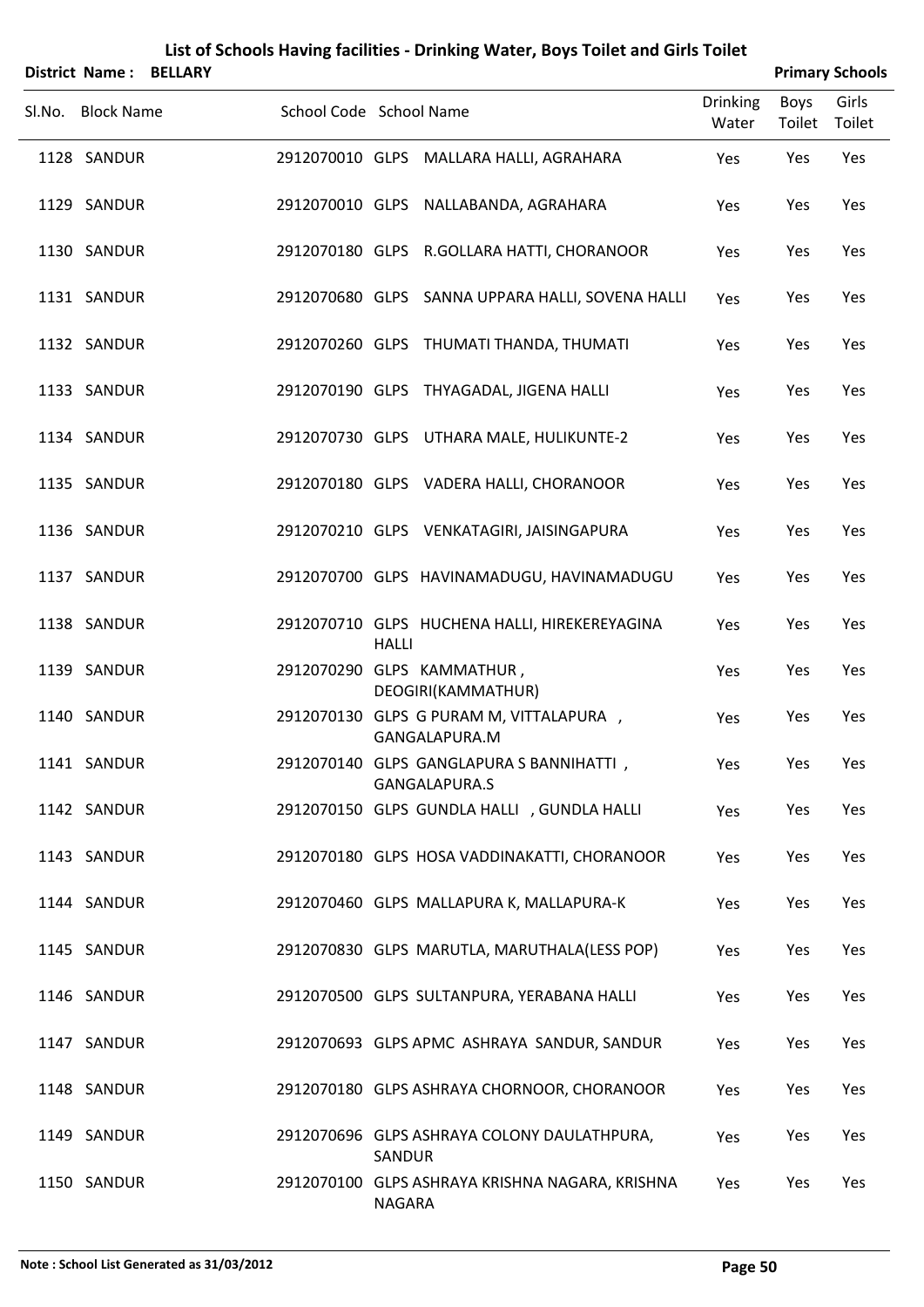| <b>District Name:</b> | <b>BELLARY</b> |                         |                     | List of Schools Having facilities - Drinking Water, Boys Toilet and Girls Toilet |                          |                | <b>Primary Schools</b> |
|-----------------------|----------------|-------------------------|---------------------|----------------------------------------------------------------------------------|--------------------------|----------------|------------------------|
| Sl.No. Block Name     |                | School Code School Name |                     |                                                                                  | <b>Drinking</b><br>Water | Boys<br>Toilet | Girls<br>Toilet        |
| 1151 SANDUR           |                |                         | <b>SOVENA HALLI</b> | 2912070680 GLPS ASHYARYA COLONY SOVENAHALLI,                                     | Yes                      | Yes            | Yes                    |
| 1152 SANDUR           |                |                         |                     | 2912070695 GLPS BHAGYA JYOTHI COLONY, SANDUR                                     | Yes                      | Yes            | Yes                    |
| 1153 SANDUR           |                |                         | <b>MALLAPURA</b>    | 2912070300 GLPS D M GOLLARAHATTI, DEVARA                                         | Yes                      | Yes            | Yes                    |
| 1154 SANDUR           |                |                         |                     | 2912070741 GLPS HOSADOROJI, HOSA DAROJI                                          | Yes                      | Yes            | Yes                    |
| 1155 SANDUR           |                |                         |                     | 2912070900 GLPS HOSUR, YERRADAMMANA HALLI                                        | Yes                      | Yes            | Yes                    |
| 1156 SANDUR           |                |                         |                     | 2912070430 GLPS K, GOLARAHATI, BANDRI                                            | Yes                      | Yes            | Yes                    |
| 1157 SANDUR           |                |                         |                     | 2912070060 GLPS KARTHIKESHWARA, KARTHIKESWARA                                    | Yes                      | Yes            | Yes                    |
| 1158 SANDUR           |                |                         |                     | 2912070470 GLPS MALAPURA, MALAPURA                                               | Yes                      | Yes            | Yes                    |
| 1159 SANDUR           |                |                         |                     | 2912070741 GLPS OLD MADAPURA, HOSA DAROJI                                        | Yes                      | Yes            | Yes                    |
| 1160 SANDUR           |                |                         |                     | 2912070250 GLPS ORVAI CROSS, THIMMALA PURA                                       | Yes                      | Yes            | Yes                    |
| 1161 SANDUR           |                |                         |                     | 2912070560 GLPS RAMA SAGARA, RAMA SAGAR                                          | Yes                      | Yes            | Yes                    |
| 1162 SANDUR           |                |                         |                     | 2912070550 GLPS RAMAGHADA, RAMAGHADA                                             | Yes                      | Yes            | Yes                    |
| 1163 SANDUR           |                |                         |                     | 2912070530 GLPS RANAJITHPURA, RANAJITHPURA                                       | Yes                      | Yes            | Yes                    |
| 1164 SANDUR           |                |                         |                     | 2912070692 GLPS SEENABASAPPA CAMP, SANDUR                                        | Yes                      | Yes            | Yes                    |
| 1165 SANDUR           |                |                         |                     | 2912070330 GLPS SHANTHI NAGARA, DONIMALAI                                        | Yes                      | Yes            | Yes                    |
| 1166 SANDUR           |                |                         |                     | 2912070521 GLPS SIDDARAMESHWARA BADAWANEY<br>NGR, YESWANTHA NAGARA               | Yes                      | Yes            | Yes                    |
| 1167 SANDUR           |                |                         |                     | 2912070670 GLPS SOMALAPURA, SOMALAPURA                                           | Yes                      | Yes            | Yes                    |
| 1168 SANDUR           |                |                         | THORANAGALLU        | 2912070280 GLPS THORANAGALLU VILLAGE,                                            | Yes                      | Yes            | Yes                    |
| 1169 SANDUR           |                |                         |                     | 2912070080 GLPS THORANAGALLUU RS, KURE KUPPA                                     | Yes                      | Yes            | Yes                    |
| 1170 SANDUR           |                |                         |                     | 2912070620 GLPS VITTALA NAGARA, VITTALA NAGARA                                   | Yes                      | Yes            | Yes                    |
| 1171 SANDUR           |                |                         |                     | 2912070220 GMHPS THARA NAGARA, THARA NAGARA                                      | Yes                      | Yes            | Yes                    |
| 1172 SANDUR           |                |                         |                     | 2912070690 GMHPS KUMARA SWAMY, SANDUR                                            | Yes                      | Yes            | Yes                    |
| 1173 SANDUR           |                |                         | <b>NAGARA</b>       | 2912070440 GMHPS BHUJANGA NAGARA, BHUJANGA                                       | Yes                      | Yes            | Yes                    |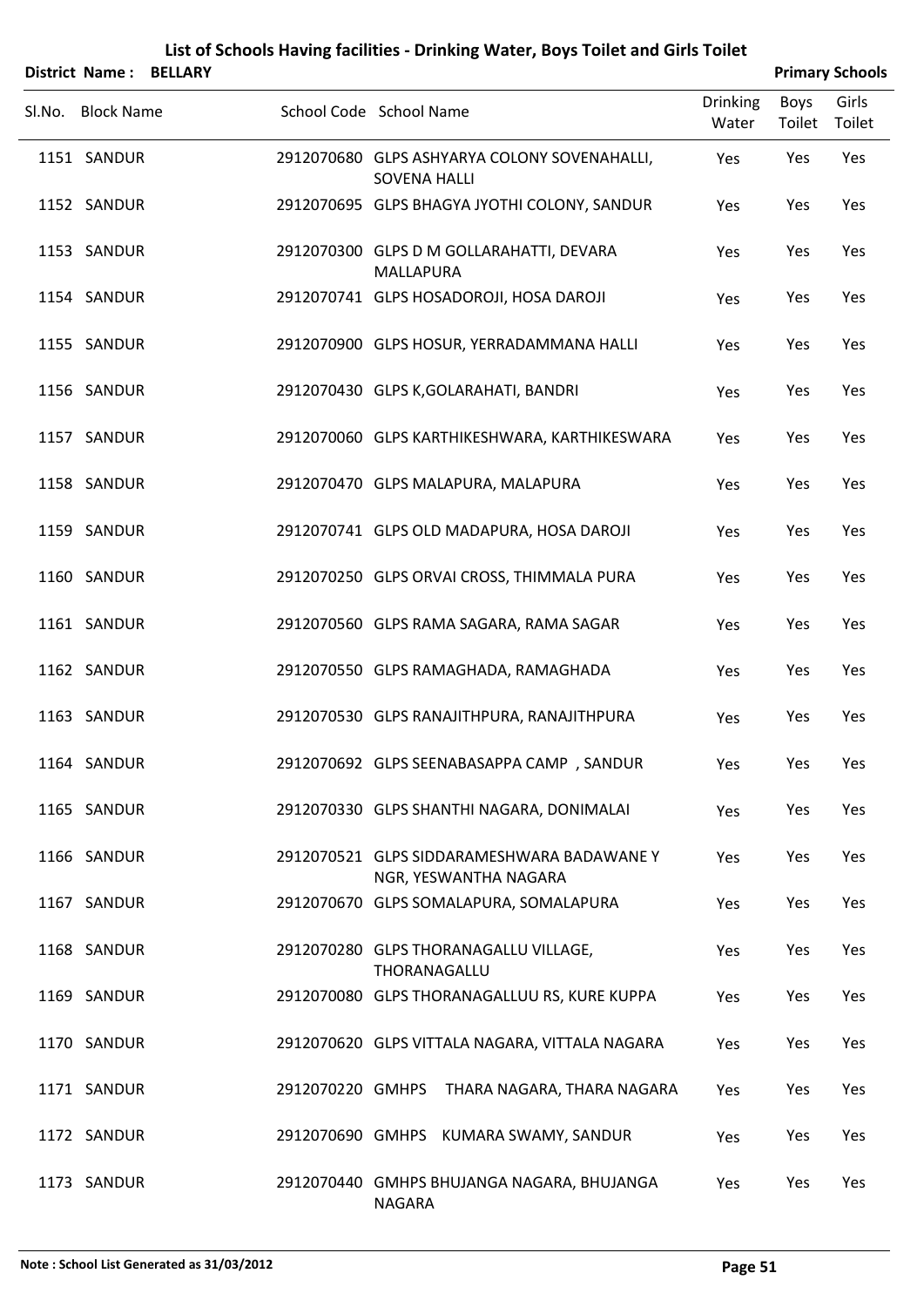| District Name:    | <b>BELLARY</b>          |                  | List of Schools Having facilities - Drinking Water, Boys Toilet and Girls Toilet |                          |                       | <b>Primary Schools</b> |
|-------------------|-------------------------|------------------|----------------------------------------------------------------------------------|--------------------------|-----------------------|------------------------|
| Sl.No. Block Name | School Code School Name |                  |                                                                                  | <b>Drinking</b><br>Water | <b>Boys</b><br>Toilet | Girls<br>Toilet        |
| 1174 SANDUR       |                         |                  | 2912070420 GMHPS BOMMA GATTA, BOMMA GATTA                                        | Yes                      | Yes                   | Yes                    |
| 1175 SANDUR       |                         |                  | 2912070181 GMHPS CHORNOOR, CHORANOOR                                             | Yes                      | Yes                   | Yes                    |
| 1176 SANDUR       |                         |                  | 2912070590 GMHPS LAKSHMIPURA, LAKSHMIPURA                                        | Yes                      | Yes                   | Yes                    |
| 1177 SANDUR       |                         |                  | 2912070280 GMHPS THORANAGALLU, THORANAGALLU                                      | Yes                      | Yes                   | Yes                    |
| 1178 SANDUR       |                         |                  | 2912070520 GMHPS YESWNT NGR, YESWANTHA NAGARA                                    | Yes                      | Yes                   | Yes                    |
| 1179 SANDUR       |                         | SANDUR           | 2912070696 GOVT. ADRSHA VIDYALAYA SANDUR,                                        | Yes                      | Yes                   | Yes                    |
| 1180 SANDUR       |                         |                  | 2912070690 GUHPS SANDUR, SANDUR                                                  | Yes                      | Yes                   | Yes                    |
| 1181 SANDUR       |                         |                  | 2912070180 GUHPS CHORANOOR, CHORANOOR                                            | Yes                      | Yes                   | Yes                    |
| 1182 SANDUR       |                         |                  | 2912070340 GUHPS DOULATHPURA, DOULATHPURA                                        | Yes                      | Yes                   | Yes                    |
| 1183 SANDUR       |                         |                  | 2912070520 GUHPS YESWNT NGR, YESWANTHA NAGARA                                    | Yes                      | Yes                   | Yes                    |
| 1184 SANDUR       |                         |                  | 2912070741 GULPS MADAPURA, HOSA DAROJI                                           | Yes                      | Yes                   | Yes                    |
| 1185 SANDUR       |                         |                  | 2912070740 GULPS HOSA DAROJI, HOSA DAROJI                                        | Yes                      | Yes                   | Yes                    |
| 1186 SANDUR       |                         |                  | 2912070220 GULPS THARA NAGARA, THARA NAGARA                                      | Yes                      | Yes                   | Yes                    |
| 1187 SANDUR       |                         |                  | 2912070691 GULPS HOSA CHAPPARDA HALLI, SANDUR                                    | Yes                      | Yes                   | Yes                    |
| 1188 SANDUR       |                         |                  | 2912070100 GULPS K NAGAR, KRISHNA NAGARA                                         | Yes                      | Yes                   | Yes                    |
| 1189 SANDUR       |                         |                  | 2912070190 GULPS THYAGADAL, JIGENA HALLI                                         | Yes                      | Yes                   | Yes                    |
| 1190 SANDUR       |                         |                  | 2912070080 GULPS TORNAGAL-RS, KURE KUPPA                                         | Yes                      | Yes                   | Yes                    |
| 1191 SANDUR       |                         |                  | 2912070420 K.G.B.V BOMMAGATTA, BOMMA GATTA                                       | Yes                      | Yes                   | Yes                    |
| 1192 SIRUGUPPA    |                         |                  | 2912080040 GHPS ARALIGANOOR, ARALIGANOOR                                         | Yes                      | Yes                   | Yes                    |
| 1193 SIRUGUPPA    |                         | <b>SIRUGUPPA</b> | 2912080848 ADARSHA VIDYALAYA SIRUGUPPA,                                          | Yes                      | Yes                   | Yes                    |
| 1194 SIRUGUPPA    | 2912080850 GHPS         |                  | DEVI NAGAR, THEKKALAKOTA                                                         | Yes                      | Yes                   | Yes                    |
| 1195 SIRUGUPPA    | 2912080840 GHPS         |                  | G.S. S.G., SIRUGUPPA                                                             | Yes                      | Yes                   | Yes                    |
| 1196 SIRUGUPPA    | 2912080840 GHPS         |                  | R.Q., SIRUGUPPA                                                                  | Yes                      | Yes                   | Yes                    |

#### **Note : School List Generated as 31/03/2012 Page 52**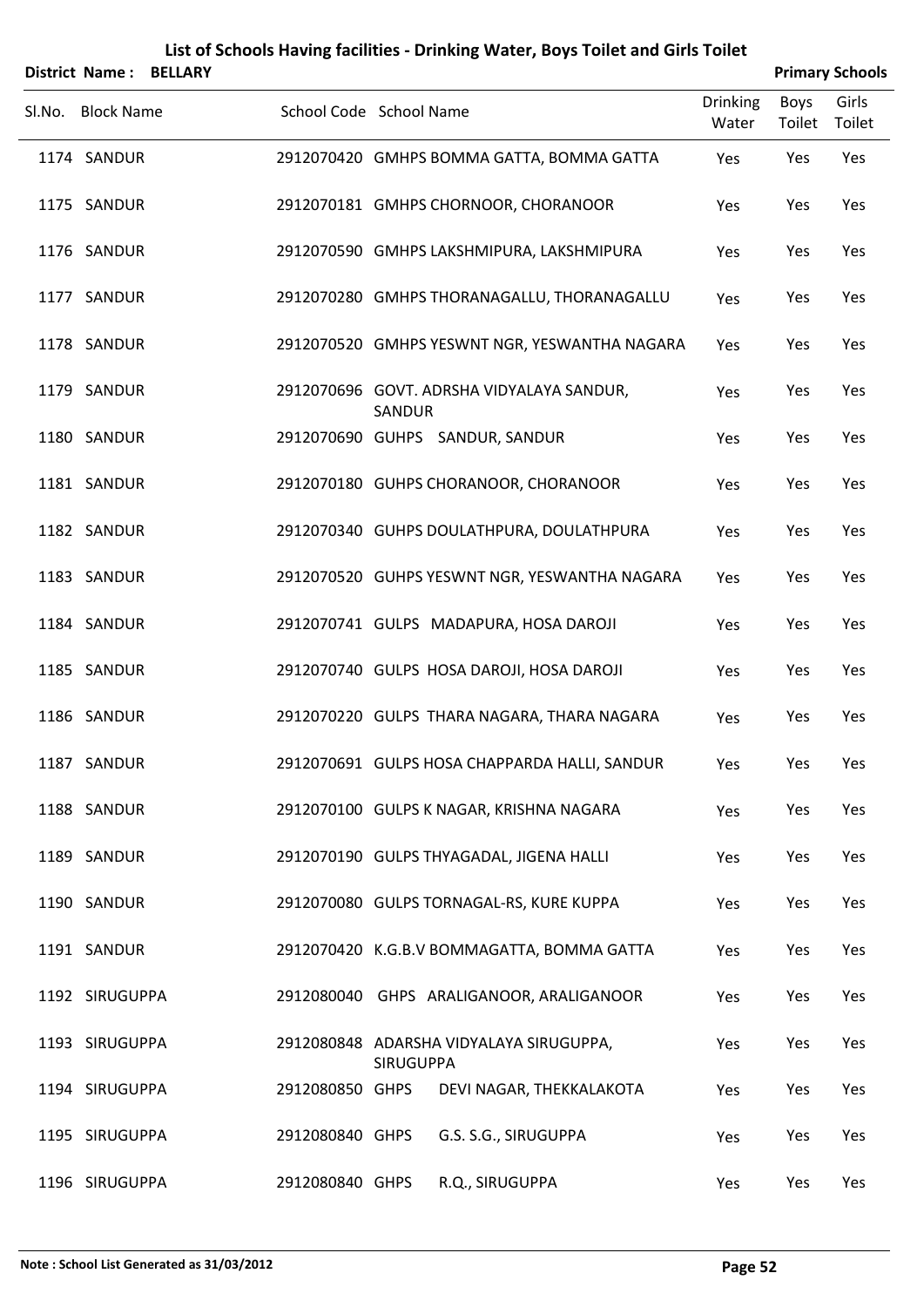|  | List of Schools Having facilities - Drinking Water, Boys Toilet and Girls Toilet |
|--|----------------------------------------------------------------------------------|
|--|----------------------------------------------------------------------------------|

|                   | <b>District Name: BELLARY</b> |                         |                |                                                |                          |                | <b>Primary Schools</b> |
|-------------------|-------------------------------|-------------------------|----------------|------------------------------------------------|--------------------------|----------------|------------------------|
| Sl.No. Block Name |                               | School Code School Name |                |                                                | <b>Drinking</b><br>Water | Boys<br>Toilet | Girls<br>Toilet        |
| 1197 SIRUGUPPA    |                               | 2912080850 GHPS         |                | S.W.U. T.KOTE, THEKKALAKOTA                    | Yes                      | Yes            | Yes                    |
| 1198 SIRUGUPPA    |                               | 2912080840 GHPS         |                | A.R.S., SIRUGUPPA                              | Yes                      | Yes            | Yes                    |
| 1199 SIRUGUPPA    |                               | 2912080841 GHPS         |                | ASHRAYA YOJANE, SIRUGUPPA                      | Yes                      | Yes            | Yes                    |
| 1200 SIRUGUPPA    |                               | 2912080841 GHPS         |                | K.H.B. COLONY, SIRUGUPPA                       | Yes                      | Yes            | Yes                    |
| 1201 SIRUGUPPA    |                               |                         |                | 2912080840 GHPS 7TH & 8TH WARD, SIRUGUPPA      | Yes                      | Yes            | Yes                    |
| 1202 SIRUGUPPA    |                               |                         |                | 2912080410 GHPS BANJARA HATTI, KENCHANA GUDDA  | Yes                      | Yes            | Yes                    |
| 1203 SIRUGUPPA    |                               |                         |                | 2912080310 GHPS CHENNAPATNA, HAVINAHAL         | Yes                      | Yes            | Yes                    |
| 1204 SIRUGUPPA    |                               |                         |                | 2912080330 GHPS HIREHAL, HIREHAL               | Yes                      | Yes            | Yes                    |
| 1205 SIRUGUPPA    |                               |                         |                | 2912080420 GHPS KONCHIGERI, KONCHIGERI         | Yes                      | Yes            | Yes                    |
| 1206 SIRUGUPPA    |                               |                         | <b>CHINTHA</b> | 2912080450 GHPS KOTHALA CHINTHA, KOTHALA       | Yes                      | Yes            | Yes                    |
| 1207 SIRUGUPPA    |                               |                         |                | 2912080540 GHPS MOTA SUGUR, MOTA SUGUR         | Yes                      | Yes            | Yes                    |
| 1208 SIRUGUPPA    |                               |                         |                | 2912080590 GHPS NADANGA, NADANGA               | Yes                      | Yes            | Yes                    |
| 1209 SIRUGUPPA    |                               |                         |                | 2912080580 GHPS RUDRAPADHA, NADAVI             | Yes                      | Yes            | Yes                    |
| 1210 SIRUGUPPA    |                               |                         |                | 2912080280 GHPS S.W.S., HALEKOTE               | Yes                      | Yes            | Yes                    |
| 1211 SIRUGUPPA    |                               |                         |                | 2912080300 GHPS S.W.S., HATCHOLLI              | Yes                      | Yes            | Yes                    |
| 1212 SIRUGUPPA    |                               |                         |                | 2912080440 GHPS S.W.S., KOTEHAL SUGUR          | Yes                      | Yes            | Yes                    |
| 1213 SIRUGUPPA    |                               |                         |                | 2912080630 GHPS S.W.S., RARAVI                 | Yes                      | Yes            | Yes                    |
| 1214 SIRUGUPPA    |                               |                         |                | 2912080060 GHPS SRI NAGAR CAMP, BAGGURU        | Yes                      | Yes            | Yes                    |
| 1215 SIRUGUPPA    |                               |                         |                | 2912080700 GHPS TALUR, TALUR                   | Yes                      | Yes            | Yes                    |
| 1216 SIRUGUPPA    |                               |                         |                | 2912080710 GHPS TONDEHAL, TONDEHAL             | Yes                      | Yes            | Yes                    |
| 1217 SIRUGUPPA    |                               |                         |                | 2912080010 GHPS AGASANUR, AGASANUR             | Yes                      | Yes            | Yes                    |
| 1218 SIRUGUPPA    |                               |                         |                | 2912080170 GHPS CHIKKA BELLARY, CHIKKA BELLARY | Yes                      | Yes            | Yes                    |
| 1219 SIRUGUPPA    |                               |                         |                | 2912080190 GHPS DASAPURA, DASAPURA             | Yes                      | Yes            | Yes                    |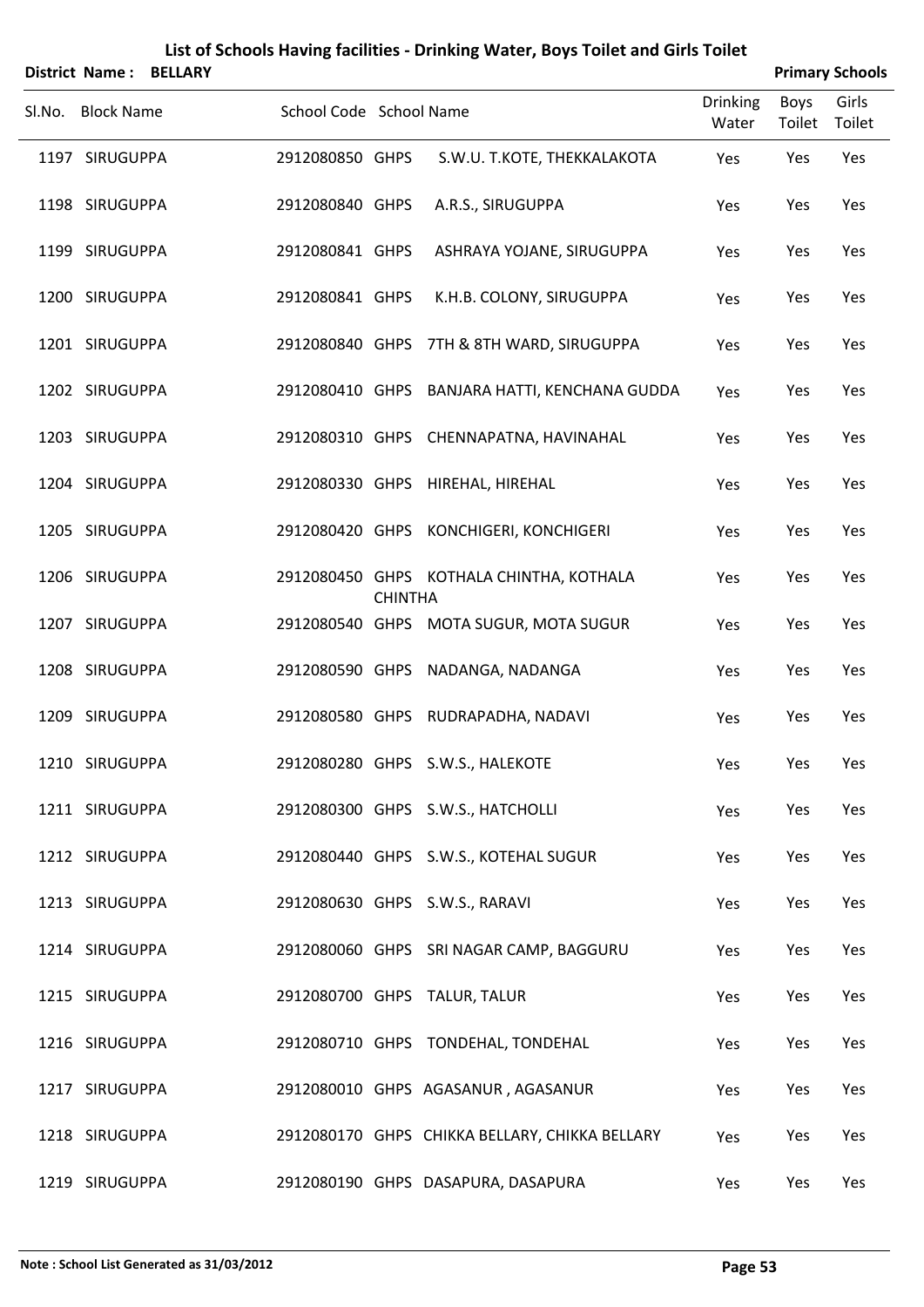|                   | District Name: BELLARY |                         |  |                                                           |                          |                | <b>Primary Schools</b> |
|-------------------|------------------------|-------------------------|--|-----------------------------------------------------------|--------------------------|----------------|------------------------|
| Sl.No. Block Name |                        | School Code School Name |  |                                                           | <b>Drinking</b><br>Water | Boys<br>Toilet | Girls<br>Toilet        |
| 1220 SIRUGUPPA    |                        |                         |  | 2912080320 GHPS HERKAL, HERKAL                            | Yes                      | Yes            | Yes                    |
| 1221 SIRUGUPPA    |                        |                         |  | 2912080360 GHPS ITTIGEHAL, ITTIGEHAL                      | Yes                      | Yes            | Yes                    |
| 1222 SIRUGUPPA    |                        |                         |  | 2912080380 GHPS KANCHAGARA BELAGAL,<br>KANCHAGARA BELAGAL | Yes                      | Yes            | Yes                    |
| 1223 SIRUGUPPA    |                        |                         |  | 2912080390 GHPS KARACHIGANUR, KARACHIGANUR                | Yes                      | Yes            | Yes                    |
| 1224 SIRUGUPPA    |                        |                         |  | 2912080470 GHPS KOORIGANOOR, KOORIGANOOR                  | Yes                      | Yes            | Yes                    |
| 1225 SIRUGUPPA    |                        |                         |  | 2912080460 GHPS KUDADHARAHAL, KUDADHARAHAL                | Yes                      | Yes            | Yes                    |
| 1226 SIRUGUPPA    |                        |                         |  | 2912080500 GHPS MANNUR, MANNUR                            | Yes                      | Yes            | Yes                    |
| 1227 SIRUGUPPA    |                        |                         |  | 2912080550 GHPS MUDDATANUR, MUDDATANUR                    | Yes                      | Yes            | Yes                    |
| 1228 SIRUGUPPA    |                        |                         |  | 2912080580 GHPS NADAVI, NADAVI                            | Yes                      | Yes            | Yes                    |
| 1229 SIRUGUPPA    |                        |                         |  | 2912080640 GHPS RAVIHAL, RAVIHAL                          | Yes                      | Yes            | Yes                    |
| 1230 SIRUGUPPA    |                        |                         |  | 2912080680 GHPS SIRIGERI, SIRIGERI                        | Yes                      | Yes            | Yes                    |
| 1231 SIRUGUPPA    |                        |                         |  | 2912080350 GHPS IBRAHIMPURA, IBRAHIMPURA                  | Yes                      | Yes            | Yes                    |
| 1232 SIRUGUPPA    |                        |                         |  | 2912080410 GHPS K.GUDDA, KENCHANA GUDDA                   | Yes                      | Yes            | Yes                    |
| 1233 SIRUGUPPA    |                        |                         |  | 2912080480 GHPS KURUVALLI, KURUVALLI                      | Yes                      | Yes            | Yes                    |
| 1234 SIRUGUPPA    |                        |                         |  | 2912080510 GHPS MANNUR SUGUR, MANNUR SUGUR                | Yes                      | Yes            | Yes                    |
| 1235 SIRUGUPPA    |                        |                         |  | 2912080560 GHPS MUDENUR, MUDENUR                          | Yes                      | Yes            | Yes                    |
| 1236 SIRUGUPPA    |                        |                         |  | 2912080750 GHPS ULURU, ULURU                              | Yes                      | Yes            | Yes                    |
| 1237 SIRUGUPPA    |                        |                         |  | 2912080851 GHPS (HIGH SCHOOL AREA), THEKKALAKOTA          | Yes                      | Yes            | Yes                    |
| 1238 SIRUGUPPA    |                        |                         |  | 2912080400 GHPS [SANTHE PETE] KARUR SIRUG, KARUR          | Yes                      | Yes            | Yes                    |
| 1239 SIRUGUPPA    |                        |                         |  | 2912080110 GHPS B.M.SUGURU, B.M.SUGURU                    | Yes                      | Yes            | Yes                    |
| 1240 SIRUGUPPA    |                        |                         |  | 2912080060 GHPS BAGGURU, BAGGURU                          | Yes                      | Yes            | Yes                    |
| 1241 SIRUGUPPA    |                        |                         |  | 2912080070 GHPS BALAKUNDI, BALAKUNDI                      | Yes                      | Yes            | Yes                    |
| 1242 SIRUGUPPA    |                        |                         |  | 2912080080 GHPS BANDRAL, BANDRAL                          | Yes                      | Yes            | Yes                    |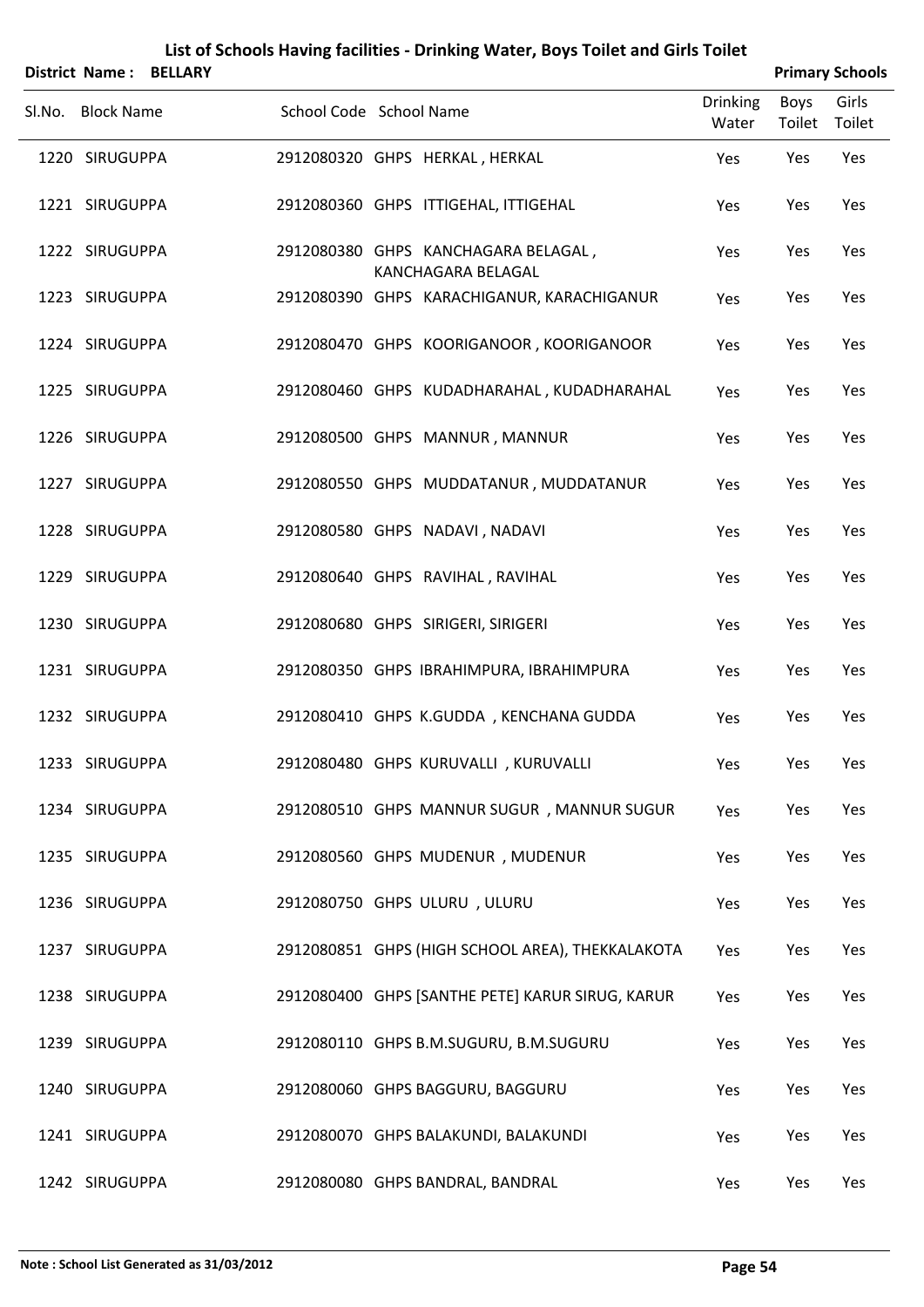|        | <b>District Name:</b> | <b>BELLARY</b> |                                                  |                          |                | <b>Primary Schools</b> |
|--------|-----------------------|----------------|--------------------------------------------------|--------------------------|----------------|------------------------|
| Sl.No. | <b>Block Name</b>     |                | School Code School Name                          | <b>Drinking</b><br>Water | Boys<br>Toilet | Girls<br>Toilet        |
|        | 1243 SIRUGUPPA        |                | 2912080100 GHPS BEERAHALLI, BEERALLI             | Yes                      | Yes            | Yes                    |
|        | 1244 SIRUGUPPA        |                | 2912080050 GHPS BHAGEWADI, BHAGEWADI             | Yes                      | Yes            | Yes                    |
|        | 1245 SIRUGUPPA        |                | 2912080130 GHPS BHUDAGUPPA, BUDUGUPPA            | Yes                      | Yes            | Yes                    |
|        | 1246 SIRUGUPPA        |                | 2912080150 GHPS BHYRAPURA, BHYRAPURA             | Yes                      | Yes            | Yes                    |
|        | 1247 SIRUGUPPA        |                | 2912080120 GHPS BOMMALAPURA, BOMMALAPURA         | Yes                      | Yes            | Yes                    |
|        | 1248 SIRUGUPPA        |                | 2912080180 GHPS DARUR CROSS, DARUR               | Yes                      | Yes            | Yes                    |
|        | 1249 SIRUGUPPA        |                | 2912080180 GHPS DARUR, DARUR                     | Yes                      | Yes            | Yes                    |
|        | 1250 SIRUGUPPA        |                | 2912080200 GHPS DESANUR, DESANUR                 | Yes                      | Yes            | Yes                    |
|        | 1251 SIRUGUPPA        |                | 2912080220 GHPS GAJAGINAHAL, GAJAGINAHAL         | Yes                      | Yes            | Yes                    |
|        | 1252 SIRUGUPPA        |                | 2912080230 GHPS GOSABAL, GOSABAL                 | Yes                      | Yes            | Yes                    |
|        | 1253 SIRUGUPPA        |                | 2912080270 GHPS HAGALUR HOSALLI, HAGALUR HOSALLI | Yes                      | Yes            | Yes                    |
|        | 1254 SIRUGUPPA        |                | 2912080260 GHPS HAGALUR, HAGALUR                 | Yes                      | Yes            | Yes                    |
|        | 1255 SIRUGUPPA        |                | 2912080280 GHPS HALEKOTE, HALEKOTE               | Yes                      | Yes            | Yes                    |
|        | 1256 SIRUGUPPA        |                | 2912080310 GHPS HAVINAHAL, HAVINAHAL             | Yes                      | Yes            | Yes                    |
|        | 1257 SIRUGUPPA        |                | 2912080740 GHPS HUDEGOLA, HUDEGOLA               | Yes                      | Yes            | Yes                    |
|        | 1258 SIRUGUPPA        |                | 2912080610 GHPS NAGARAHAL, NAGARAHAL             | Yes                      | Yes            | Yes                    |
|        | 1259 SIRUGUPPA        |                | 2912080620 GHPS POPPANAHAL, POPPANAHAL           | Yes                      | Yes            | Yes                    |
|        | 1260 SIRUGUPPA        |                | 2912080630 GHPS RARAVI, RARAVI                   | Yes                      | Yes            | Yes                    |
|        | 1261 SIRUGUPPA        |                | 2912080660 GHPS SANAVASAPUR , SANAVASPURA        | Yes                      | Yes            | Yes                    |
|        | 1262 SIRUGUPPA        |                | 2912080680 GHPS SWS SIRIGERI, SIRIGERI           | Yes                      | Yes            | Yes                    |
|        | 1263 SIRUGUPPA        |                | 2912080841 GHPS SWS 7TH & 8TH WARD, SIRUGUPPA    | Yes                      | Yes            | Yes                    |
|        | 1264 SIRUGUPPA        |                | 2912080730 GHPS T.SALLA KUDLUR, T.SALLA KUDLUR   | Yes                      | Yes            | Yes                    |
|        | 1265 SIRUGUPPA        |                | 2912080760 GHPS UPPARA HOSALLI, UPPARA HOSALLI   | Yes                      | Yes            | Yes                    |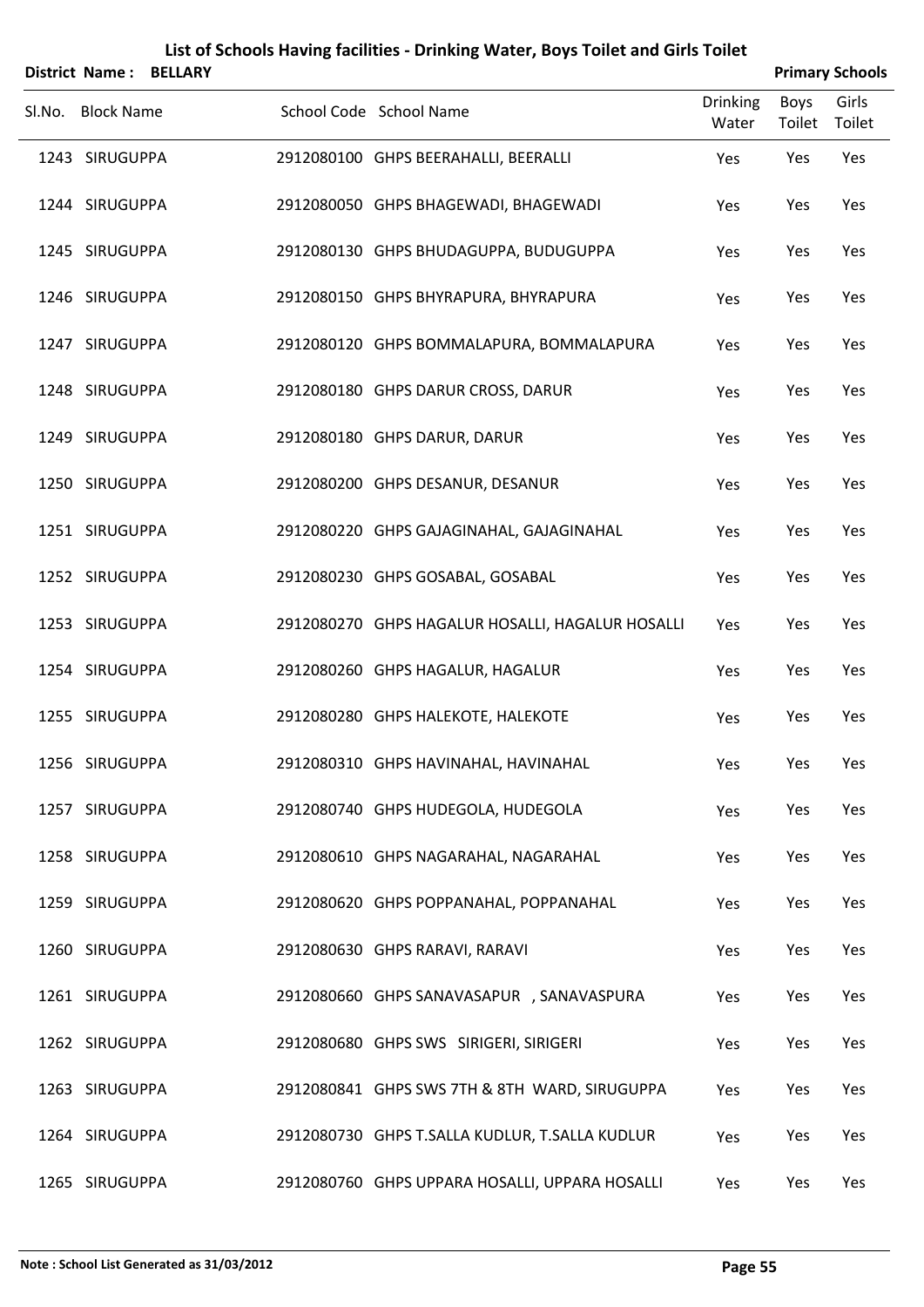|        | <b>District Name:</b> | <b>BELLARY</b> |                         |                  |                                                          |                          |                | <b>Primary Schools</b> |
|--------|-----------------------|----------------|-------------------------|------------------|----------------------------------------------------------|--------------------------|----------------|------------------------|
| Sl.No. | <b>Block Name</b>     |                | School Code School Name |                  |                                                          | <b>Drinking</b><br>Water | Boys<br>Toilet | Girls<br>Toilet        |
|        | 1266 SIRUGUPPA        |                |                         |                  | 2912080770 GHPS UTHANOOR, UTHANOOR                       | Yes                      | Yes            | Yes                    |
|        | 1267 SIRUGUPPA        |                |                         | <b>BALAKUNDI</b> | 2912080070 GHPS VENKATA KRISHANAIAH CAMP,                | Yes                      | Yes            | Yes                    |
|        | 1268 SIRUGUPPA        |                | 2912080070 GLPS         |                  | BALAKUNDI, BALAKUNDI                                     | Yes                      | Yes            | Yes                    |
|        | 1269 SIRUGUPPA        |                | 2912080850 GLPS         |                  | BOYA KERI, THEKKALAKOTA                                  | Yes                      | Yes            | Yes                    |
|        | 1270 SIRUGUPPA        |                | 2912080840 GLPS         |                  | TELUGU, SIRUGUPPA                                        | Yes                      | Yes            | Yes                    |
|        | 1271 SIRUGUPPA        |                |                         |                  | 2912080050 GLPS B.B. CAMP, BHAGEWADI                     | Yes                      | Yes            | Yes                    |
|        | 1272 SIRUGUPPA        |                |                         |                  | 2912080050 GLPS BHAGEWADI CAMP, BHAGEWADI                | Yes                      | Yes            | Yes                    |
|        | 1273 SIRUGUPPA        |                |                         |                  | 2912080180 GLPS DARUR CAMP, DARUR                        | Yes                      | Yes            | Yes                    |
|        | 1274 SIRUGUPPA        |                |                         |                  | 2912080510 GLPS DODDA RAJA CAMP, MANNUR SUGUR            | Yes                      | Yes            | Yes                    |
|        | 1275 SIRUGUPPA        |                |                         |                  | 2912080200 GLPS G.VIRUPAPURA, DESANUR                    | Yes                      | Yes            | Yes                    |
|        | 1276 SIRUGUPPA        |                |                         |                  | 2912080490 GLPS GANDHI GRAMA, MYLAPURA                   | Yes                      | Yes            | Yes                    |
|        | 1277 SIRUGUPPA        |                |                         |                  | 2912080340 GLPS HONNARA HALLI, HONNA HALLI               | Yes                      | Yes            | Yes                    |
|        | 1278 SIRUGUPPA        |                |                         |                  | 2912080550 GLPS LAKSHMI NAGAR CAMP,<br><b>MUDDATANUR</b> | Yes                      | Yes            | Yes                    |
|        | 1279 SIRUGUPPA        |                |                         |                  | 2912080490 GLPS MYLAPURA, MYLAPURA                       | Yes                      | Yes            | Yes                    |
|        | 1280 SIRUGUPPA        |                |                         |                  | 2912080440 GLPS NEHRU NAGAR, KOTEHAL SUGUR               | Yes                      | Yes            | Yes                    |
|        | 1281 SIRUGUPPA        |                |                         |                  | 2912080200 GLPS S.S.F. DESANUR, DESANUR                  | Yes                      | Yes            | Yes                    |
|        | 1282 SIRUGUPPA        |                |                         | <b>GADDA</b>     | 2912080690 GLPS SREEDHARA GADDA, SREEDHARA               | Yes                      | Yes            | Yes                    |
|        | 1283 SIRUGUPPA        |                |                         |                  | 2912080200 GLPS VINAYAKA NAGAR CAMP, DESANUR             | Yes                      | Yes            | Yes                    |
|        | 1284 SIRUGUPPA        |                |                         |                  | 2912080210 GLPS DEVALAPURA, DEVALAPURA                   | Yes                      | Yes            | Yes                    |
|        | 1285 SIRUGUPPA        |                |                         |                  | 2912080320 GLPS HERKAL, HERKAL                           | Yes                      | Yes            | Yes                    |
|        | 1286 SIRUGUPPA        |                |                         |                  | 2912080430 GLPS KOTEHAL, KOTEHAL                         | Yes                      | Yes            | Yes                    |
|        | 1287 SIRUGUPPA        |                |                         |                  | 2912080440 GLPS KOTEHAL SUGUR, KOTEHAL SUGUR             | Yes                      | Yes            | Yes                    |
|        | 1288 SIRUGUPPA        |                |                         |                  | 2912080520 GLPS MATURU, MATURU                           | Yes                      | Yes            | Yes                    |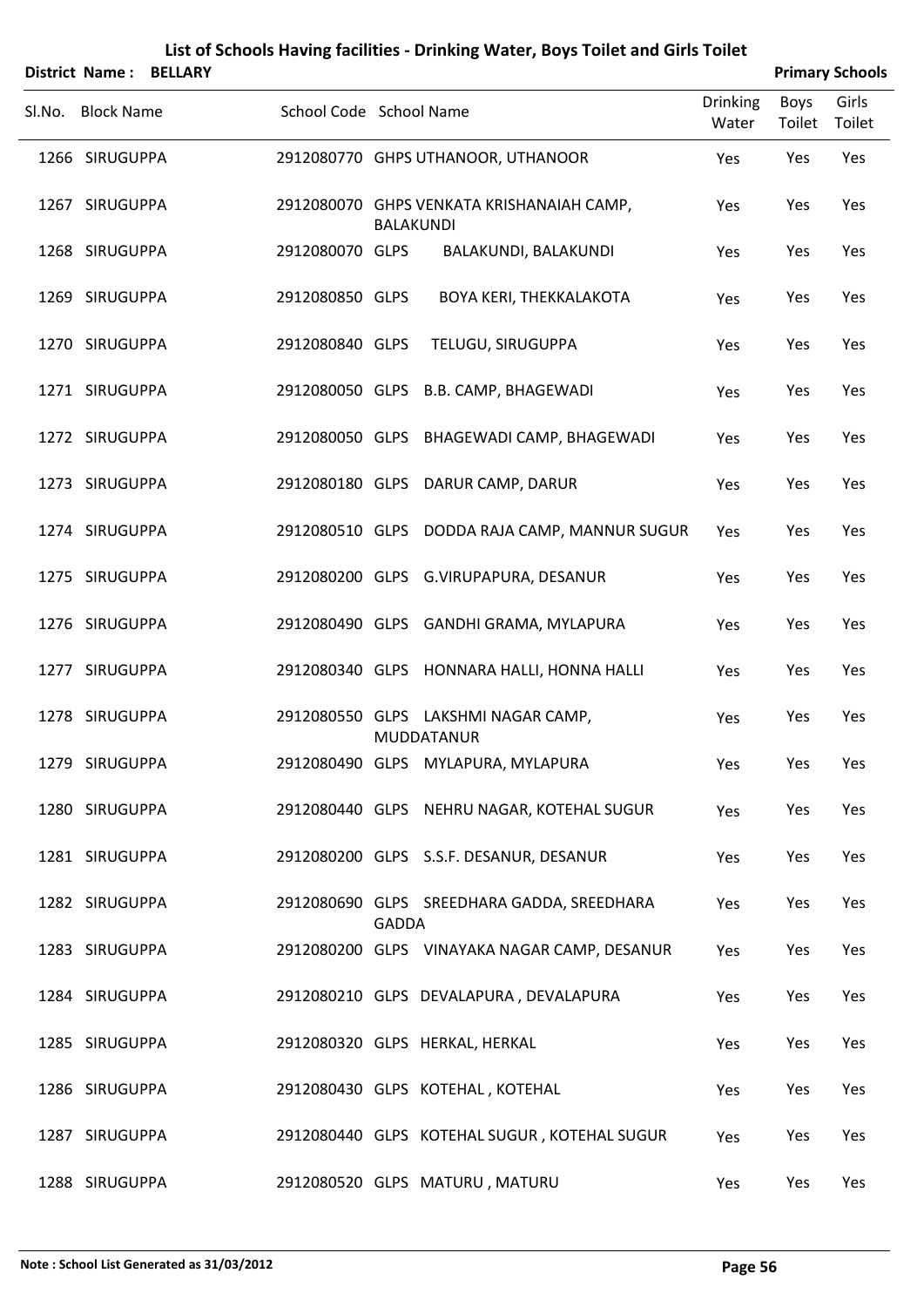|        |                   |                | List of Schools Having facilities - Drinking Water, Boys Toilet and Girls Toilet |                          |                |                        |
|--------|-------------------|----------------|----------------------------------------------------------------------------------|--------------------------|----------------|------------------------|
|        | District Name:    | <b>BELLARY</b> |                                                                                  |                          |                | <b>Primary Schools</b> |
| Sl.No. | <b>Block Name</b> |                | School Code School Name                                                          | <b>Drinking</b><br>Water | Boys<br>Toilet | Girls<br>Toilet        |
|        | 1289 SIRUGUPPA    |                | 2912080600 GLPS NAGALAPURA, NAGALAPURA                                           | Yes                      | Yes            | Yes                    |
|        | 1290 SIRUGUPPA    |                | 2912080640 GLPS S.W.S., RAVIHAL                                                  | Yes                      | Yes            | Yes                    |
|        | 1291 SIRUGUPPA    |                | 2912080650 GLPS SALIGANUR, SALIGANUR                                             | Yes                      | Yes            | Yes                    |
|        | 1292 SIRUGUPPA    |                | 2912080090 GLPS BASARAHALLI, BASARA HALLI                                        | Yes                      | Yes            | Yes                    |
|        | 1293 SIRUGUPPA    |                | 2912080370 GLPS KALLUKUTIGINAHAL,<br>KALLUKUTIGINAHAL                            | Yes                      | Yes            | Yes                    |
|        | 1294 SIRUGUPPA    |                | 2912080570 GLPS MALAPUR, MALAPUR                                                 | Yes                      | Yes            | Yes                    |
|        | 1295 SIRUGUPPA    |                | 2912080530 GLPS MITTE SUGUR, MITTE SUGUR                                         | Yes                      | Yes            | Yes                    |
|        | 1296 SIRUGUPPA    |                | 2912080040 GLPS S.W.S, ARALIGANOOR                                               | Yes                      | Yes            | Yes                    |
|        | 1297 SIRUGUPPA    |                | 2912080380 GLPS (KALLUHOLA) K. BELAGAL,<br>KANCHAGARA BELAGAL                    | Yes                      | Yes            | Yes                    |
|        | 1298 SIRUGUPPA    |                | 2912080770 GLPS (SWS) UTHANOOR, UTHANOOR                                         | Yes                      | Yes            | Yes                    |
|        | 1299 SIRUGUPPA    |                | 2912080010 GLPS AGASANUR, AGASANUR                                               | Yes                      | Yes            | Yes                    |
|        | 1300 SIRUGUPPA    |                | 2912080020 GLPS AKKA THANGIYARAHAL, AKKA<br>THANGIYARAHAL                        | Yes                      | Yes            | Yes                    |
|        | 1301 SIRUGUPPA    |                | 2912080030 GLPS ALABANOOR, ALABANOOR                                             | Yes                      | Yes            | Yes                    |
|        | 1302 SIRUGUPPA    |                | 2912080550 GLPS AMBEDKAR NAGAR MUDDATANURU,<br><b>MUDDATANUR</b>                 | Yes                      | Yes            | Yes                    |
|        | 1303 SIRUGUPPA    |                | 2912080140 GLPS BAIRAGAMANDNNE,<br>BAIRAGAMADINNE                                | Yes                      | Yes            | Yes                    |
|        | 1304 SIRUGUPPA    |                | 2912080680 GLPS BASAVANA PETE, SIRIGERI                                          | Yes                      | Yes            | Yes                    |
|        | 1305 SIRUGUPPA    |                | 2912080440 GLPS BENCHE CAMP, KOTEHAL SUGUR                                       | Yes                      | Yes            | Yes                    |
|        | 1306 SIRUGUPPA    |                | 2912080160 GLPS CHANAKANUR, CHANAKANUR                                           | Yes                      | Yes            | Yes                    |
|        | 1307 SIRUGUPPA    |                | 2912080843 GLPS DRIVER COLNY SIRUGUPPA,<br><b>SIRUGUPPA</b>                      | Yes                      | Yes            | Yes                    |
|        | 1308 SIRUGUPPA    |                | 2912080401 GLPS G N KARUR, KARUR                                                 | Yes                      | Yes            | Yes                    |
|        | 1309 SIRUGUPPA    |                | 2912080240 GLPS GUBBIHAL, GUBBIHAL                                               | Yes                      | Yes            | Yes                    |
|        | 1310 SIRUGUPPA    |                | 2912080550 GLPS GUNDIGANUR, MUDDATANUR                                           | Yes                      | Yes            | Yes                    |
|        | 1311 SIRUGUPPA    |                | 2912080280 GLPS HOSA DEVALAPURA, HALEKOTE                                        | Yes                      | Yes            | Yes                    |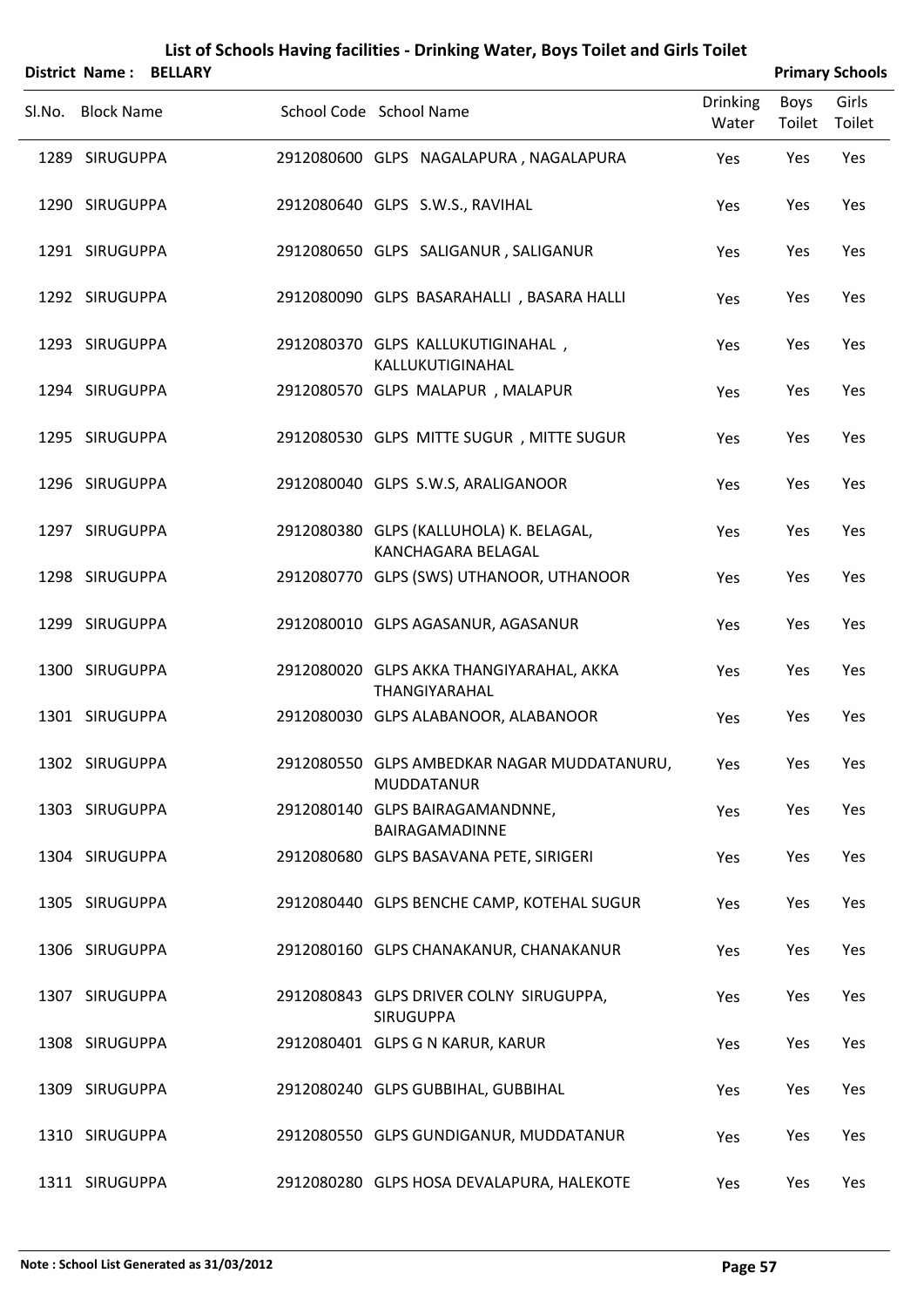|        | <b>District Name:</b> | <b>BELLARY</b> | List of Schools Having facilities - Drinking Water, Boys Toilet and Girls Toilet |                          |                | <b>Primary Schools</b> |
|--------|-----------------------|----------------|----------------------------------------------------------------------------------|--------------------------|----------------|------------------------|
| Sl.No. | <b>Block Name</b>     |                | School Code School Name                                                          | <b>Drinking</b><br>Water | Boys<br>Toilet | Girls<br>Toilet        |
|        | 1312 SIRUGUPPA        |                | 2912080460 GLPS HOSA NAGALAPURA, KUDADHARAHAL                                    | Yes                      | Yes            | Yes                    |
|        | 1313 SIRUGUPPA        |                | 2912080631 GLPS INDIRA COLONY, RARAVI                                            | Yes                      | Yes            | Yes                    |
|        | 1314 SIRUGUPPA        |                | 2912080680 GLPS JANATA COLONY, SIRIGERI                                          | Yes                      | Yes            | Yes                    |
|        | 1315 SIRUGUPPA        |                | 2912080380 GLPS K BELAGALLU, KANCHAGARA BELAGAL                                  | Yes                      | Yes            | Yes                    |
|        | 1316 SIRUGUPPA        |                | 2912080300 GLPS KEB COLONY HACTCHOLLI, HATCHOLLI                                 | Yes                      | Yes            | Yes                    |
|        | 1317 SIRUGUPPA        |                | 2912080210 GLPS M.SIDDAPPA NAGAR, DEVALAPURA                                     | Yes                      | Yes            | Yes                    |
|        | 1318 SIRUGUPPA        |                | 2912080410 GLPS MALLESHWAR NAGAR, KENCHANA<br><b>GUDDA</b>                       | Yes                      | Yes            | Yes                    |
|        | 1319 SIRUGUPPA        |                | 2912080510 GLPS MANNUR SUGUR, MANNUR SUGUR                                       | Yes                      | Yes            | Yes                    |
|        | 1320 SIRUGUPPA        |                | 2912080580 GLPS NADAVI, NADAVI                                                   | Yes                      | Yes            | Yes                    |
|        | 1321 SIRUGUPPA        |                | 2912080051 GLPS NANDIPURA CAMP, BHAGEWADI                                        | Yes                      | Yes            | Yes                    |
|        | 1322 SIRUGUPPA        |                | 2912080830 GLPS NITTUR, NITTUR                                                   | Yes                      | Yes            | Yes                    |
|        | 1323 SIRUGUPPA        |                | 2912080300 GLPS POLICE LINE, HATCHOLLI                                           | Yes                      | Yes            | Yes                    |
|        | 1324 SIRUGUPPA        |                | 2912080842 GLPS RAJEEV GANDHI NAGAR, SIRUGUPPA                                   | Yes                      | Yes            | Yes                    |
|        | 1325 SIRUGUPPA        |                | 2912080851 GLPS SATYANAGAR CAMP, THEKKALAKOTA                                    | Yes                      | Yes            | Yes                    |
|        | 1326 SIRUGUPPA        |                | 2912080170 GLPS SC COLONY CHIKKA BLY, CHIKKA<br><b>BELLARY</b>                   | Yes                      | Yes            | Yes                    |
|        | 1327 SIRUGUPPA        |                | 2912080270 GLPS SC COLONY H HOSALLI, HAGALUR<br><b>HOSALLI</b>                   | Yes                      | Yes            | Yes                    |
|        | 1328 SIRUGUPPA        |                | 2912080660 GLPS SC COLONY, SANAVASPURA                                           | Yes                      | Yes            | Yes                    |
|        | 1329 SIRUGUPPA        |                | 2912080051 GLPS SHESHADRI PURA CAMP, BHAGEWADI                                   | Yes                      | Yes            | Yes                    |
|        | 1330 SIRUGUPPA        |                | 2912080853 GLPS SHINDOLE CAMP TKOTE,<br><b>THEKKALAKOTA</b>                      | Yes                      | Yes            | Yes                    |
|        | 1331 SIRUGUPPA        |                | 2912080670 GLPS SIDDARAMPURA, SIDDARAMPURA                                       | Yes                      | Yes            | Yes                    |
|        | 1332 SIRUGUPPA        |                | 2912080720 GLPS T.RAMPURA , TONDEHAL RAMPURA                                     | Yes                      | Yes            | Yes                    |
|        | 1333 SIRUGUPPA        |                | 2912080760 GLPS UPPARA HOSALLI, UPPARA HOSALLI                                   | Yes                      | Yes            | Yes                    |
|        | 1334 SIRUGUPPA        |                | 2912080851 GLPS UPPERWADI T.KOTE, THEKKALAKOTA                                   | Yes                      | Yes            | Yes                    |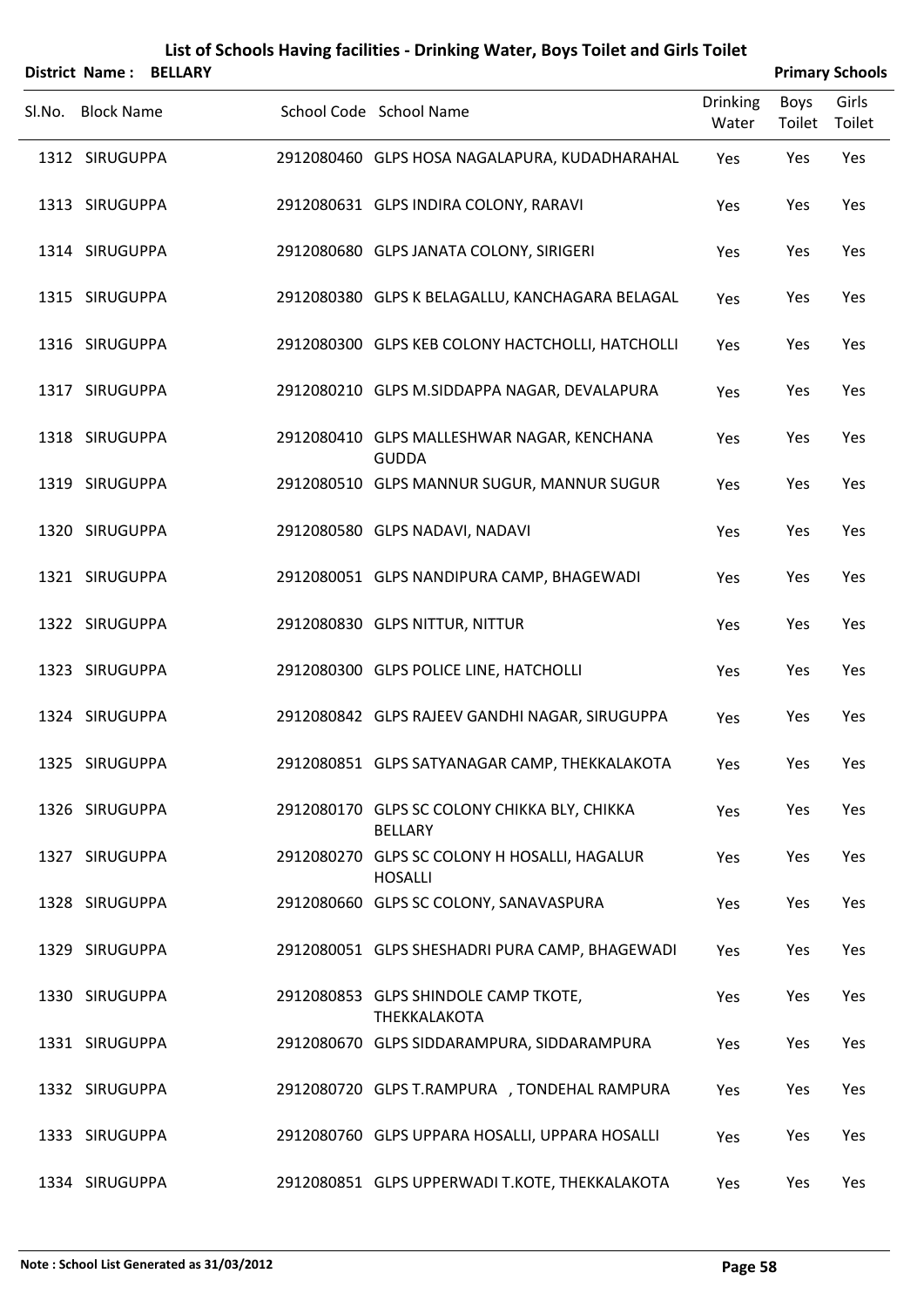|        |                   | <b>District Name: BELLARY</b> |                                                             |                          |                | <b>Primary Schools</b> |
|--------|-------------------|-------------------------------|-------------------------------------------------------------|--------------------------|----------------|------------------------|
| Sl.No. | <b>Block Name</b> |                               | School Code School Name                                     | <b>Drinking</b><br>Water | Boys<br>Toilet | Girls<br>Toilet        |
|        | 1335 SIRUGUPPA    |                               | 2912080070 GLPS VARAMAYYA CAMP, BALAKUNDI                   | Yes                      | Yes            | Yes                    |
|        | 1336 SIRUGUPPA    |                               | 2912080410 GLPS VASA DEVINDRAMATA, KENCHANA<br><b>GUDDA</b> | Yes                      | Yes            | Yes                    |
|        | 1337 SIRUGUPPA    |                               | 2912080780 GLPS VATTA MURUVANI, VATTA MURUVANI              | Yes                      | Yes            | Yes                    |
|        | 1338 SIRUGUPPA    |                               | 2912080790 GLPS VENKATAPURA, VENKATAPURA                    | Yes                      | Yes            | Yes                    |
|        | 1339 SIRUGUPPA    |                               | 2912080630 GLPS VENKTESWAR(BANDRAL) CAMP,<br>RARAVI         | Yes                      | Yes            | Yes                    |
|        | 1340 SIRUGUPPA    |                               | 2912080840 GMHPS 5TH WARD, SIRUGUPPA                        | Yes                      | Yes            | Yes                    |
|        | 1341 SIRUGUPPA    |                               | 2912080840 GMHPS 6TH WARD, SIRUGUPPA                        | Yes                      | Yes            | Yes                    |
|        | 1342 SIRUGUPPA    |                               | 2912080850 GMHPS BOYS T.KOTE, THEKKALAKOTA                  | Yes                      | Yes            | Yes                    |
|        | 1343 SIRUGUPPA    |                               | 2912080850 GMHPS GIRLS T.KOTE, THEKKALAKOTA                 | Yes                      | Yes            | Yes                    |
|        | 1344 SIRUGUPPA    |                               | 2912080850 GMHPS M.L.A. P.KERI, THEKKALAKOTA                | Yes                      | Yes            | Yes                    |
|        | 1345 SIRUGUPPA    |                               | 2912080400 GMHPS KARUR, KARUR                               | Yes                      | Yes            | Yes                    |
|        | 1346 SIRUGUPPA    |                               | 2912080680 GMHPS SIRIGERI, SIRIGERI                         | Yes                      | Yes            | Yes                    |
|        | 1347 SIRUGUPPA    |                               | 2912080300 GMHPS HATCHOLLI, HATCHOLLI                       | Yes                      | Yes            | Yes                    |
|        | 1348 SIRUGUPPA    |                               | 2912080840 GUHPS GIRLS 6TH WARD, SIRUGUPPA                  | Yes                      | Yes            | Yes                    |
|        | 1349 SIRUGUPPA    |                               | 2912080840 GUHPS 5TH WARD, SIRUGUPPA                        | Yes                      | Yes            | Yes                    |
|        | 1350 SIRUGUPPA    |                               | 2912080200 GUHPS DESANUR, DESANUR                           | Yes                      | Yes            | Yes                    |
|        | 1351 SIRUGUPPA    |                               | 2912080660 GUHPS SANAVASAPUR, SANAVASPURA                   | Yes                      | Yes            | Yes                    |
|        | 1352 SIRUGUPPA    |                               | 2912080380 GULPS K.BELAGAL, KANCHAGARA BELAGAL              | Yes                      | Yes            | Yes                    |
|        | 1353 SIRUGUPPA    |                               | 2912080400 GULPS KARUR, KARUR                               | Yes                      | Yes            | Yes                    |
|        | 1354 SIRUGUPPA    |                               | 2912080630 GULPS RARAVI, RARAVI                             | Yes                      | Yes            | Yes                    |
|        | 1355 SIRUGUPPA    |                               | 2912080210 GULPS DEVALAPURA, DEVALAPURA                     | Yes                      | Yes            | Yes                    |
|        | 1356 SIRUGUPPA    |                               | 2912080300 GULPS HATCHOLLI, HATCHOLLI                       | Yes                      | Yes            | Yes                    |
|        | 1357 SIRUGUPPA    |                               | 2912080740 GULPS HUDEGOLA, HUDEGOLA                         | Yes                      | Yes            | Yes                    |